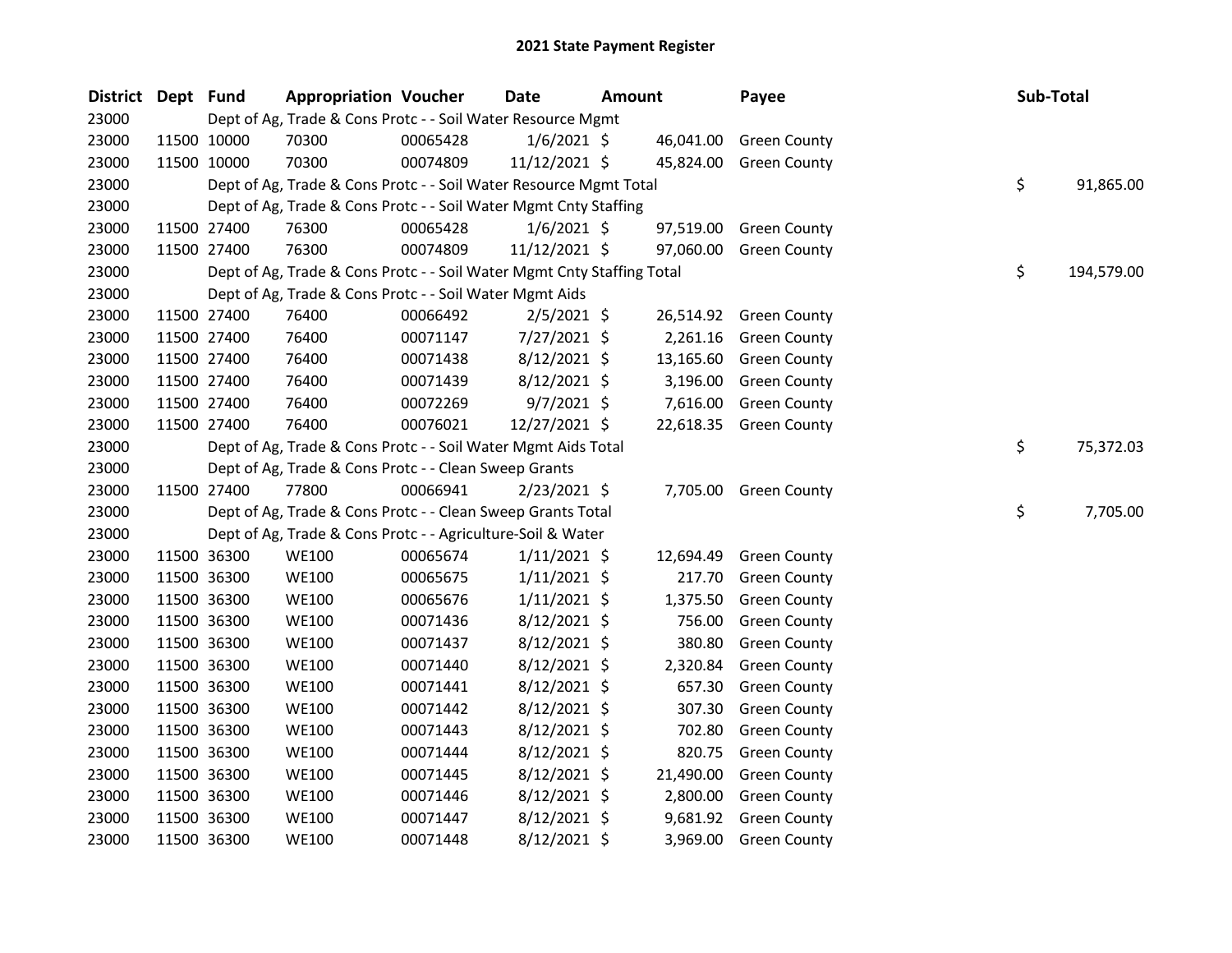| District Dept Fund |             | <b>Appropriation Voucher</b>                                            |          | Date           | Amount |           | Payee                 | Sub-Total |           |
|--------------------|-------------|-------------------------------------------------------------------------|----------|----------------|--------|-----------|-----------------------|-----------|-----------|
| 23000              | 11500 36300 | <b>WE100</b>                                                            | 00071449 | 8/12/2021 \$   |        | 910.00    | <b>Green County</b>   |           |           |
| 23000              | 11500 36300 | <b>WE100</b>                                                            | 00073146 | $9/27/2021$ \$ |        | 15,684.51 | <b>Green County</b>   |           |           |
| 23000              | 11500 36300 | <b>WE100</b>                                                            | 00073147 | $9/27/2021$ \$ |        | 836.86    | <b>Green County</b>   |           |           |
| 23000              | 11500 36300 | <b>WE100</b>                                                            | 00074870 | 11/17/2021 \$  |        | 6,577.16  | <b>Green County</b>   |           |           |
| 23000              | 11500 36300 | <b>WE100</b>                                                            | 00074871 | 11/17/2021 \$  |        | 2,730.00  | <b>Green County</b>   |           |           |
| 23000              | 11500 36300 | <b>WE100</b>                                                            | 00074872 | 11/17/2021 \$  |        |           | 1,189.79 Green County |           |           |
| 23000              |             | Dept of Ag, Trade & Cons Protc - - Agriculture-Soil & Water Total       |          |                |        |           |                       | \$        | 86,102.72 |
| 23000              |             | Dept of Ag, Trade & Cons Protc - - Conservation Reserve Enhancemt       |          |                |        |           |                       |           |           |
| 23000              | 11500 36300 | <b>WF100</b>                                                            | 00069810 | $6/1/2021$ \$  |        | 399.20    | <b>Green County</b>   |           |           |
| 23000              | 11500 36300 | <b>WF100</b>                                                            | 00070261 | $6/22/2021$ \$ |        | 71.00     | <b>Green County</b>   |           |           |
| 23000              | 11500 36300 | <b>WF100</b>                                                            | 00071542 | 8/18/2021 \$   |        | 251.58    | <b>Green County</b>   |           |           |
| 23000              | 11500 36300 | <b>WF100</b>                                                            | 00073327 | 9/30/2021 \$   |        | 610.98    | <b>Green County</b>   |           |           |
| 23000              |             | Dept of Ag, Trade & Cons Protc - - Conservation Reserve Enhancemt Total |          |                |        |           |                       | \$        | 1,332.76  |
| 23000              |             | Dept of Natural Resources - - Gen Program Ops-State Funds               |          |                |        |           |                       |           |           |
| 23000              | 37000 21200 | 16100                                                                   | 00502992 | $9/8/2021$ \$  |        |           | 824.14 Green County   |           |           |
| 23000              |             | Dept of Natural Resources - - Gen Program Ops-State Funds Total         |          |                |        |           |                       | \$        | 824.14    |
| 23000              |             | Dept of Natural Resources - - Er--Vol Pay, Sale, Lease & Fee            |          |                |        |           |                       |           |           |
| 23000              | 37000 21200 | 16300                                                                   | 00515659 | 10/29/2021 \$  |        |           | 30.00 Green County    |           |           |
| 23000              |             | Dept of Natural Resources - - Er--Vol Pay, Sale, Lease & Fee Total      |          |                |        |           |                       | \$        | 30.00     |
| 23000              |             | Dept of Natural Resources - - Taxes & Assessmts-Conserv Fund            |          |                |        |           |                       |           |           |
| 23000              | 37000 21200 | 16900                                                                   | 00482880 | $5/25/2021$ \$ |        | 40.00     | <b>Green County</b>   |           |           |
| 23000              |             | Dept of Natural Resources - - Taxes & Assessmts-Conserv Fund Total      |          |                |        |           |                       | \$        | 40.00     |
| 23000              |             | Dept of Natural Resources - - GPO--State Funds                          |          |                |        |           |                       |           |           |
| 23000              | 37000 21200 | 36100                                                                   | 00495919 | 7/30/2021 \$   |        |           | 1,361.44 Green County |           |           |
| 23000              |             | Dept of Natural Resources - - GPO--State Funds Total                    |          |                |        |           |                       | \$        | 1,361.44  |
| 23000              |             | Dept of Natural Resources - - Enf A - Atv & Utv Enforcement             |          |                |        |           |                       |           |           |
| 23000              | 37000 21200 | 55100                                                                   | 00509155 | $9/16/2021$ \$ |        |           | 2,375.64 Green County |           |           |
| 23000              |             | Dept of Natural Resources - - Enf A - Atv & Utv Enforcement Total       |          |                |        |           |                       | \$        | 2,375.64  |
| 23000              |             | Dept of Natural Resources - - Wildlife Damage Claims & Abat             |          |                |        |           |                       |           |           |
| 23000              | 37000 21200 | 55300                                                                   | 00460158 | $2/1/2021$ \$  |        |           | 1,898.70 Green County |           |           |
| 23000              | 37000 21200 | 55300                                                                   | 00521758 | 12/15/2021 \$  |        |           | 3,396.31 Green County |           |           |
| 23000              |             | Dept of Natural Resources - - Wildlife Damage Claims & Abat Total       |          |                |        |           |                       | \$        | 5,295.01  |
| 23000              |             | Dept of Natural Resources - - Resaids - County Cons Aids                |          |                |        |           |                       |           |           |
| 23000              | 37000 21200 | 56300                                                                   | 00473589 | $4/16/2021$ \$ |        |           | 1,563.00 Green County |           |           |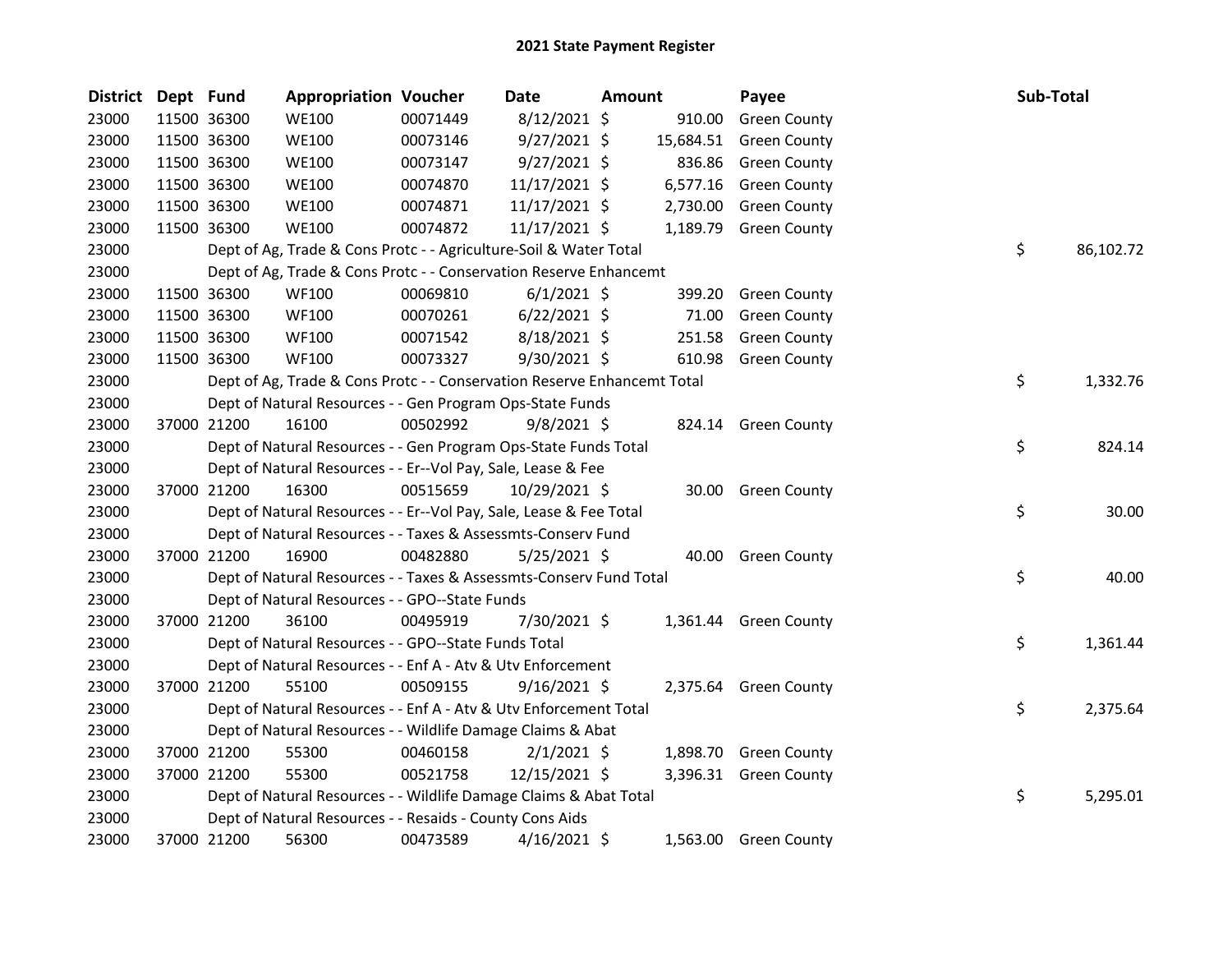| District Dept Fund |             | <b>Appropriation Voucher</b>                                       |          | <b>Date</b>    | <b>Amount</b> |            | Payee                   |     | Sub-Total    |
|--------------------|-------------|--------------------------------------------------------------------|----------|----------------|---------------|------------|-------------------------|-----|--------------|
| 23000              |             | Dept of Natural Resources - - Resaids - County Cons Aids Total     |          |                |               |            |                         | \$. | 1,563.00     |
| 23000              |             | Dept of Natural Resources - - Ra- Cnty Snow Trail & Area Aid       |          |                |               |            |                         |     |              |
| 23000              | 37000 21200 | 57400                                                              | 00515454 | 10/21/2021 \$  |               |            | 29,400.00 Green County  |     |              |
| 23000              |             | Dept of Natural Resources - - Ra- Cnty Snow Trail & Area Aid Total |          |                |               |            |                         | \$  | 29,400.00    |
| 23000              |             | Dept of Natural Resources - - Ra- Snowmobile Trail Areas           |          |                |               |            |                         |     |              |
| 23000              | 37000 21200 | 57500                                                              | 00510059 | $9/27/2021$ \$ |               |            | 5,401.60 Green County   |     |              |
| 23000              |             | Dept of Natural Resources - - Ra- Snowmobile Trail Areas Total     |          |                |               |            |                         | \$  | 5,401.60     |
| 23000              |             | Dept of Natural Resources - - GPO - Sd Water Loan Prog, Fed        |          |                |               |            |                         |     |              |
| 23000              | 37000 57300 | 48200                                                              | 00464938 | $2/26/2021$ \$ |               | 2,374.00   | <b>Green County</b>     |     |              |
| 23000              | 37000 57300 | 48200                                                              | 00468738 | 3/31/2021 \$   |               | 1,417.00   | <b>Green County</b>     |     |              |
| 23000              | 37000 57300 | 48200                                                              | 00492005 | 7/16/2021 \$   |               |            | 1,417.00 Green County   |     |              |
| 23000              |             | Dept of Natural Resources - - GPO - Sd Water Loan Prog, Fed Total  |          |                |               |            |                         | \$  | 5,208.00     |
| 23000              |             | WI Dept of Transportation - - Eldly&Disa Co/Aid Sf                 |          |                |               |            |                         |     |              |
| 23000              | 39500 21100 | 16800                                                              | 00664189 | $3/15/2021$ \$ |               |            | 104,708.00 Green County |     |              |
| 23000              |             | WI Dept of Transportation - - Eldly&Disa Co/Aid Sf Total           |          |                |               |            |                         | \$  | 104,708.00   |
| 23000              |             | WI Dept of Transportation - - Trans Aids To Co.-Sf                 |          |                |               |            |                         |     |              |
| 23000              | 39500 21100 | 19000                                                              | 00631622 | $1/4/2021$ \$  |               |            | 273,401.98 Green County |     |              |
| 23000              | 39500 21100 | 19000                                                              | 00710717 | $7/6/2021$ \$  |               | 546,803.96 | <b>Green County</b>     |     |              |
| 23000              | 39500 21100 | 19000                                                              | 00751276 | 10/4/2021 \$   |               |            | 273,401.98 Green County |     |              |
| 23000              |             | WI Dept of Transportation - - Trans Aids To Co.-Sf Total           |          |                |               |            |                         | \$  | 1,093,607.92 |
| 23000              |             | WI Dept of Transportation - - Loc Rd Imp Prg St Fd                 |          |                |               |            |                         |     |              |
| 23000              | 39500 21100 | 27800                                                              | 00777260 | $12/1/2021$ \$ |               |            | 4,381.02 Green County   |     |              |
| 23000              |             | WI Dept of Transportation - - Loc Rd Imp Prg St Fd Total           |          |                |               |            |                         | \$  | 4,381.02     |
| 23000              |             | WI Dept of Transportation - - St Hwy Rehab, Sf                     |          |                |               |            |                         |     |              |
| 23000              | 39500 21100 | 36300                                                              | 00702323 | $6/3/2021$ \$  |               | 90.00      | <b>Green County</b>     |     |              |
| 23000              |             | WI Dept of Transportation - - St Hwy Rehab, Sf Total               |          |                |               |            |                         | \$  | 90.00        |
| 23000              |             | WI Dept of Transportation - - Hwy Mgmt & Opers Sf                  |          |                |               |            |                         |     |              |
| 23000              | 39500 21100 | 36500                                                              | 00643566 | $1/22/2021$ \$ |               | 864.00     | <b>Green County</b>     |     |              |
| 23000              | 39500 21100 | 36500                                                              | 00664659 | $3/12/2021$ \$ |               | 486.00     | <b>Green County</b>     |     |              |
| 23000              | 39500 21100 | 36500                                                              | 00693206 | 5/14/2021 \$   |               | 486.00     | <b>Green County</b>     |     |              |
| 23000              | 39500 21100 | 36500                                                              | 00693207 | $5/14/2021$ \$ |               | 486.00     | <b>Green County</b>     |     |              |
| 23000              | 39500 21100 | 36500                                                              | 00708823 | $6/18/2021$ \$ |               | 972.00     | <b>Green County</b>     |     |              |
| 23000              | 39500 21100 | 36500                                                              | 00736317 | 8/19/2021 \$   |               | 222.14     | <b>Green County</b>     |     |              |
| 23000              | 39500 21100 | 36500                                                              | 00747665 | 9/20/2021 \$   |               | 659.69     | <b>Green County</b>     |     |              |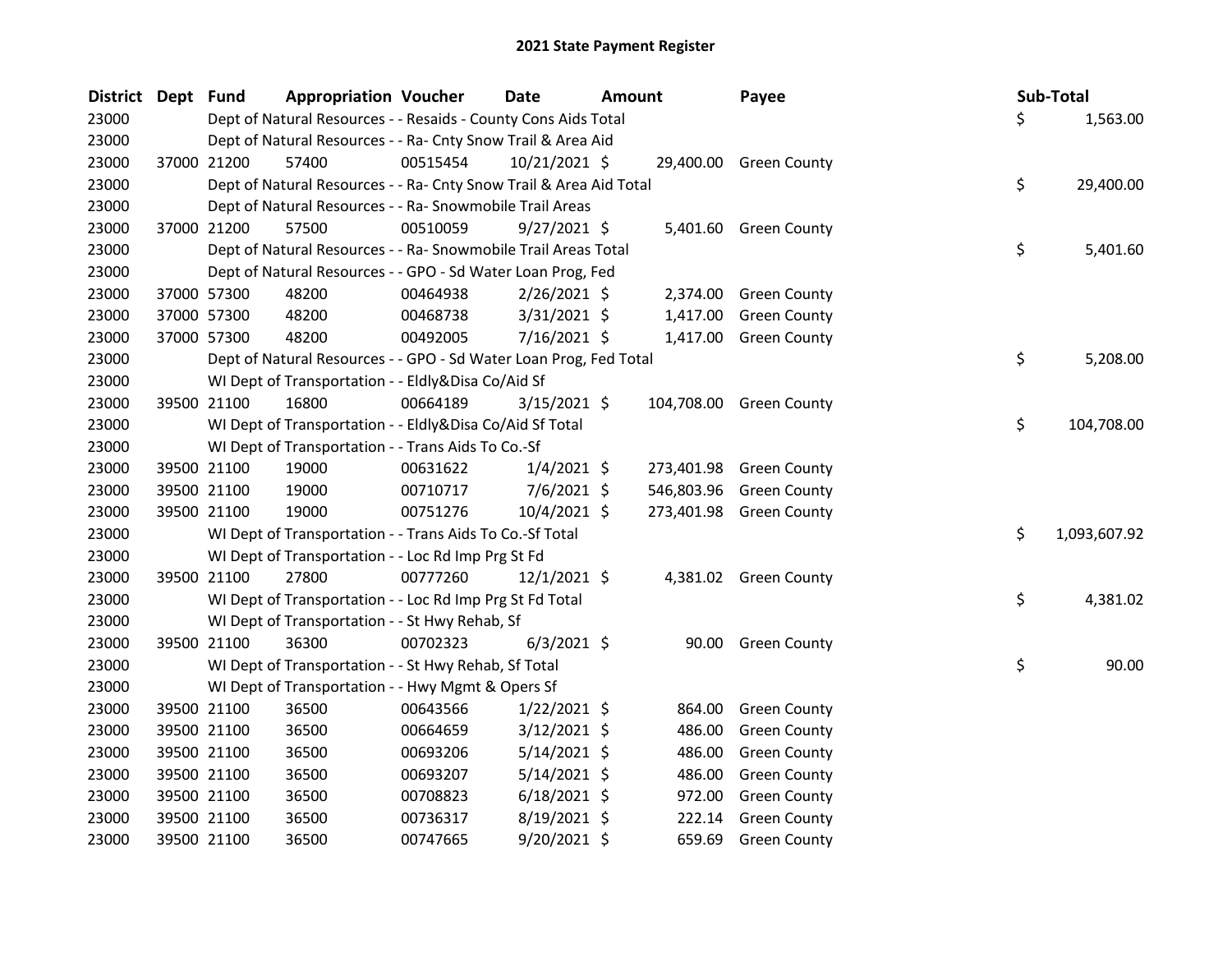| <b>District</b> | Dept Fund |             | <b>Appropriation Voucher</b>                            |          | <b>Date</b>    | Amount     | Payee               | Sub-Total |          |
|-----------------|-----------|-------------|---------------------------------------------------------|----------|----------------|------------|---------------------|-----------|----------|
| 23000           |           | 39500 21100 | 36500                                                   | 00767461 | 10/28/2021 \$  | 2,296.75   | <b>Green County</b> |           |          |
| 23000           |           | 39500 21100 | 36500                                                   | 00767463 | 10/28/2021 \$  | 486.00     | <b>Green County</b> |           |          |
| 23000           |           | 39500 21100 | 36500                                                   | 00779966 | $12/3/2021$ \$ | 1,026.00   | <b>Green County</b> |           |          |
| 23000           |           |             | WI Dept of Transportation - - Hwy Mgmt & Opers Sf Total |          |                |            |                     | \$        | 7,984.58 |
| 23000           |           |             | WI Dept of Transportation - - Routine Maint Sf          |          |                |            |                     |           |          |
| 23000           |           | 39500 21100 | 36800                                                   | 00638017 | $1/11/2021$ \$ | 530.90     | <b>Green County</b> |           |          |
| 23000           |           | 39500 21100 | 36800                                                   | 00641455 | $1/20/2021$ \$ | 54,548.74  | <b>Green County</b> |           |          |
| 23000           |           | 39500 21100 | 36800                                                   | 00641456 | 1/20/2021 \$   | 15,574.66  | <b>Green County</b> |           |          |
| 23000           |           | 39500 21100 | 36800                                                   | 00641457 | $1/20/2021$ \$ | 2,817.59   | <b>Green County</b> |           |          |
| 23000           |           | 39500 21100 | 36800                                                   | 00641458 | $1/20/2021$ \$ | 1,052.81   | <b>Green County</b> |           |          |
| 23000           |           | 39500 21100 | 36800                                                   | 00643559 | $1/22/2021$ \$ | 1,150.61   | <b>Green County</b> |           |          |
| 23000           |           | 39500 21100 | 36800                                                   | 00643566 | $1/22/2021$ \$ | 5,160.44   | <b>Green County</b> |           |          |
| 23000           |           | 39500 21100 | 36800                                                   | 00644685 | 1/25/2021 \$   | 39,423.14  | <b>Green County</b> |           |          |
| 23000           |           | 39500 21100 | 36800                                                   | 00644686 | $1/25/2021$ \$ | 94,680.16  | <b>Green County</b> |           |          |
| 23000           |           | 39500 21100 | 36800                                                   | 00647556 | $2/2/2021$ \$  | 13,374.00  | <b>Green County</b> |           |          |
| 23000           |           | 39500 21100 | 36800                                                   | 00654778 | 2/17/2021 \$   | 574.22     | <b>Green County</b> |           |          |
| 23000           |           | 39500 21100 | 36800                                                   | 00656521 | $2/22/2021$ \$ | 103,316.49 | <b>Green County</b> |           |          |
| 23000           |           | 39500 21100 | 36800                                                   | 00664659 | 3/12/2021 \$   | 274.08     | <b>Green County</b> |           |          |
| 23000           |           | 39500 21100 | 36800                                                   | 00666744 | $3/19/2021$ \$ | 553.09     | <b>Green County</b> |           |          |
| 23000           |           | 39500 21100 | 36800                                                   | 00675630 | $4/7/2021$ \$  | 157,693.04 | <b>Green County</b> |           |          |
| 23000           |           | 39500 21100 | 36800                                                   | 00681636 | $4/19/2021$ \$ | 88,436.83  | <b>Green County</b> |           |          |
| 23000           |           | 39500 21100 | 36800                                                   | 00689262 | $5/6/2021$ \$  | 11,733.91  | <b>Green County</b> |           |          |
| 23000           |           | 39500 21100 | 36800                                                   | 00693206 | 5/14/2021 \$   | 501.95     | <b>Green County</b> |           |          |
| 23000           |           | 39500 21100 | 36800                                                   | 00693207 | $5/14/2021$ \$ | 869.07     | <b>Green County</b> |           |          |
| 23000           |           | 39500 21100 | 36800                                                   | 00694967 | $5/19/2021$ \$ | 42,787.03  | <b>Green County</b> |           |          |
| 23000           |           | 39500 21100 | 36800                                                   | 00707368 | $6/18/2021$ \$ | 14,554.54  | <b>Green County</b> |           |          |
| 23000           |           | 39500 21100 | 36800                                                   | 00708823 | $6/18/2021$ \$ | 5,596.79   | <b>Green County</b> |           |          |
| 23000           |           | 39500 21100 | 36800                                                   | 00719606 | 7/12/2021 \$   | 69,191.61  | <b>Green County</b> |           |          |
| 23000           |           | 39500 21100 | 36800                                                   | 00722005 | 7/19/2021 \$   | 3,199.98   | <b>Green County</b> |           |          |
| 23000           |           | 39500 21100 | 36800                                                   | 00724561 | 7/22/2021 \$   | 10,662.16  | <b>Green County</b> |           |          |
| 23000           |           | 39500 21100 | 36800                                                   | 00727502 | 7/30/2021 \$   | 52,822.79  | <b>Green County</b> |           |          |
| 23000           |           | 39500 21100 | 36800                                                   | 00736317 | $8/19/2021$ \$ | 655.81     | <b>Green County</b> |           |          |
| 23000           |           | 39500 21100 | 36800                                                   | 00747665 | $9/20/2021$ \$ | 3,036.93   | <b>Green County</b> |           |          |
| 23000           |           | 39500 21100 | 36800                                                   | 00748121 | 9/20/2021 \$   | 359.40     | <b>Green County</b> |           |          |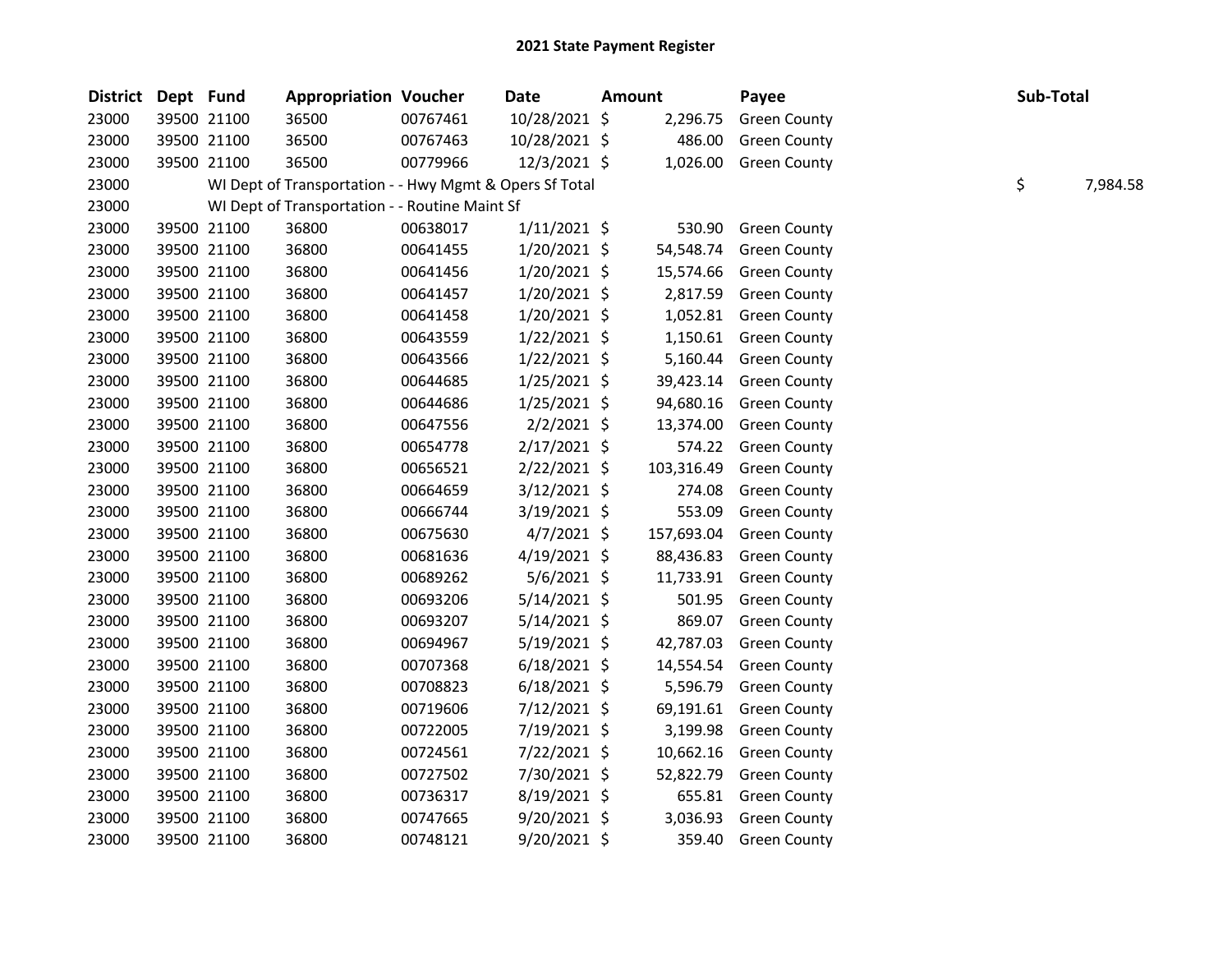| <b>District</b> | Dept Fund |             | <b>Appropriation Voucher</b>                                 |          | <b>Date</b>    | <b>Amount</b> |           | Payee                 | Sub-Total          |  |
|-----------------|-----------|-------------|--------------------------------------------------------------|----------|----------------|---------------|-----------|-----------------------|--------------------|--|
| 23000           |           | 39500 21100 | 36800                                                        | 00749483 | 9/23/2021 \$   |               | 25,966.00 | <b>Green County</b>   |                    |  |
| 23000           |           | 39500 21100 | 36800                                                        | 00749486 | $9/23/2021$ \$ |               | 86,113.47 | <b>Green County</b>   |                    |  |
| 23000           |           | 39500 21100 | 36800                                                        | 00754169 | 9/29/2021 \$   |               | 1,316.91  | <b>Green County</b>   |                    |  |
| 23000           |           | 39500 21100 | 36800                                                        | 00754171 | $9/29/2021$ \$ |               | 80,638.74 | <b>Green County</b>   |                    |  |
| 23000           |           | 39500 21100 | 36800                                                        | 00767461 | 10/28/2021 \$  |               | 2,107.85  | <b>Green County</b>   |                    |  |
| 23000           |           | 39500 21100 | 36800                                                        | 00767463 | 10/28/2021 \$  |               | 1,155.89  | <b>Green County</b>   |                    |  |
| 23000           |           | 39500 21100 | 36800                                                        | 00770562 | 11/5/2021 \$   |               | 69,689.68 | <b>Green County</b>   |                    |  |
| 23000           |           | 39500 21100 | 36800                                                        | 00770566 | $11/5/2021$ \$ |               | 32,460.41 | <b>Green County</b>   |                    |  |
| 23000           |           | 39500 21100 | 36800                                                        | 00775027 | 11/17/2021 \$  |               | 48,571.76 | <b>Green County</b>   |                    |  |
| 23000           |           | 39500 21100 | 36800                                                        | 00779966 | 12/3/2021 \$   |               | 2,942.97  | <b>Green County</b>   |                    |  |
| 23000           |           | 39500 21100 | 36800                                                        | 00780552 | 12/6/2021 \$   |               |           | (47.86) Green County  |                    |  |
| 23000           |           | 39500 21100 | 36800                                                        | 00780553 | 12/6/2021 \$   |               |           | (95.72) Green County  |                    |  |
| 23000           |           | 39500 21100 | 36800                                                        | 00780554 | $12/6/2021$ \$ |               |           | (90.93) Green County  |                    |  |
| 23000           |           | 39500 21100 | 36800                                                        | 00780555 | $12/6/2021$ \$ |               |           | (120.15) Green County |                    |  |
| 23000           |           | 39500 21100 | 36800                                                        | 00780556 | 12/6/2021 \$   |               |           | (137.55) Green County |                    |  |
| 23000           |           | 39500 21100 | 36800                                                        | 00780557 | 12/6/2021 \$   |               |           | (89.80) Green County  |                    |  |
| 23000           |           | 39500 21100 | 36800                                                        | 00780558 | $12/6/2021$ \$ |               | 67,104.12 | <b>Green County</b>   |                    |  |
| 23000           |           | 39500 21100 | 36800                                                        | 00786410 | 12/22/2021 \$  |               | 78,819.87 | <b>Green County</b>   |                    |  |
| 23000           |           | 39500 21100 | 36800                                                        | 00791425 | 12/27/2021 \$  |               | 702.96    | <b>Green County</b>   |                    |  |
| 23000           |           |             | WI Dept of Transportation - - Routine Maint Sf Total         |          |                |               |           |                       | \$<br>1,292,141.39 |  |
| 23000           |           |             | WI Dept of Transportation - - Transpor Safety Ff             |          |                |               |           |                       |                    |  |
| 23000           |           | 39500 21100 | 58200                                                        | 00680341 | $4/15/2021$ \$ |               | 78.20     | <b>Green County</b>   |                    |  |
| 23000           |           |             | WI Dept of Transportation - - Transpor Safety Ff Total       |          |                |               |           |                       | \$<br>78.20        |  |
| 23000           |           |             | Department of Corrections - - Services For Community Correct |          |                |               |           |                       |                    |  |
| 23000           |           | 41000 10000 | 10200                                                        | 00406471 | $1/27/2021$ \$ |               | 3,379.60  | <b>Green County</b>   |                    |  |
| 23000           |           | 41000 10000 | 10200                                                        | 00411619 | 2/24/2021 \$   |               | 3,379.60  | <b>Green County</b>   |                    |  |
| 23000           |           | 41000 10000 | 10200                                                        | 00416777 | 3/25/2021 \$   |               | 3,379.60  | <b>Green County</b>   |                    |  |
| 23000           |           | 41000 10000 | 10200                                                        | 00422262 | $4/26/2021$ \$ |               | 3,379.60  | <b>Green County</b>   |                    |  |
| 23000           |           | 41000 10000 | 10200                                                        | 00427891 | $5/25/2021$ \$ |               | 3,379.60  | <b>Green County</b>   |                    |  |
| 23000           |           | 41000 10000 | 10200                                                        | 00438702 | 7/14/2021 \$   |               | 3,379.60  | <b>Green County</b>   |                    |  |
| 23000           |           | 41000 10000 | 10200                                                        | 00440573 | 7/26/2021 \$   |               | 3,379.60  | <b>Green County</b>   |                    |  |
| 23000           |           | 41000 10000 | 10200                                                        | 00445570 | 8/25/2021 \$   |               | 3,447.19  | <b>Green County</b>   |                    |  |
| 23000           |           | 41000 10000 | 10200                                                        | 00451734 | $9/27/2021$ \$ |               | 3,447.19  | <b>Green County</b>   |                    |  |
| 23000           |           | 41000 10000 | 10200                                                        | 00457362 | 10/25/2021 \$  |               | 3,447.19  | <b>Green County</b>   |                    |  |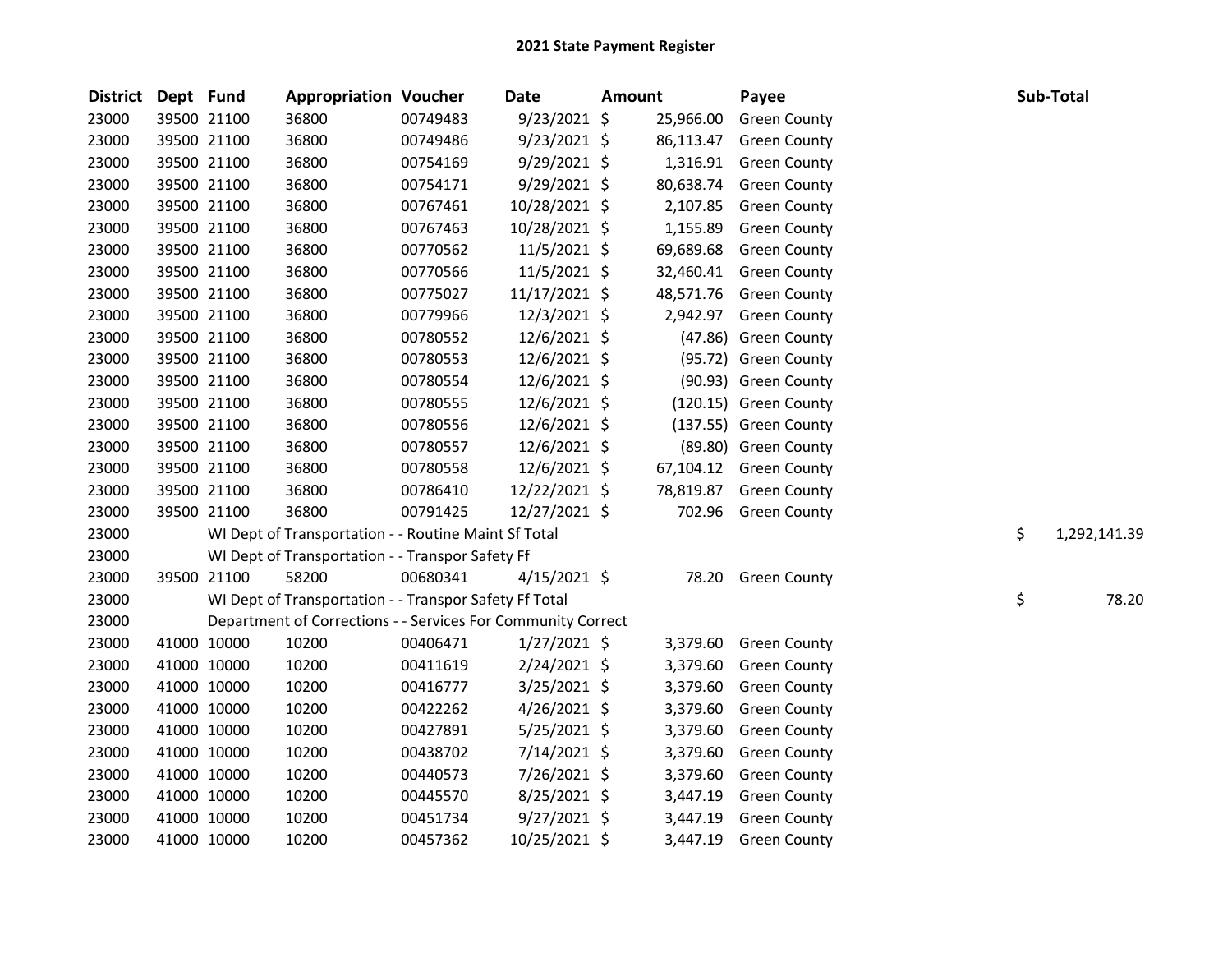| District | Dept Fund |             | <b>Appropriation Voucher</b>                                       |          | <b>Date</b>    | Amount |            | Payee                                                                                                         | Sub-Total |           |
|----------|-----------|-------------|--------------------------------------------------------------------|----------|----------------|--------|------------|---------------------------------------------------------------------------------------------------------------|-----------|-----------|
| 23000    |           | 41000 10000 | 10200                                                              | 00463201 | 11/26/2021 \$  |        | 3,447.19   | <b>Green County</b>                                                                                           |           |           |
| 23000    |           | 41000 10000 | 10200                                                              | 00469281 | 12/27/2021 \$  |        | 3,447.19   | <b>Green County</b>                                                                                           |           |           |
| 23000    |           |             | Department of Corrections - - Services For Community Correct Total |          |                |        |            |                                                                                                               | \$        | 40,893.15 |
| 23000    |           |             | Department of Corrections - - Corrections Contracts And Agre       |          |                |        |            |                                                                                                               |           |           |
| 23000    |           | 41000 10000 | 11400                                                              | 00409284 | $2/12/2021$ \$ |        |            | 2,264.24 Green County                                                                                         |           |           |
| 23000    |           | 41000 10000 | 11400                                                              | 00409288 | $2/12/2021$ \$ |        |            | 2,161.32 Green County                                                                                         |           |           |
| 23000    |           | 41000 10000 | 11400                                                              | 00415785 | $3/15/2021$ \$ |        |            | 2,161.32 Green County                                                                                         |           |           |
| 23000    |           | 41000 10000 | 11400                                                              | 00415789 | $3/15/2021$ \$ |        |            | 463.14 Green County                                                                                           |           |           |
| 23000    |           | 41000 10000 | 11400                                                              | 00424406 | $5/4/2021$ \$  |        | 3,859.50   | <b>Green County</b>                                                                                           |           |           |
| 23000    |           | 41000 10000 | 11400                                                              | 00426266 | $5/13/2021$ \$ |        | 5,197.46   | <b>Green County</b>                                                                                           |           |           |
| 23000    |           | 41000 10000 | 11400                                                              | 00432475 | $6/16/2021$ \$ |        |            | 6,020.82 Green County                                                                                         |           |           |
| 23000    |           | 41000 10000 | 11400                                                              | 00433923 | $6/21/2021$ \$ |        | 4,785.78   | <b>Green County</b>                                                                                           |           |           |
| 23000    |           | 41000 10000 | 11400                                                              | 00438110 | 7/13/2021 \$   |        | 1,595.26   | <b>Green County</b>                                                                                           |           |           |
| 23000    |           | 41000 10000 | 11400                                                              | 00438112 | 7/13/2021 \$   |        | 617.52     | <b>Green County</b>                                                                                           |           |           |
| 23000    |           | 41000 10000 | 11400                                                              | 00438113 | 7/13/2021 \$   |        | 977.74     | <b>Green County</b>                                                                                           |           |           |
| 23000    |           | 41000 10000 | 11400                                                              | 00438114 | 7/13/2021 \$   |        | 566.06     | <b>Green County</b>                                                                                           |           |           |
| 23000    |           | 41000 10000 | 11400                                                              | 00439110 | 7/14/2021 \$   |        | 3,499.28   | <b>Green County</b>                                                                                           |           |           |
| 23000    |           | 41000 10000 | 11400                                                              | 00448771 | $9/8/2021$ \$  |        |            | 1,080.66 Green County                                                                                         |           |           |
| 23000    |           |             | Department of Corrections - - Corrections Contracts And Agre Total |          |                |        |            |                                                                                                               | \$        | 35,250.10 |
| 23000    |           |             |                                                                    |          |                |        |            | Department of Corrections - - Reimbursing Counties For Probation, Extended Supervision And Parole Holds       |           |           |
| 23000    |           | 41000 10000 | 11600                                                              | 00459496 | 10/29/2021 \$  |        |            | 20,920.00 Green County                                                                                        |           |           |
| 23000    |           |             |                                                                    |          |                |        |            | Department of Corrections - - Reimbursing Counties For Probation, Extended Supervision And Parole Holds Total | \$        | 20,920.00 |
| 23000    |           |             | Department of Health Services - - State/Federal Aids               |          |                |        |            |                                                                                                               |           |           |
| 23000    |           | 43500 10000 | 00000                                                              | 92106    | $1/4/2021$ \$  |        | 273,655.00 | <b>Green County</b>                                                                                           |           |           |
| 23000    |           | 43500 10000 | 00000                                                              | 92107    | $2/1/2021$ \$  |        | 269,377.00 | <b>Green County</b>                                                                                           |           |           |
| 23000    |           | 43500 10000 | 00000                                                              | 92108    | $3/1/2021$ \$  |        | 351,933.00 | <b>Green County</b>                                                                                           |           |           |
| 23000    |           | 43500 10000 | 00000                                                              | 92109    | $4/1/2021$ \$  |        | 413,609.00 | <b>Green County</b>                                                                                           |           |           |
| 23000    |           | 43500 10000 | 00000                                                              | 92110    | $5/3/2021$ \$  |        | 313,013.00 | <b>Green County</b>                                                                                           |           |           |
| 23000    |           | 43500 10000 | 00000                                                              | 92111    | $6/1/2021$ \$  |        | 350,112.00 | <b>Green County</b>                                                                                           |           |           |
| 23000    |           | 43500 10000 | 00000                                                              | 92112    | $6/16/2021$ \$ |        | 800.00     | <b>Green County</b>                                                                                           |           |           |
| 23000    |           | 43500 10000 | 00000                                                              | 92200    | $7/1/2021$ \$  |        | 307,030.00 | <b>Green County</b>                                                                                           |           |           |
| 23000    |           | 43500 10000 | 00000                                                              | 92201    | $8/2/2021$ \$  |        | 947,241.00 | <b>Green County</b>                                                                                           |           |           |
| 23000    |           | 43500 10000 | 00000                                                              | 92202    | $9/1/2021$ \$  |        | 288,327.00 | <b>Green County</b>                                                                                           |           |           |
| 23000    |           | 43500 10000 | 00000                                                              | 92204    | 10/1/2021 \$   |        | 231,920.00 | <b>Green County</b>                                                                                           |           |           |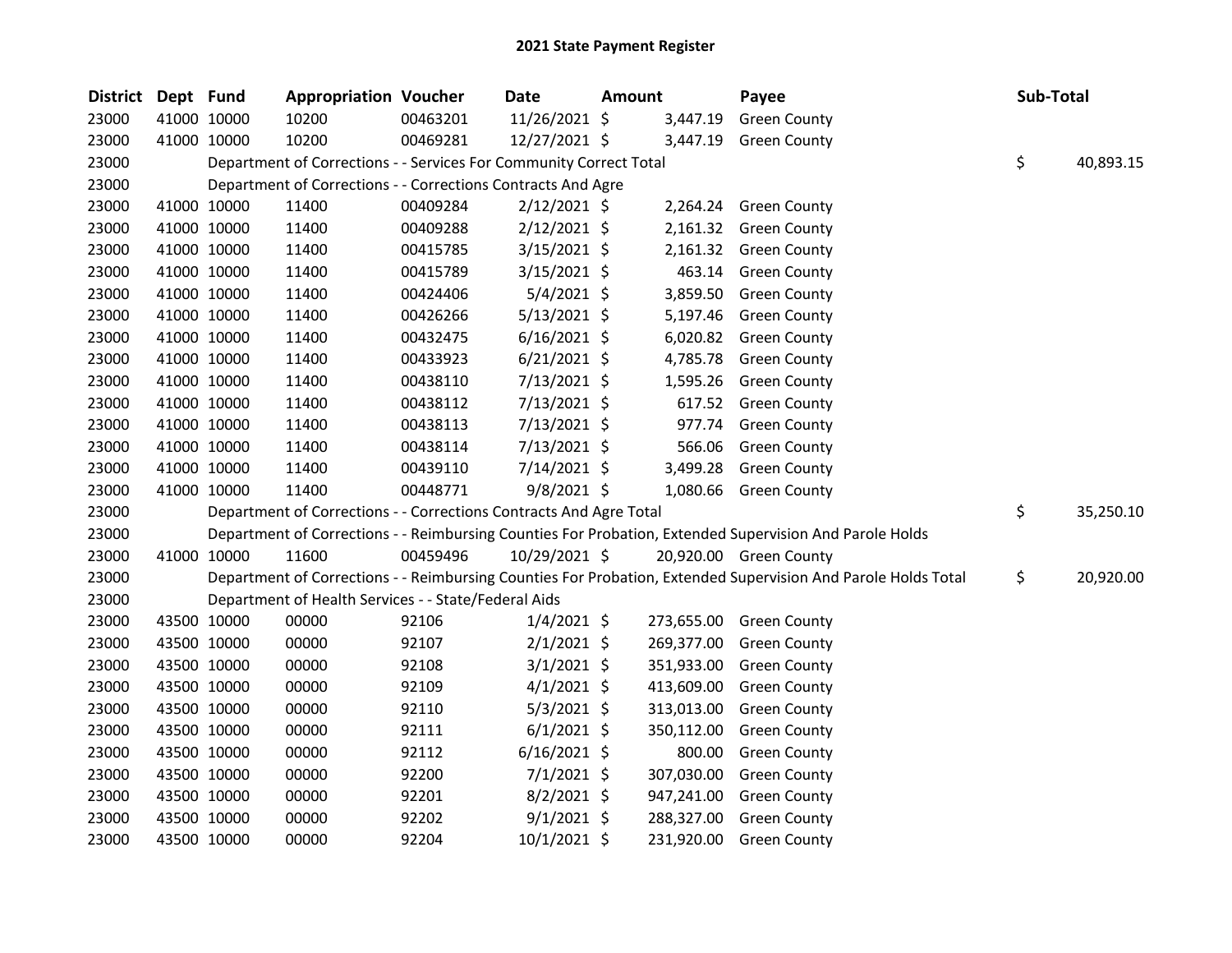| <b>District</b> | Dept Fund |             | <b>Appropriation Voucher</b>                                           |          | Date           | Amount |            | Payee                   |    | Sub-Total    |
|-----------------|-----------|-------------|------------------------------------------------------------------------|----------|----------------|--------|------------|-------------------------|----|--------------|
| 23000           |           | 43500 10000 | 00000                                                                  | 92206    | $11/1/2021$ \$ |        | 280,299.00 | <b>Green County</b>     |    |              |
| 23000           |           | 43500 10000 | 00000                                                                  | 92207    | $12/1/2021$ \$ |        | 237,455.00 | <b>Green County</b>     |    |              |
| 23000           |           |             | Department of Health Services - - State/Federal Aids Total             |          |                |        |            |                         | \$ | 4,264,771.00 |
| 23000           |           |             | Department of Health Services - - Public Health Dispensaries And       |          |                |        |            |                         |    |              |
| 23000           |           | 43500 10000 | 10700                                                                  | 00453951 | $10/7/2021$ \$ |        |            | 56.91 Green County      |    |              |
| 23000           |           |             | Department of Health Services - - Public Health Dispensaries And Total |          |                |        |            |                         | \$ | 56.91        |
| 23000           |           |             | Department of Health Services - - Medical Assistance State Admin       |          |                |        |            |                         |    |              |
| 23000           |           | 43500 10000 | 14000                                                                  | 00422128 | $4/19/2021$ \$ |        |            | 109,003.51 Green County |    |              |
| 23000           |           | 43500 10000 | 14000                                                                  | 00422129 | $4/19/2021$ \$ |        | 3,128.07   | <b>Green County</b>     |    |              |
| 23000           |           |             | Department of Health Services - - Medical Assistance State Admin Total |          |                |        |            |                         | \$ | 112,131.58   |
| 23000           |           |             | Department of Health Services - - General Program Operations           |          |                |        |            |                         |    |              |
| 23000           |           | 43500 10000 | 40100                                                                  | 00404947 | $1/20/2021$ \$ |        | 1.50       | <b>Green County</b>     |    |              |
| 23000           |           | 43500 10000 | 40100                                                                  | 00408745 | 2/9/2021 \$    |        | 1.50       | <b>Green County</b>     |    |              |
| 23000           |           | 43500 10000 | 40100                                                                  | 00410126 | $2/16/2021$ \$ |        | 1.50       | <b>Green County</b>     |    |              |
| 23000           |           | 43500 10000 | 40100                                                                  | 00411730 | $2/23/2021$ \$ |        | 1.50       | <b>Green County</b>     |    |              |
| 23000           |           | 43500 10000 | 40100                                                                  | 00415849 | 3/16/2021 \$   |        | 1.50       | <b>Green County</b>     |    |              |
| 23000           |           | 43500 10000 | 40100                                                                  | 00429776 | $6/2/2021$ \$  |        | 1.50       | <b>Green County</b>     |    |              |
| 23000           |           | 43500 10000 | 40100                                                                  | 00439491 | 7/20/2021 \$   |        | 1.50       | <b>Green County</b>     |    |              |
| 23000           |           | 43500 10000 | 40100                                                                  | 00453663 | 10/5/2021 \$   |        | 1.50       | <b>Green County</b>     |    |              |
| 23000           |           |             | Department of Health Services - - General Program Operations Total     |          |                |        |            |                         | \$ | 12.00        |
| 23000           |           |             | Department of Health Services - - Medical Assistance Program Ben       |          |                |        |            |                         |    |              |
| 23000           |           | 43500 10000 | 40400                                                                  | 00422128 | 4/19/2021 \$   |        | 43,321.12  | Green County            |    |              |
| 23000           |           | 43500 10000 | 40400                                                                  | 00422129 | $4/19/2021$ \$ |        | 1,243.19   | <b>Green County</b>     |    |              |
| 23000           |           |             | Department of Health Services - - Medical Assistance Program Ben Total |          |                |        |            |                         | \$ | 44,564.31    |
| 23000           |           |             | Department of Health Services - - Medical Assistance State Admin       |          |                |        |            |                         |    |              |
| 23000           |           | 43500 10000 | 44000                                                                  | 00404947 | $1/20/2021$ \$ |        | 1.50       | <b>Green County</b>     |    |              |
| 23000           |           | 43500 10000 | 44000                                                                  | 00408745 | $2/9/2021$ \$  |        | 1.50       | <b>Green County</b>     |    |              |
| 23000           |           | 43500 10000 | 44000                                                                  | 00410126 | 2/16/2021 \$   |        | 1.50       | <b>Green County</b>     |    |              |
| 23000           |           | 43500 10000 | 44000                                                                  | 00411730 | $2/23/2021$ \$ |        | 1.50       | <b>Green County</b>     |    |              |
| 23000           |           | 43500 10000 | 44000                                                                  | 00415849 | 3/16/2021 \$   |        | 1.50       | <b>Green County</b>     |    |              |
| 23000           |           | 43500 10000 | 44000                                                                  | 00429776 | $6/2/2021$ \$  |        | 1.50       | <b>Green County</b>     |    |              |
| 23000           |           | 43500 10000 | 44000                                                                  | 00439491 | 7/20/2021 \$   |        | 1.50       | <b>Green County</b>     |    |              |
| 23000           |           | 43500 10000 | 44000                                                                  | 00453663 | 10/5/2021 \$   |        | 1.50       | <b>Green County</b>     |    |              |
| 23000           |           |             | Department of Health Services - - Medical Assistance State Admin Total | \$       | 12.00          |        |            |                         |    |              |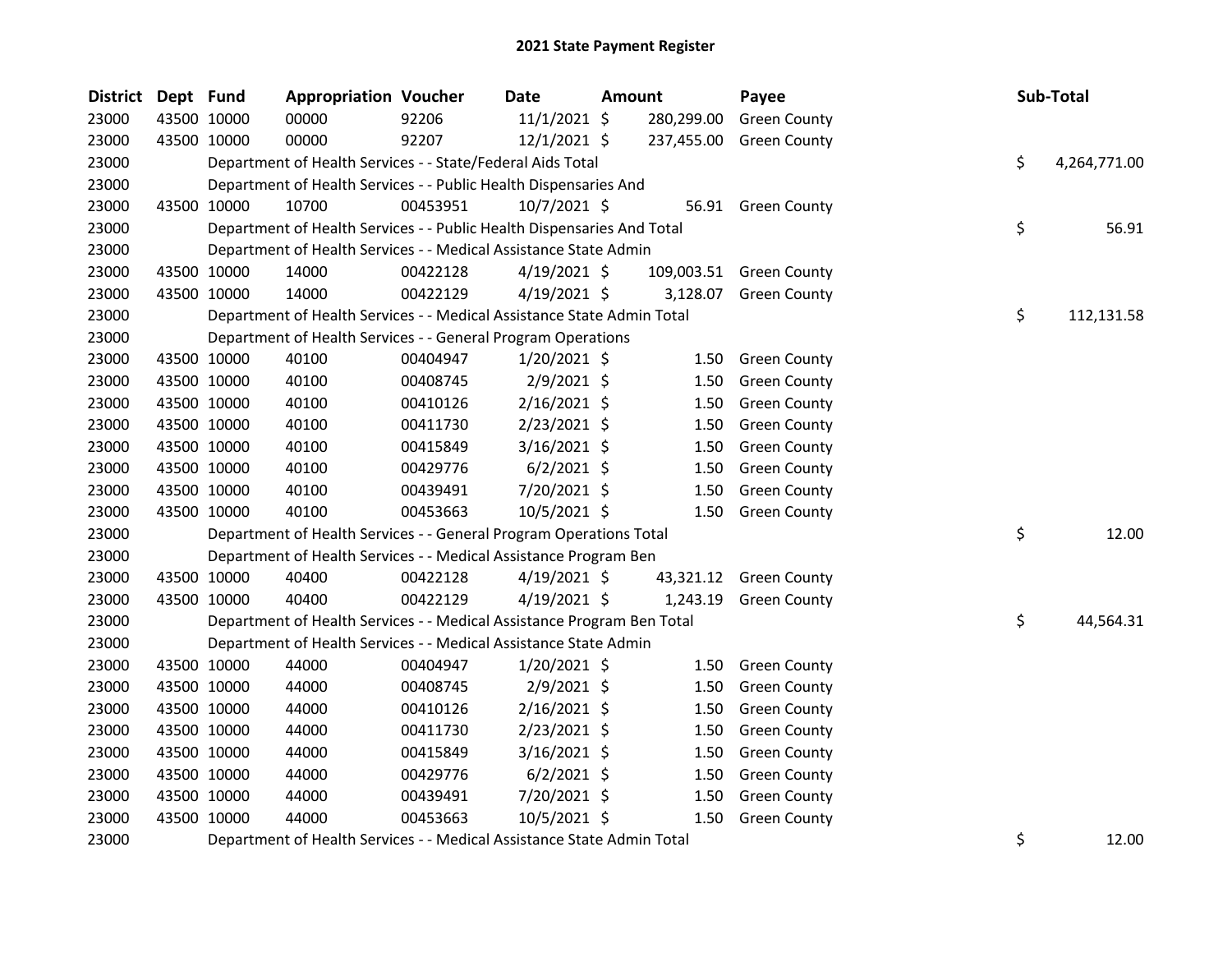| District Dept Fund |             | <b>Appropriation Voucher</b>                                           |          | <b>Date</b>    | <b>Amount</b> |            | Payee               | Sub-Total |        |
|--------------------|-------------|------------------------------------------------------------------------|----------|----------------|---------------|------------|---------------------|-----------|--------|
| 23000              |             | Department of Health Services - - Administrative And Support-Fis       |          |                |               |            |                     |           |        |
| 23000              | 43500 10000 | 82100                                                                  | 00402288 | $1/11/2021$ \$ |               | 5.00       | <b>Green County</b> |           |        |
| 23000              |             | Department of Health Services - - Administrative And Support-Fis Total |          |                |               |            |                     | \$        | 5.00   |
| 23000              |             | Dept of Children and Families - - Fees For Administrative Servic       |          |                |               |            |                     |           |        |
| 23000              | 43700 10000 | 23100                                                                  | 00080562 | $2/16/2021$ \$ |               | 20.00      | <b>Green County</b> |           |        |
| 23000              | 43700 10000 | 23100                                                                  | 00083418 | 4/20/2021 \$   |               | 55.00      | <b>Green County</b> |           |        |
| 23000              | 43700 10000 | 23100                                                                  | 00087301 | 7/23/2021 \$   |               | 25.00      | <b>Green County</b> |           |        |
| 23000              | 43700 10000 | 23100                                                                  | 00090918 | 11/2/2021 \$   |               | 30.00      | <b>Green County</b> |           |        |
| 23000              |             | Dept of Children and Families - - Fees For Administrative Servic Total |          |                |               |            |                     | \$        | 130.00 |
| 23000              |             | Dept of Children and Families - - General Aids                         |          |                |               |            |                     |           |        |
| 23000              | 43700 10000 | 99000                                                                  | 00078996 | $1/5/2021$ \$  |               | 31,195.84  | <b>Green County</b> |           |        |
| 23000              | 43700 10000 | 99000                                                                  | 00079738 | 1/29/2021 \$   |               | 73,263.11  | <b>Green County</b> |           |        |
| 23000              | 43700 10000 | 99000                                                                  | 00080152 | $2/5/2021$ \$  |               | 9,510.78   | <b>Green County</b> |           |        |
| 23000              | 43700 10000 | 99000                                                                  | 00080257 | $2/5/2021$ \$  |               | 15.43      | <b>Green County</b> |           |        |
| 23000              | 43700 10000 | 99000                                                                  | 00081228 | $3/5/2021$ \$  |               | 186,719.29 | <b>Green County</b> |           |        |
| 23000              | 43700 10000 | 99000                                                                  | 00081307 | 3/5/2021 \$    |               | 300.85     | <b>Green County</b> |           |        |
| 23000              | 43700 10000 | 99000                                                                  | 00081393 | 3/8/2021 \$    |               | 2,015.00   | <b>Green County</b> |           |        |
| 23000              | 43700 10000 | 99000                                                                  | 00081987 | $3/22/2021$ \$ |               | 25,595.39  | <b>Green County</b> |           |        |
| 23000              | 43700 10000 | 99000                                                                  | 00082627 | $4/5/2021$ \$  |               | 29,261.77  | <b>Green County</b> |           |        |
| 23000              | 43700 10000 | 99000                                                                  | 00083883 | 4/30/2021 \$   |               | 82,278.38  | <b>Green County</b> |           |        |
| 23000              | 43700 10000 | 99000                                                                  | 00084096 | $5/5/2021$ \$  |               | 45,796.19  | <b>Green County</b> |           |        |
| 23000              | 43700 10000 | 99000                                                                  | 00085610 | $6/7/2021$ \$  |               | 82,651.85  | <b>Green County</b> |           |        |
| 23000              | 43700 10000 | 99000                                                                  | 00086544 | $7/1/2021$ \$  |               | 2,055.00   | <b>Green County</b> |           |        |
| 23000              | 43700 10000 | 99000                                                                  | 00086672 | 7/8/2021 \$    |               | 22,292.62  | <b>Green County</b> |           |        |
| 23000              | 43700 10000 | 99000                                                                  | 00087547 | 7/30/2021 \$   |               | 77,194.20  | <b>Green County</b> |           |        |
| 23000              | 43700 10000 | 99000                                                                  | 00087681 | 7/30/2021 \$   |               | 20,787.00  | <b>Green County</b> |           |        |
| 23000              | 43700 10000 | 99000                                                                  | 00087917 | $8/5/2021$ \$  |               | 12,120.60  | <b>Green County</b> |           |        |
| 23000              | 43700 10000 | 99000                                                                  | 00088921 | $9/7/2021$ \$  |               | 499,944.11 | <b>Green County</b> |           |        |
| 23000              | 43700 10000 | 99000                                                                  | 00089099 | $9/10/2021$ \$ |               | 21,902.76  | <b>Green County</b> |           |        |
| 23000              | 43700 10000 | 99000                                                                  | 00089892 | 10/5/2021 \$   |               | 52,886.91  | <b>Green County</b> |           |        |
| 23000              | 43700 10000 | 99000                                                                  | 00090741 | 10/29/2021 \$  |               | 62,021.76  | <b>Green County</b> |           |        |
| 23000              | 43700 10000 | 99000                                                                  | 00091007 | $11/5/2021$ \$ |               | 26,393.78  | <b>Green County</b> |           |        |
| 23000              | 43700 10000 | 99000                                                                  | 00092105 | 12/3/2021 \$   |               | 808.50     | <b>Green County</b> |           |        |
| 23000              | 43700 10000 | 99000                                                                  | 00092203 | 12/6/2021 \$   |               | 31,794.89  | <b>Green County</b> |           |        |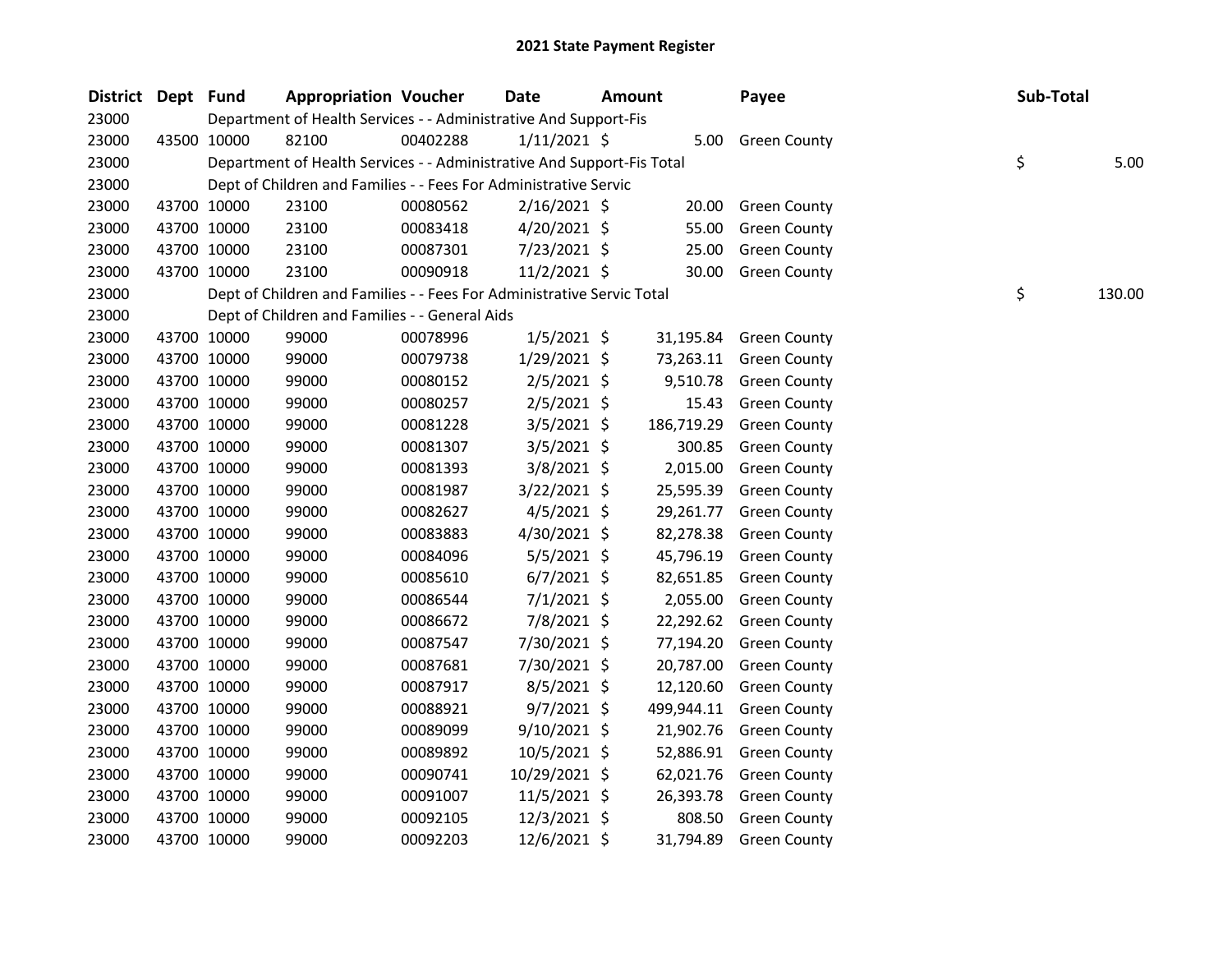| District Dept Fund |             |             | <b>Appropriation Voucher</b>                                          |          | Date           | <b>Amount</b> |           | Payee               |    | Sub-Total    |
|--------------------|-------------|-------------|-----------------------------------------------------------------------|----------|----------------|---------------|-----------|---------------------|----|--------------|
| 23000              |             |             | Dept of Children and Families - - General Aids Total                  |          |                |               |           |                     | \$ | 1,398,806.01 |
| 23000              |             |             | Dept of Workforce Development - - Auxiliary Services                  |          |                |               |           |                     |    |              |
| 23000              |             | 44500 10000 | 13000                                                                 | 00310355 | $1/4/2021$ \$  |               | 40.00     | <b>Green County</b> |    |              |
| 23000              |             | 44500 10000 | 13000                                                                 | 00313444 | $2/2/2021$ \$  |               | 30.00     | <b>Green County</b> |    |              |
| 23000              |             | 44500 10000 | 13000                                                                 | 00317074 | $3/2/2021$ \$  |               | 30.00     | <b>Green County</b> |    |              |
| 23000              |             | 44500 10000 | 13000                                                                 | 00320882 | $4/2/2021$ \$  |               | 70.00     | <b>Green County</b> |    |              |
| 23000              |             | 44500 10000 | 13000                                                                 | 00324427 | $5/4/2021$ \$  |               | 40.00     | <b>Green County</b> |    |              |
| 23000              |             | 44500 10000 | 13000                                                                 | 00327620 | $6/2/2021$ \$  |               | 25.00     | <b>Green County</b> |    |              |
| 23000              |             | 44500 10000 | 13000                                                                 | 00331404 | 7/2/2021 \$    |               | 25.00     | <b>Green County</b> |    |              |
| 23000              |             | 44500 10000 | 13000                                                                 | 00335303 | 8/3/2021 \$    |               | 30.00     | <b>Green County</b> |    |              |
| 23000              |             | 44500 10000 | 13000                                                                 | 00339096 | $9/2/2021$ \$  |               | 5.00      | <b>Green County</b> |    |              |
| 23000              |             | 44500 10000 | 13000                                                                 | 00343084 | 10/4/2021 \$   |               | 50.00     | <b>Green County</b> |    |              |
| 23000              |             | 44500 10000 | 13000                                                                 | 00347123 | 11/2/2021 \$   |               | 35.00     | <b>Green County</b> |    |              |
| 23000              |             | 44500 10000 | 13000                                                                 | 00350770 | 12/2/2021 \$   |               | 15.00     | <b>Green County</b> |    |              |
| 23000              |             |             | Dept of Workforce Development - - Auxiliary Services Total            |          |                |               |           |                     | \$ | 395.00       |
| 23000              |             |             | Dept of Workforce Development - - Title Ib Aids State GPR             |          |                |               |           |                     |    |              |
| 23000              |             | 44500 10000 | 50900                                                                 | 00350395 | 12/9/2021 \$   |               |           | 5.01 Green County   |    |              |
| 23000              |             |             | Dept of Workforce Development - - Title Ib Aids State GPR Total       |          |                |               |           |                     | \$ | 5.01         |
| 23000              |             |             | Dept of Workforce Development - - Title Ib Aids Federal Prf           |          |                |               |           |                     |    |              |
| 23000              |             | 44500 10000 | 54400                                                                 | 00350395 | $12/9/2021$ \$ |               | 18.49     | <b>Green County</b> |    |              |
| 23000              |             |             | Dept of Workforce Development - - Title Ib Aids Federal Prf Total     |          |                |               |           |                     | \$ | 18.49        |
| 23000              |             |             | Dept of Workforce Development - - Wc Ops Uninsured Emplyr Admin       |          |                |               |           |                     |    |              |
| 23000              |             | 44500 22700 | 17700                                                                 | 00316131 | $2/24/2021$ \$ |               | 5.00      | <b>Green County</b> |    |              |
| 23000              |             | 44500 22700 | 17700                                                                 | 00316132 | $2/24/2021$ \$ |               | 10.00     | <b>Green County</b> |    |              |
| 23000              |             | 44500 22700 | 17700                                                                 | 00336437 | $8/13/2021$ \$ |               | 15.00     | <b>Green County</b> |    |              |
| 23000              |             | 44500 22700 | 17700                                                                 | 00336438 | $8/13/2021$ \$ |               | 50.00     | <b>Green County</b> |    |              |
| 23000              |             | 44500 22700 | 17700                                                                 | 00336439 | 8/13/2021 \$   |               | 25.00     | <b>Green County</b> |    |              |
| 23000              |             |             | Dept of Workforce Development - - Wc Ops Uninsured Emplyr Admin Total |          |                |               |           |                     | \$ | 105.00       |
| 23000              |             |             | Department of Justice - - Officer training reimbursement              |          |                |               |           |                     |    |              |
| 23000              |             | 45500 10000 | 21400                                                                 | 00105309 | 11/15/2021 \$  |               | 6,720.00  | <b>Green County</b> |    |              |
| 23000              |             |             | Department of Justice - - Officer training reimbursement Total        |          |                |               |           |                     | \$ | 6,720.00     |
| 23000              |             |             | Department of Justice - - Drug Courts                                 |          |                |               |           |                     |    |              |
| 23000              |             | 45500 10000 | 21700                                                                 | 00094810 | 2/18/2021 \$   |               | 34,556.10 | <b>Green County</b> |    |              |
| 23000              | 45500 10000 |             | 21700                                                                 | 00098151 | 5/18/2021 \$   |               | 35,858.50 | <b>Green County</b> |    |              |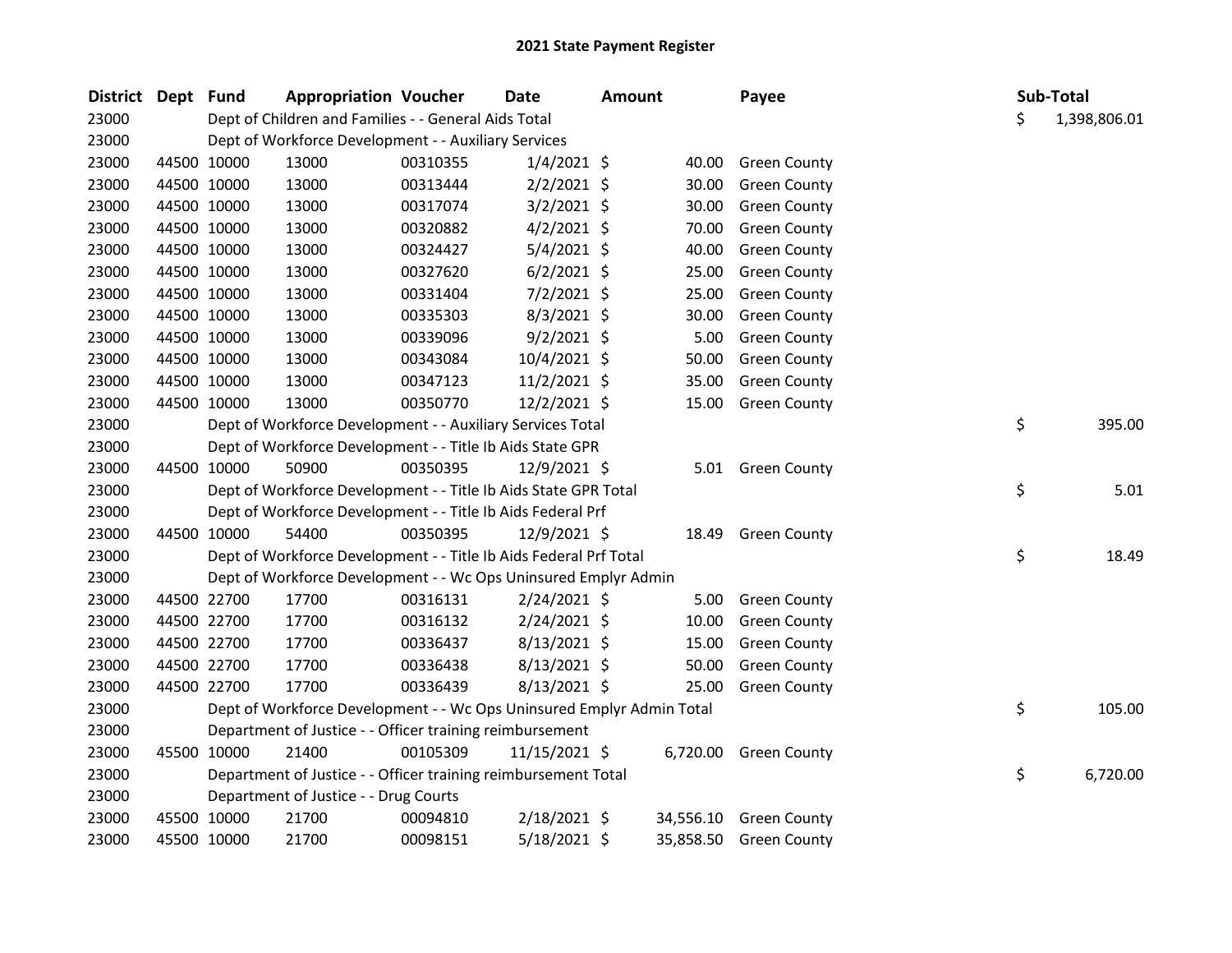| <b>District</b> | Dept Fund |             | <b>Appropriation Voucher</b>                                  |          | <b>Date</b>    | Amount |           | Payee                  | Sub-Total |            |
|-----------------|-----------|-------------|---------------------------------------------------------------|----------|----------------|--------|-----------|------------------------|-----------|------------|
| 23000           |           | 45500 10000 | 21700                                                         | 00101906 | 8/30/2021 \$   |        | 36,775.96 | <b>Green County</b>    |           |            |
| 23000           |           | 45500 10000 | 21700                                                         | 00104811 | 11/18/2021 \$  |        | 20,185.19 | <b>Green County</b>    |           |            |
| 23000           |           |             | Department of Justice - - Drug Courts Total                   |          |                |        |           |                        | \$        | 127,375.75 |
| 23000           |           |             | Department of Justice - - Crime Laboratories, Dna             |          |                |        |           |                        |           |            |
| 23000           |           | 45500 10000 | 22100                                                         | 00100331 | $7/14/2021$ \$ |        |           | 1,110.00 Green County  |           |            |
| 23000           |           |             | Department of Justice - - Crime Laboratories, Dna Total       |          |                |        |           |                        | \$        | 1,110.00   |
| 23000           |           |             | Department of Justice - - Law Enforcement Train, Local        |          |                |        |           |                        |           |            |
| 23000           |           | 45500 10000 | 23100                                                         | 00100811 | $8/3/2021$ \$  |        | 3,077.87  | <b>Green County</b>    |           |            |
| 23000           |           | 45500 10000 | 23100                                                         | 00103378 | 10/8/2021 \$   |        | 3,969.28  | <b>Green County</b>    |           |            |
| 23000           |           |             | Department of Justice - - Law Enforcement Train, Local Total  |          |                |        |           |                        | \$        | 7,047.15   |
| 23000           |           |             | Department of Justice - - Federal Aid, Local Assistance       |          |                |        |           |                        |           |            |
| 23000           |           | 45500 10000 | 25100                                                         | 00094245 | $2/8/2021$ \$  |        | 604.32    | <b>Green County</b>    |           |            |
| 23000           |           | 45500 10000 | 25100                                                         | 00098182 | $5/18/2021$ \$ |        | 5,493.43  | <b>Green County</b>    |           |            |
| 23000           |           | 45500 10000 | 25100                                                         | 00101470 | 8/30/2021 \$   |        | 14,136.92 | <b>Green County</b>    |           |            |
| 23000           |           | 45500 10000 | 25100                                                         | 00104764 | 11/5/2021 \$   |        | 574.66    | <b>Green County</b>    |           |            |
| 23000           |           | 45500 10000 | 25100                                                         | 00104829 | 11/18/2021 \$  |        |           | 3,133.46 Green County  |           |            |
| 23000           |           |             | Department of Justice - - Federal Aid, Local Assistance Total |          |                |        |           |                        | \$        | 23,942.79  |
| 23000           |           |             | Department of Justice - - Child Advocacy Centers              |          |                |        |           |                        |           |            |
| 23000           |           | 45500 10000 | 52300                                                         | 00096210 | $3/29/2021$ \$ |        | 8,500.00  | <b>Green County</b>    |           |            |
| 23000           |           | 45500 10000 | 52300                                                         | 00102762 | $9/16/2021$ \$ |        | 8,500.00  | <b>Green County</b>    |           |            |
| 23000           |           |             | Department of Justice - - Child Advocacy Centers Total        |          |                |        |           |                        | \$        | 17,000.00  |
| 23000           |           |             | Department of Justice - - Crime Victim Witness Assist         |          |                |        |           |                        |           |            |
| 23000           |           | 45500 10000 | 53200                                                         | 00100531 | 7/15/2021 \$   |        |           | 16,713.89 Green County |           |            |
| 23000           |           |             | Department of Justice - - Crime Victim Witness Assist Total   |          |                |        |           |                        | \$        | 16,713.89  |
| 23000           |           |             | Department of Justice - - County Reimb Victim-Witness         |          |                |        |           |                        |           |            |
| 23000           |           | 45500 10000 | 53900                                                         | 00095436 | $3/5/2021$ \$  |        |           | 11,023.58 Green County |           |            |
| 23000           |           |             | Department of Justice - - County Reimb Victim-Witness Total   |          |                |        |           |                        | \$        | 11,023.58  |
| 23000           |           |             | Department of Justice - - Federal Aid, Victim Assistance      |          |                |        |           |                        |           |            |
| 23000           |           | 45500 10000 | 54200                                                         | 00093061 | $1/11/2021$ \$ |        | 13,530.00 | <b>Green County</b>    |           |            |
| 23000           |           | 45500 10000 | 54200                                                         | 00094850 | $2/19/2021$ \$ |        | 38,896.00 | <b>Green County</b>    |           |            |
| 23000           |           | 45500 10000 | 54200                                                         | 00097487 | 4/30/2021 \$   |        | 37,856.00 | <b>Green County</b>    |           |            |
| 23000           |           | 45500 10000 | 54200                                                         | 00101011 | $8/2/2021$ \$  |        | 40,141.00 | <b>Green County</b>    |           |            |
| 23000           |           | 45500 10000 | 54200                                                         | 00101533 | 8/12/2021 \$   |        | 4,295.00  | <b>Green County</b>    |           |            |
| 23000           |           | 45500 10000 | 54200                                                         | 00104658 | 11/4/2021 \$   |        | 36,245.00 | <b>Green County</b>    |           |            |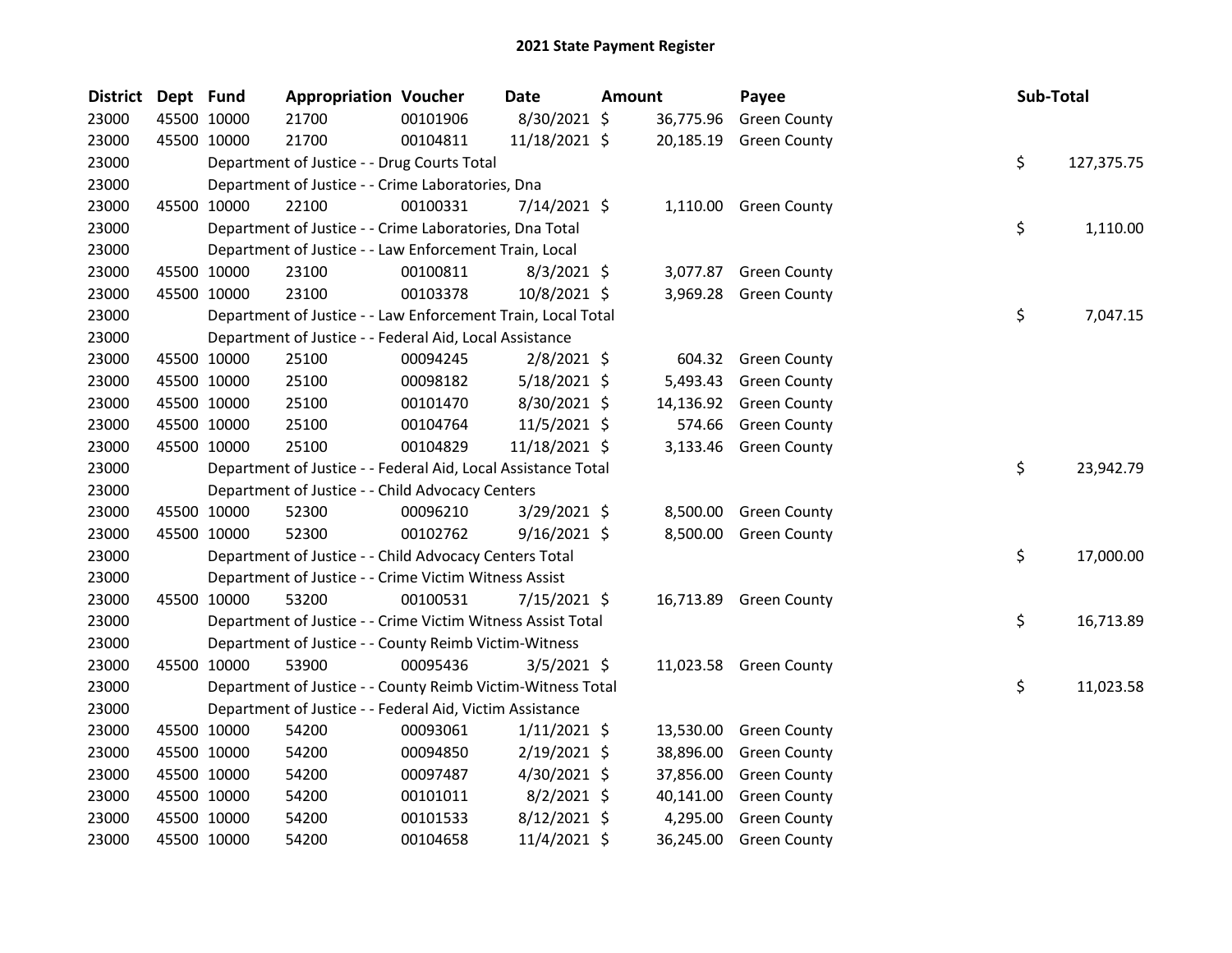| District | Dept Fund |             | <b>Appropriation Voucher</b>                                           |          | Date           | Amount |            | Payee                  | Sub-Total |            |
|----------|-----------|-------------|------------------------------------------------------------------------|----------|----------------|--------|------------|------------------------|-----------|------------|
| 23000    |           | 45500 10000 | 54200                                                                  | 00105204 | 11/16/2021 \$  |        |            | 3,129.00 Green County  |           |            |
| 23000    |           |             | Department of Justice - - Federal Aid, Victim Assistance Total         |          |                |        |            |                        | \$        | 174,092.00 |
| 23000    |           |             | Department of Military Affairs - - Local Emer Planning Grants          |          |                |        |            |                        |           |            |
| 23000    |           | 46500 10000 | 33700                                                                  | 00089322 | $2/11/2021$ \$ |        |            | 18,998.48 Green County |           |            |
| 23000    |           |             | Department of Military Affairs - - Local Emer Planning Grants Total    |          |                |        |            |                        | \$        | 18,998.48  |
| 23000    |           |             | Department of Military Affairs - - Federal Aid, Local Assistance       |          |                |        |            |                        |           |            |
| 23000    |           | 46500 10000 | 34200                                                                  | 00090184 | $2/19/2021$ \$ |        |            | 36,380.79 Green County |           |            |
| 23000    |           |             | Department of Military Affairs - - Federal Aid, Local Assistance Total |          |                |        |            |                        | \$        | 36,380.79  |
| 23000    |           |             | Department of Veterans Affairs - - County Grants                       |          |                |        |            |                        |           |            |
| 23000    |           | 48500 58200 | 26700                                                                  | 00091427 | $3/12/2021$ \$ |        | 10,000.00  | <b>Green County</b>    |           |            |
| 23000    |           |             | Department of Veterans Affairs - - County Grants Total                 |          |                |        |            |                        | \$        | 10,000.00  |
| 23000    |           |             | Department of Administration - - Federal Aid, Local Assistance         |          |                |        |            |                        |           |            |
| 23000    |           | 50500 10000 | 74300                                                                  | 00144088 | $4/23/2021$ \$ |        | 88,248.74  | <b>Green County</b>    |           |            |
| 23000    |           | 50500 10000 | 74300                                                                  | 00145485 | 5/20/2021 \$   |        | 14,969.50  | <b>Green County</b>    |           |            |
| 23000    |           | 50500 10000 | 74300                                                                  | 00148038 | $7/7/2021$ \$  |        | 4,950.50   | <b>Green County</b>    |           |            |
| 23000    |           | 50500 10000 | 74300                                                                  | 00150066 | 8/16/2021 \$   |        | 3,461.00   | <b>Green County</b>    |           |            |
| 23000    |           | 50500 10000 | 74300                                                                  | 00153613 | 10/27/2021 \$  |        | 114,961.40 | <b>Green County</b>    |           |            |
| 23000    |           | 50500 10000 | 74300                                                                  | 00154708 | 11/18/2021 \$  |        | 148,142.44 | <b>Green County</b>    |           |            |
| 23000    |           | 50500 10000 | 74300                                                                  | 00156297 | 12/14/2021 \$  |        | 247,915.09 | <b>Green County</b>    |           |            |
| 23000    |           |             | Department of Administration - - Federal Aid, Local Assistance Total   |          |                |        |            |                        | \$        | 622,648.67 |
| 23000    |           |             | Department of Administration - - Low-Income Assistance Grants          |          |                |        |            |                        |           |            |
| 23000    |           | 50500 23500 | 37100                                                                  | 00139956 | $1/29/2021$ \$ |        | 4,098.17   | <b>Green County</b>    |           |            |
| 23000    |           | 50500 23500 | 37100                                                                  | 00141621 | $3/2/2021$ \$  |        | 6,054.87   | <b>Green County</b>    |           |            |
| 23000    |           | 50500 23500 | 37100                                                                  | 00145203 | $5/7/2021$ \$  |        | 6,665.73   | <b>Green County</b>    |           |            |
| 23000    |           | 50500 23500 | 37100                                                                  | 00145779 | $5/17/2021$ \$ |        | 2,457.87   | <b>Green County</b>    |           |            |
| 23000    |           | 50500 23500 | 37100                                                                  | 00147117 | $6/15/2021$ \$ |        | 10,853.90  | <b>Green County</b>    |           |            |
| 23000    |           | 50500 23500 | 37100                                                                  | 00149840 | $8/5/2021$ \$  |        | 2,725.87   | <b>Green County</b>    |           |            |
| 23000    |           |             | Department of Administration - - Low-Income Assistance Grants Total    |          |                |        |            |                        | \$        | 32,856.41  |
| 23000    |           |             | Department of Administration - - Land Information Program; Loca        |          |                |        |            |                        |           |            |
| 23000    |           | 50500 26900 | 17300                                                                  | 00138447 | $1/29/2021$ \$ |        | 1,000.00   | <b>Green County</b>    |           |            |
| 23000    |           | 50500 26900 | 17300                                                                  | 00139556 | $4/6/2021$ \$  |        | 35,136.00  | <b>Green County</b>    |           |            |
| 23000    |           | 50500 26900 | 17300                                                                  | 00146493 | $6/15/2021$ \$ |        | 25,000.00  | <b>Green County</b>    |           |            |
| 23000    |           | 50500 26900 | 17300                                                                  | 00147059 | $6/16/2021$ \$ |        | 20,000.00  | <b>Green County</b>    |           |            |
| 23000    |           |             | Department of Administration - - Land Information Program; Loca Total  |          |                |        |            |                        | \$        | 81,136.00  |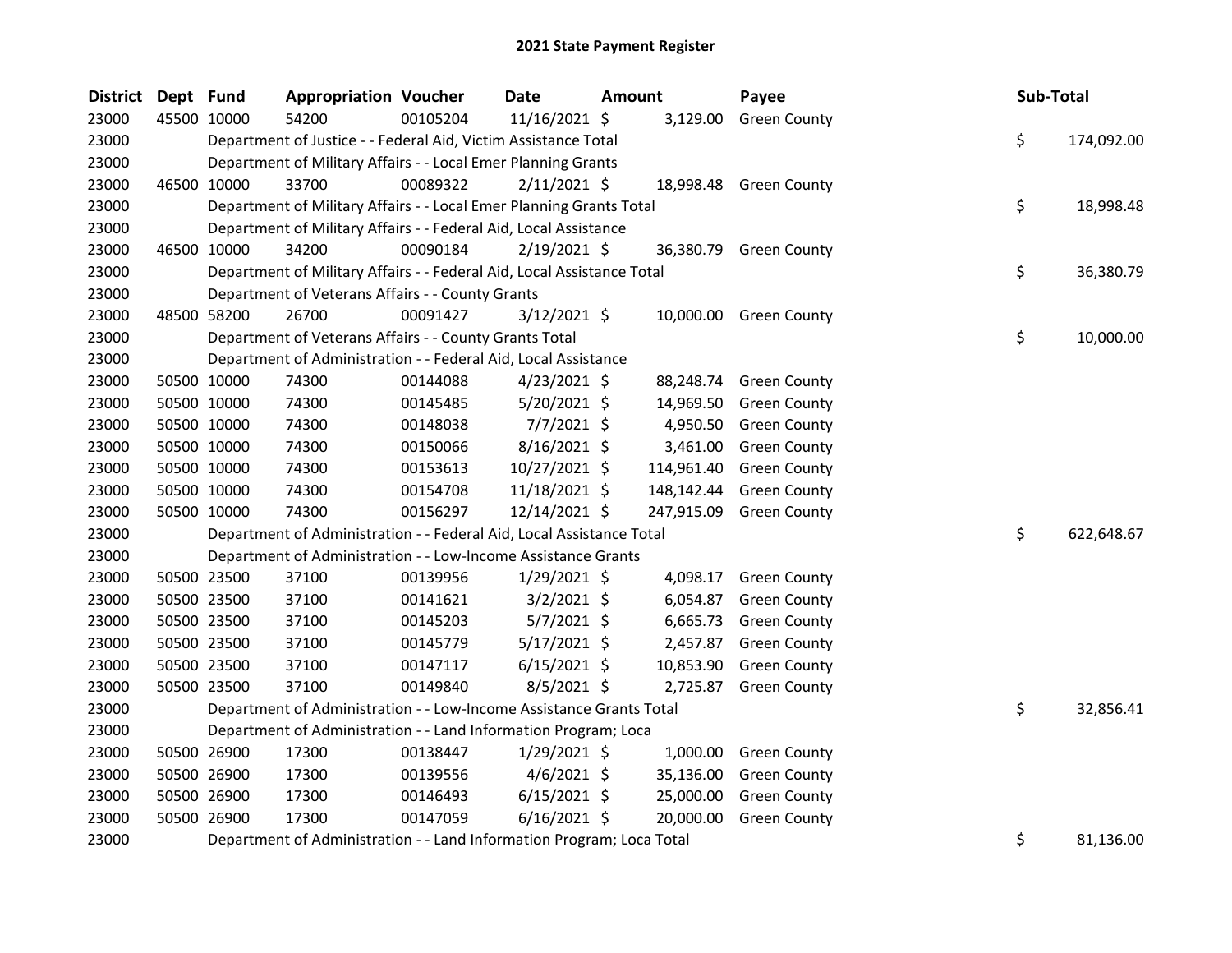| <b>District</b> | Dept Fund |             | <b>Appropriation Voucher</b>                              |          | Date           | <b>Amount</b> |          | Payee                                                                                             | Sub-Total |           |
|-----------------|-----------|-------------|-----------------------------------------------------------|----------|----------------|---------------|----------|---------------------------------------------------------------------------------------------------|-----------|-----------|
| 23000           |           |             | Dept of Employee Trust Funds - - General Operations       |          |                |               |          |                                                                                                   |           |           |
| 23000           |           | 51500 47100 | 17600                                                     | 00023435 | $1/13/2021$ \$ |               |          | 1,000.00 Green County                                                                             |           |           |
| 23000           |           |             | Dept of Employee Trust Funds - - General Operations Total |          |                |               |          |                                                                                                   | \$        | 1,000.00  |
| 23000           |           |             | Public Defender Board - - Trial Representation            |          |                |               |          |                                                                                                   |           |           |
| 23000           |           | 55000 10000 | 10300                                                     | 00275502 | $1/26/2021$ \$ |               | 1,705.65 | <b>Green County</b>                                                                               |           |           |
| 23000           |           | 55000 10000 | 10300                                                     | 00279241 | $2/26/2021$ \$ |               | 1,705.65 | <b>Green County</b>                                                                               |           |           |
| 23000           |           | 55000 10000 | 10300                                                     | 00283019 | 3/24/2021 \$   |               | 1,705.65 | <b>Green County</b>                                                                               |           |           |
| 23000           |           | 55000 10000 | 10300                                                     | 00286825 | $4/23/2021$ \$ |               | 1,705.65 | <b>Green County</b>                                                                               |           |           |
| 23000           |           | 55000 10000 | 10300                                                     | 00287591 | $5/4/2021$ \$  |               | 12.20    | <b>Green County</b>                                                                               |           |           |
| 23000           |           | 55000 10000 | 10300                                                     | 00292253 | 5/26/2021 \$   |               | 1,705.65 | <b>Green County</b>                                                                               |           |           |
| 23000           |           | 55000 10000 | 10300                                                     | 00300814 | 7/9/2021 \$    |               | 1,705.65 | <b>Green County</b>                                                                               |           |           |
| 23000           |           | 55000 10000 | 10300                                                     | 00302303 | 7/23/2021 \$   |               | 1,705.65 | <b>Green County</b>                                                                               |           |           |
| 23000           |           | 55000 10000 | 10300                                                     | 00305314 | 8/24/2021 \$   |               | 1,705.65 | <b>Green County</b>                                                                               |           |           |
| 23000           |           | 55000 10000 | 10300                                                     | 00308159 | $9/28/2021$ \$ |               | 1,705.65 | <b>Green County</b>                                                                               |           |           |
| 23000           |           | 55000 10000 | 10300                                                     | 00311415 | 11/2/2021 \$   |               |          | 1,705.65 Green County                                                                             |           |           |
| 23000           |           |             | Public Defender Board - - Trial Representation Total      |          |                |               |          |                                                                                                   | \$        | 17,068.70 |
| 23000           |           |             |                                                           |          |                |               |          | Public Defender Board - - Transcript, Discovery and Records Provided to the Public Defender Board |           |           |
| 23000           |           | 55000 10000 | 10600                                                     | 00275553 | $1/26/2021$ \$ |               |          | 12.66 Green County                                                                                |           |           |
| 23000           |           | 55000 10000 | 10600                                                     | 00275554 | $1/26/2021$ \$ |               | 24.55    | <b>Green County</b>                                                                               |           |           |
| 23000           |           | 55000 10000 | 10600                                                     | 00275555 | $1/26/2021$ \$ |               | 8.82     | <b>Green County</b>                                                                               |           |           |
| 23000           |           | 55000 10000 | 10600                                                     | 00275556 | $1/26/2021$ \$ |               | 24.55    | <b>Green County</b>                                                                               |           |           |
| 23000           |           | 55000 10000 | 10600                                                     | 00275557 | $1/26/2021$ \$ |               | 10.99    | <b>Green County</b>                                                                               |           |           |
| 23000           |           | 55000 10000 | 10600                                                     | 00278553 | 2/22/2021 \$   |               | 226.61   | <b>Green County</b>                                                                               |           |           |
| 23000           |           | 55000 10000 | 10600                                                     | 00278554 | 2/22/2021 \$   |               | 139.05   | <b>Green County</b>                                                                               |           |           |
| 23000           |           | 55000 10000 | 10600                                                     | 00278555 | 2/22/2021 \$   |               | 100.10   | <b>Green County</b>                                                                               |           |           |
| 23000           |           | 55000 10000 | 10600                                                     | 00278883 | 2/22/2021 \$   |               | 22.66    | <b>Green County</b>                                                                               |           |           |
| 23000           |           | 55000 10000 | 10600                                                     | 00282080 | $3/22/2021$ \$ |               | 29.55    | <b>Green County</b>                                                                               |           |           |
| 23000           |           | 55000 10000 | 10600                                                     | 00282081 | 3/22/2021 \$   |               | 33.37    | <b>Green County</b>                                                                               |           |           |
| 23000           |           | 55000 10000 | 10600                                                     | 00287672 | 4/30/2021 \$   |               | 24.55    | <b>Green County</b>                                                                               |           |           |
| 23000           |           | 55000 10000 | 10600                                                     | 00287673 | 4/30/2021 \$   |               | 24.55    | <b>Green County</b>                                                                               |           |           |
| 23000           |           | 55000 10000 | 10600                                                     | 00287674 | 4/30/2021 \$   |               | 10.00    | <b>Green County</b>                                                                               |           |           |
| 23000           |           | 55000 10000 | 10600                                                     | 00287675 | 4/30/2021 \$   |               | 22.66    | <b>Green County</b>                                                                               |           |           |
| 23000           |           | 55000 10000 | 10600                                                     | 00287676 | 4/30/2021 \$   |               | 3.82     | <b>Green County</b>                                                                               |           |           |
| 23000           |           | 55000 10000 | 10600                                                     | 00287677 | 4/30/2021 \$   |               | 3.82     | <b>Green County</b>                                                                               |           |           |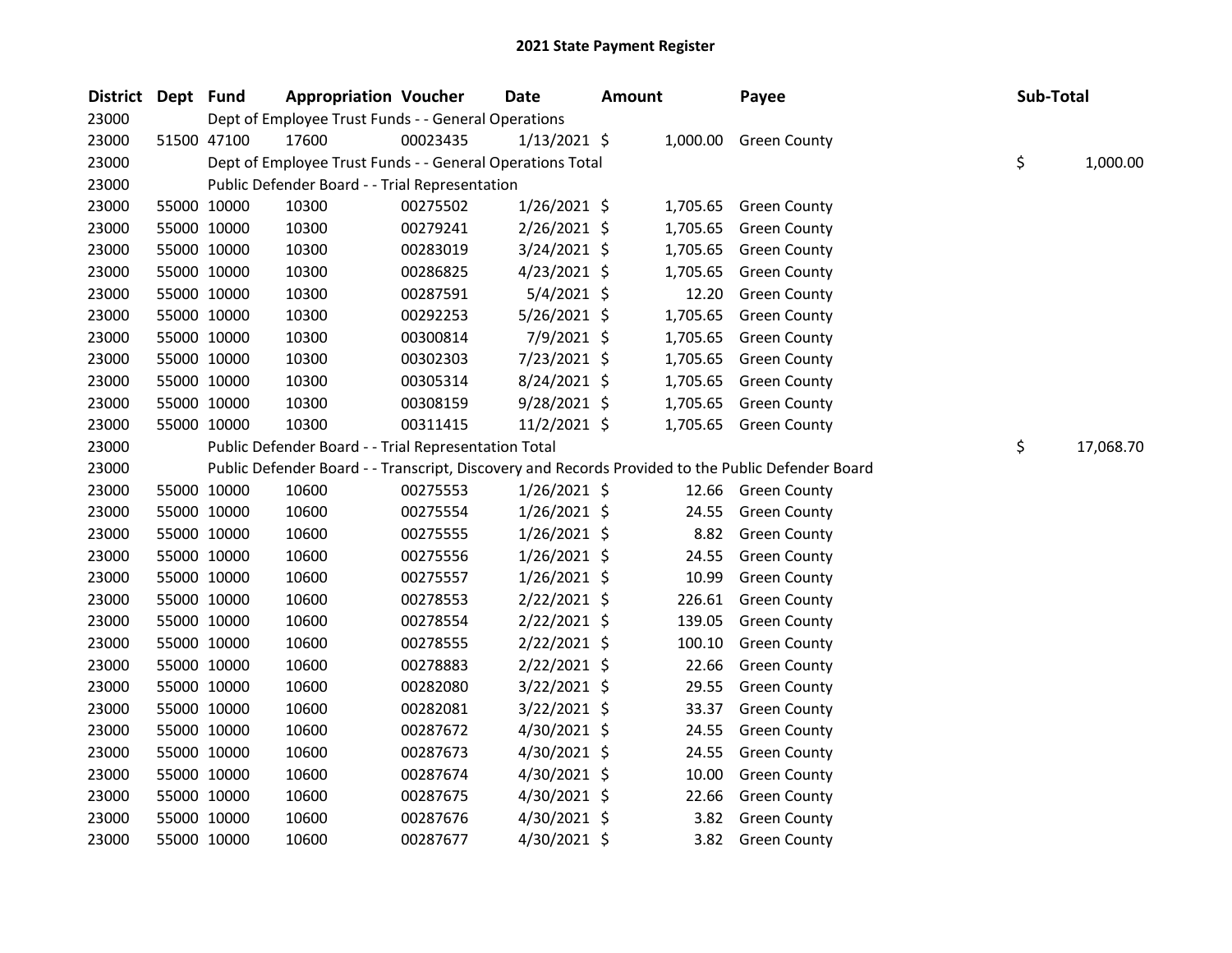| <b>District</b> | Dept Fund |             | <b>Appropriation Voucher</b> |          | <b>Date</b>    | <b>Amount</b> |        | Payee               | Sub-Total |  |
|-----------------|-----------|-------------|------------------------------|----------|----------------|---------------|--------|---------------------|-----------|--|
| 23000           |           | 55000 10000 | 10600                        | 00287678 | 4/30/2021 \$   |               | 24.55  | <b>Green County</b> |           |  |
| 23000           |           | 55000 10000 | 10600                        | 00287679 | 4/30/2021 \$   |               | 5.00   | <b>Green County</b> |           |  |
| 23000           |           | 55000 10000 | 10600                        | 00291139 | 5/19/2021 \$   |               | 73.45  | <b>Green County</b> |           |  |
| 23000           |           | 55000 10000 | 10600                        | 00291140 | $5/19/2021$ \$ |               | 237.68 | <b>Green County</b> |           |  |
| 23000           |           | 55000 10000 | 10600                        | 00291141 | $5/19/2021$ \$ |               | 115.65 | <b>Green County</b> |           |  |
| 23000           |           | 55000 10000 | 10600                        | 00298162 | $6/30/2021$ \$ |               | 8.38   | <b>Green County</b> |           |  |
| 23000           |           | 55000 10000 | 10600                        | 00298163 | $6/30/2021$ \$ |               | 37.54  | <b>Green County</b> |           |  |
| 23000           |           | 55000 10000 | 10600                        | 00298164 | $6/30/2021$ \$ |               | 8.82   | <b>Green County</b> |           |  |
| 23000           |           | 55000 10000 | 10600                        | 00298165 | $6/30/2021$ \$ |               | 18.38  | <b>Green County</b> |           |  |
| 23000           |           | 55000 10000 | 10600                        | 00299166 | $7/1/2021$ \$  |               | 24.55  | <b>Green County</b> |           |  |
| 23000           |           | 55000 10000 | 10600                        | 00299167 | $7/1/2021$ \$  |               | 8.45   | <b>Green County</b> |           |  |
| 23000           |           | 55000 10000 | 10600                        | 00299512 | $7/1/2021$ \$  |               | 22.66  | <b>Green County</b> |           |  |
| 23000           |           | 55000 10000 | 10600                        | 00300875 | 7/30/2021 \$   |               | 540.18 | <b>Green County</b> |           |  |
| 23000           |           | 55000 10000 | 10600                        | 00305941 | 9/9/2021 \$    |               | 13.45  | <b>Green County</b> |           |  |
| 23000           |           | 55000 10000 | 10600                        | 00306366 | $9/24/2021$ \$ |               | 18.45  | <b>Green County</b> |           |  |
| 23000           |           | 55000 10000 | 10600                        | 00307071 | $9/17/2021$ \$ |               | 12.75  | <b>Green County</b> |           |  |
| 23000           |           | 55000 10000 | 10600                        | 00307072 | 10/1/2021 \$   |               | 8.45   | <b>Green County</b> |           |  |
| 23000           |           | 55000 10000 | 10600                        | 00307073 | $9/17/2021$ \$ |               | 27.75  | <b>Green County</b> |           |  |
| 23000           |           | 55000 10000 | 10600                        | 00307074 | 10/8/2021 \$   |               | 8.38   | <b>Green County</b> |           |  |
| 23000           |           | 55000 10000 | 10600                        | 00307075 | 10/8/2021 \$   |               | 12.75  | <b>Green County</b> |           |  |
| 23000           |           | 55000 10000 | 10600                        | 00307076 | 10/8/2021 \$   |               | 8.38   | <b>Green County</b> |           |  |
| 23000           |           | 55000 10000 | 10600                        | 00309634 | 11/3/2021 \$   |               | 8.45   | <b>Green County</b> |           |  |
| 23000           |           | 55000 10000 | 10600                        | 00310642 | 11/12/2021 \$  |               | 7.75   | <b>Green County</b> |           |  |
| 23000           |           | 55000 10000 | 10600                        | 00310653 | 11/5/2021 \$   |               | 22.75  | <b>Green County</b> |           |  |
| 23000           |           | 55000 10000 | 10600                        | 00310859 | 11/17/2021 \$  |               | 27.75  | <b>Green County</b> |           |  |
| 23000           |           | 55000 10000 | 10600                        | 00310944 | 11/19/2021 \$  |               | 8.45   | <b>Green County</b> |           |  |
| 23000           |           | 55000 10000 | 10600                        | 00311755 | 11/26/2021 \$  |               | 37.75  | <b>Green County</b> |           |  |
| 23000           |           | 55000 10000 | 10600                        | 00311760 | 11/5/2021 \$   |               | 3.82   | <b>Green County</b> |           |  |
| 23000           |           | 55000 10000 | 10600                        | 00311761 | 11/5/2021 \$   |               | 8.65   | <b>Green County</b> |           |  |
| 23000           |           | 55000 10000 | 10600                        | 00311762 | $11/5/2021$ \$ |               | 19.55  | <b>Green County</b> |           |  |
| 23000           |           | 55000 10000 | 10600                        | 00311763 | 11/5/2021 \$   |               | 24.55  | <b>Green County</b> |           |  |
| 23000           |           | 55000 10000 | 10600                        | 00311764 | 11/5/2021 \$   |               | 24.12  | <b>Green County</b> |           |  |
| 23000           |           | 55000 10000 | 10600                        | 00311765 | 11/5/2021 \$   |               | 19.55  | <b>Green County</b> |           |  |
| 23000           |           | 55000 10000 | 10600                        | 00311766 | 11/5/2021 \$   |               | 19.55  | <b>Green County</b> |           |  |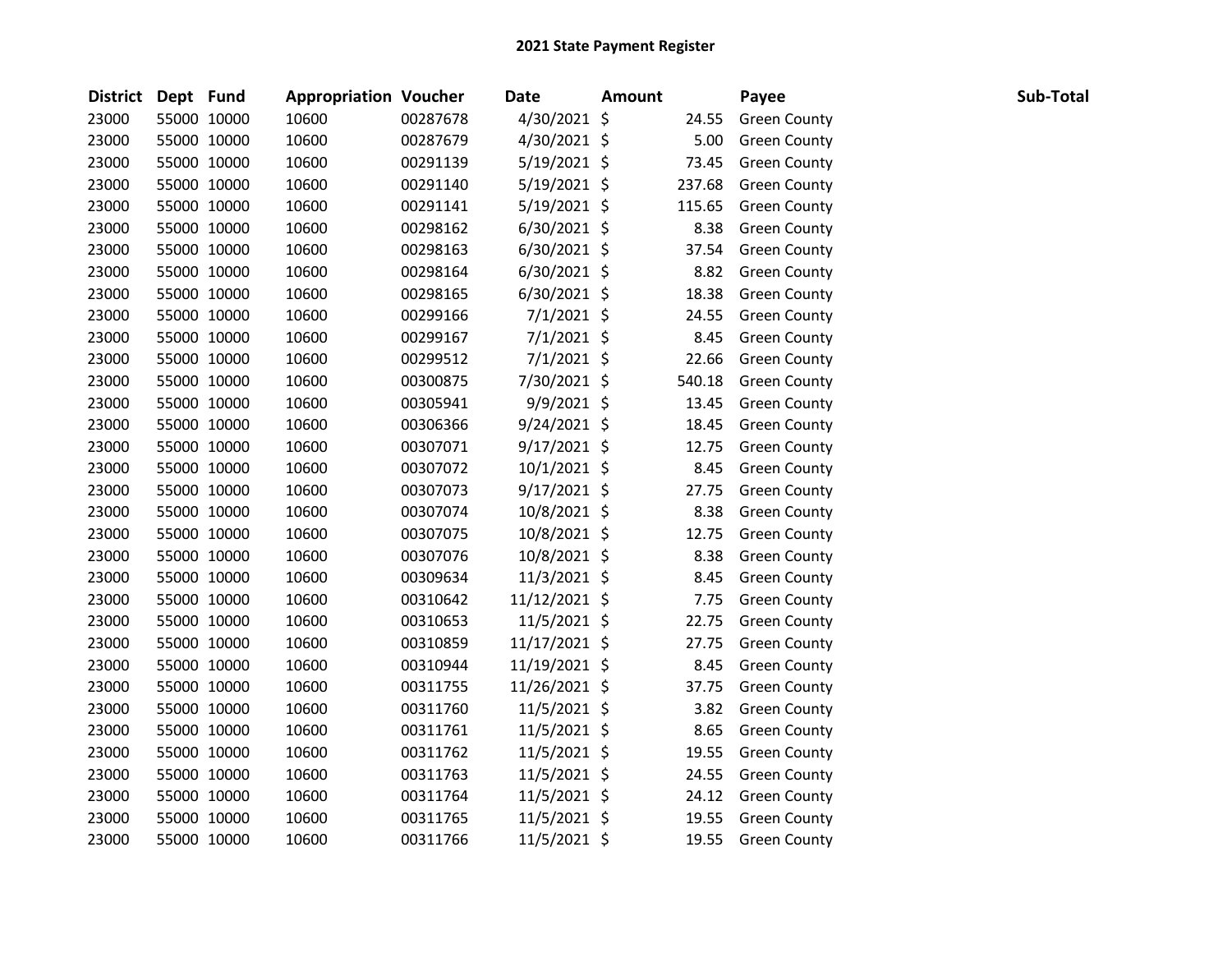| <b>District</b> | Dept Fund   |             | <b>Appropriation Voucher</b>                            |          | <b>Date</b>    | <b>Amount</b> |           | Payee                                                                                                   | Sub-Total |          |
|-----------------|-------------|-------------|---------------------------------------------------------|----------|----------------|---------------|-----------|---------------------------------------------------------------------------------------------------------|-----------|----------|
| 23000           | 55000 10000 |             | 10600                                                   | 00311767 | 11/5/2021 \$   |               | 5.00      | <b>Green County</b>                                                                                     |           |          |
| 23000           | 55000 10000 |             | 10600                                                   | 00311768 | $11/5/2021$ \$ |               | 3.82      | <b>Green County</b>                                                                                     |           |          |
| 23000           | 55000 10000 |             | 10600                                                   | 00311769 | 11/5/2021 \$   |               | 5.00      | <b>Green County</b>                                                                                     |           |          |
| 23000           | 55000 10000 |             | 10600                                                   | 00311770 | 11/5/2021 \$   |               | 8.82      | <b>Green County</b>                                                                                     |           |          |
| 23000           | 55000 10000 |             | 10600                                                   | 00311771 | 11/5/2021 \$   |               | 34.55     | <b>Green County</b>                                                                                     |           |          |
| 23000           | 55000 10000 |             | 10600                                                   | 00311772 | 11/5/2021 \$   |               | 17.75     | <b>Green County</b>                                                                                     |           |          |
| 23000           | 55000 10000 |             | 10600                                                   | 00311773 | 11/5/2021 \$   |               | 8.38      | <b>Green County</b>                                                                                     |           |          |
| 23000           | 55000 10000 |             | 10600                                                   | 00311774 | 11/19/2021 \$  |               | 3.38      | <b>Green County</b>                                                                                     |           |          |
| 23000           | 55000 10000 |             | 10600                                                   | 00311775 | $12/1/2021$ \$ |               | 5.00      | <b>Green County</b>                                                                                     |           |          |
| 23000           | 55000 10000 |             | 10600                                                   | 00311777 | 11/5/2021 \$   |               | 37.54     | <b>Green County</b>                                                                                     |           |          |
| 23000           | 55000 10000 |             | 10600                                                   | 00312200 | 11/26/2021 \$  |               | 20.70     | <b>Green County</b>                                                                                     |           |          |
| 23000           |             | 55000 10000 | 10600                                                   | 00312201 | 11/26/2021 \$  |               | 20.70     | <b>Green County</b>                                                                                     |           |          |
| 23000           | 55000 10000 |             | 10600                                                   | 00312588 | 12/2/2021 \$   |               | 19.91     | <b>Green County</b>                                                                                     |           |          |
| 23000           | 55000 10000 |             | 10600                                                   | 00312620 | 12/3/2021 \$   |               | 13.39     | <b>Green County</b>                                                                                     |           |          |
| 23000           | 55000 10000 |             | 10600                                                   | 00312631 | 12/9/2021 \$   |               | 415.08    | <b>Green County</b>                                                                                     |           |          |
| 23000           | 55000 10000 |             | 10600                                                   | 00313239 | 12/3/2021 \$   |               | 8.39      | <b>Green County</b>                                                                                     |           |          |
| 23000           | 55000 10000 |             | 10600                                                   | 00313293 | 11/19/2021 \$  |               | 12.75     | <b>Green County</b>                                                                                     |           |          |
| 23000           | 55000 10000 |             | 10600                                                   | 00313294 | 11/19/2021 \$  |               | 18.45     | <b>Green County</b>                                                                                     |           |          |
| 23000           | 55000 10000 |             | 10600                                                   | 00313334 | 11/19/2021 \$  |               | 8.38      | <b>Green County</b>                                                                                     |           |          |
| 23000           | 55000 10000 |             | 10600                                                   | 00313530 | 12/10/2021 \$  |               | 5.00      | <b>Green County</b>                                                                                     |           |          |
| 23000           | 55000 10000 |             | 10600                                                   | 00313531 | 12/10/2021 \$  |               | 13.45     | <b>Green County</b>                                                                                     |           |          |
| 23000           | 55000 10000 |             | 10600                                                   | 00315099 | 12/16/2021 \$  |               | 29.91     | <b>Green County</b>                                                                                     |           |          |
| 23000           | 55000 10000 |             | 10600                                                   | 00315100 | 12/17/2021 \$  |               | 3.39      | <b>Green County</b>                                                                                     |           |          |
| 23000           | 55000 10000 |             | 10600                                                   | 00315101 | 12/17/2021 \$  |               | 8.39      | <b>Green County</b>                                                                                     |           |          |
| 23000           | 55000 10000 |             | 10600                                                   | 00317458 | 12/23/2021 \$  |               | 0.20      | <b>Green County</b>                                                                                     |           |          |
| 23000           |             |             |                                                         |          |                |               |           | Public Defender Board - - Transcript, Discovery and Records Provided to the Public Defender Board Total | \$        | 2,917.98 |
| 23000           |             |             | Department of Revenue - - Misc Revenue Holding Clearing |          |                |               |           |                                                                                                         |           |          |
| 23000           |             | 56600 10000 | 99500                                                   | 00191984 | $2/22/2021$ \$ |               | 121.88    | <b>Green County</b>                                                                                     |           |          |
| 23000           | 56600 10000 |             | 99500                                                   | 00192579 | $3/1/2021$ \$  |               | 1,661.23  | <b>Green County</b>                                                                                     |           |          |
| 23000           | 56600 10000 |             | 99500                                                   | 00192580 | $3/1/2021$ \$  |               |           | 20,446.61 Green County                                                                                  |           |          |
| 23000           | 56600 10000 |             | 99500                                                   | 00192581 | $3/1/2021$ \$  |               | 25,701.33 | <b>Green County</b>                                                                                     |           |          |
| 23000           | 56600 10000 |             | 99500                                                   | 00194053 | 3/8/2021 \$    |               | 121.93    | <b>Green County</b>                                                                                     |           |          |
| 23000           | 56600 10000 |             | 99500                                                   | 00194054 | 3/8/2021 \$    |               | 2,255.42  | <b>Green County</b>                                                                                     |           |          |
| 23000           | 56600 10000 |             | 99500                                                   | 00194055 | 3/8/2021 \$    |               |           | 7,150.56 Green County                                                                                   |           |          |
|                 |             |             |                                                         |          |                |               |           |                                                                                                         |           |          |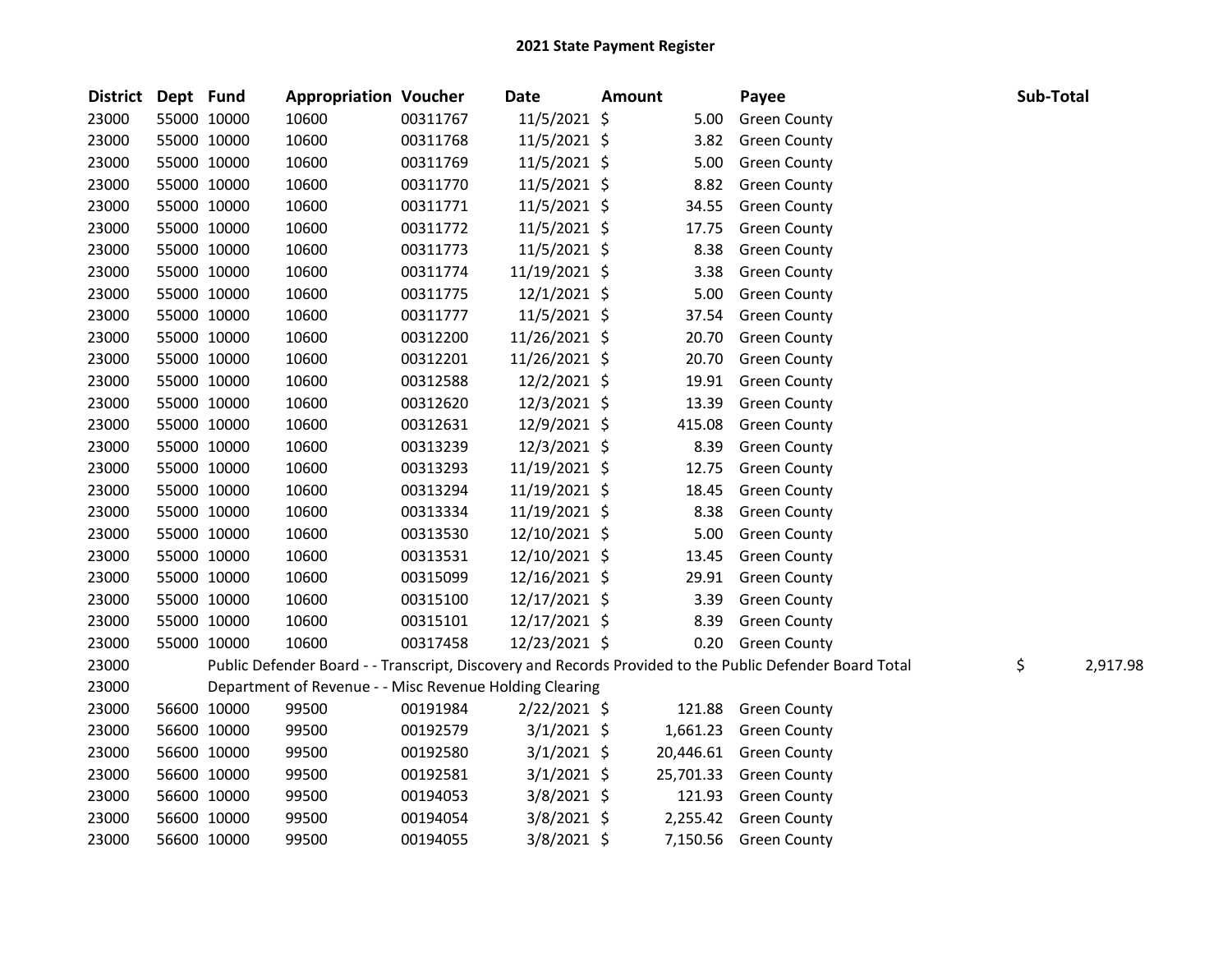| District Dept Fund |             | <b>Appropriation Voucher</b> |          | <b>Date</b>    | <b>Amount</b> | Payee               | Sub-Total |
|--------------------|-------------|------------------------------|----------|----------------|---------------|---------------------|-----------|
| 23000              | 56600 10000 | 99500                        | 00194905 | 3/15/2021 \$   | 586.62        | <b>Green County</b> |           |
| 23000              | 56600 10000 | 99500                        | 00194906 | 3/15/2021 \$   | 5,697.16      | <b>Green County</b> |           |
| 23000              | 56600 10000 | 99500                        | 00194907 | 3/15/2021 \$   | 9,541.54      | <b>Green County</b> |           |
| 23000              | 56600 10000 | 99500                        | 00195749 | $3/22/2021$ \$ | 395.64        | <b>Green County</b> |           |
| 23000              | 56600 10000 | 99500                        | 00195750 | $3/22/2021$ \$ | 5,646.77      | <b>Green County</b> |           |
| 23000              | 56600 10000 | 99500                        | 00195751 | 3/22/2021 \$   | 7,168.54      | <b>Green County</b> |           |
| 23000              | 56600 10000 | 99500                        | 00196436 | 3/29/2021 \$   | 136.92        | <b>Green County</b> |           |
| 23000              | 56600 10000 | 99500                        | 00196437 | $3/29/2021$ \$ | 5,974.05      | <b>Green County</b> |           |
| 23000              | 56600 10000 | 99500                        | 00196438 | 3/29/2021 \$   | 4,202.11      | <b>Green County</b> |           |
| 23000              | 56600 10000 | 99500                        | 00197177 | $4/5/2021$ \$  | 3,110.18      | <b>Green County</b> |           |
| 23000              | 56600 10000 | 99500                        | 00197178 | 4/5/2021 \$    | 4,840.74      | <b>Green County</b> |           |
| 23000              | 56600 10000 | 99500                        | 00198394 | $4/12/2021$ \$ | 3,257.61      | <b>Green County</b> |           |
| 23000              | 56600 10000 | 99500                        | 00198395 | $4/12/2021$ \$ | 3,265.57      | <b>Green County</b> |           |
| 23000              | 56600 10000 | 99500                        | 00199132 | 4/20/2021 \$   | 2,335.20      | <b>Green County</b> |           |
| 23000              | 56600 10000 | 99500                        | 00199133 | 4/20/2021 \$   | 3,454.80      | <b>Green County</b> |           |
| 23000              | 56600 10000 | 99500                        | 00199762 | 4/26/2021 \$   | 388.66        | <b>Green County</b> |           |
| 23000              | 56600 10000 | 99500                        | 00199763 | $4/26/2021$ \$ | 2,412.35      | <b>Green County</b> |           |
| 23000              | 56600 10000 | 99500                        | 00199764 | 4/26/2021 \$   | 9,100.32      | <b>Green County</b> |           |
| 23000              | 56600 10000 | 99500                        | 00200386 | $5/3/2021$ \$  | 1,892.84      | <b>Green County</b> |           |
| 23000              | 56600 10000 | 99500                        | 00200387 | $5/3/2021$ \$  | 1,617.45      | <b>Green County</b> |           |
| 23000              | 56600 10000 | 99500                        | 00201579 | $5/10/2021$ \$ | 1,814.47      | <b>Green County</b> |           |
| 23000              | 56600 10000 | 99500                        | 00201580 | 5/10/2021 \$   | 3,358.63      | <b>Green County</b> |           |
| 23000              | 56600 10000 | 99500                        | 00202209 | 5/17/2021 \$   | 1,205.54      | <b>Green County</b> |           |
| 23000              | 56600 10000 | 99500                        | 00202210 | $5/17/2021$ \$ | 3,078.14      | <b>Green County</b> |           |
| 23000              | 56600 10000 | 99500                        | 00202914 | 5/24/2021 \$   | 798.56        | <b>Green County</b> |           |
| 23000              | 56600 10000 | 99500                        | 00202915 | $5/24/2021$ \$ | 1,314.39      | <b>Green County</b> |           |
| 23000              | 56600 10000 | 99500                        | 00202916 | 5/24/2021 \$   | 3,291.77      | <b>Green County</b> |           |
| 23000              | 56600 10000 | 99500                        | 00203634 | $6/1/2021$ \$  | 3,790.73      | <b>Green County</b> |           |
| 23000              | 56600 10000 | 99500                        | 00203635 | $6/1/2021$ \$  | 1,904.15      | <b>Green County</b> |           |
| 23000              | 56600 10000 | 99500                        | 00204734 | $6/7/2021$ \$  | 440.32        | <b>Green County</b> |           |
| 23000              | 56600 10000 | 99500                        | 00204735 | $6/7/2021$ \$  | 245.00        | <b>Green County</b> |           |
| 23000              | 56600 10000 | 99500                        | 00205331 | $6/14/2021$ \$ | 85.28         | <b>Green County</b> |           |
| 23000              | 56600 10000 | 99500                        | 00205332 | $6/14/2021$ \$ | 1,087.96      | <b>Green County</b> |           |
| 23000              | 56600 10000 | 99500                        | 00205333 | $6/14/2021$ \$ | 617.33        | <b>Green County</b> |           |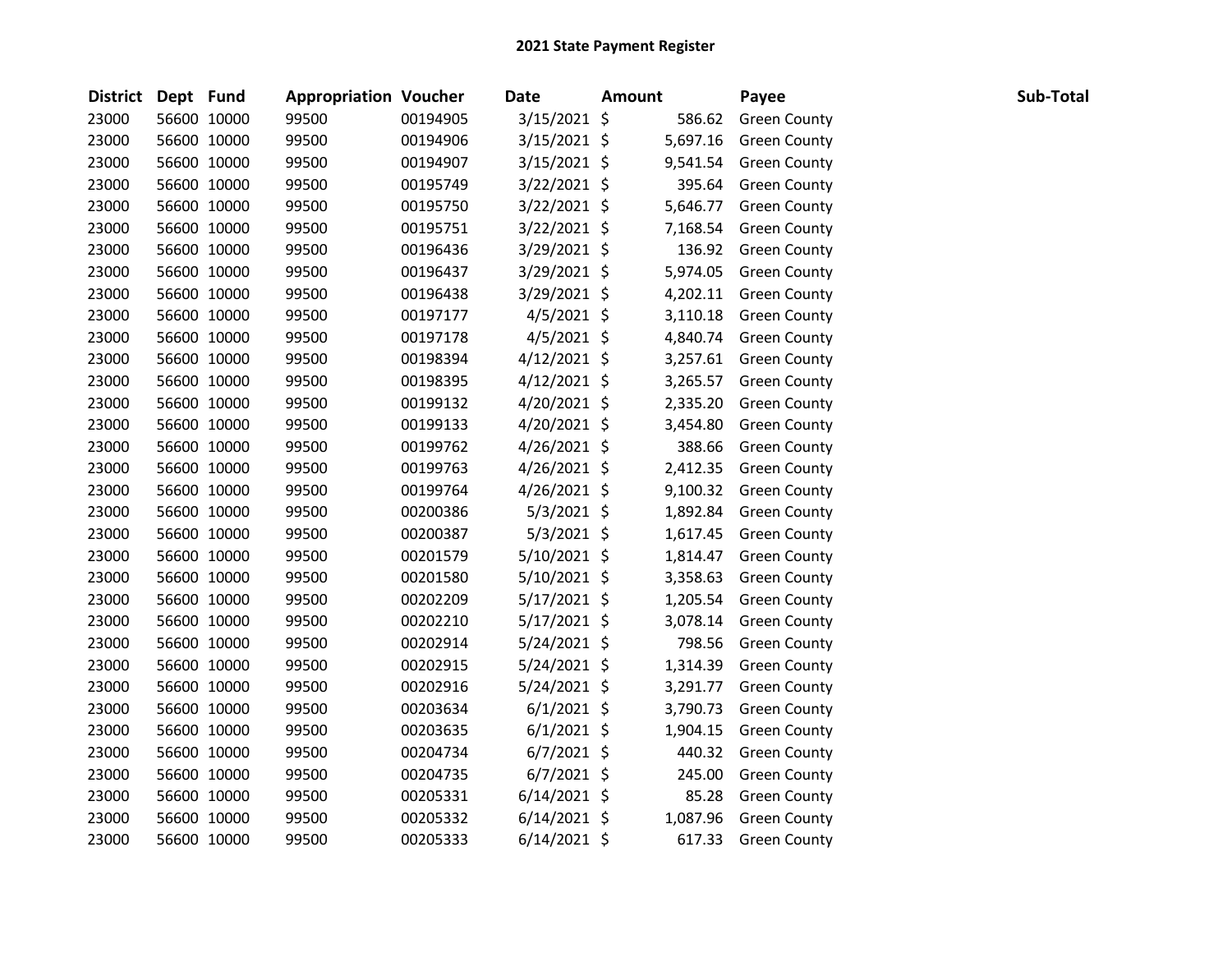| <b>District</b> | Dept Fund |             | <b>Appropriation Voucher</b>                                  |          | Date           | Amount |           | Payee                   | Sub-Total |            |
|-----------------|-----------|-------------|---------------------------------------------------------------|----------|----------------|--------|-----------|-------------------------|-----------|------------|
| 23000           |           | 56600 10000 | 99500                                                         | 00205835 | $6/21/2021$ \$ |        | 347.90    | <b>Green County</b>     |           |            |
| 23000           |           | 56600 10000 | 99500                                                         | 00205836 | $6/21/2021$ \$ |        | 607.86    | <b>Green County</b>     |           |            |
| 23000           |           | 56600 10000 | 99500                                                         | 00208057 | $6/28/2021$ \$ |        | 460.67    | <b>Green County</b>     |           |            |
| 23000           |           | 56600 10000 | 99500                                                         | 00208058 | $6/28/2021$ \$ |        | 1,877.60  | <b>Green County</b>     |           |            |
| 23000           |           | 56600 10000 | 99500                                                         | 00208498 | $7/6/2021$ \$  |        | 376.77    | <b>Green County</b>     |           |            |
| 23000           |           | 56600 10000 | 99500                                                         | 00208499 | $7/6/2021$ \$  |        | 99.12     | <b>Green County</b>     |           |            |
| 23000           |           | 56600 10000 | 99500                                                         | 00209374 | $7/12/2021$ \$ |        | 887.90    | <b>Green County</b>     |           |            |
| 23000           |           | 56600 10000 | 99500                                                         | 00210161 | 7/19/2021 \$   |        | 359.48    | <b>Green County</b>     |           |            |
| 23000           |           | 56600 10000 | 99500                                                         | 00210782 | 7/26/2021 \$   |        | 154.00    | <b>Green County</b>     |           |            |
| 23000           |           | 56600 10000 | 99500                                                         | 00212109 | 8/9/2021 \$    |        | 1,122.12  | <b>Green County</b>     |           |            |
| 23000           |           | 56600 10000 | 99500                                                         | 00212110 | 8/9/2021 \$    |        | 435.27    | <b>Green County</b>     |           |            |
| 23000           |           | 56600 10000 | 99500                                                         | 00212625 | 8/16/2021 \$   |        | 874.35    | <b>Green County</b>     |           |            |
| 23000           |           | 56600 10000 | 99500                                                         | 00212626 | $8/16/2021$ \$ |        | 200.81    | <b>Green County</b>     |           |            |
| 23000           |           | 56600 10000 | 99500                                                         | 00213119 | 8/23/2021 \$   |        | 700.21    | <b>Green County</b>     |           |            |
| 23000           |           | 56600 10000 | 99500                                                         | 00213540 | 8/30/2021 \$   |        | 1,326.23  | <b>Green County</b>     |           |            |
| 23000           |           | 56600 10000 | 99500                                                         | 00213541 | 8/30/2021 \$   |        | 349.46    | <b>Green County</b>     |           |            |
| 23000           |           | 56600 10000 | 99500                                                         | 00213993 | $9/7/2021$ \$  |        | 396.20    | <b>Green County</b>     |           |            |
| 23000           |           | 56600 10000 | 99500                                                         | 00214783 | $9/13/2021$ \$ |        | 243.84    | <b>Green County</b>     |           |            |
| 23000           |           | 56600 10000 | 99500                                                         | 00215311 | 9/20/2021 \$   |        | 49.77     | <b>Green County</b>     |           |            |
| 23000           |           | 56600 10000 | 99500                                                         | 00217040 | 10/12/2021 \$  |        | 692.21    | <b>Green County</b>     |           |            |
| 23000           |           | 56600 10000 | 99500                                                         | 00217041 | 10/12/2021 \$  |        | 81.67     | <b>Green County</b>     |           |            |
| 23000           |           | 56600 10000 | 99500                                                         | 00218092 | 10/25/2021 \$  |        | 435.00    | <b>Green County</b>     |           |            |
| 23000           |           | 56600 10000 | 99500                                                         | 00218093 | 10/25/2021 \$  |        | 1,335.34  | <b>Green County</b>     |           |            |
| 23000           |           | 56600 10000 | 99500                                                         | 00219541 | 11/8/2021 \$   |        | 418.20    | <b>Green County</b>     |           |            |
| 23000           |           | 56600 10000 | 99500                                                         | 00219542 | 11/8/2021 \$   |        | 101.36    | <b>Green County</b>     |           |            |
| 23000           |           | 56600 10000 | 99500                                                         | 00219982 | 11/16/2021 \$  |        | 406.18    | <b>Green County</b>     |           |            |
| 23000           |           |             | Department of Revenue - - Misc Revenue Holding Clearing Total |          |                |        |           |                         | \$        | 169,855.82 |
| 23000           |           |             | Circuit Courts - - Circuit Court Costs                        |          |                |        |           |                         |           |            |
| 23000           |           | 62500 10000 | 10500                                                         | 00002099 | $1/29/2021$ \$ |        | 74,451.00 | <b>Green County</b>     |           |            |
| 23000           |           | 62500 10000 | 10500                                                         | 00002232 | 7/26/2021 \$   |        |           | 126,805.00 Green County |           |            |
| 23000           |           |             | Circuit Courts - - Circuit Court Costs Total                  |          |                |        |           |                         | \$        | 201,256.00 |
| 23000           |           |             | Supreme Court - - Federal Aid                                 |          |                |        |           |                         |           |            |
| 23000           |           | 68000 10000 | 24100                                                         | 00011837 | $1/11/2021$ \$ |        | 1,069.98  | <b>Green County</b>     |           |            |
| 23000           |           |             | Supreme Court - - Federal Aid Total                           |          |                |        |           |                         | \$        | 1,069.98   |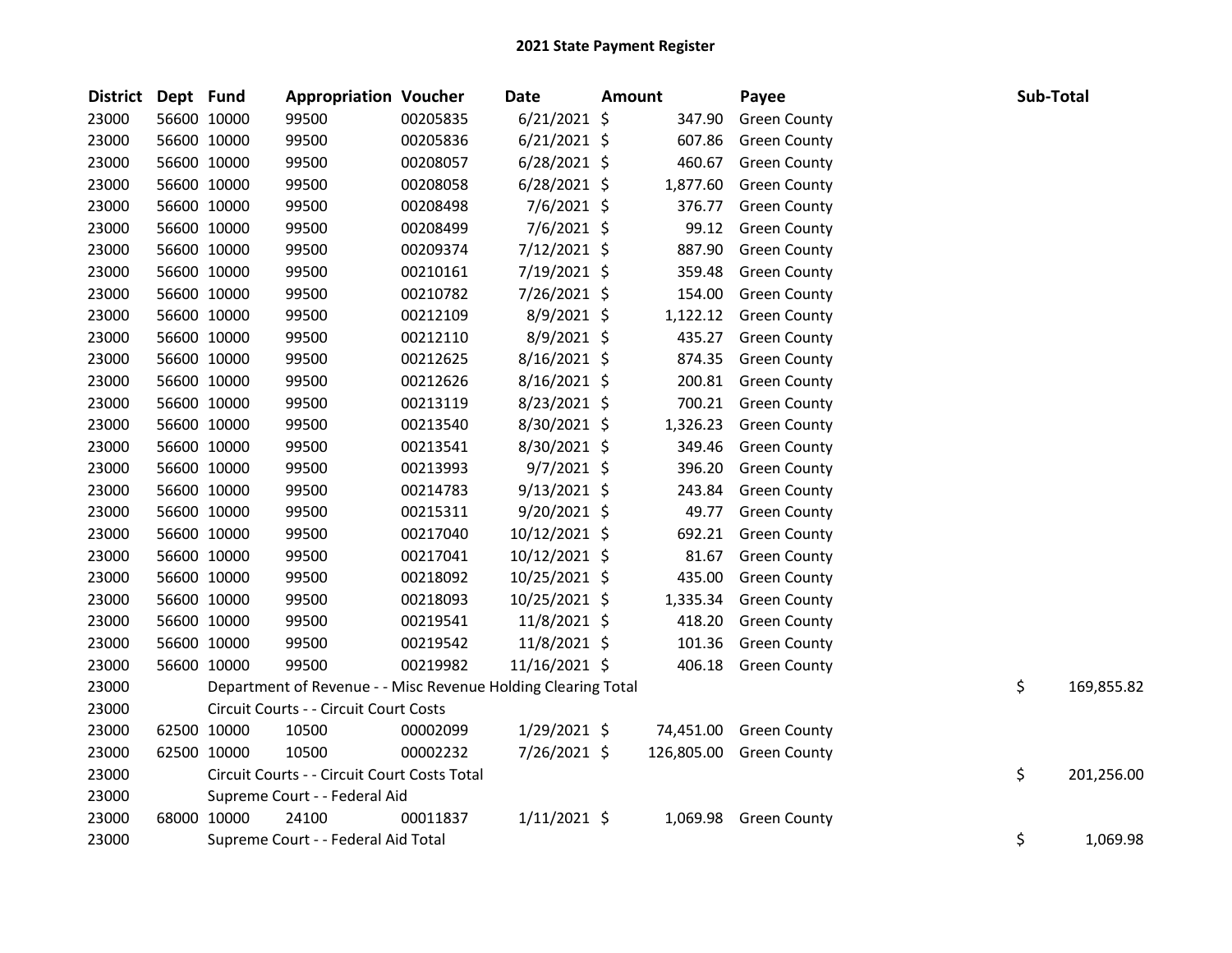| District Dept Fund |             |             | <b>Appropriation Voucher</b>                                          |          | Date           | Amount       | Payee                     |    | Sub-Total    |
|--------------------|-------------|-------------|-----------------------------------------------------------------------|----------|----------------|--------------|---------------------------|----|--------------|
| 23000              |             |             | Shared Revenue and Tax Relief - - County And Municipal Aid            |          |                |              |                           |    |              |
| 23000              |             | 83500 10000 | 10500                                                                 | 00081366 | 7/26/2021 \$   |              | 47,516.00 Green County    |    |              |
| 23000              |             | 83500 10000 | 10500                                                                 | 00088465 | 11/15/2021 \$  |              | 269,257.34 Green County   |    |              |
| 23000              |             |             | Shared Revenue and Tax Relief - - County And Municipal Aid Total      |          |                |              |                           | \$ | 316,773.34   |
| 23000              |             |             | Shared Revenue and Tax Relief - - Exempt Computer Aid                 |          |                |              |                           |    |              |
| 23000              |             | 83500 10000 | 10900                                                                 | 00083337 | 7/26/2021 \$   |              | 110,015.61 Green County   |    |              |
| 23000              |             |             | Shared Revenue and Tax Relief - - Exempt Computer Aid Total           |          |                |              |                           | \$ | 110,015.61   |
| 23000              |             |             | Shared Revenue and Tax Relief - - Utility Aid                         |          |                |              |                           |    |              |
| 23000              |             | 83500 10000 | 11000                                                                 | 00081366 | 7/26/2021 \$   |              | 8,573.11 Green County     |    |              |
| 23000              |             | 83500 10000 | 11000                                                                 | 00088465 | 11/15/2021 \$  |              | 96,909.63 Green County    |    |              |
| 23000              |             |             | Shared Revenue and Tax Relief - - Utility Aid Total                   |          |                |              |                           | \$ | 105,482.74   |
| 23000              |             |             | Shared Revenue and Tax Relief - - Personal Property Aid               |          |                |              |                           |    |              |
| 23000              |             | 83500 10000 | 11100                                                                 | 00076523 | $5/3/2021$ \$  |              | 69,951.51 Green County    |    |              |
| 23000              |             |             | Shared Revenue and Tax Relief - - Personal Property Aid Total         |          |                |              |                           | \$ | 69,951.51    |
| 23000              |             |             | Shared Revenue and Tax Relief - - School Lvy Tx/First Dollar Cr       |          |                |              |                           |    |              |
| 23000              |             | 83500 10000 | 30200                                                                 | 00082661 | 7/26/2021 \$   | 6,089,061.07 | <b>Green County</b>       |    |              |
| 23000              |             | 83500 10000 | 30200                                                                 | 00086057 | 7/26/2021 \$   | 1,103,606.70 | <b>Green County</b>       |    |              |
| 23000              |             |             | Shared Revenue and Tax Relief - - School Lvy Tx/First Dollar Cr Total |          |                |              |                           | \$ | 7,192,667.77 |
| 23000              |             |             | Shared Revenue and Tax Relief - - County Sales Tax Reptd/Distd        |          |                |              |                           |    |              |
| 23000              |             | 83500 10000 | 43100                                                                 | 00073881 | $1/29/2021$ \$ | 255,964.96   | <b>Green County</b>       |    |              |
| 23000              |             | 83500 10000 | 43100                                                                 | 00073969 | $2/26/2021$ \$ | 256,372.30   | <b>Green County</b>       |    |              |
| 23000              |             | 83500 10000 | 43100                                                                 | 00074682 | $3/31/2021$ \$ | 198,991.93   | <b>Green County</b>       |    |              |
| 23000              |             | 83500 10000 | 43100                                                                 | 00079125 | 4/30/2021 \$   | 267,226.48   | <b>Green County</b>       |    |              |
| 23000              |             | 83500 10000 | 43100                                                                 | 00079929 | 5/28/2021 \$   | 282,262.03   | <b>Green County</b>       |    |              |
| 23000              |             | 83500 10000 | 43100                                                                 | 00080660 | $6/30/2021$ \$ | 348,356.38   | <b>Green County</b>       |    |              |
| 23000              |             | 83500 10000 | 43100                                                                 | 00086202 | 7/30/2021 \$   | 297,980.06   | <b>Green County</b>       |    |              |
| 23000              |             | 83500 10000 | 43100                                                                 | 00086765 | 8/31/2021 \$   | 296,243.10   | <b>Green County</b>       |    |              |
| 23000              |             | 83500 10000 | 43100                                                                 | 00087067 | 9/30/2021 \$   | 305,097.52   | <b>Green County</b>       |    |              |
| 23000              |             | 83500 10000 | 43100                                                                 | 00087756 | 10/29/2021 \$  | 303,663.41   | <b>Green County</b>       |    |              |
| 23000              |             | 83500 10000 | 43100                                                                 | 00089766 | 11/30/2021 \$  | 293,957.05   | <b>Green County</b>       |    |              |
| 23000              |             | 83500 10000 | 43100                                                                 | 00089850 | 12/30/2021 \$  | 298,887.19   | <b>Green County</b>       |    |              |
| 23000              |             |             | Shared Revenue and Tax Relief - - County Sales Tax Reptd/Distd Total  |          |                |              |                           | \$ | 3,405,002.41 |
| 23000              |             |             | Shared Revenue and Tax Relief - - Lottery & Gaming Credit             |          |                |              |                           |    |              |
| 23000              | 83500 52100 |             | 36300                                                                 | 00074540 | 3/22/2021 \$   |              | 1,899,958.70 Green County |    |              |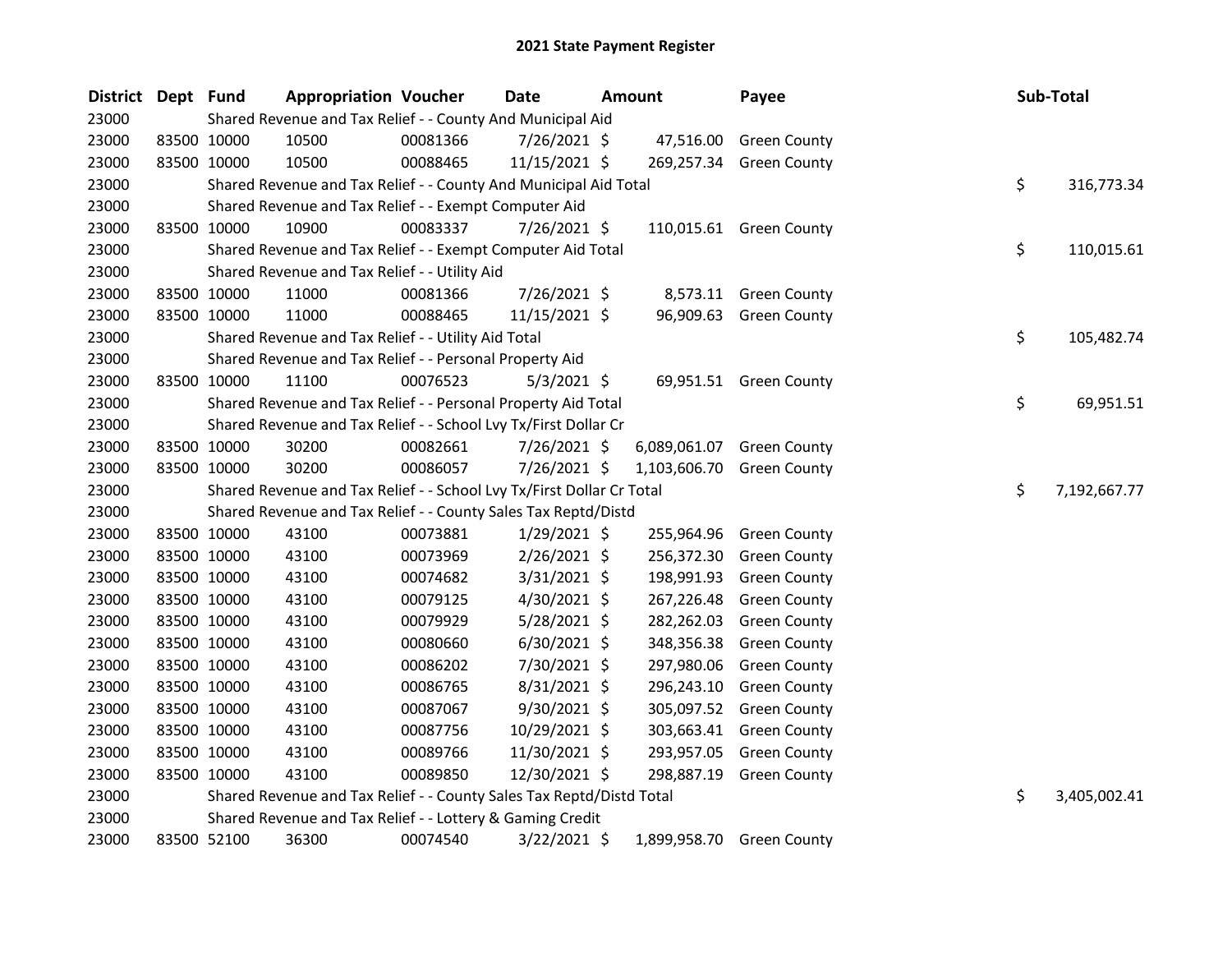| District Dept Fund | <b>Appropriation Voucher</b>                                    |  | Date | Amount | Pavee | Sub-Total       |
|--------------------|-----------------------------------------------------------------|--|------|--------|-------|-----------------|
| 23000              | Shared Revenue and Tax Relief - - Lottery & Gaming Credit Total |  |      |        |       | 1,899,958.70    |
| 23000 Total        |                                                                 |  |      |        |       | \$23,609,588.08 |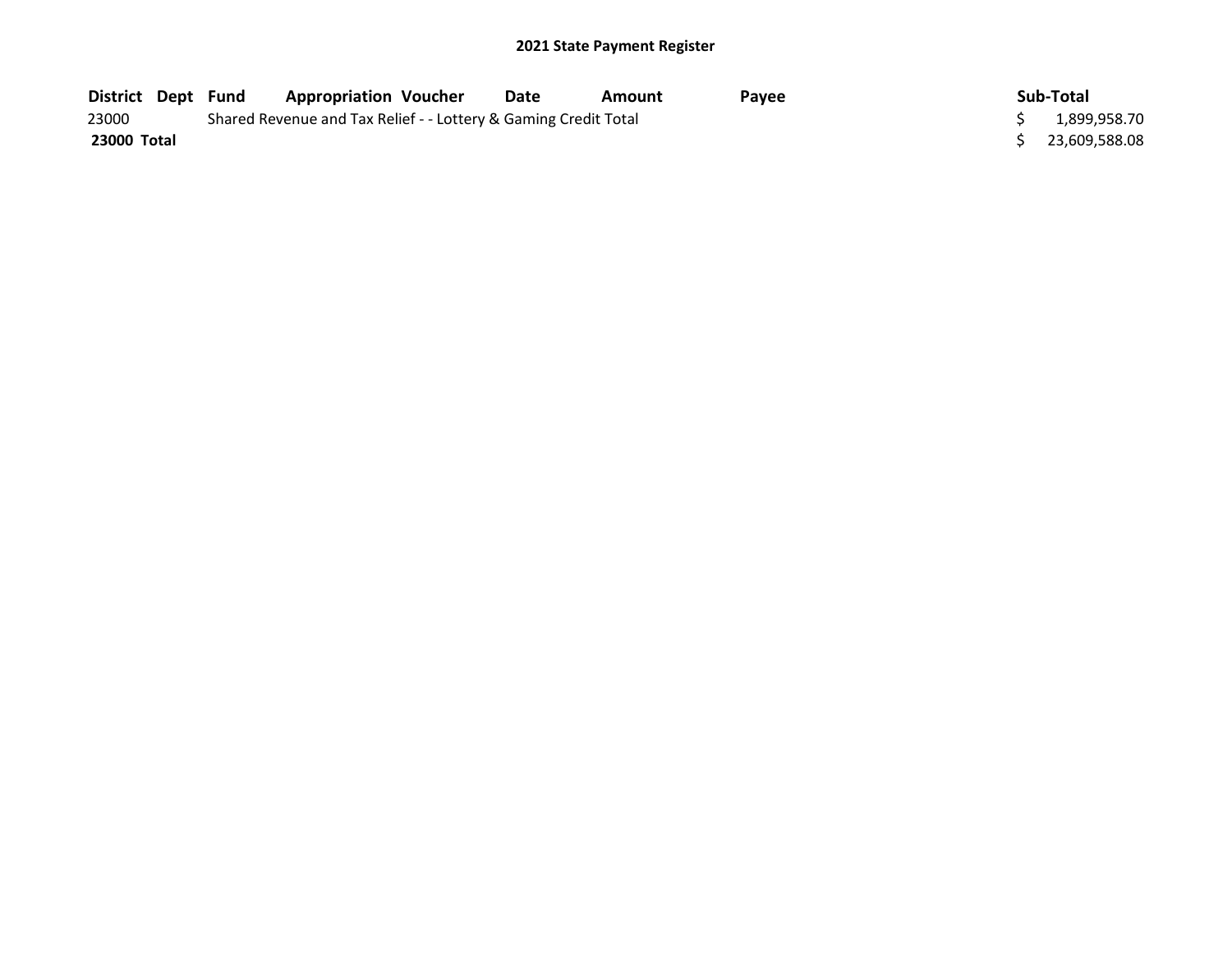| <b>District</b> | Dept Fund   |             | <b>Appropriation Voucher</b>                                       |          | <b>Date</b>    | <b>Amount</b> |           | Payee                   | Sub-Total |            |
|-----------------|-------------|-------------|--------------------------------------------------------------------|----------|----------------|---------------|-----------|-------------------------|-----------|------------|
| 23002           |             |             | Dept of Safety & Prof Services - - Fire Dues Distribution          |          |                |               |           |                         |           |            |
| 23002           | 16500 10000 |             | 22500                                                              | 00040840 | $7/16/2021$ \$ |               |           | 2,099.67 Town Of Adams  |           |            |
| 23002           |             |             | Dept of Safety & Prof Services - - Fire Dues Distribution Total    |          |                |               |           |                         | \$        | 2,099.67   |
| 23002           |             |             | Dept of Natural Resources - - Resaids - Cnty Forst, Cl & Mfl       |          |                |               |           |                         |           |            |
| 23002           |             | 37000 21200 | 57100                                                              | 00487768 | $6/14/2021$ \$ |               |           | 120.00 Town Of Adams    |           |            |
| 23002           |             |             | Dept of Natural Resources - - Resaids - Cnty Forst, CI & Mfl Total |          |                |               |           |                         | \$        | 120.00     |
| 23002           |             |             | Dept of Natural Resources - - Fin Asst For Responsible Units       |          |                |               |           |                         |           |            |
| 23002           |             | 37000 27400 | 67000                                                              | 00483939 | $5/21/2021$ \$ |               |           | 1,644.67 Town Of Adams  |           |            |
| 23002           |             |             | Dept of Natural Resources - - Fin Asst For Responsible Units Total |          |                |               |           |                         | \$        | 1,644.67   |
| 23002           |             |             | WI Dept of Transportation - - Trns Aids To Mnc.-Sf                 |          |                |               |           |                         |           |            |
| 23002           |             | 39500 21100 | 19100                                                              | 00632281 | $1/4/2021$ \$  |               | 27,594.00 | Town Of Adams           |           |            |
| 23002           |             | 39500 21100 | 19100                                                              | 00667888 | $4/5/2021$ \$  |               | 27,594.00 | Town Of Adams           |           |            |
| 23002           |             | 39500 21100 | 19100                                                              | 00711376 | $7/6/2021$ \$  |               | 27,594.00 | Town Of Adams           |           |            |
| 23002           | 39500 21100 |             | 19100                                                              | 00751935 | 10/4/2021 \$   |               |           | 27,594.00 Town Of Adams |           |            |
| 23002           |             |             | WI Dept of Transportation - - Trns Aids To Mnc.-Sf Total           |          |                |               |           |                         | \$        | 110,376.00 |
| 23002           |             |             | Department of Revenue - - Gifts And Grants                         |          |                |               |           |                         |           |            |
| 23002           |             | 56600 10000 | 12100                                                              | 00206720 | $6/25/2021$ \$ |               |           | 28,208.18 Town Of Adams |           |            |
| 23002           |             |             | Department of Revenue - - Gifts And Grants Total                   |          |                |               |           |                         | \$        | 28,208.18  |
| 23002           |             |             | Shared Revenue and Tax Relief - - County And Municipal Aid         |          |                |               |           |                         |           |            |
| 23002           |             | 83500 10000 | 10500                                                              | 00081343 | 7/26/2021 \$   |               | 1,883.05  | Town Of Adams           |           |            |
| 23002           |             | 83500 10000 | 10500                                                              | 00088442 | 11/15/2021 \$  |               | 10,670.64 | Town Of Adams           |           |            |
| 23002           |             |             | Shared Revenue and Tax Relief - - County And Municipal Aid Total   |          |                |               |           |                         | \$        | 12,553.69  |
| 23002           |             |             | Shared Revenue and Tax Relief - - Exempt Computer Aid              |          |                |               |           |                         |           |            |
| 23002           |             | 83500 10000 | 10900                                                              | 00083965 | 7/26/2021 \$   |               | 2.08      | Town Of Adams           |           |            |
| 23002           |             |             | Shared Revenue and Tax Relief - - Exempt Computer Aid Total        |          |                |               |           |                         | \$        | 2.08       |
| 23002           |             |             | Shared Revenue and Tax Relief - - Utility Aid                      |          |                |               |           |                         |           |            |
| 23002           | 83500 10000 |             | 11000                                                              | 00081343 | 7/26/2021 \$   |               | 27.35     | Town Of Adams           |           |            |
| 23002           |             | 83500 10000 | 11000                                                              | 00088442 | 11/15/2021 \$  |               |           | 161.16 Town Of Adams    |           |            |
| 23002           |             |             | Shared Revenue and Tax Relief - - Utility Aid Total                |          |                |               |           |                         | \$        | 188.51     |
| 23002           |             |             | Shared Revenue and Tax Relief - - Personal Property Aid            |          |                |               |           |                         |           |            |
| 23002           | 83500 10000 |             | 11100                                                              | 00077145 | $5/3/2021$ \$  |               |           | 53.22 Town Of Adams     |           |            |
| 23002           |             |             | Shared Revenue and Tax Relief - - Personal Property Aid Total      |          |                |               |           |                         | \$        | 53.22      |
| 23002 Total     |             |             |                                                                    |          |                |               |           |                         | \$        | 155,246.02 |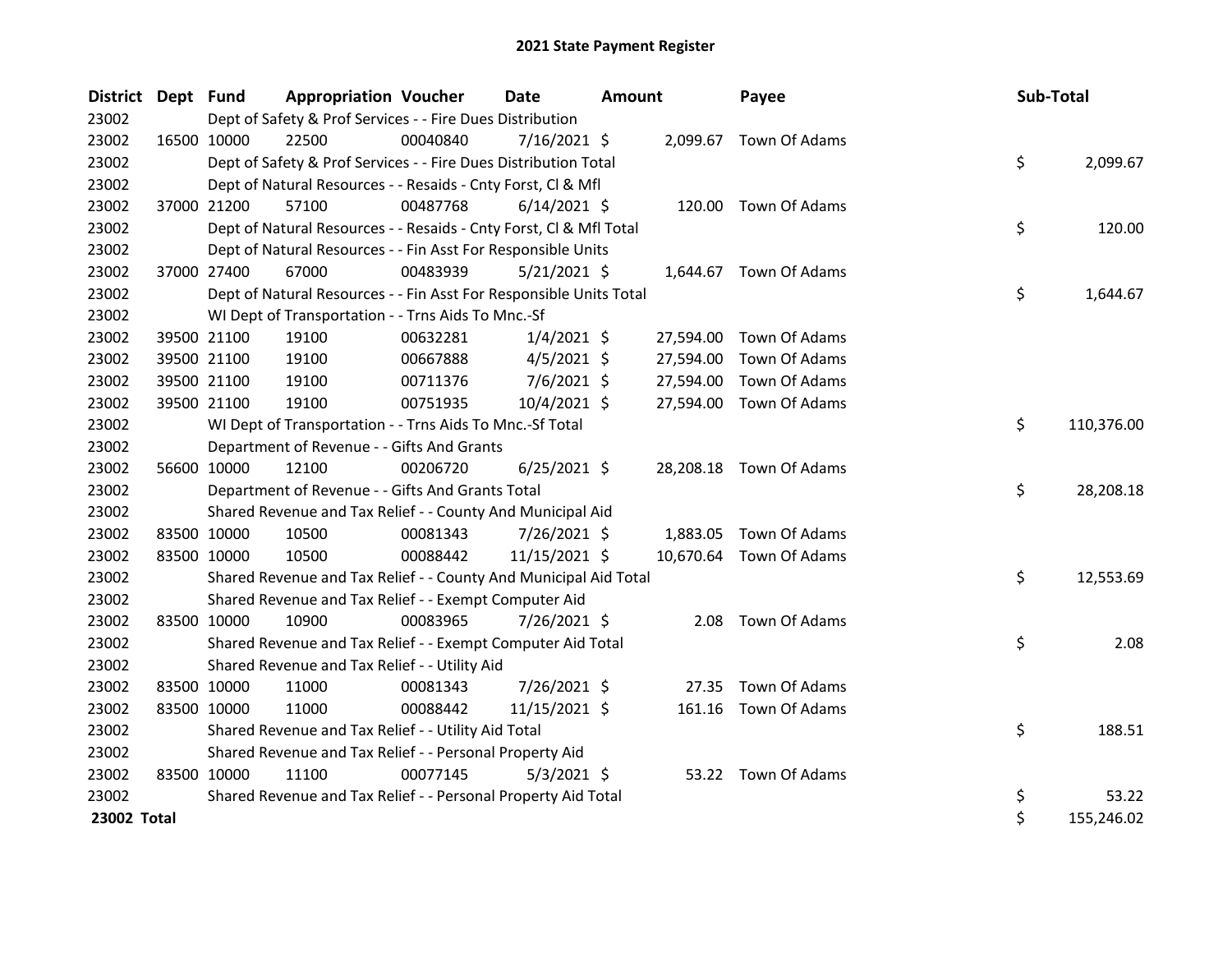| <b>District</b> | Dept Fund   |             | <b>Appropriation Voucher</b>                                       |          | <b>Date</b>    | <b>Amount</b> |          | Payee                     | Sub-Total |            |
|-----------------|-------------|-------------|--------------------------------------------------------------------|----------|----------------|---------------|----------|---------------------------|-----------|------------|
| 23004           |             |             | Dept of Safety & Prof Services - - Fire Dues Distribution          |          |                |               |          |                           |           |            |
| 23004           | 16500 10000 |             | 22500                                                              | 00040841 | $7/16/2021$ \$ |               |          | 4,887.31 Albany, Town of  |           |            |
| 23004           |             |             | Dept of Safety & Prof Services - - Fire Dues Distribution Total    |          |                |               |          |                           | \$        | 4,887.31   |
| 23004           |             |             | Dept of Natural Resources - - Aids In Lieu Of Taxes - Gener        |          |                |               |          |                           |           |            |
| 23004           |             | 37000 10000 | 50300                                                              | 00475837 | $4/21/2021$ \$ |               |          | 923.22 Albany, Town of    |           |            |
| 23004           |             | 37000 10000 | 50300                                                              | 00475839 | $4/21/2021$ \$ |               |          | 32.76 Albany, Town of     |           |            |
| 23004           |             |             | Dept of Natural Resources - - Aids In Lieu Of Taxes - Gener Total  |          |                |               |          |                           | \$        | 955.98     |
| 23004           |             |             | Dept of Natural Resources - - Seg Earned                           |          |                |               |          |                           |           |            |
| 23004           |             | 37000 21200 | 100SE                                                              | 00456011 | $1/12/2021$ \$ |               |          | 797.26 Albany, Town of    |           |            |
| 23004           |             |             | Dept of Natural Resources - - Seg Earned Total                     |          |                |               |          |                           | \$        | 797.26     |
| 23004           |             |             | Dept of Natural Resources - - Resaids - Cnty Forst, Cl & Mfl       |          |                |               |          |                           |           |            |
| 23004           |             | 37000 21200 | 57100                                                              | 00487769 | 6/14/2021 \$   |               |          | 24.90 Albany, Town of     |           |            |
| 23004           |             |             | Dept of Natural Resources - - Resaids - Cnty Forst, Cl & Mfl Total |          |                |               |          |                           | \$        | 24.90      |
| 23004           |             |             | Dept of Natural Resources - - Aids In Lieu Of Taxes - Sum S        |          |                |               |          |                           |           |            |
| 23004           | 37000 21200 |             | 57900                                                              | 00475838 | $4/21/2021$ \$ |               |          | 492.30 Albany, Town of    |           |            |
| 23004           |             |             | Dept of Natural Resources - - Aids In Lieu Of Taxes - Sum S Total  |          |                |               |          |                           | \$        | 492.30     |
| 23004           |             |             | WI Dept of Transportation - - Trns Aids To Mnc.-Sf                 |          |                |               |          |                           |           |            |
| 23004           |             | 39500 21100 | 19100                                                              | 00632282 | $1/4/2021$ \$  |               |          | 26,753.04 Albany, Town of |           |            |
| 23004           |             | 39500 21100 | 19100                                                              | 00667889 | $4/5/2021$ \$  |               |          | 26,753.04 Albany, Town of |           |            |
| 23004           |             | 39500 21100 | 19100                                                              | 00711377 | $7/6/2021$ \$  |               |          | 26,753.04 Albany, Town of |           |            |
| 23004           |             | 39500 21100 | 19100                                                              | 00751936 | 10/4/2021 \$   |               |          | 26,753.04 Albany, Town of |           |            |
| 23004           |             |             | WI Dept of Transportation - - Trns Aids To Mnc.-Sf Total           |          |                |               |          |                           | \$        | 107,012.16 |
| 23004           |             |             | Department of Revenue - - Gifts And Grants                         |          |                |               |          |                           |           |            |
| 23004           |             | 56600 10000 | 12100                                                              | 00206721 | $6/25/2021$ \$ |               |          | 59,608.74 Albany, Town of |           |            |
| 23004           |             |             | Department of Revenue - - Gifts And Grants Total                   |          |                |               |          |                           | \$        | 59,608.74  |
| 23004           |             |             | Shared Revenue and Tax Relief - - County And Municipal Aid         |          |                |               |          |                           |           |            |
| 23004           |             | 83500 10000 | 10500                                                              | 00081344 | 7/26/2021 \$   |               | 1,302.00 | Albany, Town of           |           |            |
| 23004           |             | 83500 10000 | 10500                                                              | 00088443 | 11/15/2021 \$  |               | 7,378.02 | Albany, Town of           |           |            |
| 23004           |             |             | Shared Revenue and Tax Relief - - County And Municipal Aid Total   |          |                |               |          |                           | \$        | 8,680.02   |
| 23004           |             |             | Shared Revenue and Tax Relief - - Exempt Computer Aid              |          |                |               |          |                           |           |            |
| 23004           | 83500 10000 |             | 10900                                                              | 00083966 | 7/26/2021 \$   |               |          | 3.11 Albany, Town of      |           |            |
| 23004           |             |             | Shared Revenue and Tax Relief - - Exempt Computer Aid Total        |          |                |               |          |                           | \$        | 3.11       |
| 23004           |             |             | Shared Revenue and Tax Relief - - Personal Property Aid            |          |                |               |          |                           |           |            |
| 23004           | 83500 10000 |             | 11100                                                              | 00077146 | $5/3/2021$ \$  |               |          | 113.10 Albany, Town of    |           |            |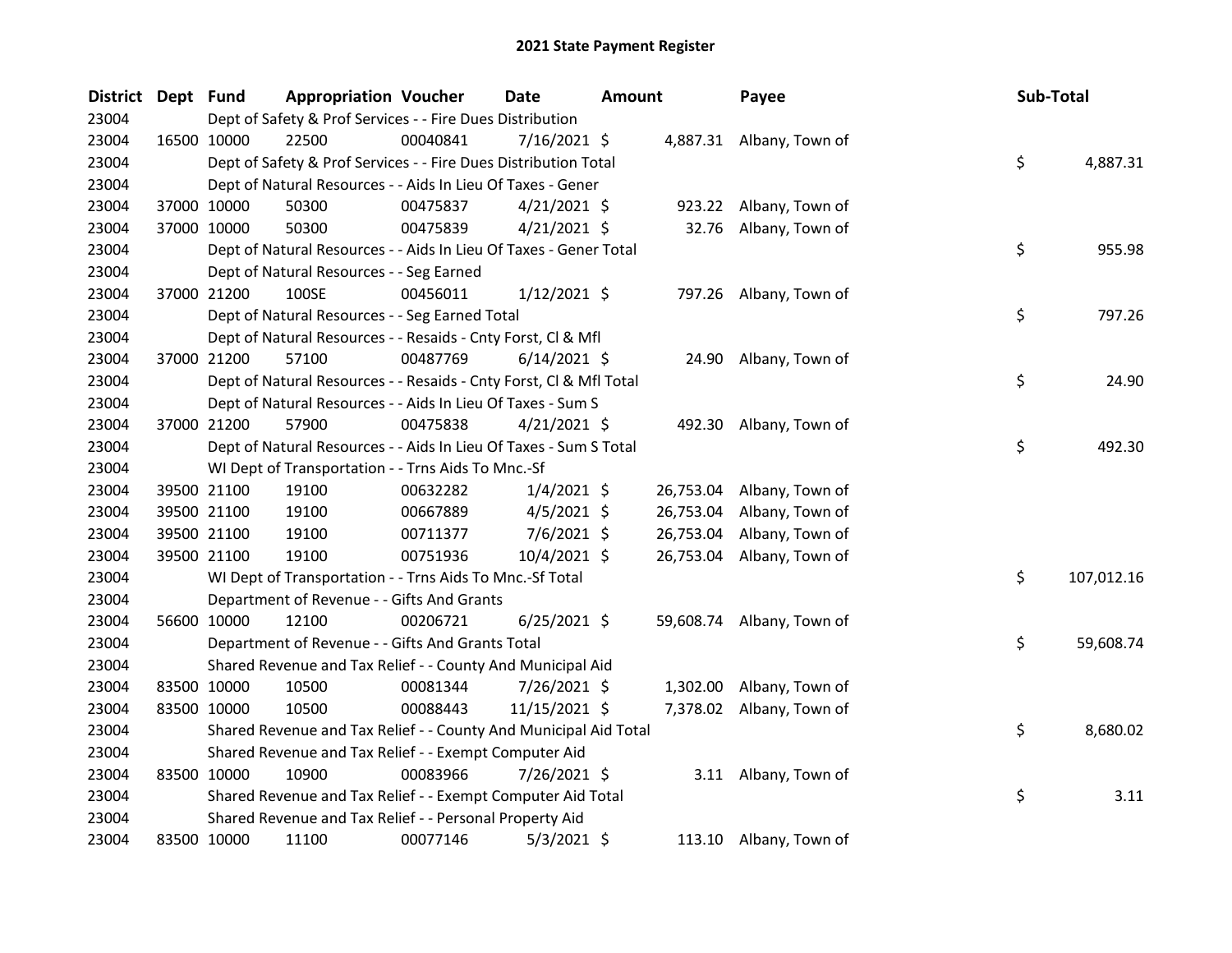| <b>District Dept Fund</b> |  | <b>Appropriation Voucher</b>                                  | Date | Amount | Pavee | Sub-Total  |
|---------------------------|--|---------------------------------------------------------------|------|--------|-------|------------|
| 23004                     |  | Shared Revenue and Tax Relief - - Personal Property Aid Total |      |        |       | 113.10     |
| 23004 Total               |  |                                                               |      |        |       | 182.574.88 |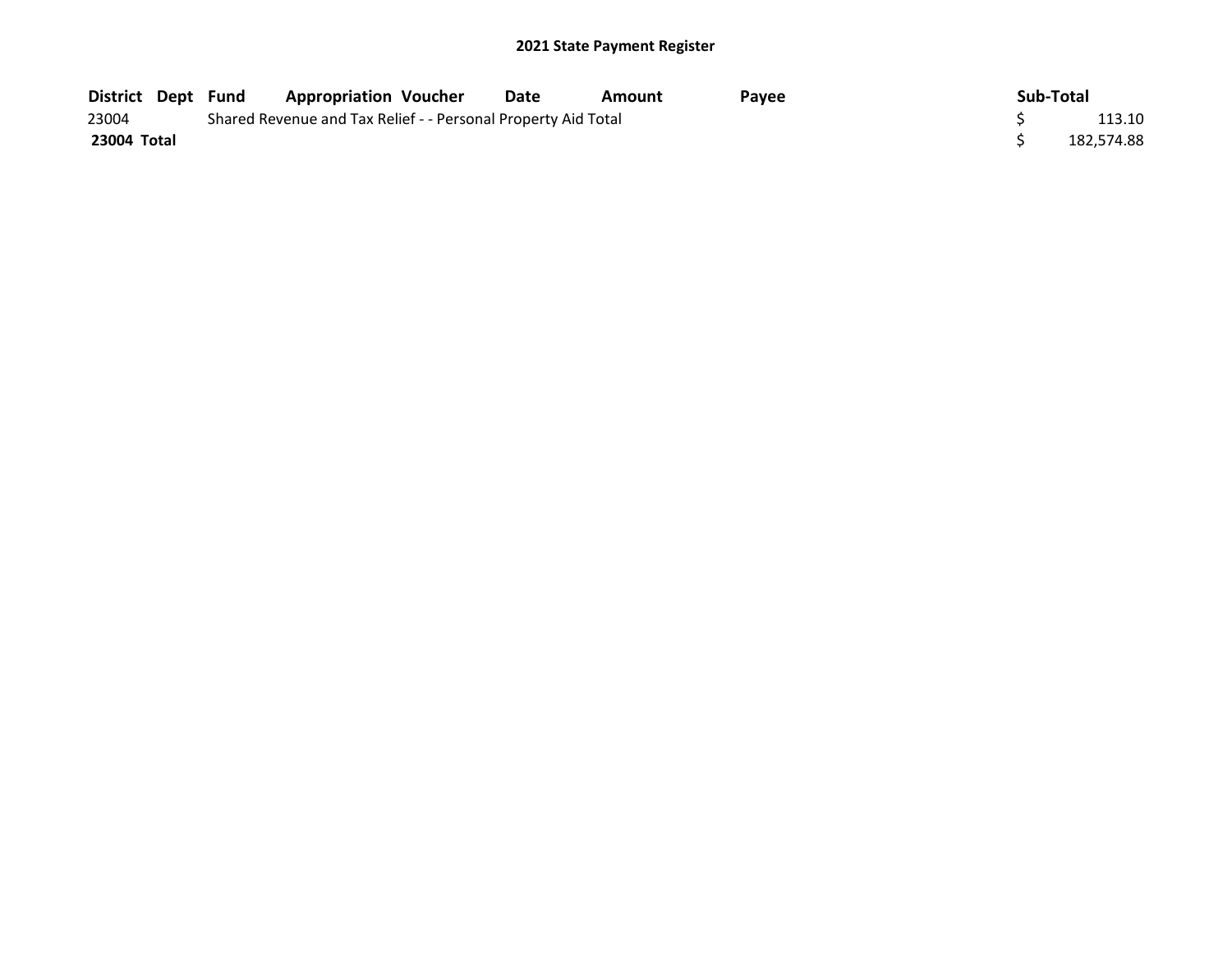| District Dept Fund |             |             | <b>Appropriation Voucher</b>                                       |          | Date           | <b>Amount</b> |           | Payee                       | Sub-Total |            |
|--------------------|-------------|-------------|--------------------------------------------------------------------|----------|----------------|---------------|-----------|-----------------------------|-----------|------------|
| 23006              |             |             | Dept of Safety & Prof Services - - Fire Dues Distribution          |          |                |               |           |                             |           |            |
| 23006              |             | 16500 10000 | 22500                                                              | 00040844 | $7/16/2021$ \$ |               |           | 5,107.16 Town Of Brooklyn   |           |            |
| 23006              |             |             | Dept of Safety & Prof Services - - Fire Dues Distribution Total    |          |                |               |           |                             | \$        | 5,107.16   |
| 23006              |             |             | Dept of Natural Resources - - Aids In Lieu Of Taxes - Gener        |          |                |               |           |                             |           |            |
| 23006              |             | 37000 10000 | 50300                                                              | 00455853 | $1/13/2021$ \$ |               | 12,014.49 | Town Of Brooklyn            |           |            |
| 23006              |             | 37000 10000 | 50300                                                              | 00475874 | $4/21/2021$ \$ |               |           | 579.22 Town Of Brooklyn     |           |            |
| 23006              |             |             | Dept of Natural Resources - - Aids In Lieu Of Taxes - Gener Total  |          |                |               |           |                             | \$        | 12,593.71  |
| 23006              |             |             | Dept of Natural Resources - - Resaids - Cnty Forst, Cl & Mfl       |          |                |               |           |                             |           |            |
| 23006              |             | 37000 21200 | 57100                                                              | 00487770 | $6/14/2021$ \$ |               |           | 70.35 Town Of Brooklyn      |           |            |
| 23006              |             |             | Dept of Natural Resources - - Resaids - Cnty Forst, CI & Mfl Total |          |                |               |           |                             | \$        | 70.35      |
| 23006              |             |             | Dept of Natural Resources - - Aids In Lieu Of Taxes - Sum S        |          |                |               |           |                             |           |            |
| 23006              |             | 37000 21200 | 57900                                                              | 00475873 | $4/21/2021$ \$ |               |           | 72.00 Town Of Brooklyn      |           |            |
| 23006              |             |             | Dept of Natural Resources - - Aids In Lieu Of Taxes - Sum S Total  |          |                |               |           |                             | \$        | 72.00      |
| 23006              |             |             | Dept of Natural Resources - - Fin Asst For Responsible Units       |          |                |               |           |                             |           |            |
| 23006              |             | 37000 27400 | 67000                                                              | 00483175 | 5/21/2021 \$   |               |           | 5,070.32 Town Of Brooklyn   |           |            |
| 23006              |             |             | Dept of Natural Resources - - Fin Asst For Responsible Units Total |          |                |               |           |                             | \$        | 5,070.32   |
| 23006              |             |             | WI Dept of Transportation - - Trns Aids To Mnc.-Sf                 |          |                |               |           |                             |           |            |
| 23006              |             | 39500 21100 | 19100                                                              | 00632283 | $1/4/2021$ \$  |               | 27,856.80 | Town Of Brooklyn            |           |            |
| 23006              |             | 39500 21100 | 19100                                                              | 00667890 | $4/5/2021$ \$  |               | 27,856.80 | Town Of Brooklyn            |           |            |
| 23006              |             | 39500 21100 | 19100                                                              | 00711378 | $7/6/2021$ \$  |               | 27,856.80 | Town Of Brooklyn            |           |            |
| 23006              |             | 39500 21100 | 19100                                                              | 00751937 | 10/4/2021 \$   |               | 27,856.80 | Town Of Brooklyn            |           |            |
| 23006              |             |             | WI Dept of Transportation - - Trns Aids To Mnc.-Sf Total           |          |                |               |           |                             | \$        | 111,427.20 |
| 23006              |             |             | Commissioners of Public Lands - - Balsht Common School Fund        |          |                |               |           |                             |           |            |
| 23006              |             | 50700 37400 | 57700                                                              | 00003790 | 8/30/2021 \$   |               |           | 250,000.00 Town Of Brooklyn |           |            |
| 23006              |             |             | Commissioners of Public Lands - - Balsht Common School Fund Total  |          |                |               |           |                             | \$        | 250,000.00 |
| 23006              |             |             | Department of Revenue - - Gifts And Grants                         |          |                |               |           |                             |           |            |
| 23006              |             | 56600 10000 | 12100                                                              | 00206722 | $6/25/2021$ \$ |               |           | 58,248.05 Town Of Brooklyn  |           |            |
| 23006              |             |             | Department of Revenue - - Gifts And Grants Total                   |          |                |               |           |                             | \$        | 58,248.05  |
| 23006              |             |             | Shared Revenue and Tax Relief - - County And Municipal Aid         |          |                |               |           |                             |           |            |
| 23006              |             | 83500 10000 | 10500                                                              | 00081345 | 7/26/2021 \$   |               |           | 1,709.45 Town Of Brooklyn   |           |            |
| 23006              |             | 83500 10000 | 10500                                                              | 00088444 | 11/15/2021 \$  |               | 9,686.90  | Town Of Brooklyn            |           |            |
| 23006              |             |             | Shared Revenue and Tax Relief - - County And Municipal Aid Total   |          |                |               |           |                             | \$        | 11,396.35  |
| 23006              |             |             | Shared Revenue and Tax Relief - - Exempt Computer Aid              |          |                |               |           |                             |           |            |
| 23006              | 83500 10000 |             | 10900                                                              | 00083967 | 7/26/2021 \$   |               |           | 15.59 Town Of Brooklyn      |           |            |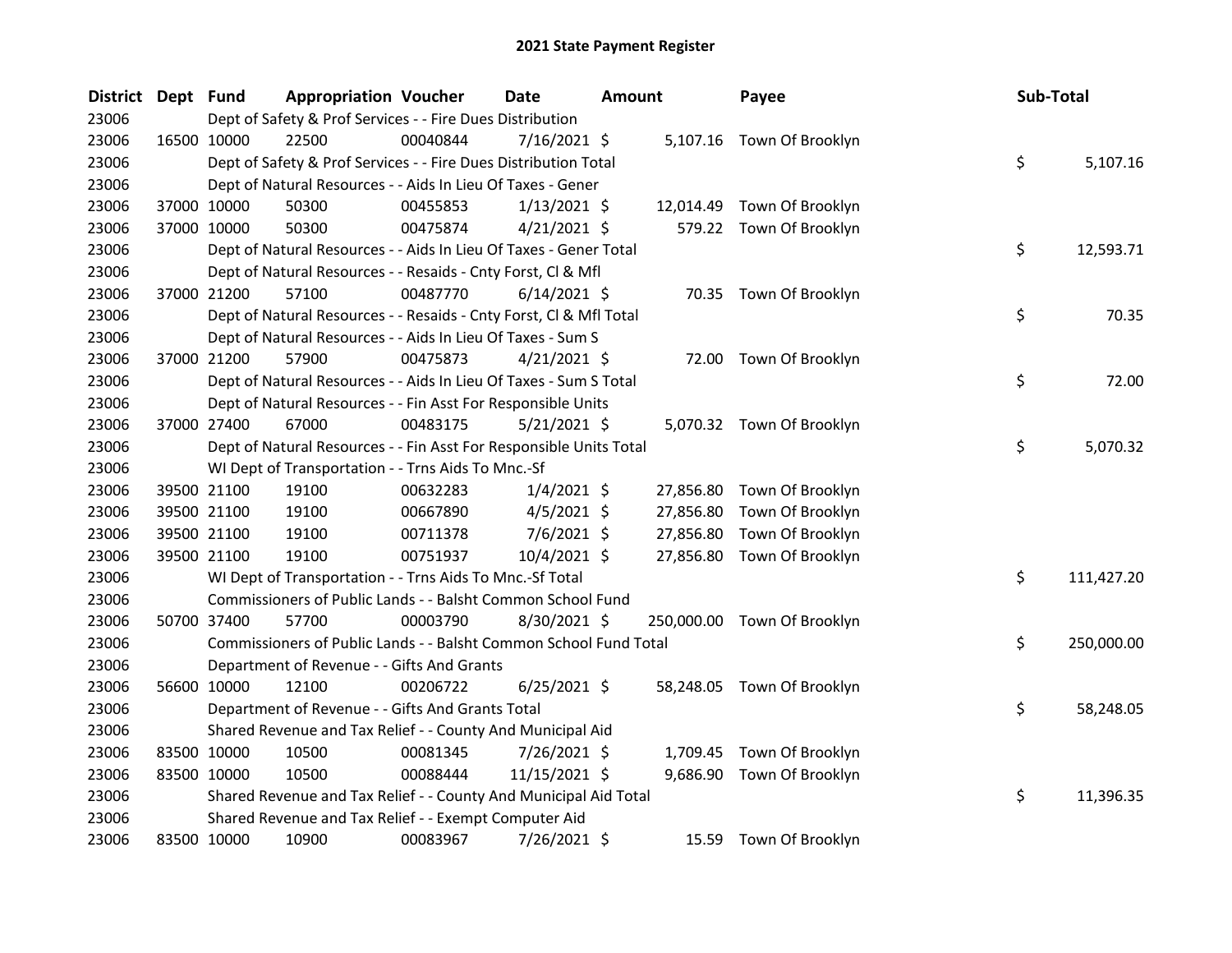| District Dept | Fund        | <b>Appropriation Voucher</b>                                  |          | Date          | Amount |       | Payee            | Sub-Total |            |
|---------------|-------------|---------------------------------------------------------------|----------|---------------|--------|-------|------------------|-----------|------------|
| 23006         |             | Shared Revenue and Tax Relief - - Exempt Computer Aid Total   |          |               |        |       |                  |           | 15.59      |
| 23006         |             | Shared Revenue and Tax Relief - - Personal Property Aid       |          |               |        |       |                  |           |            |
| 23006         | 83500 10000 | 11100                                                         | 00077147 | $5/3/2021$ \$ |        | 92.49 | Town Of Brooklyn |           |            |
| 23006         |             | Shared Revenue and Tax Relief - - Personal Property Aid Total |          |               |        |       |                  |           | 92.49      |
| 23006 Total   |             |                                                               |          |               |        |       |                  |           | 454.093.22 |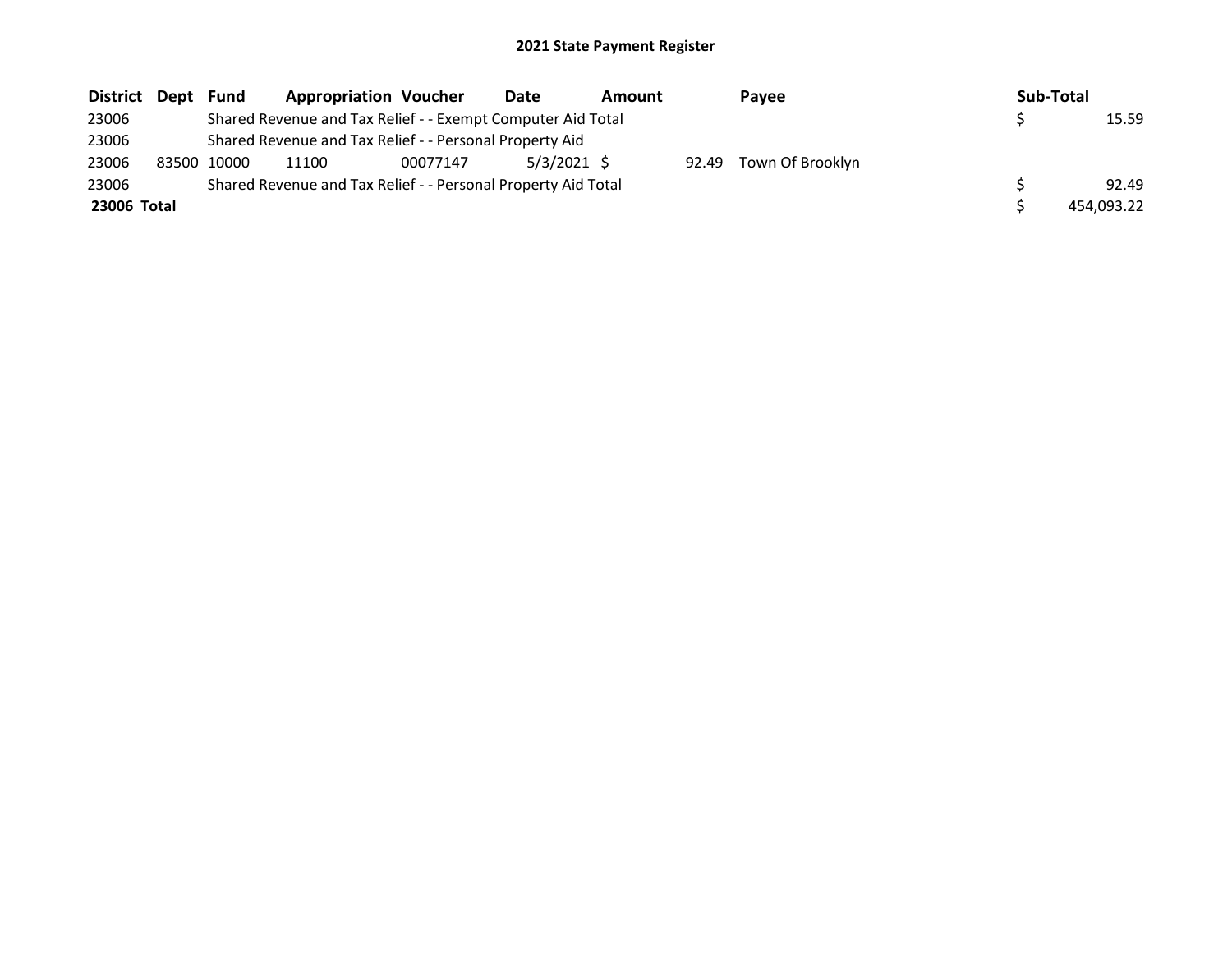| District Dept Fund |             |             | <b>Appropriation Voucher</b>                                       |          | <b>Date</b>    | <b>Amount</b> |           | Payee                   | Sub-Total |            |
|--------------------|-------------|-------------|--------------------------------------------------------------------|----------|----------------|---------------|-----------|-------------------------|-----------|------------|
| 23008              |             |             | Dept of Safety & Prof Services - - Fire Dues Distribution          |          |                |               |           |                         |           |            |
| 23008              |             | 16500 10000 | 22500                                                              | 00040847 | $7/16/2021$ \$ |               |           | 2,827.85 Town Of Cadiz  |           |            |
| 23008              |             |             | Dept of Safety & Prof Services - - Fire Dues Distribution Total    |          |                |               |           |                         | \$        | 2,827.85   |
| 23008              |             |             | Dept of Natural Resources - - Aids In Lieu Of Taxes - Gener        |          |                |               |           |                         |           |            |
| 23008              |             | 37000 10000 | 50300                                                              | 00476727 | $4/21/2021$ \$ |               | 137.42    | Town Of Cadiz           |           |            |
| 23008              |             | 37000 10000 | 50300                                                              | 00476730 | $4/21/2021$ \$ |               | 20.36     | Town Of Cadiz           |           |            |
| 23008              |             |             | Dept of Natural Resources - - Aids In Lieu Of Taxes - Gener Total  |          |                |               |           |                         | \$        | 157.78     |
| 23008              |             |             | Dept of Natural Resources - - Resaids - Cnty Forst, Cl & Mfl       |          |                |               |           |                         |           |            |
| 23008              |             | 37000 21200 | 57100                                                              | 00487771 | $6/14/2021$ \$ |               |           | 83.64 Town Of Cadiz     |           |            |
| 23008              |             |             | Dept of Natural Resources - - Resaids - Cnty Forst, Cl & Mfl Total |          |                |               |           |                         | \$        | 83.64      |
| 23008              |             |             | Dept of Natural Resources - - Aids In Lieu Of Taxes - Sum S        |          |                |               |           |                         |           |            |
| 23008              |             | 37000 21200 | 57900                                                              | 00476728 | $4/21/2021$ \$ |               | 186.74    | Town Of Cadiz           |           |            |
| 23008              | 37000 21200 |             | 57900                                                              | 00476729 | $4/21/2021$ \$ |               |           | 103.50 Town Of Cadiz    |           |            |
| 23008              |             |             | Dept of Natural Resources - - Aids In Lieu Of Taxes - Sum S Total  |          |                |               |           |                         | \$        | 290.24     |
| 23008              |             |             | Dept of Natural Resources - - Fin Asst For Responsible Units       |          |                |               |           |                         |           |            |
| 23008              |             | 37000 27400 | 67000                                                              | 00483625 | $5/21/2021$ \$ |               |           | 1,786.31 Town Of Cadiz  |           |            |
| 23008              |             |             | Dept of Natural Resources - - Fin Asst For Responsible Units Total |          |                |               |           |                         | \$        | 1,786.31   |
| 23008              |             |             | WI Dept of Transportation - - Trns Aids To Mnc.-Sf                 |          |                |               |           |                         |           |            |
| 23008              |             | 39500 21100 | 19100                                                              | 00632284 | $1/4/2021$ \$  |               |           | 36,305.82 Town Of Cadiz |           |            |
| 23008              |             | 39500 21100 | 19100                                                              | 00667891 | $4/5/2021$ \$  |               | 36,305.82 | Town Of Cadiz           |           |            |
| 23008              |             | 39500 21100 | 19100                                                              | 00711379 | $7/6/2021$ \$  |               | 36,305.82 | Town Of Cadiz           |           |            |
| 23008              |             | 39500 21100 | 19100                                                              | 00751938 | 10/4/2021 \$   |               |           | 36,305.82 Town Of Cadiz |           |            |
| 23008              |             |             | WI Dept of Transportation - - Trns Aids To Mnc.-Sf Total           |          |                |               |           |                         | \$        | 145,223.28 |
| 23008              |             |             | Department of Revenue - - Gifts And Grants                         |          |                |               |           |                         |           |            |
| 23008              |             | 56600 10000 | 12100                                                              | 00206723 | $6/25/2021$ \$ |               |           | 43,856.12 Town Of Cadiz |           |            |
| 23008              |             |             | Department of Revenue - - Gifts And Grants Total                   |          |                |               |           |                         | \$        | 43,856.12  |
| 23008              |             |             | Shared Revenue and Tax Relief - - County And Municipal Aid         |          |                |               |           |                         |           |            |
| 23008              |             | 83500 10000 | 10500                                                              | 00081346 | $7/26/2021$ \$ |               | 4,602.79  | Town Of Cadiz           |           |            |
| 23008              |             | 83500 10000 | 10500                                                              | 00088445 | 11/15/2021 \$  |               |           | 26,082.50 Town Of Cadiz |           |            |
| 23008              |             |             | Shared Revenue and Tax Relief - - County And Municipal Aid Total   |          |                |               |           |                         | \$        | 30,685.29  |
| 23008              |             |             | Shared Revenue and Tax Relief - - Exempt Computer Aid              |          |                |               |           |                         |           |            |
| 23008              |             | 83500 10000 | 10900                                                              | 00083968 | 7/26/2021 \$   |               |           | 160.04 Town Of Cadiz    |           |            |
| 23008              |             |             | Shared Revenue and Tax Relief - - Exempt Computer Aid Total        |          |                |               |           |                         | \$        | 160.04     |
| 23008              |             |             | Shared Revenue and Tax Relief - - Personal Property Aid            |          |                |               |           |                         |           |            |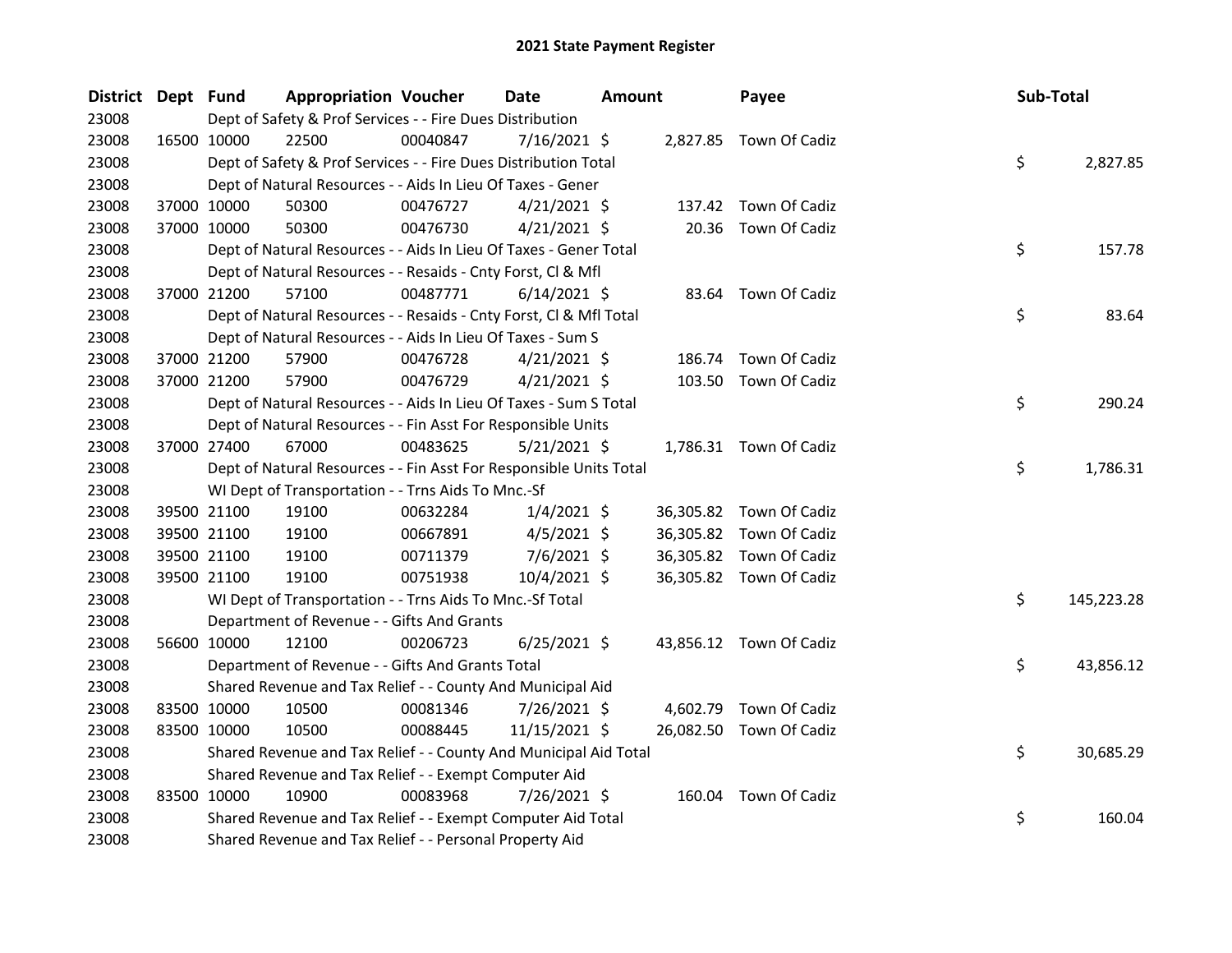| <b>District</b> | Dept Fund |             | <b>Appropriation Voucher</b>                                        |          | Date           | <b>Amount</b> |          | Payee         | Sub-Total  |
|-----------------|-----------|-------------|---------------------------------------------------------------------|----------|----------------|---------------|----------|---------------|------------|
| 23008           |           | 83500 10000 | 11100                                                               | 00077148 | $5/3/2021$ \$  |               | 1,589.13 | Town Of Cadiz |            |
| 23008           |           |             | Shared Revenue and Tax Relief - - Personal Property Aid Total       |          |                |               |          |               | 1,589.13   |
| 23008           |           |             | Shared Revenue and Tax Relief - - Payments For Municipal Svcs       |          |                |               |          |               |            |
| 23008           |           | 83500 10000 | 50100                                                               | 00073617 | $2/1/2021$ \$  |               | 40.86    | Town Of Cadiz |            |
| 23008           |           |             | Shared Revenue and Tax Relief - - Payments For Municipal Svcs Total |          |                |               |          |               | 40.86      |
| 23008           |           |             | Shared Revenue and Tax Relief - - Lottery & Gaming Credit           |          |                |               |          |               |            |
| 23008           |           | 83500 52100 | 36300                                                               | 00074188 | $3/22/2021$ \$ |               | 1.090.08 | Town Of Cadiz |            |
| 23008           |           |             | Shared Revenue and Tax Relief - - Lottery & Gaming Credit Total     |          |                |               |          |               | 1,090.08   |
| 23008 Total     |           |             |                                                                     |          |                |               |          |               | 227,790.62 |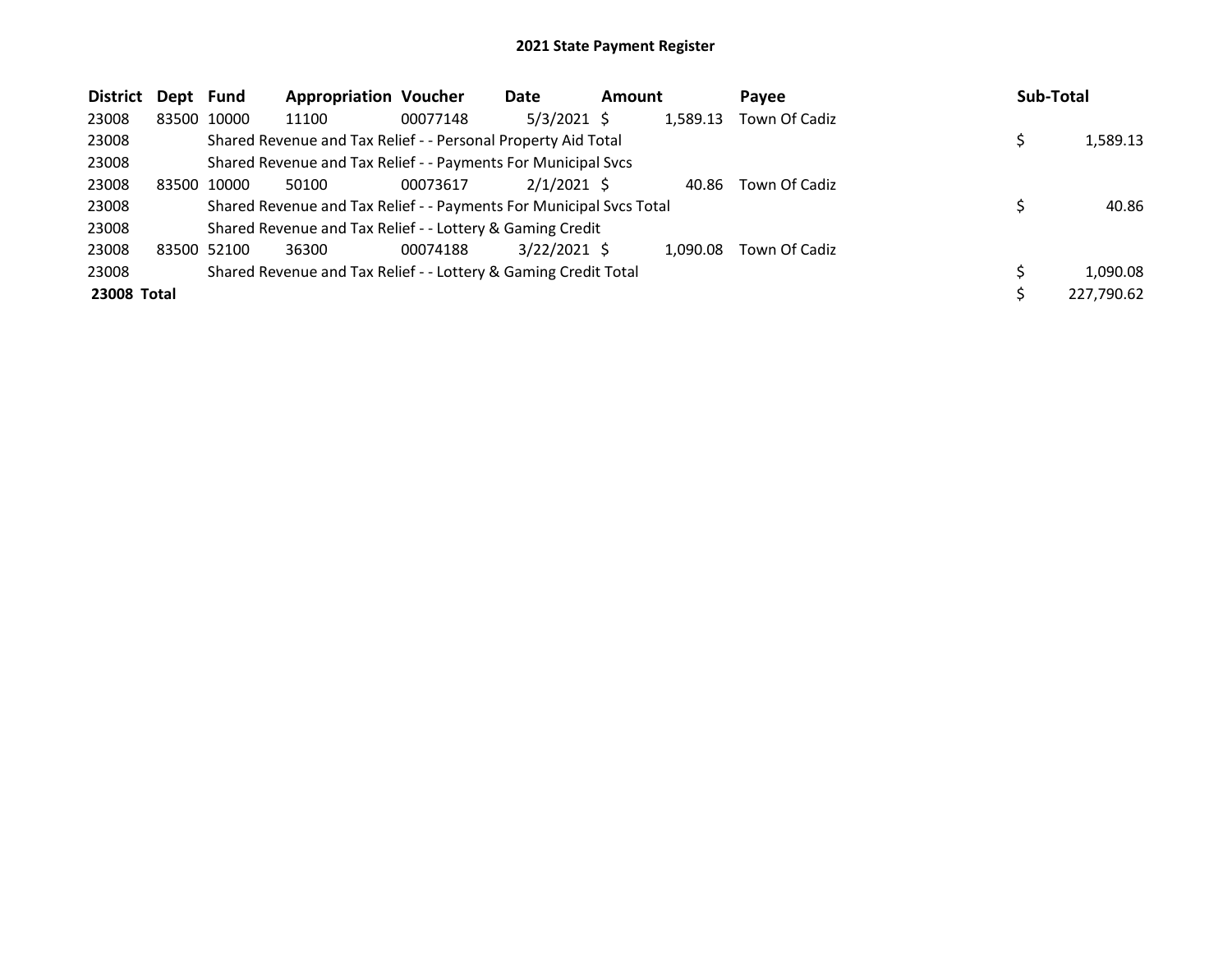| <b>District</b> | Dept Fund   |             | <b>Appropriation Voucher</b>                                       |          | <b>Date</b>    | <b>Amount</b> |           | Payee                    |  | Sub-Total |            |
|-----------------|-------------|-------------|--------------------------------------------------------------------|----------|----------------|---------------|-----------|--------------------------|--|-----------|------------|
| 23010           |             |             | Dept of Safety & Prof Services - - Fire Dues Distribution          |          |                |               |           |                          |  |           |            |
| 23010           |             | 16500 10000 | 22500                                                              | 00040848 | $7/16/2021$ \$ |               |           | 4,483.68 Town Of Clarno  |  |           |            |
| 23010           |             |             | Dept of Safety & Prof Services - - Fire Dues Distribution Total    |          |                |               |           |                          |  | \$        | 4,483.68   |
| 23010           |             |             | Dept of Natural Resources - - Resaids - Cnty Forst, Cl & Mfl       |          |                |               |           |                          |  |           |            |
| 23010           |             | 37000 21200 | 57100                                                              | 00487772 | $6/14/2021$ \$ |               | 15.80     | Town Of Clarno           |  |           |            |
| 23010           |             |             | Dept of Natural Resources - - Resaids - Cnty Forst, Cl & Mfl Total |          |                |               |           |                          |  | \$        | 15.80      |
| 23010           |             |             | Dept of Natural Resources - - Fin Asst For Responsible Units       |          |                |               |           |                          |  |           |            |
| 23010           | 37000 27400 |             | 67000                                                              | 00483705 | $5/21/2021$ \$ |               |           | 1,863.18 Town Of Clarno  |  |           |            |
| 23010           |             |             | Dept of Natural Resources - - Fin Asst For Responsible Units Total |          |                |               |           |                          |  | \$        | 1,863.18   |
| 23010           |             |             | WI Dept of Transportation - - Trns Aids To Mnc.-Sf                 |          |                |               |           |                          |  |           |            |
| 23010           |             | 39500 21100 | 19100                                                              | 00632285 | $1/4/2021$ \$  |               | 40,694.58 | Town Of Clarno           |  |           |            |
| 23010           |             | 39500 21100 | 19100                                                              | 00667892 | $4/5/2021$ \$  |               | 40,694.58 | Town Of Clarno           |  |           |            |
| 23010           |             | 39500 21100 | 19100                                                              | 00711380 | 7/6/2021 \$    |               | 40,694.58 | Town Of Clarno           |  |           |            |
| 23010           | 39500 21100 |             | 19100                                                              | 00751939 | 10/4/2021 \$   |               |           | 40,694.58 Town Of Clarno |  |           |            |
| 23010           |             |             | WI Dept of Transportation - - Trns Aids To Mnc.-Sf Total           |          |                |               |           |                          |  | \$        | 162,778.32 |
| 23010           |             |             | Department of Revenue - - Gifts And Grants                         |          |                |               |           |                          |  |           |            |
| 23010           |             | 56600 10000 | 12100                                                              | 00206724 | $6/25/2021$ \$ |               |           | 63,219.81 Town Of Clarno |  |           |            |
| 23010           |             |             | Department of Revenue - - Gifts And Grants Total                   |          |                |               |           |                          |  | \$        | 63,219.81  |
| 23010           |             |             | Shared Revenue and Tax Relief - - County And Municipal Aid         |          |                |               |           |                          |  |           |            |
| 23010           | 83500 10000 |             | 10500                                                              | 00081347 | 7/26/2021 \$   |               |           | 1,487.61 Town Of Clarno  |  |           |            |
| 23010           | 83500 10000 |             | 10500                                                              | 00088446 | 11/15/2021 \$  |               |           | 18,675.11 Town Of Clarno |  |           |            |
| 23010           |             |             | Shared Revenue and Tax Relief - - County And Municipal Aid Total   |          |                |               |           |                          |  | \$        | 20,162.72  |
| 23010           |             |             | Shared Revenue and Tax Relief - - Exempt Computer Aid              |          |                |               |           |                          |  |           |            |
| 23010           | 83500 10000 |             | 10900                                                              | 00083969 | 7/26/2021 \$   |               |           | 47.81 Town Of Clarno     |  |           |            |
| 23010           |             |             | Shared Revenue and Tax Relief - - Exempt Computer Aid Total        |          |                |               |           |                          |  | \$        | 47.81      |
| 23010           |             |             | Shared Revenue and Tax Relief - - Personal Property Aid            |          |                |               |           |                          |  |           |            |
| 23010           | 83500 10000 |             | 11100                                                              | 00077149 | $5/3/2021$ \$  |               |           | 3,059.30 Town Of Clarno  |  |           |            |
| 23010           |             |             | Shared Revenue and Tax Relief - - Personal Property Aid Total      |          |                |               |           |                          |  | \$        | 3,059.30   |
| 23010           |             |             | Shared Revenue and Tax Relief - - Lottery & Gaming Credit          |          |                |               |           |                          |  |           |            |
| 23010           | 83500 52100 |             | 36300                                                              | 00074189 | $3/22/2021$ \$ |               |           | 207.72 Town Of Clarno    |  |           |            |
| 23010           |             |             | Shared Revenue and Tax Relief - - Lottery & Gaming Credit Total    |          |                |               |           |                          |  | \$        | 207.72     |
| 23010 Total     |             |             |                                                                    |          |                |               |           |                          |  | \$        | 255,838.34 |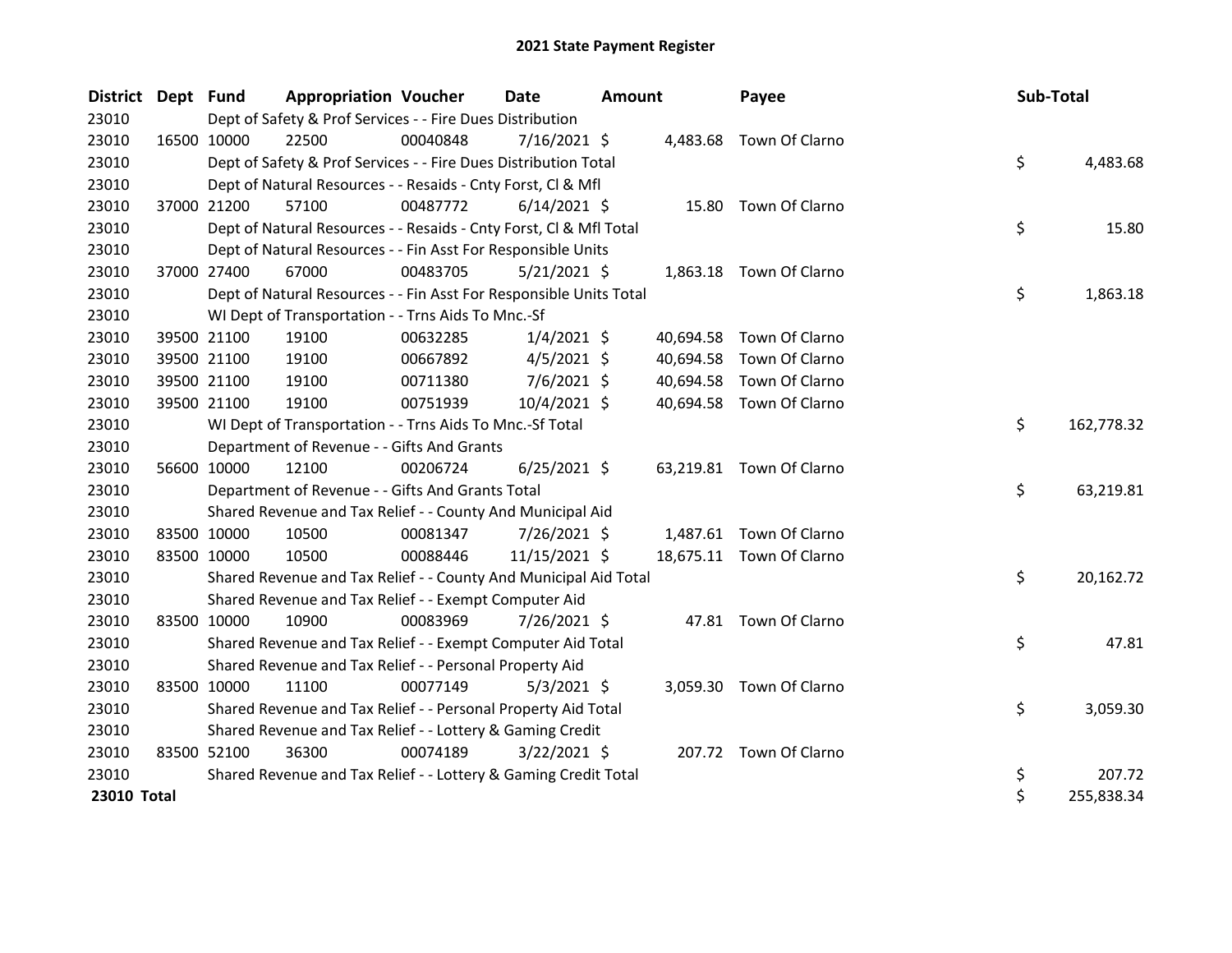| <b>District</b> | Dept Fund |             | <b>Appropriation Voucher</b>                                       |          | Date           | <b>Amount</b> |           | Payee                     | Sub-Total |            |
|-----------------|-----------|-------------|--------------------------------------------------------------------|----------|----------------|---------------|-----------|---------------------------|-----------|------------|
| 23012           |           |             | Dept of Safety & Prof Services - - Fire Dues Distribution          |          |                |               |           |                           |           |            |
| 23012           |           | 16500 10000 | 22500                                                              | 00040849 | 7/16/2021 \$   |               |           | 7,146.12 Town Of Decatur  |           |            |
| 23012           |           |             | Dept of Safety & Prof Services - - Fire Dues Distribution Total    |          |                |               |           |                           | \$        | 7,146.12   |
| 23012           |           |             | Dept of Natural Resources - - Aids In Lieu Of Taxes - Gener        |          |                |               |           |                           |           |            |
| 23012           |           | 37000 10000 | 50300                                                              | 00455851 | $1/13/2021$ \$ |               |           | 6,103.95 Town Of Decatur  |           |            |
| 23012           |           | 37000 10000 | 50300                                                              | 00475825 | $4/21/2021$ \$ |               | 31.44     | Town Of Decatur           |           |            |
| 23012           |           |             | Dept of Natural Resources - - Aids In Lieu Of Taxes - Gener Total  |          |                |               |           |                           | \$        | 6,135.39   |
| 23012           |           |             | Dept of Natural Resources - - Resaids - Cnty Forst, Cl & Mfl       |          |                |               |           |                           |           |            |
| 23012           |           | 37000 21200 | 57100                                                              | 00487773 | $6/14/2021$ \$ |               |           | 72.80 Town Of Decatur     |           |            |
| 23012           |           |             | Dept of Natural Resources - - Resaids - Cnty Forst, Cl & Mfl Total |          |                |               |           |                           | \$        | 72.80      |
| 23012           |           |             | Dept of Natural Resources - - Fin Asst For Responsible Units       |          |                |               |           |                           |           |            |
| 23012           |           | 37000 27400 | 67000                                                              | 00483082 | $5/21/2021$ \$ |               |           | 1,658.71 Town Of Decatur  |           |            |
| 23012           |           |             | Dept of Natural Resources - - Fin Asst For Responsible Units Total |          |                |               |           |                           | \$        | 1,658.71   |
| 23012           |           |             | WI Dept of Transportation - - Trns Aids To Mnc.-Sf                 |          |                |               |           |                           |           |            |
| 23012           |           | 39500 21100 | 19100                                                              | 00632286 | $1/4/2021$ \$  |               | 27,180.09 | Town Of Decatur           |           |            |
| 23012           |           | 39500 21100 | 19100                                                              | 00667893 | $4/5/2021$ \$  |               | 27,180.09 | Town Of Decatur           |           |            |
| 23012           |           | 39500 21100 | 19100                                                              | 00711381 | $7/6/2021$ \$  |               | 27,180.09 | Town Of Decatur           |           |            |
| 23012           |           | 39500 21100 | 19100                                                              | 00751940 | 10/4/2021 \$   |               | 27,180.09 | Town Of Decatur           |           |            |
| 23012           |           |             | WI Dept of Transportation - - Trns Aids To Mnc.-Sf Total           |          |                |               |           |                           | \$        | 108,720.36 |
| 23012           |           |             | Department of Revenue - - Gifts And Grants                         |          |                |               |           |                           |           |            |
| 23012           |           | 56600 10000 | 12100                                                              | 00206725 | $6/25/2021$ \$ |               |           | 95,091.38 Town Of Decatur |           |            |
| 23012           |           |             | Department of Revenue - - Gifts And Grants Total                   |          |                |               |           |                           | \$.       | 95,091.38  |
| 23012           |           |             | Shared Revenue and Tax Relief - - County And Municipal Aid         |          |                |               |           |                           |           |            |
| 23012           |           | 83500 10000 | 10500                                                              | 00081348 | 7/26/2021 \$   |               |           | 2,430.87 Town Of Decatur  |           |            |
| 23012           |           | 83500 10000 | 10500                                                              | 00088447 | 11/15/2021 \$  |               |           | 13,774.90 Town Of Decatur |           |            |
| 23012           |           |             | Shared Revenue and Tax Relief - - County And Municipal Aid Total   |          |                |               |           |                           | \$        | 16,205.77  |
| 23012           |           |             | Shared Revenue and Tax Relief - - Exempt Computer Aid              |          |                |               |           |                           |           |            |
| 23012           |           | 83500 10000 | 10900                                                              | 00083970 | 7/26/2021 \$   |               |           | 32.22 Town Of Decatur     |           |            |
| 23012           |           |             | Shared Revenue and Tax Relief - - Exempt Computer Aid Total        |          |                |               |           |                           | \$        | 32.22      |
| 23012           |           |             | Shared Revenue and Tax Relief - - Utility Aid                      |          |                |               |           |                           |           |            |
| 23012           |           | 83500 10000 | 11000                                                              | 00081348 | 7/26/2021 \$   |               |           | 20.61 Town Of Decatur     |           |            |
| 23012           |           | 83500 10000 | 11000                                                              | 00088447 | 11/15/2021 \$  |               |           | 16,178.32 Town Of Decatur |           |            |
| 23012           |           |             | Shared Revenue and Tax Relief - - Utility Aid Total                |          |                |               |           |                           | \$        | 16,198.93  |
| 23012           |           |             | Shared Revenue and Tax Relief - - Personal Property Aid            |          |                |               |           |                           |           |            |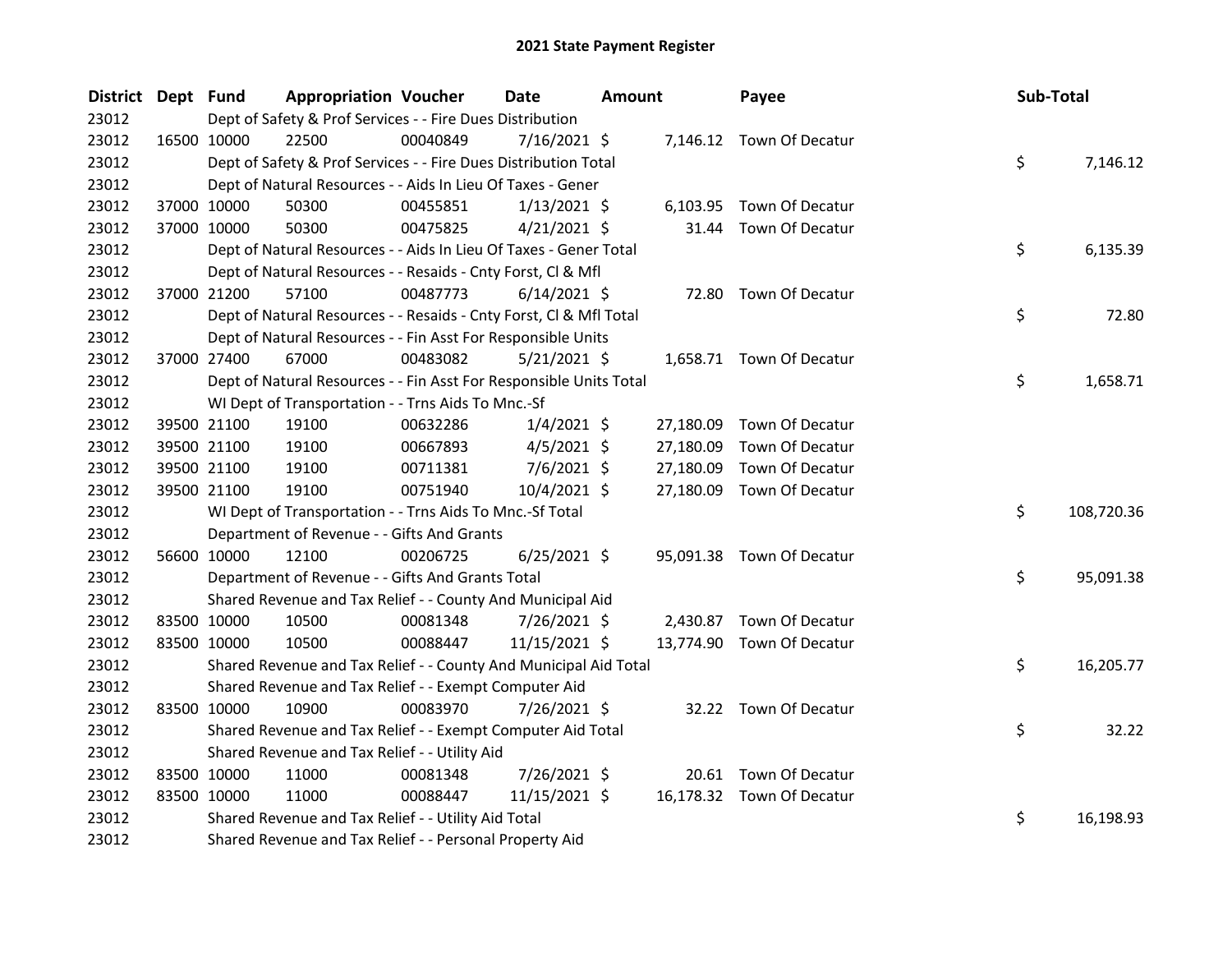| District Dept Fund |             | <b>Appropriation Voucher</b>                                    |          | Date           | Amount |          | Pavee           | Sub-Total  |
|--------------------|-------------|-----------------------------------------------------------------|----------|----------------|--------|----------|-----------------|------------|
| 23012              | 83500 10000 | 11100                                                           | 00077150 | $5/3/2021$ \$  |        | 382.04   | Town Of Decatur |            |
| 23012              |             | Shared Revenue and Tax Relief - - Personal Property Aid Total   |          |                |        |          |                 | 382.04     |
| 23012              |             | Shared Revenue and Tax Relief - - Lottery & Gaming Credit       |          |                |        |          |                 |            |
| 23012              | 83500 52100 | 36300                                                           | 00074190 | $3/22/2021$ \$ |        | 1.076.40 | Town Of Decatur |            |
| 23012              |             | Shared Revenue and Tax Relief - - Lottery & Gaming Credit Total |          |                |        |          |                 | 1.076.40   |
| 23012 Total        |             |                                                                 |          |                |        |          |                 | 252,720.12 |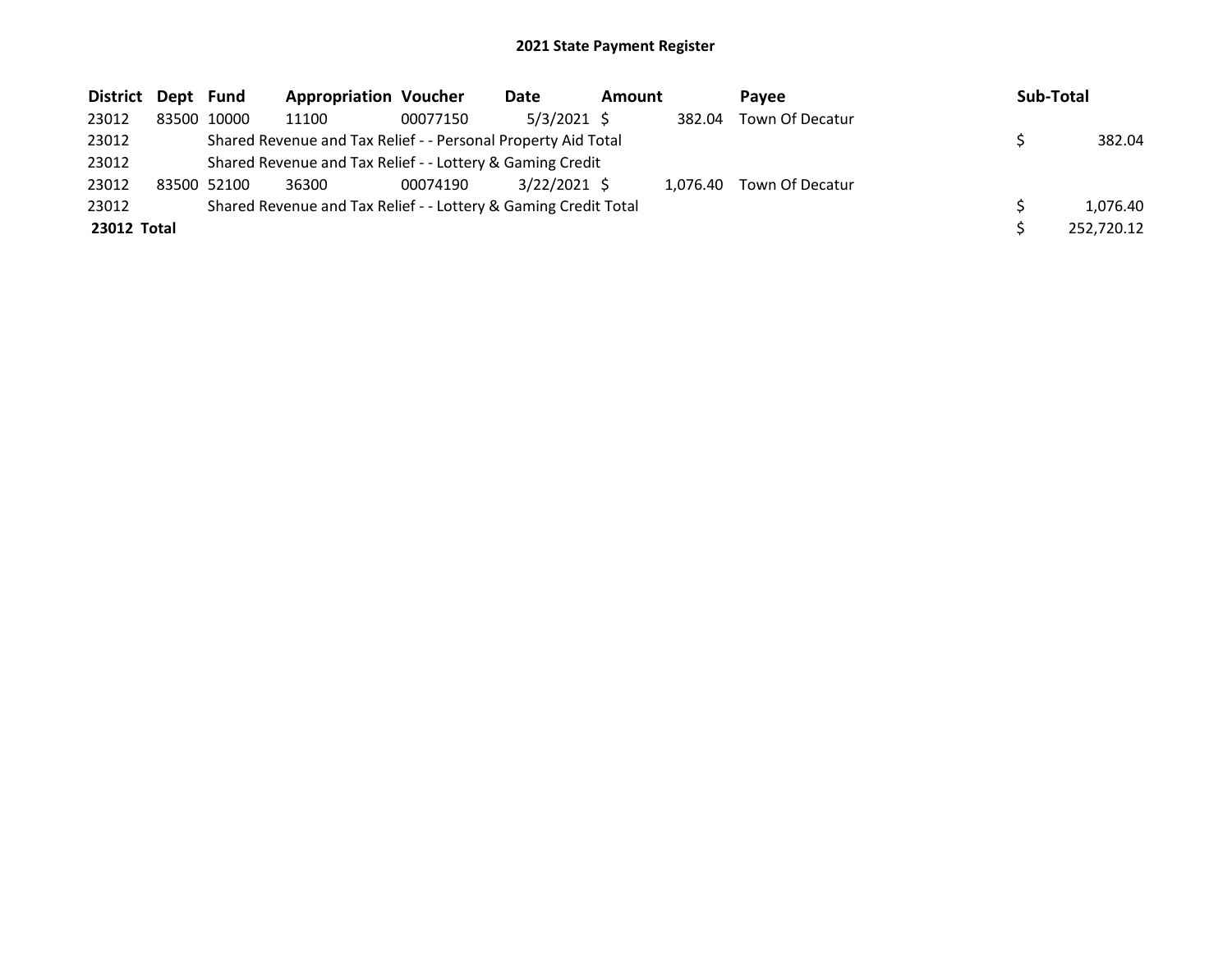| District Dept Fund |             | <b>Appropriation Voucher</b>                                       |          | <b>Date</b>    | <b>Amount</b> |           | Payee                     | Sub-Total |            |
|--------------------|-------------|--------------------------------------------------------------------|----------|----------------|---------------|-----------|---------------------------|-----------|------------|
| 23014              |             | Dept of Safety & Prof Services - - Fire Dues Distribution          |          |                |               |           |                           |           |            |
| 23014              | 16500 10000 | 22500                                                              | 00040850 | $7/16/2021$ \$ |               |           | 11,340.36 Town Of Exeter  |           |            |
| 23014              |             | Dept of Safety & Prof Services - - Fire Dues Distribution Total    |          |                |               |           |                           | \$        | 11,340.36  |
| 23014              |             | Dept of Natural Resources - - Aids In Lieu Of Taxes - Gener        |          |                |               |           |                           |           |            |
| 23014              | 37000 10000 | 50300                                                              | 00475984 | $4/21/2021$ \$ |               |           | 215.61 Town Of Exeter     |           |            |
| 23014              | 37000 10000 | 50300                                                              | 00475986 | $4/21/2021$ \$ |               | 112.53    | Town Of Exeter            |           |            |
| 23014              | 37000 10000 | 50300                                                              | 00475987 | $4/21/2021$ \$ |               | 16.88     | Town Of Exeter            |           |            |
| 23014              |             | Dept of Natural Resources - - Aids In Lieu Of Taxes - Gener Total  |          |                |               |           |                           | \$        | 345.02     |
| 23014              |             | Dept of Natural Resources - - Resaids - Cnty Forst, Cl & Mfl       |          |                |               |           |                           |           |            |
| 23014              | 37000 21200 | 57100                                                              | 00487774 | $6/14/2021$ \$ |               |           | 48.06 Town Of Exeter      |           |            |
| 23014              |             | Dept of Natural Resources - - Resaids - Cnty Forst, CI & Mfl Total |          |                |               |           |                           | \$        | 48.06      |
| 23014              |             | Dept of Natural Resources - - Aids In Lieu Of Taxes - Sum S        |          |                |               |           |                           |           |            |
| 23014              | 37000 21200 | 57900                                                              | 00475985 | $4/21/2021$ \$ |               |           | 211.20 Town Of Exeter     |           |            |
| 23014              |             | Dept of Natural Resources - - Aids In Lieu Of Taxes - Sum S Total  |          |                |               |           |                           | \$        | 211.20     |
| 23014              |             | Dept of Natural Resources - - Fin Asst For Responsible Units       |          |                |               |           |                           |           |            |
| 23014              | 37000 27400 | 67000                                                              | 00483357 | $5/21/2021$ \$ |               |           | 2,276.87 Town Of Exeter   |           |            |
| 23014              |             | Dept of Natural Resources - - Fin Asst For Responsible Units Total |          |                |               |           |                           | \$        | 2,276.87   |
| 23014              |             | WI Dept of Transportation - - Trns Aids To Mnc.-Sf                 |          |                |               |           |                           |           |            |
| 23014              | 39500 21100 | 19100                                                              | 00632287 | $1/4/2021$ \$  |               |           | 27,745.11 Town Of Exeter  |           |            |
| 23014              | 39500 21100 | 19100                                                              | 00667894 | $4/5/2021$ \$  |               |           | 27,745.11 Town Of Exeter  |           |            |
| 23014              | 39500 21100 | 19100                                                              | 00711382 | $7/6/2021$ \$  |               | 27,745.11 | Town Of Exeter            |           |            |
| 23014              | 39500 21100 | 19100                                                              | 00751941 | 10/4/2021 \$   |               |           | 27,745.11 Town Of Exeter  |           |            |
| 23014              |             | WI Dept of Transportation - - Trns Aids To Mnc.-Sf Total           |          |                |               |           |                           | \$        | 110,980.44 |
| 23014              |             | Department of Revenue - - Gifts And Grants                         |          |                |               |           |                           |           |            |
| 23014              | 56600 10000 | 12100                                                              | 00206726 | $6/25/2021$ \$ |               |           | 109,849.65 Town Of Exeter |           |            |
| 23014              |             | Department of Revenue - - Gifts And Grants Total                   |          |                |               |           |                           | \$        | 109,849.65 |
| 23014              |             | Shared Revenue and Tax Relief - - County And Municipal Aid         |          |                |               |           |                           |           |            |
| 23014              | 83500 10000 | 10500                                                              | 00081349 | 7/26/2021 \$   |               |           | 1,706.73 Town Of Exeter   |           |            |
| 23014              | 83500 10000 | 10500                                                              | 00088448 | 11/15/2021 \$  |               |           | 9,671.47 Town Of Exeter   |           |            |
| 23014              |             | Shared Revenue and Tax Relief - - County And Municipal Aid Total   |          |                |               |           |                           | \$        | 11,378.20  |
| 23014              |             | Shared Revenue and Tax Relief - - Exempt Computer Aid              |          |                |               |           |                           |           |            |
| 23014              | 83500 10000 | 10900                                                              | 00083971 | 7/26/2021 \$   |               |           | 13.51 Town Of Exeter      |           |            |
| 23014              |             | Shared Revenue and Tax Relief - - Exempt Computer Aid Total        |          |                |               |           |                           | \$        | 13.51      |
| 23014              |             | Shared Revenue and Tax Relief - - Utility Aid                      |          |                |               |           |                           |           |            |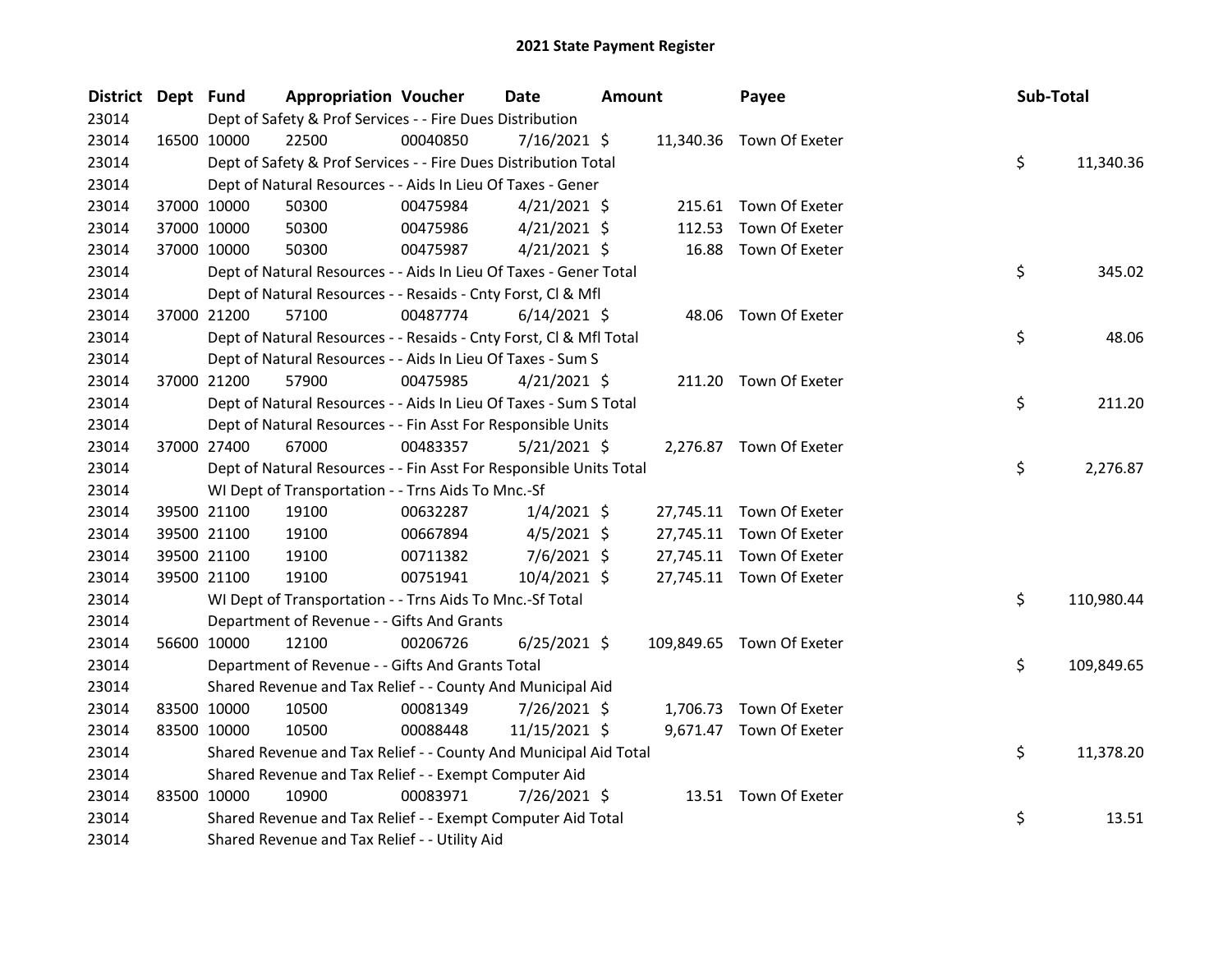| District Dept Fund |             | <b>Appropriation Voucher</b>                                  |          | <b>Date</b>     | <b>Amount</b> |          | Pavee          | Sub-Total  |
|--------------------|-------------|---------------------------------------------------------------|----------|-----------------|---------------|----------|----------------|------------|
| 23014              | 83500 10000 | 11000                                                         | 00081349 | 7/26/2021 \$    |               | 34.74    | Town Of Exeter |            |
| 23014              | 83500 10000 | 11000                                                         | 00088448 | $11/15/2021$ \$ |               | 302.82   | Town Of Exeter |            |
| 23014              |             | Shared Revenue and Tax Relief - - Utility Aid Total           |          |                 |               |          |                | 337.56     |
| 23014              |             | Shared Revenue and Tax Relief - - Personal Property Aid       |          |                 |               |          |                |            |
| 23014              | 83500 10000 | 11100                                                         | 00077151 | $5/3/2021$ \$   |               | 2.767.85 | Town Of Exeter |            |
| 23014              |             | Shared Revenue and Tax Relief - - Personal Property Aid Total |          |                 |               |          |                | 2,767.85   |
| 23014 Total        |             |                                                               |          |                 |               |          |                | 249,548.72 |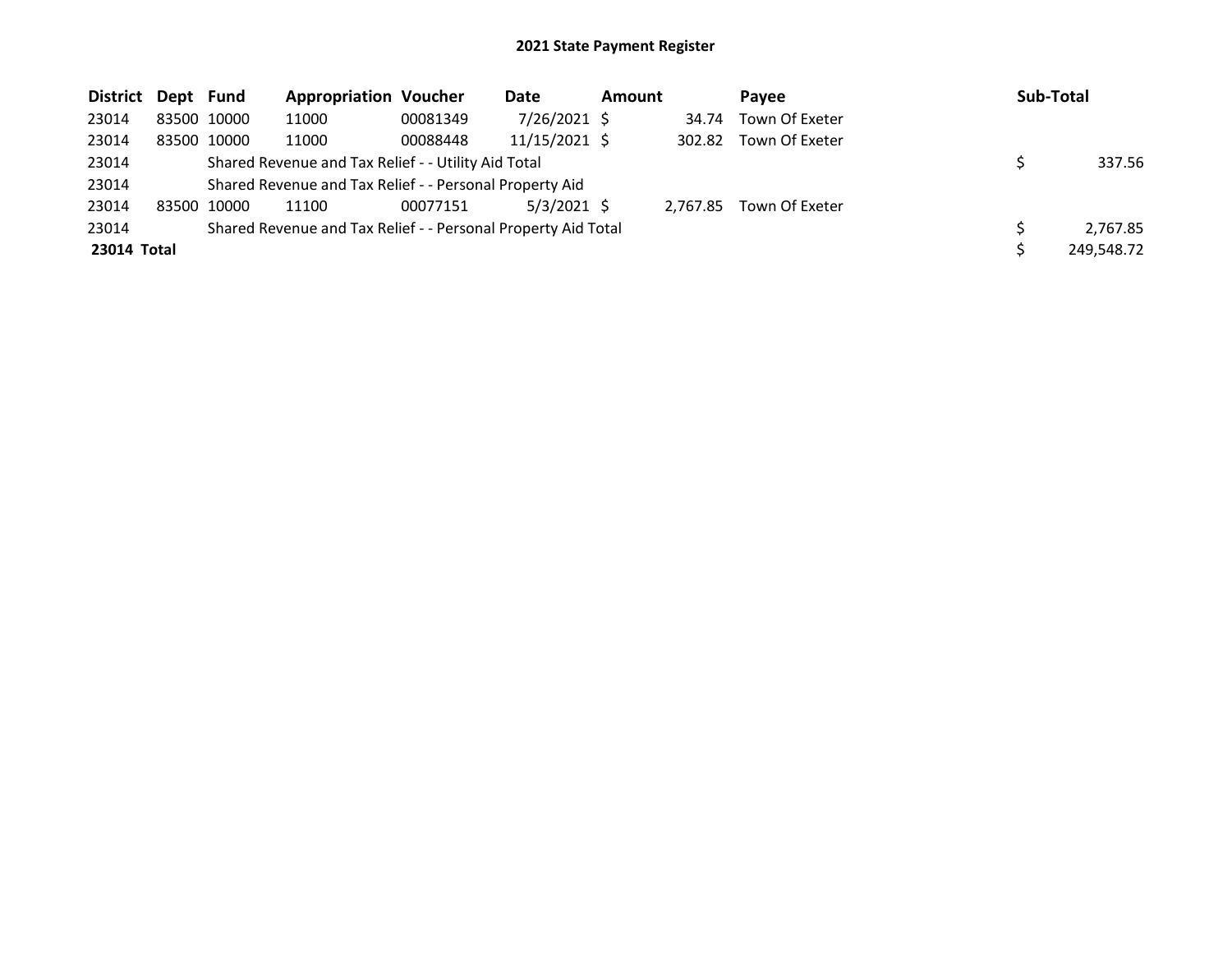| District Dept Fund |             | <b>Appropriation Voucher</b>                                       |          | <b>Date</b>    | <b>Amount</b> |           | Payee                       | Sub-Total |            |
|--------------------|-------------|--------------------------------------------------------------------|----------|----------------|---------------|-----------|-----------------------------|-----------|------------|
| 23016              |             | Dept of Safety & Prof Services - - Fire Dues Distribution          |          |                |               |           |                             |           |            |
| 23016              | 16500 10000 | 22500                                                              | 00040851 | 7/16/2021 \$   |               |           | 4,379.04 Town Of Jefferson  |           |            |
| 23016              |             | Dept of Safety & Prof Services - - Fire Dues Distribution Total    |          |                |               |           |                             | \$        | 4,379.04   |
| 23016              |             | Dept of Natural Resources - - Resaids - Cnty Forst, Cl & Mfl       |          |                |               |           |                             |           |            |
| 23016              | 37000 21200 | 57100                                                              | 00487775 | $6/14/2021$ \$ |               |           | 16.10 Town Of Jefferson     |           |            |
| 23016              |             | Dept of Natural Resources - - Resaids - Cnty Forst, Cl & Mfl Total |          |                |               |           |                             | \$        | 16.10      |
| 23016              |             | Dept of Natural Resources - - Fin Asst For Responsible Units       |          |                |               |           |                             |           |            |
| 23016              | 37000 27400 | 67000                                                              | 00483396 | $5/21/2021$ \$ |               |           | 4,882.15 Town Of Jefferson  |           |            |
| 23016              |             | Dept of Natural Resources - - Fin Asst For Responsible Units Total |          |                |               |           |                             | \$        | 4,882.15   |
| 23016              |             | WI Dept of Transportation - - Trns Aids To Mnc.-Sf                 |          |                |               |           |                             |           |            |
| 23016              | 39500 21100 | 19100                                                              | 00632288 | $1/4/2021$ \$  |               | 38,211.12 | Town Of Jefferson           |           |            |
| 23016              | 39500 21100 | 19100                                                              | 00667895 | $4/5/2021$ \$  |               |           | 38,211.12 Town Of Jefferson |           |            |
| 23016              | 39500 21100 | 19100                                                              | 00711383 | $7/6/2021$ \$  |               |           | 38,211.12 Town Of Jefferson |           |            |
| 23016              | 39500 21100 | 19100                                                              | 00751942 | $10/4/2021$ \$ |               |           | 38,211.12 Town Of Jefferson |           |            |
| 23016              |             | WI Dept of Transportation - - Trns Aids To Mnc.-Sf Total           |          |                |               |           |                             | \$        | 152,844.48 |
| 23016              |             | Department of Revenue - - Gifts And Grants                         |          |                |               |           |                             |           |            |
| 23016              | 56600 10000 | 12100                                                              | 00206727 | $6/25/2021$ \$ |               |           | 65,103.84 Town Of Jefferson |           |            |
| 23016              |             | Department of Revenue - - Gifts And Grants Total                   |          |                |               |           |                             | \$        | 65,103.84  |
| 23016              |             | Department of Revenue - - Misc Revenue Holding Clearing            |          |                |               |           |                             |           |            |
| 23016              | 56600 10000 | 99500                                                              | 00192577 | $3/1/2021$ \$  |               |           | 8,695.26 Town Of Jefferson  |           |            |
| 23016              | 56600 10000 | 99500                                                              | 00194051 | $3/8/2021$ \$  |               | 3,307.51  | Town Of Jefferson           |           |            |
| 23016              | 56600 10000 | 99500                                                              | 00194904 | $3/15/2021$ \$ |               | 3,195.29  | Town Of Jefferson           |           |            |
| 23016              | 56600 10000 | 99500                                                              | 00195748 | 3/22/2021 \$   |               | 3,889.08  | Town Of Jefferson           |           |            |
| 23016              | 56600 10000 | 99500                                                              | 00196435 | 3/29/2021 \$   |               | 3,960.50  | Town Of Jefferson           |           |            |
| 23016              | 56600 10000 | 99500                                                              | 00197176 | $4/5/2021$ \$  |               | 3,808.39  | Town Of Jefferson           |           |            |
| 23016              | 56600 10000 | 99500                                                              | 00198393 | $4/12/2021$ \$ |               | 1,086.00  | Town Of Jefferson           |           |            |
| 23016              | 56600 10000 | 99500                                                              | 00199131 | $4/20/2021$ \$ |               | 1,952.15  | Town Of Jefferson           |           |            |
| 23016              | 56600 10000 | 99500                                                              | 00199761 | $4/26/2021$ \$ |               | 1,140.00  | Town Of Jefferson           |           |            |
| 23016              | 56600 10000 | 99500                                                              | 00200385 | $5/3/2021$ \$  |               | 414.62    | Town Of Jefferson           |           |            |
| 23016              | 56600 10000 | 99500                                                              | 00202208 | $5/17/2021$ \$ |               | 483.00    | Town Of Jefferson           |           |            |
| 23016              | 56600 10000 | 99500                                                              | 00202912 | 5/24/2021 \$   |               | 2,378.41  | Town Of Jefferson           |           |            |
| 23016              | 56600 10000 | 99500                                                              | 00204733 | $6/7/2021$ \$  |               | 604.00    | Town Of Jefferson           |           |            |
| 23016              | 56600 10000 | 99500                                                              | 00213118 | 8/23/2021 \$   |               | 468.67    | Town Of Jefferson           |           |            |
| 23016              | 56600 10000 | 99500                                                              | 00215310 | 9/20/2021 \$   |               |           | 1,655.00 Town Of Jefferson  |           |            |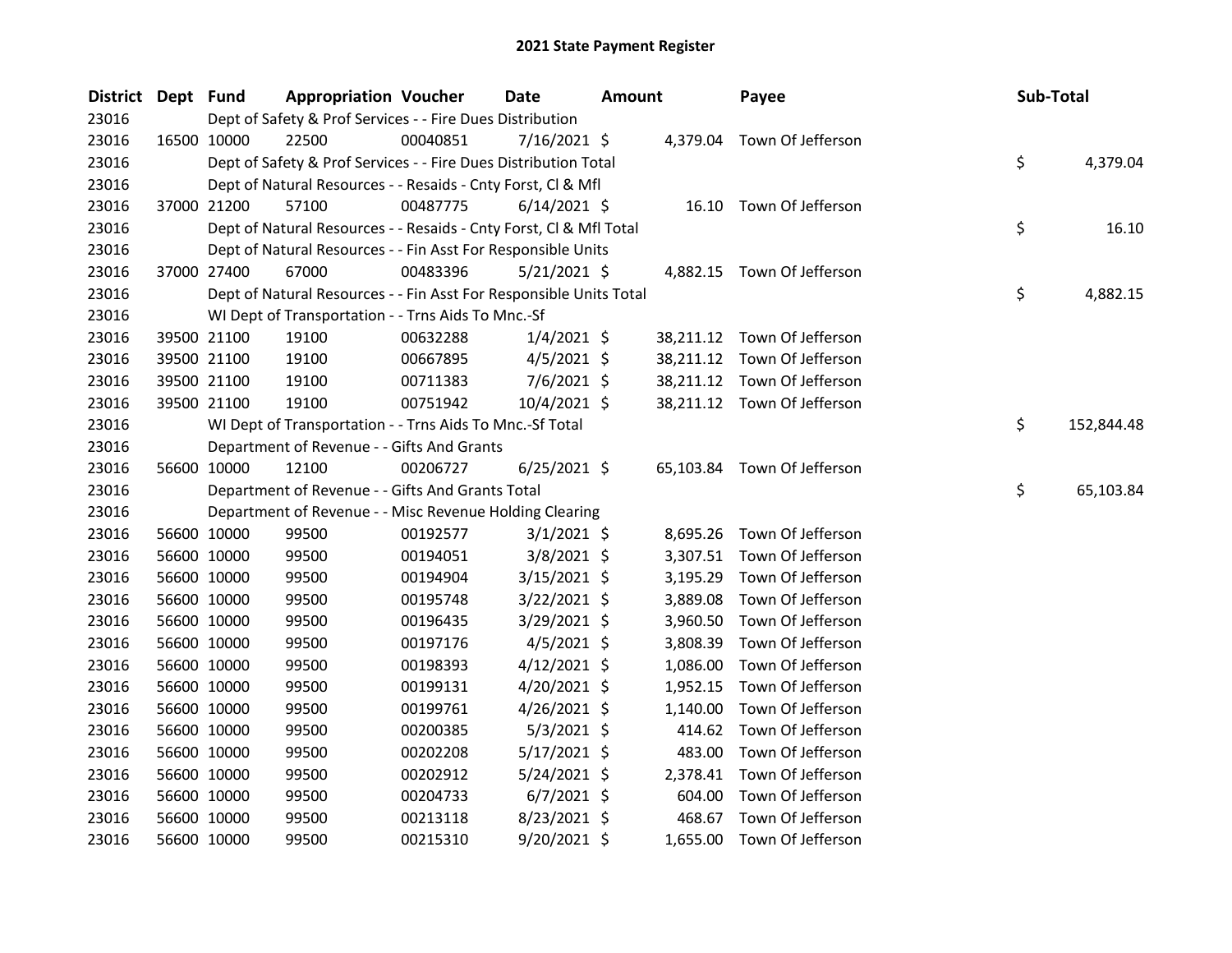| District    | Dept Fund |             | <b>Appropriation Voucher</b>                                     |          | Date            | Amount |           | Payee             | Sub-Total |            |
|-------------|-----------|-------------|------------------------------------------------------------------|----------|-----------------|--------|-----------|-------------------|-----------|------------|
| 23016       |           |             | Department of Revenue - - Misc Revenue Holding Clearing Total    |          |                 |        |           |                   | \$        | 37,037.88  |
| 23016       |           |             | Shared Revenue and Tax Relief - - County And Municipal Aid       |          |                 |        |           |                   |           |            |
| 23016       | 83500     | 10000       | 10500                                                            | 00081350 | $7/26/2021$ \$  |        | 4.121.70  | Town Of Jefferson |           |            |
| 23016       |           | 83500 10000 | 10500                                                            | 00088449 | $11/15/2021$ \$ |        | 23,356.27 | Town Of Jefferson |           |            |
| 23016       |           |             | Shared Revenue and Tax Relief - - County And Municipal Aid Total |          |                 |        |           |                   | \$        | 27,477.97  |
| 23016       |           |             | Shared Revenue and Tax Relief - - Exempt Computer Aid            |          |                 |        |           |                   |           |            |
| 23016       | 83500     | 10000       | 10900                                                            | 00083972 | 7/26/2021 \$    |        | 164.20    | Town Of Jefferson |           |            |
| 23016       |           |             | Shared Revenue and Tax Relief - - Exempt Computer Aid Total      |          |                 |        |           |                   | \$        | 164.20     |
| 23016       |           |             | Shared Revenue and Tax Relief - - Utility Aid                    |          |                 |        |           |                   |           |            |
| 23016       | 83500     | 10000       | 11000                                                            | 00081350 | $7/26/2021$ \$  |        | 1,199.76  | Town Of Jefferson |           |            |
| 23016       |           | 83500 10000 | 11000                                                            | 00088449 | 11/15/2021 \$   |        | 7,069.56  | Town Of Jefferson |           |            |
| 23016       |           |             | Shared Revenue and Tax Relief - - Utility Aid Total              |          |                 |        |           |                   | \$        | 8,269.32   |
| 23016       |           |             | Shared Revenue and Tax Relief - - Personal Property Aid          |          |                 |        |           |                   |           |            |
| 23016       | 83500     | 10000       | 11100                                                            | 00077152 | $5/3/2021$ \$   |        | 2,165.68  | Town Of Jefferson |           |            |
| 23016       |           |             | Shared Revenue and Tax Relief - - Personal Property Aid Total    |          |                 |        |           |                   | \$        | 2,165.68   |
| 23016 Total |           |             |                                                                  |          |                 |        |           |                   |           | 302,340.66 |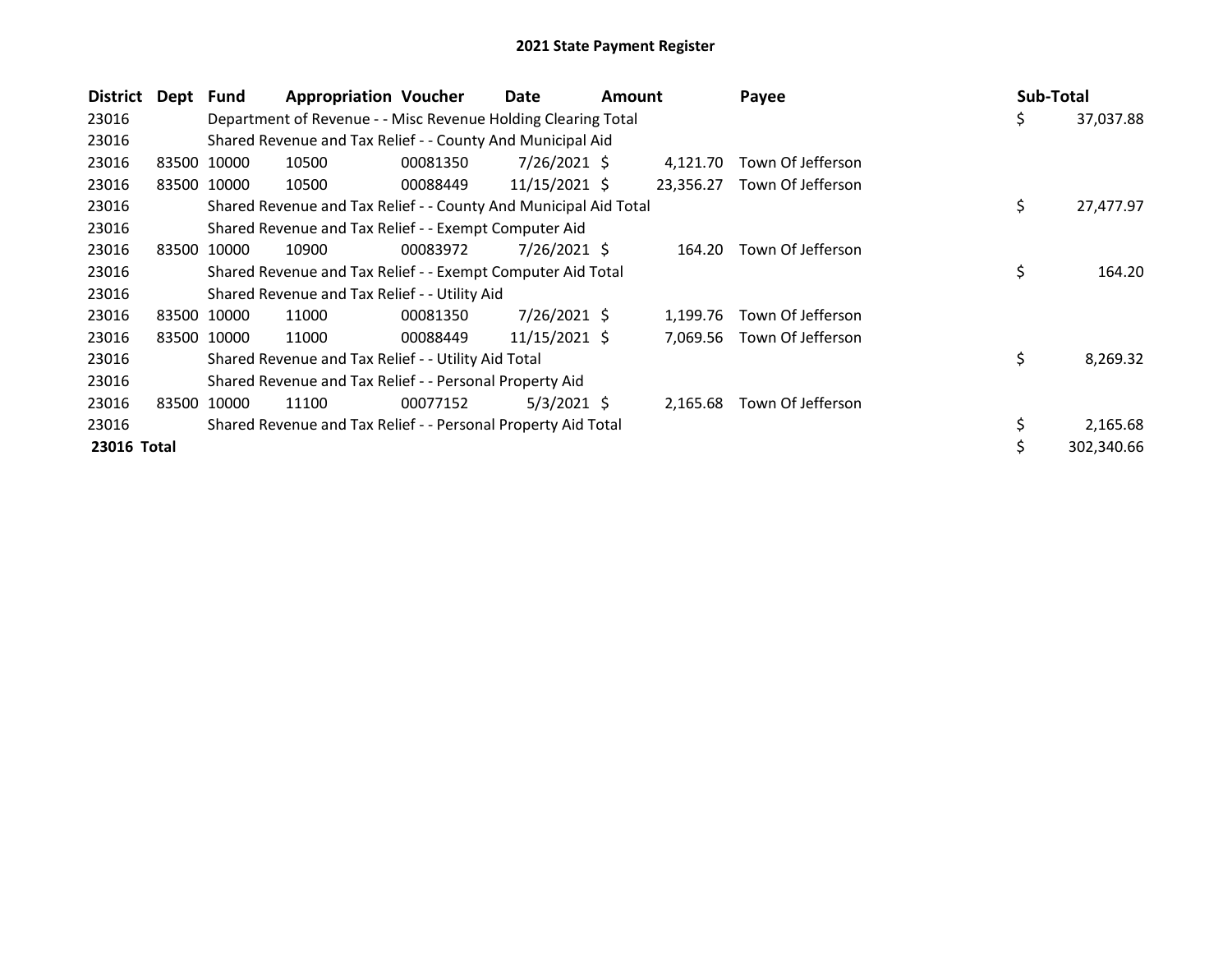| District Dept Fund |             | <b>Appropriation Voucher</b>                                       |          | Date           | <b>Amount</b> |           | Payee                   | Sub-Total |    |            |
|--------------------|-------------|--------------------------------------------------------------------|----------|----------------|---------------|-----------|-------------------------|-----------|----|------------|
| 23018              |             | Dept of Safety & Prof Services - - Fire Dues Distribution          |          |                |               |           |                         |           |    |            |
| 23018              | 16500 10000 | 22500                                                              | 00040852 | 7/16/2021 \$   |               |           | 2,957.48 Town Of Jordan |           |    |            |
| 23018              |             | Dept of Safety & Prof Services - - Fire Dues Distribution Total    |          |                |               |           |                         |           | \$ | 2,957.48   |
| 23018              |             | Dept of Natural Resources - - Resaids - Cnty Forst, CI & Mfl       |          |                |               |           |                         |           |    |            |
| 23018              | 37000 21200 | 57100                                                              | 00487776 | $6/14/2021$ \$ |               |           | 165.00 Town Of Jordan   |           |    |            |
| 23018              |             | Dept of Natural Resources - - Resaids - Cnty Forst, CI & Mfl Total |          |                |               |           |                         |           | \$ | 165.00     |
| 23018              |             | Dept of Natural Resources - - Fin Asst For Responsible Units       |          |                |               |           |                         |           |    |            |
| 23018              | 37000 27400 | 67000                                                              | 00483756 | $5/21/2021$ \$ |               |           | 2,013.76 Town Of Jordan |           |    |            |
| 23018              |             | Dept of Natural Resources - - Fin Asst For Responsible Units Total |          |                |               |           |                         |           | \$ | 2,013.76   |
| 23018              |             | WI Dept of Transportation - - Trns Aids To Mnc.-Sf                 |          |                |               |           |                         |           |    |            |
| 23018              | 39500 21100 | 19100                                                              | 00632289 | $1/4/2021$ \$  |               | 29,026.26 | Town Of Jordan          |           |    |            |
| 23018              | 39500 21100 | 19100                                                              | 00667896 | $4/5/2021$ \$  |               | 29,026.26 | Town Of Jordan          |           |    |            |
| 23018              | 39500 21100 | 19100                                                              | 00711384 | $7/6/2021$ \$  |               | 29,026.26 | Town Of Jordan          |           |    |            |
| 23018              | 39500 21100 | 19100                                                              | 00751943 | 10/4/2021 \$   |               | 29,026.26 | Town Of Jordan          |           |    |            |
| 23018              |             | WI Dept of Transportation - - Trns Aids To Mnc.-Sf Total           |          |                |               |           |                         |           | \$ | 116,105.04 |
| 23018              |             | Department of Revenue - - Gifts And Grants                         |          |                |               |           |                         |           |    |            |
| 23018              | 56600 10000 | 12100                                                              | 00206728 | $6/25/2021$ \$ |               | 34,488.29 | Town Of Jordan          |           |    |            |
| 23018              |             | Department of Revenue - - Gifts And Grants Total                   |          |                |               |           |                         |           | \$ | 34,488.29  |
| 23018              |             | Shared Revenue and Tax Relief - - County And Municipal Aid         |          |                |               |           |                         |           |    |            |
| 23018              | 83500 10000 | 10500                                                              | 00081351 | 7/26/2021 \$   |               |           | 2,249.55 Town Of Jordan |           |    |            |
| 23018              | 83500 10000 | 10500                                                              | 00088450 | 11/15/2021 \$  |               | 12,747.42 | Town Of Jordan          |           |    |            |
| 23018              |             | Shared Revenue and Tax Relief - - County And Municipal Aid Total   |          |                |               |           |                         |           | \$ | 14,996.97  |
| 23018              |             | Shared Revenue and Tax Relief - - Exempt Computer Aid              |          |                |               |           |                         |           |    |            |
| 23018              | 83500 10000 | 10900                                                              | 00083973 | 7/26/2021 \$   |               |           | 221.36 Town Of Jordan   |           |    |            |
| 23018              |             | Shared Revenue and Tax Relief - - Exempt Computer Aid Total        |          |                |               |           |                         |           | \$ | 221.36     |
| 23018              |             | Shared Revenue and Tax Relief - - Personal Property Aid            |          |                |               |           |                         |           |    |            |
| 23018              | 83500 10000 | 11100                                                              | 00077153 | $5/3/2021$ \$  |               | 1,423.43  | Town Of Jordan          |           |    |            |
| 23018              |             | Shared Revenue and Tax Relief - - Personal Property Aid Total      |          |                |               |           |                         |           | \$ | 1,423.43   |
| 23018 Total        |             |                                                                    |          |                |               |           |                         |           | \$ | 172,371.33 |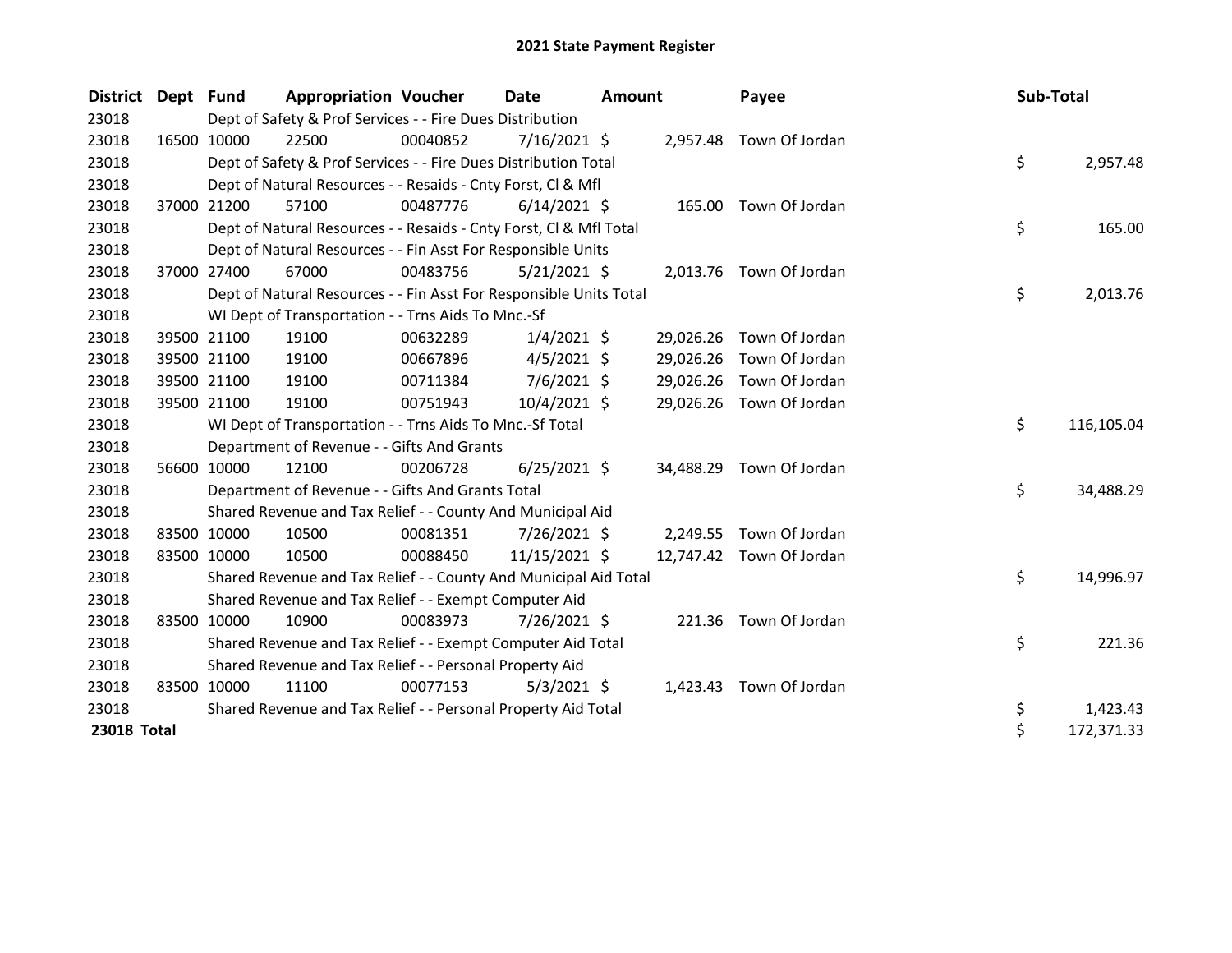| <b>District</b> | Dept Fund   |             | <b>Appropriation Voucher</b>                                       |          | <b>Date</b>    | <b>Amount</b> |           | Payee                    | Sub-Total |            |
|-----------------|-------------|-------------|--------------------------------------------------------------------|----------|----------------|---------------|-----------|--------------------------|-----------|------------|
| 23020           |             |             | Dept of Safety & Prof Services - - Fire Dues Distribution          |          |                |               |           |                          |           |            |
| 23020           |             | 16500 10000 | 22500                                                              | 00040854 | $7/16/2021$ \$ |               |           | 5,460.62 Town Of Monroe  |           |            |
| 23020           |             |             | Dept of Safety & Prof Services - - Fire Dues Distribution Total    |          |                |               |           |                          | \$        | 5,460.62   |
| 23020           |             |             | Dept of Natural Resources - - Resaids - Cnty Forst, Cl & Mfl       |          |                |               |           |                          |           |            |
| 23020           |             | 37000 21200 | 57100                                                              | 00487777 | $6/14/2021$ \$ |               | 37.03     | Town Of Monroe           |           |            |
| 23020           |             |             | Dept of Natural Resources - - Resaids - Cnty Forst, CI & Mfl Total |          |                |               |           |                          | \$        | 37.03      |
| 23020           |             |             | Dept of Natural Resources - - Fin Asst For Responsible Units       |          |                |               |           |                          |           |            |
| 23020           |             | 37000 27400 | 67000                                                              | 00483840 | 5/21/2021 \$   |               |           | 1,867.94 Town Of Monroe  |           |            |
| 23020           |             |             | Dept of Natural Resources - - Fin Asst For Responsible Units Total |          |                |               |           |                          | \$        | 1,867.94   |
| 23020           |             |             | WI Dept of Transportation - - Trns Aids To Mnc.-Sf                 |          |                |               |           |                          |           |            |
| 23020           |             | 39500 21100 | 19100                                                              | 00632290 | $1/4/2021$ \$  |               |           | 21,602.16 Town Of Monroe |           |            |
| 23020           |             | 39500 21100 | 19100                                                              | 00667897 | $4/5/2021$ \$  |               | 21,602.16 | Town Of Monroe           |           |            |
| 23020           |             | 39500 21100 | 19100                                                              | 00711385 | $7/6/2021$ \$  |               | 21,602.16 | Town Of Monroe           |           |            |
| 23020           |             | 39500 21100 | 19100                                                              | 00751944 | 10/4/2021 \$   |               |           | 21,602.16 Town Of Monroe |           |            |
| 23020           |             |             | WI Dept of Transportation - - Trns Aids To Mnc.-Sf Total           |          |                |               |           |                          | \$        | 86,408.64  |
| 23020           |             |             | Department of Revenue - - Gifts And Grants                         |          |                |               |           |                          |           |            |
| 23020           |             | 56600 10000 | 12100                                                              | 00206729 | $6/25/2021$ \$ |               | 65,260.84 | Town Of Monroe           |           |            |
| 23020           |             |             | Department of Revenue - - Gifts And Grants Total                   |          |                |               |           |                          | \$        | 65,260.84  |
| 23020           |             |             | Shared Revenue and Tax Relief - - County And Municipal Aid         |          |                |               |           |                          |           |            |
| 23020           |             | 83500 10000 | 10500                                                              | 00081352 | 7/26/2021 \$   |               |           | 2,181.70 Town Of Monroe  |           |            |
| 23020           | 83500 10000 |             | 10500                                                              | 00088451 | 11/15/2021 \$  |               |           | 12,362.98 Town Of Monroe |           |            |
| 23020           |             |             | Shared Revenue and Tax Relief - - County And Municipal Aid Total   |          |                |               |           |                          | \$        | 14,544.68  |
| 23020           |             |             | Shared Revenue and Tax Relief - - Exempt Computer Aid              |          |                |               |           |                          |           |            |
| 23020           |             | 83500 10000 | 10900                                                              | 00083974 | 7/26/2021 \$   |               | 31.18     | Town Of Monroe           |           |            |
| 23020           |             |             | Shared Revenue and Tax Relief - - Exempt Computer Aid Total        |          |                |               |           |                          | \$        | 31.18      |
| 23020           |             |             | Shared Revenue and Tax Relief - - Utility Aid                      |          |                |               |           |                          |           |            |
| 23020           | 83500 10000 |             | 11000                                                              | 00081352 | 7/26/2021 \$   |               | 1,617.40  | Town Of Monroe           |           |            |
| 23020           |             | 83500 10000 | 11000                                                              | 00088451 | 11/15/2021 \$  |               | 16,490.06 | Town Of Monroe           |           |            |
| 23020           |             |             | Shared Revenue and Tax Relief - - Utility Aid Total                |          |                |               |           |                          | \$        | 18,107.46  |
| 23020           |             |             | Shared Revenue and Tax Relief - - Personal Property Aid            |          |                |               |           |                          |           |            |
| 23020           | 83500 10000 |             | 11100                                                              | 00077154 | $5/3/2021$ \$  |               |           | 1,391.55 Town Of Monroe  |           |            |
| 23020           |             |             | Shared Revenue and Tax Relief - - Personal Property Aid Total      |          |                |               |           |                          | \$        | 1,391.55   |
| 23020 Total     |             |             |                                                                    |          |                |               |           |                          | \$        | 193,109.94 |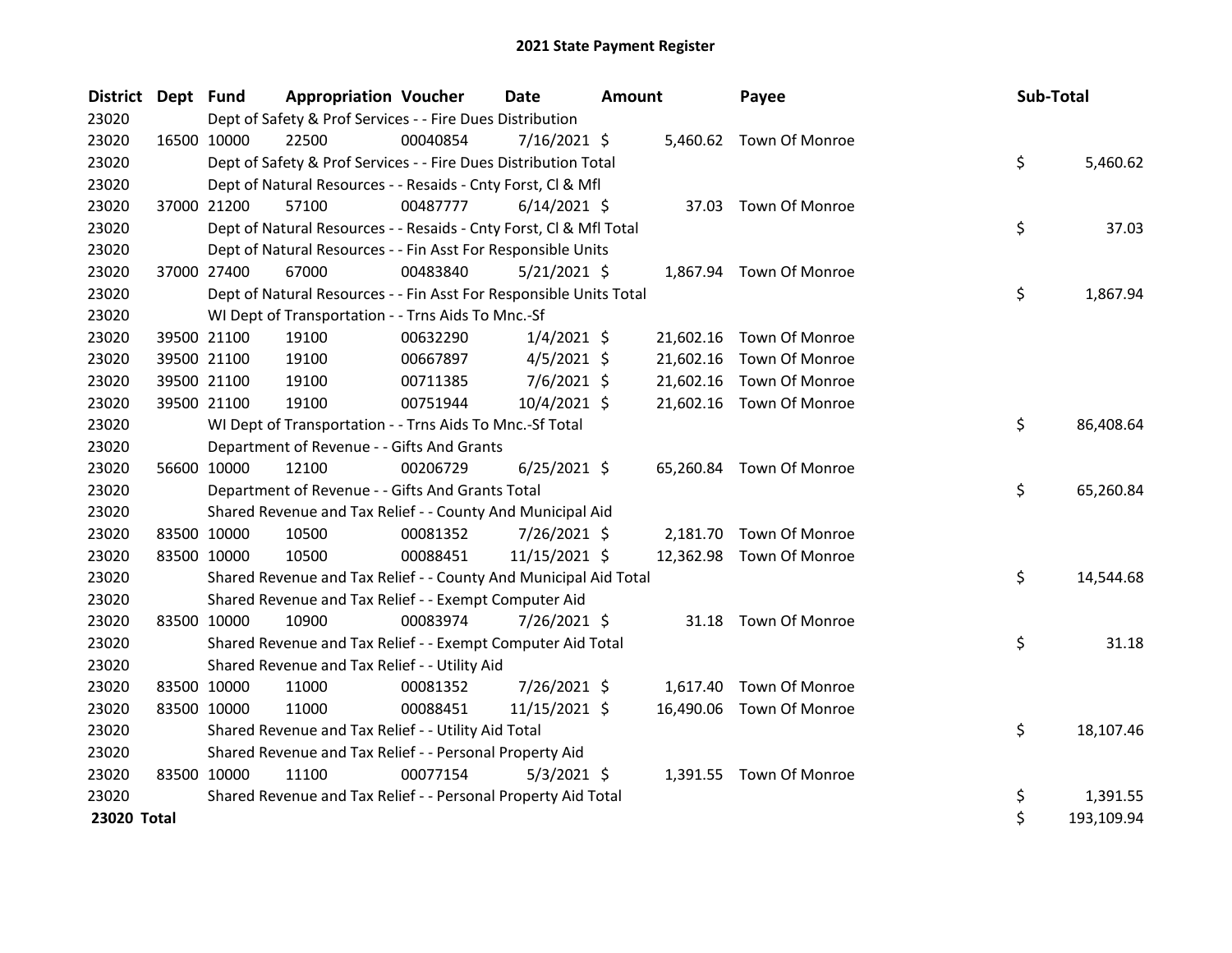| <b>District</b> | Dept Fund   |             | <b>Appropriation Voucher</b>                                       |          | Date           | <b>Amount</b> |        | Payee                         | Sub-Total |            |
|-----------------|-------------|-------------|--------------------------------------------------------------------|----------|----------------|---------------|--------|-------------------------------|-----------|------------|
| 23022           |             |             | Dept of Safety & Prof Services - - Fire Dues Distribution          |          |                |               |        |                               |           |            |
| 23022           |             | 16500 10000 | 22500                                                              | 00040856 | 7/16/2021 \$   |               |        | 2,376.01 Town Of Mt Pleasant  |           |            |
| 23022           |             |             | Dept of Safety & Prof Services - - Fire Dues Distribution Total    |          |                |               |        |                               | \$        | 2,376.01   |
| 23022           |             |             | Dept of Natural Resources - - Aids In Lieu Of Taxes - Gener        |          |                |               |        |                               |           |            |
| 23022           |             | 37000 10000 | 50300                                                              | 00455855 | $1/13/2021$ \$ |               | 66.68  | Town Of Mt Pleasant           |           |            |
| 23022           |             | 37000 10000 | 50300                                                              | 00475962 | $4/21/2021$ \$ |               | 43.49  | Town Of Mt Pleasant           |           |            |
| 23022           |             | 37000 10000 | 50300                                                              | 00475963 | $4/21/2021$ \$ |               |        | 445.77 Town Of Mt Pleasant    |           |            |
| 23022           |             |             | Dept of Natural Resources - - Aids In Lieu Of Taxes - Gener Total  |          |                |               |        |                               | \$        | 555.94     |
| 23022           |             |             | Dept of Natural Resources - - Resaids - Cnty Forst, Cl & Mfl       |          |                |               |        |                               |           |            |
| 23022           |             | 37000 21200 | 57100                                                              | 00487778 | $6/14/2021$ \$ |               |        | 29.77 Town Of Mt Pleasant     |           |            |
| 23022           |             |             | Dept of Natural Resources - - Resaids - Cnty Forst, Cl & Mfl Total |          |                |               |        |                               | \$        | 29.77      |
| 23022           |             |             | Dept of Natural Resources - - Fin Asst For Responsible Units       |          |                |               |        |                               |           |            |
| 23022           |             | 37000 27400 | 67000                                                              | 00483165 | $5/21/2021$ \$ |               |        | 1,163.40 Town Of Mt Pleasant  |           |            |
| 23022           |             |             | Dept of Natural Resources - - Fin Asst For Responsible Units Total |          |                |               |        |                               | \$        | 1,163.40   |
| 23022           |             |             | WI Dept of Transportation - - Trns Aids To Mnc.-Sf                 |          |                |               |        |                               |           |            |
| 23022           |             | 39500 21100 | 19100                                                              | 00632291 | $1/4/2021$ \$  |               |        | 25,314.21 Town Of Mt Pleasant |           |            |
| 23022           |             | 39500 21100 | 19100                                                              | 00667898 | $4/5/2021$ \$  |               |        | 25,314.21 Town Of Mt Pleasant |           |            |
| 23022           |             | 39500 21100 | 19100                                                              | 00711386 | $7/6/2021$ \$  |               |        | 25,314.21 Town Of Mt Pleasant |           |            |
| 23022           |             | 39500 21100 | 19100                                                              | 00751945 | 10/4/2021 \$   |               |        | 25,314.21 Town Of Mt Pleasant |           |            |
| 23022           |             |             | WI Dept of Transportation - - Trns Aids To Mnc.-Sf Total           |          |                |               |        |                               | \$.       | 101,256.84 |
| 23022           |             |             | Department of Revenue - - Gifts And Grants                         |          |                |               |        |                               |           |            |
| 23022           |             | 56600 10000 | 12100                                                              | 00206730 | $6/25/2021$ \$ |               |        | 32,028.58 Town Of Mt Pleasant |           |            |
| 23022           |             |             | Department of Revenue - - Gifts And Grants Total                   |          |                |               |        |                               | \$.       | 32,028.58  |
| 23022           |             |             | Shared Revenue and Tax Relief - - County And Municipal Aid         |          |                |               |        |                               |           |            |
| 23022           | 83500 10000 |             | 10500                                                              | 00081353 | 7/26/2021 \$   |               |        | 2,203.47 Town Of Mt Pleasant  |           |            |
| 23022           | 83500 10000 |             | 10500                                                              | 00088452 | 11/15/2021 \$  |               |        | 12,486.33 Town Of Mt Pleasant |           |            |
| 23022           |             |             | Shared Revenue and Tax Relief - - County And Municipal Aid Total   |          |                |               |        |                               | \$        | 14,689.80  |
| 23022           |             |             | Shared Revenue and Tax Relief - - Exempt Computer Aid              |          |                |               |        |                               |           |            |
| 23022           |             | 83500 10000 | 10900                                                              | 00083975 | 7/26/2021 \$   |               |        | 47.81 Town Of Mt Pleasant     |           |            |
| 23022           |             |             | Shared Revenue and Tax Relief - - Exempt Computer Aid Total        |          |                |               |        |                               | \$        | 47.81      |
| 23022           |             |             | Shared Revenue and Tax Relief - - Utility Aid                      |          |                |               |        |                               |           |            |
| 23022           | 83500 10000 |             | 11000                                                              | 00081353 | 7/26/2021 \$   |               | 24.38  | Town Of Mt Pleasant           |           |            |
| 23022           | 83500 10000 |             | 11000                                                              | 00088452 | 11/15/2021 \$  |               | 263.17 | Town Of Mt Pleasant           |           |            |
| 23022           |             |             | Shared Revenue and Tax Relief - - Utility Aid Total                |          |                |               |        |                               | \$        | 287.55     |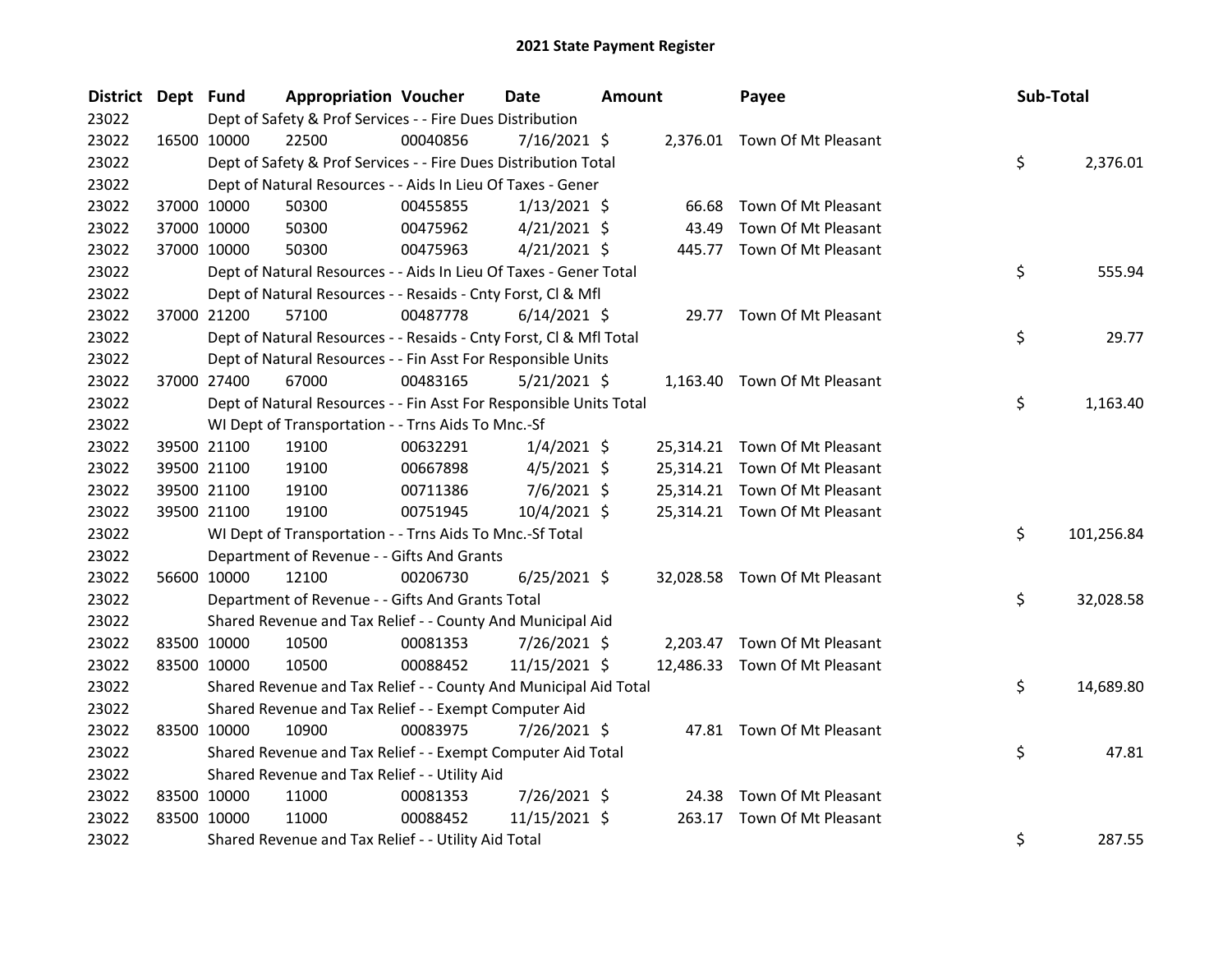| District Dept Fund |             | <b>Appropriation Voucher</b>                                  |          | Date          | Amount |        | Payee               | <b>Sub-Total</b> |            |
|--------------------|-------------|---------------------------------------------------------------|----------|---------------|--------|--------|---------------------|------------------|------------|
| 23022              |             | Shared Revenue and Tax Relief - - Personal Property Aid       |          |               |        |        |                     |                  |            |
| 23022              | 83500 10000 | 11100                                                         | 00077155 | $5/3/2021$ \$ |        | 105.00 | Town Of Mt Pleasant |                  |            |
| 23022              |             | Shared Revenue and Tax Relief - - Personal Property Aid Total |          |               |        |        |                     |                  | 105.00     |
| 23022 Total        |             |                                                               |          |               |        |        |                     |                  | 152,540.70 |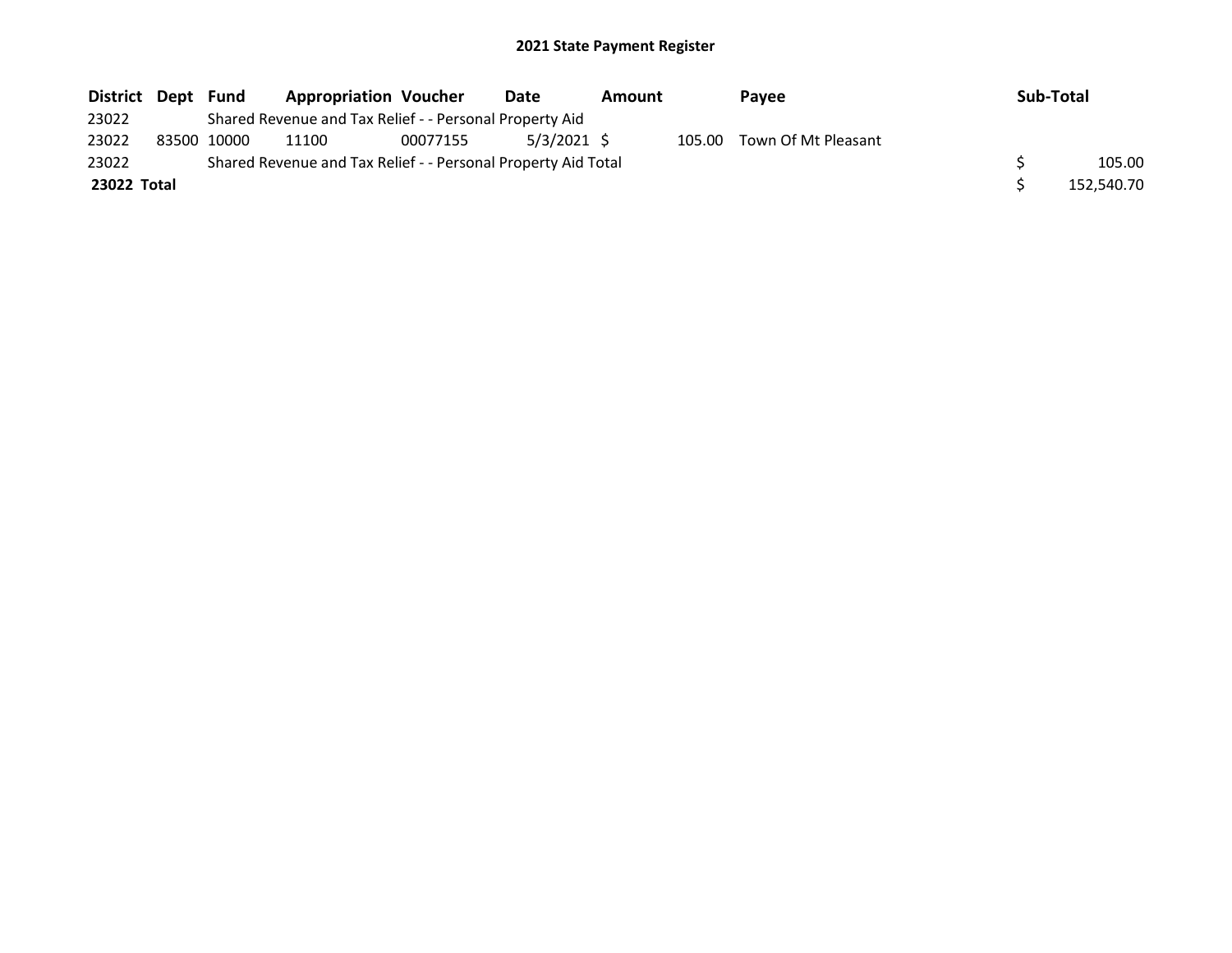| District Dept Fund |             | <b>Appropriation Voucher</b>                                       |          | <b>Date</b>    | <b>Amount</b> |          | Payee                        | Sub-Total |            |
|--------------------|-------------|--------------------------------------------------------------------|----------|----------------|---------------|----------|------------------------------|-----------|------------|
| 23024              |             | Dept of Safety & Prof Services - - Fire Dues Distribution          |          |                |               |          |                              |           |            |
| 23024              | 16500 10000 | 22500                                                              | 00040857 | $7/16/2021$ \$ |               |          | 8,077.43 Town Of New Glarus  |           |            |
| 23024              |             | Dept of Safety & Prof Services - - Fire Dues Distribution Total    |          |                |               |          |                              | \$        | 8,077.43   |
| 23024              |             | Dept of Natural Resources - - Aids In Lieu Of Taxes - Gener        |          |                |               |          |                              |           |            |
| 23024              | 37000 10000 | 50300                                                              | 00455859 | $1/13/2021$ \$ |               | 6,349.54 | Town Of New Glarus           |           |            |
| 23024              | 37000 10000 | 50300                                                              | 00476359 | $4/21/2021$ \$ |               | 368.66   | Town Of New Glarus           |           |            |
| 23024              |             | Dept of Natural Resources - - Aids In Lieu Of Taxes - Gener Total  |          |                |               |          |                              | \$        | 6,718.20   |
| 23024              |             | Dept of Natural Resources - - Resaids - Cnty Forst, Cl & Mfl       |          |                |               |          |                              |           |            |
| 23024              | 37000 21200 | 57100                                                              | 00487779 | $6/14/2021$ \$ |               |          | 119.31 Town Of New Glarus    |           |            |
| 23024              |             | Dept of Natural Resources - - Resaids - Cnty Forst, Cl & Mfl Total |          |                |               |          |                              | \$        | 119.31     |
| 23024              |             | Dept of Natural Resources - - Aids In Lieu Of Taxes - Sum S        |          |                |               |          |                              |           |            |
| 23024              | 37000 21200 | 57900                                                              | 00476358 | $4/21/2021$ \$ |               |          | 73.81 Town Of New Glarus     |           |            |
| 23024              |             | Dept of Natural Resources - - Aids In Lieu Of Taxes - Sum S Total  |          |                |               |          |                              | \$        | 73.81      |
| 23024              |             | Dept of Natural Resources - - Fin Asst For Responsible Units       |          |                |               |          |                              |           |            |
| 23024              | 37000 27400 | 67000                                                              | 00483453 | $5/21/2021$ \$ |               |          | 1,004.10 Town Of New Glarus  |           |            |
| 23024              |             | Dept of Natural Resources - - Fin Asst For Responsible Units Total |          |                |               |          |                              | \$        | 1,004.10   |
| 23024              |             | WI Dept of Transportation - - Trns Aids To Mnc.-Sf                 |          |                |               |          |                              |           |            |
| 23024              | 39500 21100 | 19100                                                              | 00632292 | $1/4/2021$ \$  |               |          | 27,416.61 Town Of New Glarus |           |            |
| 23024              | 39500 21100 | 19100                                                              | 00667899 | $4/5/2021$ \$  |               |          | 27,416.61 Town Of New Glarus |           |            |
| 23024              | 39500 21100 | 19100                                                              | 00711387 | $7/6/2021$ \$  |               |          | 27,416.61 Town Of New Glarus |           |            |
| 23024              | 39500 21100 | 19100                                                              | 00751946 | $10/4/2021$ \$ |               |          | 27,416.61 Town Of New Glarus |           |            |
| 23024              |             | WI Dept of Transportation - - Trns Aids To Mnc.-Sf Total           |          |                |               |          |                              | \$        | 109,666.44 |
| 23024              |             | Department of Revenue - - Gifts And Grants                         |          |                |               |          |                              |           |            |
| 23024              | 56600 10000 | 12100                                                              | 00206731 | $6/25/2021$ \$ |               |          | 72,482.97 Town Of New Glarus |           |            |
| 23024              |             | Department of Revenue - - Gifts And Grants Total                   |          |                |               |          |                              | \$        | 72,482.97  |
| 23024              |             | Shared Revenue and Tax Relief - - County And Municipal Aid         |          |                |               |          |                              |           |            |
| 23024              | 83500 10000 | 10500                                                              | 00081354 | 7/26/2021 \$   |               | 1,371.37 | Town Of New Glarus           |           |            |
| 23024              | 83500 10000 | 10500                                                              | 00088453 | 11/15/2021 \$  |               |          | 7,771.08 Town Of New Glarus  |           |            |
| 23024              |             | Shared Revenue and Tax Relief - - County And Municipal Aid Total   |          |                |               |          |                              | \$        | 9,142.45   |
| 23024              |             | Shared Revenue and Tax Relief - - Exempt Computer Aid              |          |                |               |          |                              |           |            |
| 23024              | 83500 10000 | 10900                                                              | 00083976 | 7/26/2021 \$   |               |          | 56.12 Town Of New Glarus     |           |            |
| 23024              |             | Shared Revenue and Tax Relief - - Exempt Computer Aid Total        |          |                |               |          |                              | \$        | 56.12      |
| 23024              |             | Shared Revenue and Tax Relief - - Utility Aid                      |          |                |               |          |                              |           |            |
| 23024              | 83500 10000 | 11000                                                              | 00081354 | 7/26/2021 \$   |               |          | 82.36 Town Of New Glarus     |           |            |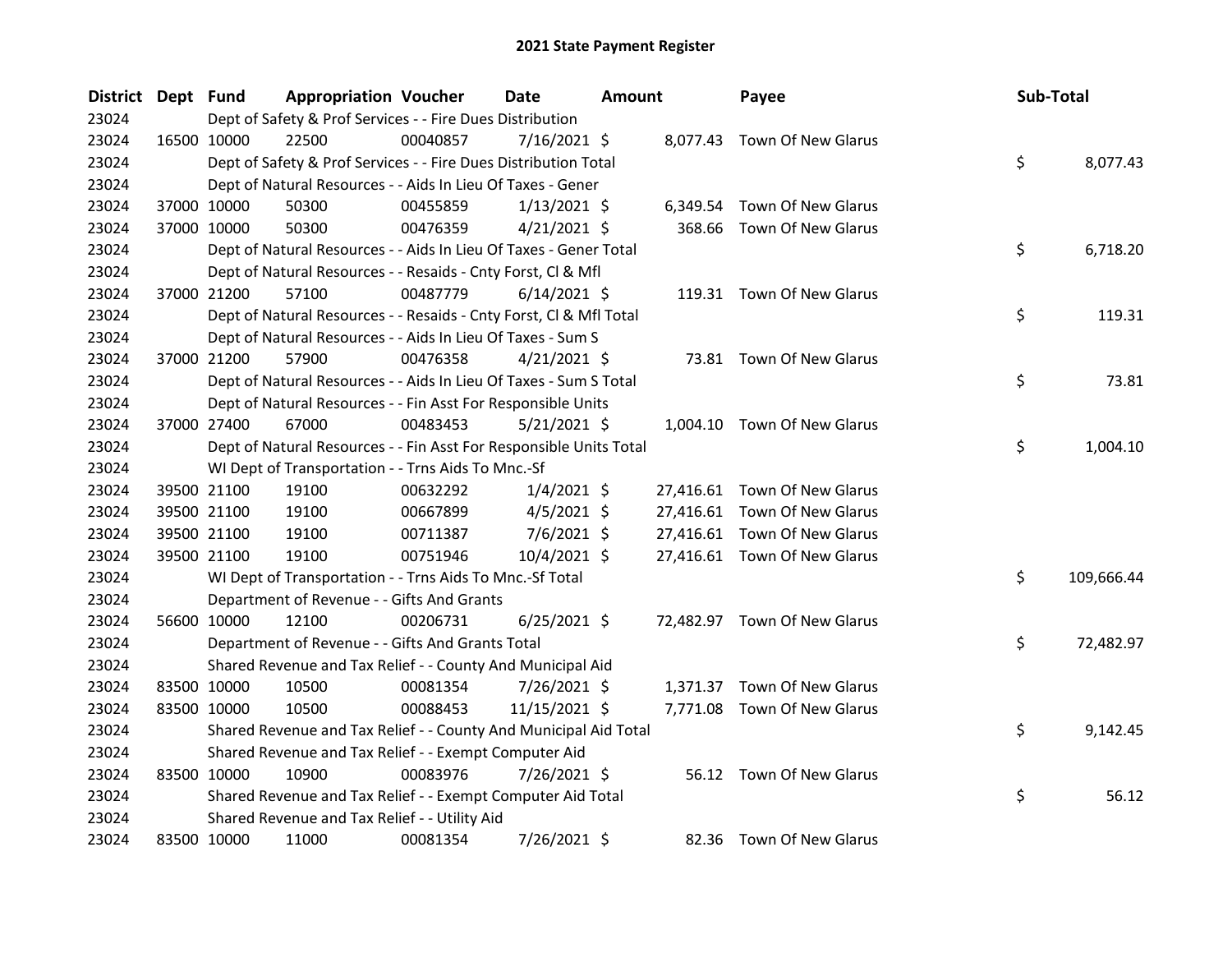| <b>District</b> | Dept Fund |             | <b>Appropriation Voucher</b>                                        |          | Date          | <b>Amount</b> |        | Pavee              | <b>Sub-Total</b> |
|-----------------|-----------|-------------|---------------------------------------------------------------------|----------|---------------|---------------|--------|--------------------|------------------|
| 23024           |           | 83500 10000 | 11000                                                               | 00088453 | 11/15/2021 \$ |               | 575.24 | Town Of New Glarus |                  |
| 23024           |           |             | Shared Revenue and Tax Relief - - Utility Aid Total                 |          |               |               |        |                    | 657.60           |
| 23024           |           |             | Shared Revenue and Tax Relief - - Personal Property Aid             |          |               |               |        |                    |                  |
| 23024           |           | 83500 10000 | 11100                                                               | 00077156 | $5/3/2021$ \$ |               | 475.54 | Town Of New Glarus |                  |
| 23024           |           |             | Shared Revenue and Tax Relief - - Personal Property Aid Total       |          |               |               |        |                    | 475.54           |
| 23024           |           |             | Shared Revenue and Tax Relief - - Payments For Municipal Svcs       |          |               |               |        |                    |                  |
| 23024           |           | 83500 10000 | 50100                                                               | 00073618 | $2/1/2021$ \$ |               | 159.62 | Town Of New Glarus |                  |
| 23024           |           |             | Shared Revenue and Tax Relief - - Payments For Municipal Svcs Total |          |               |               |        |                    | 159.62           |
| 23024 Total     |           |             |                                                                     |          |               |               |        |                    | 208,633.59       |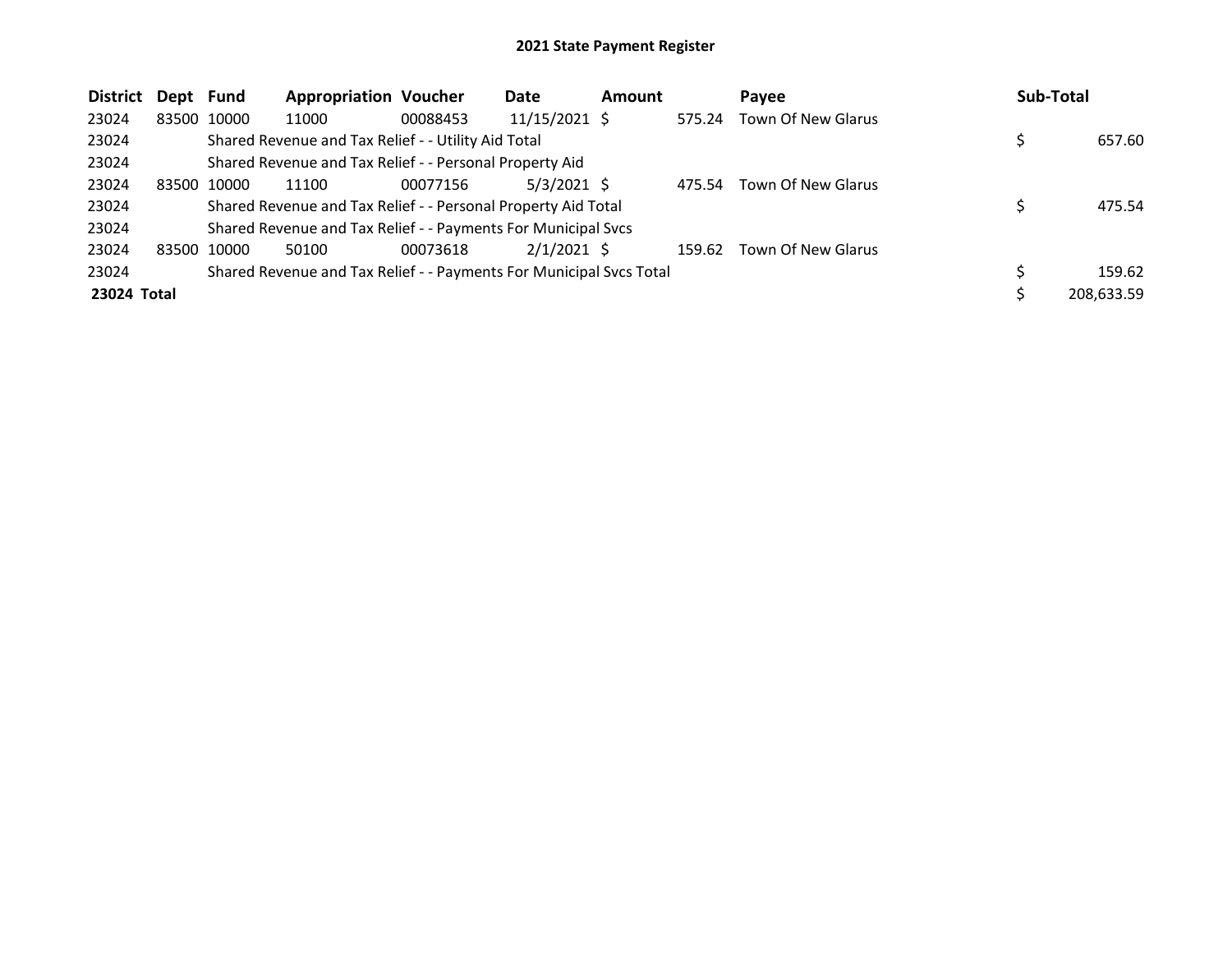| <b>District</b> | Dept Fund |                                                                    | <b>Appropriation Voucher</b> |          | <b>Date</b>    | <b>Amount</b> |           | Payee                          | Sub-Total |            |
|-----------------|-----------|--------------------------------------------------------------------|------------------------------|----------|----------------|---------------|-----------|--------------------------------|-----------|------------|
| 23026           |           | Dept of Safety & Prof Services - - Fire Dues Distribution          |                              |          |                |               |           |                                |           |            |
| 23026           |           | 22500<br>16500 10000                                               |                              | 00040859 | 7/16/2021 \$   |               |           | 3,776.72 Town Of Spring Grove  |           |            |
| 23026           |           | Dept of Safety & Prof Services - - Fire Dues Distribution Total    |                              |          |                |               |           |                                | \$        | 3,776.72   |
| 23026           |           | Dept of Natural Resources - - Aids In Lieu Of Taxes - Gener        |                              |          |                |               |           |                                |           |            |
| 23026           |           | 50300<br>37000 10000                                               |                              | 00476760 | $4/21/2021$ \$ |               |           | 32.30 Town Of Spring Grove     |           |            |
| 23026           |           | Dept of Natural Resources - - Aids In Lieu Of Taxes - Gener Total  |                              |          |                |               |           |                                | \$        | 32.30      |
| 23026           |           | Dept of Natural Resources - - Resaids - Cnty Forst, Cl & Mfl       |                              |          |                |               |           |                                |           |            |
| 23026           |           | 37000 21200<br>57100                                               |                              | 00487780 | $6/14/2021$ \$ |               | 32.94     | Town Of Spring Grove           |           |            |
| 23026           |           | Dept of Natural Resources - - Resaids - Cnty Forst, CI & Mfl Total |                              |          |                |               |           |                                | \$        | 32.94      |
| 23026           |           | Dept of Natural Resources - - Fin Asst For Responsible Units       |                              |          |                |               |           |                                |           |            |
| 23026           |           | 37000 27400<br>67000                                               |                              | 00483613 | $5/21/2021$ \$ |               |           | 1,562.82 Town Of Spring Grove  |           |            |
| 23026           |           | Dept of Natural Resources - - Fin Asst For Responsible Units Total |                              |          |                |               |           |                                | \$        | 1,562.82   |
| 23026           |           | WI Dept of Transportation - - Trns Aids To Mnc.-Sf                 |                              |          |                |               |           |                                |           |            |
| 23026           |           | 39500 21100<br>19100                                               |                              | 00632293 | $1/4/2021$ \$  |               | 33,638.40 | Town Of Spring Grove           |           |            |
| 23026           |           | 39500 21100<br>19100                                               |                              | 00667900 | $4/5/2021$ \$  |               | 33,638.40 | Town Of Spring Grove           |           |            |
| 23026           |           | 39500 21100<br>19100                                               |                              | 00711388 | 7/6/2021 \$    |               | 33,638.40 | Town Of Spring Grove           |           |            |
| 23026           |           | 39500 21100<br>19100                                               |                              | 00751947 | 10/4/2021 \$   |               | 33,638.40 | Town Of Spring Grove           |           |            |
| 23026           |           | WI Dept of Transportation - - Trns Aids To Mnc.-Sf Total           |                              |          |                |               |           |                                | \$        | 134,553.60 |
| 23026           |           | Department of Revenue - - Gifts And Grants                         |                              |          |                |               |           |                                |           |            |
| 23026           |           | 56600 10000<br>12100                                               |                              | 00206732 | $6/25/2021$ \$ |               |           | 46,891.51 Town Of Spring Grove |           |            |
| 23026           |           | Department of Revenue - - Gifts And Grants Total                   |                              |          |                |               |           |                                | \$        | 46,891.51  |
| 23026           |           | Shared Revenue and Tax Relief - - County And Municipal Aid         |                              |          |                |               |           |                                |           |            |
| 23026           |           | 83500 10000<br>10500                                               |                              | 00081355 | 7/26/2021 \$   |               |           | 1,468.80 Town Of Spring Grove  |           |            |
| 23026           |           | 83500 10000<br>10500                                               |                              | 00088454 | 11/15/2021 \$  |               |           | 8,323.22 Town Of Spring Grove  |           |            |
| 23026           |           | Shared Revenue and Tax Relief - - County And Municipal Aid Total   |                              |          |                |               |           |                                | \$        | 9,792.02   |
| 23026           |           | Shared Revenue and Tax Relief - - Exempt Computer Aid              |                              |          |                |               |           |                                |           |            |
| 23026           |           | 83500 10000<br>10900                                               |                              | 00083977 | 7/26/2021 \$   |               |           | 138.23 Town Of Spring Grove    |           |            |
| 23026           |           | Shared Revenue and Tax Relief - - Exempt Computer Aid Total        |                              |          |                |               |           |                                | \$        | 138.23     |
| 23026           |           | Shared Revenue and Tax Relief - - Utility Aid                      |                              |          |                |               |           |                                |           |            |
| 23026           |           | 83500 10000<br>11000                                               |                              | 00081355 | 7/26/2021 \$   |               | 108.95    | Town Of Spring Grove           |           |            |
| 23026           |           | 83500 10000<br>11000                                               |                              | 00088454 | 11/15/2021 \$  |               | 525.40    | Town Of Spring Grove           |           |            |
| 23026           |           | Shared Revenue and Tax Relief - - Utility Aid Total                |                              |          |                |               |           |                                | \$        | 634.35     |
| 23026           |           | Shared Revenue and Tax Relief - - Personal Property Aid            |                              |          |                |               |           |                                |           |            |
| 23026           |           | 83500 10000<br>11100                                               |                              | 00077157 | $5/3/2021$ \$  |               | 495.37    | Town Of Spring Grove           |           |            |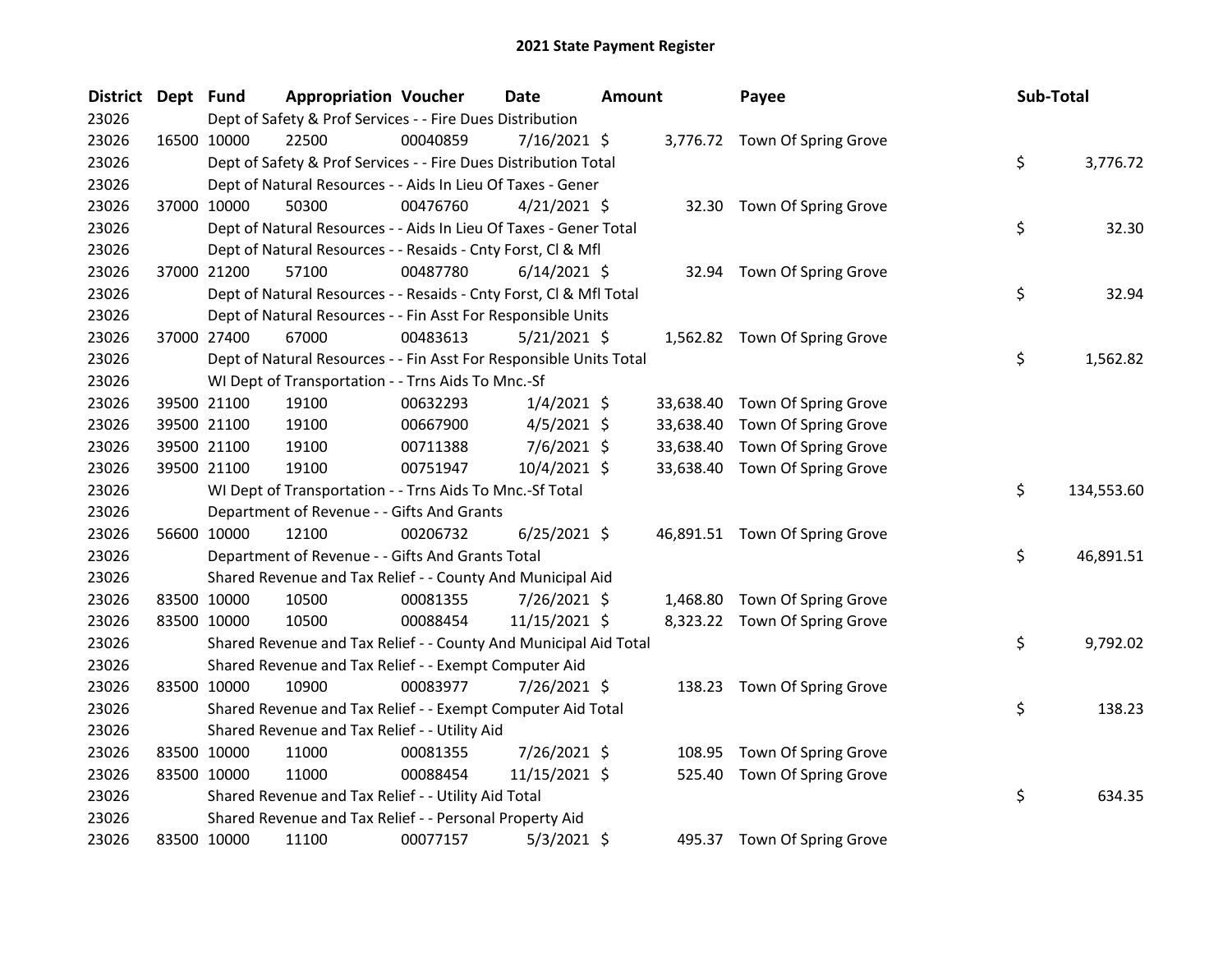| <b>District Dept Fund</b> |  | <b>Appropriation Voucher</b>                                  | Date | Amount | Pavee | Sub-Total |            |
|---------------------------|--|---------------------------------------------------------------|------|--------|-------|-----------|------------|
| 23026                     |  | Shared Revenue and Tax Relief - - Personal Property Aid Total |      | 495.37 |       |           |            |
| 23026 Total               |  |                                                               |      |        |       |           | 197,909.86 |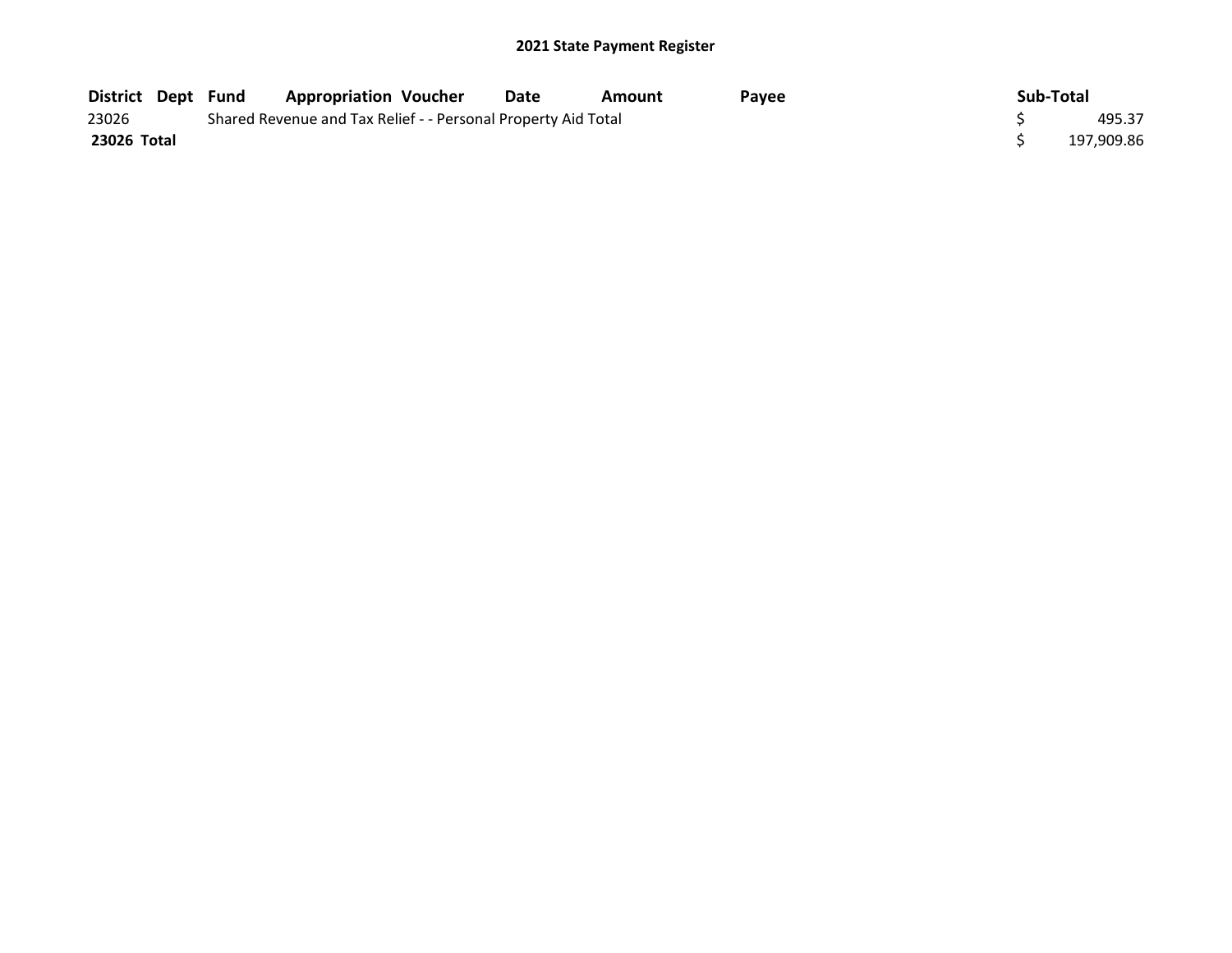| District Dept Fund |             |                                                                  | <b>Appropriation Voucher</b> |                                                                    | Date           | <b>Amount</b> |           | Payee                         | Sub-Total |            |
|--------------------|-------------|------------------------------------------------------------------|------------------------------|--------------------------------------------------------------------|----------------|---------------|-----------|-------------------------------|-----------|------------|
| 23028              |             |                                                                  |                              | Dept of Safety & Prof Services - - Fire Dues Distribution          |                |               |           |                               |           |            |
| 23028              |             | 16500 10000                                                      | 22500                        | 00040860                                                           | 7/16/2021 \$   |               |           | 6,253.30 Sylvester, Town of   |           |            |
| 23028              |             |                                                                  |                              | Dept of Safety & Prof Services - - Fire Dues Distribution Total    |                |               |           |                               | \$        | 6,253.30   |
| 23028              |             | Dept of Natural Resources - - Resaids - Cnty Forst, Cl & Mfl     |                              |                                                                    |                |               |           |                               |           |            |
| 23028              |             | 37000 21200                                                      | 57100                        | 00487781                                                           | $6/14/2021$ \$ |               |           | 16.80 Sylvester, Town of      |           |            |
| 23028              |             |                                                                  |                              | Dept of Natural Resources - - Resaids - Cnty Forst, CI & Mfl Total |                |               |           |                               | \$        | 16.80      |
| 23028              |             |                                                                  |                              | Dept of Natural Resources - - Fin Asst For Responsible Units       |                |               |           |                               |           |            |
| 23028              |             | 67000<br>37000 27400                                             |                              | 00483290                                                           | $5/21/2021$ \$ |               |           | 1,129.32 Sylvester, Town of   |           |            |
| 23028              |             |                                                                  |                              | Dept of Natural Resources - - Fin Asst For Responsible Units Total |                |               |           |                               | \$        | 1,129.32   |
| 23028              |             | WI Dept of Transportation - - Trns Aids To Mnc.-Sf               |                              |                                                                    |                |               |           |                               |           |            |
| 23028              |             | 39500 21100<br>19100                                             |                              | 00632294                                                           | $1/4/2021$ \$  |               | 29,045.97 | Sylvester, Town of            |           |            |
| 23028              |             | 39500 21100<br>19100                                             |                              | 00667901                                                           | $4/5/2021$ \$  |               |           | 29,045.97 Sylvester, Town of  |           |            |
| 23028              |             | 39500 21100<br>19100                                             |                              | 00711389                                                           | $7/6/2021$ \$  |               |           | 29,045.97 Sylvester, Town of  |           |            |
| 23028              |             | 39500 21100<br>19100                                             |                              | 00751948                                                           | 10/4/2021 \$   |               |           | 29,045.97 Sylvester, Town of  |           |            |
| 23028              |             | WI Dept of Transportation - - Trns Aids To Mnc.-Sf Total         |                              |                                                                    |                |               |           |                               | \$        | 116,183.88 |
| 23028              |             | WI Dept of Transportation - - Loc Trns Facl Implfd               |                              |                                                                    |                |               |           |                               |           |            |
| 23028              |             | 39500 21100<br>27600                                             |                              | 00773529                                                           | 11/15/2021 \$  |               |           | 177,038.00 Sylvester, Town of |           |            |
| 23028              |             | WI Dept of Transportation - - Loc Trns Facl Implfd Total         |                              |                                                                    |                |               |           |                               | \$        | 177,038.00 |
| 23028              |             | Department of Revenue - - Gifts And Grants                       |                              |                                                                    |                |               |           |                               |           |            |
| 23028              |             | 12100<br>56600 10000                                             |                              | 00206733                                                           | $6/25/2021$ \$ |               |           | 54,061.31 Sylvester, Town of  |           |            |
| 23028              |             |                                                                  |                              | Department of Revenue - - Gifts And Grants Total                   |                |               |           |                               | \$        | 54,061.31  |
| 23028              |             | Shared Revenue and Tax Relief - - County And Municipal Aid       |                              |                                                                    |                |               |           |                               |           |            |
| 23028              |             | 83500 10000<br>10500                                             |                              | 00081356                                                           | 7/26/2021 \$   |               | 4.66      | Sylvester, Town of            |           |            |
| 23028              |             | 83500 10000<br>10500                                             |                              | 00088455                                                           | 11/15/2021 \$  |               |           | 8,471.31 Sylvester, Town of   |           |            |
| 23028              |             | Shared Revenue and Tax Relief - - County And Municipal Aid Total |                              |                                                                    |                |               |           |                               | \$        | 8,475.97   |
| 23028              |             | Shared Revenue and Tax Relief - - Exempt Computer Aid            |                              |                                                                    |                |               |           |                               |           |            |
| 23028              |             | 83500 10000<br>10900                                             |                              | 00083978                                                           | 7/26/2021 \$   |               |           | 100.81 Sylvester, Town of     |           |            |
| 23028              |             | Shared Revenue and Tax Relief - - Exempt Computer Aid Total      |                              |                                                                    |                |               |           |                               | \$        | 100.81     |
| 23028              |             | Shared Revenue and Tax Relief - - Utility Aid                    |                              |                                                                    |                |               |           |                               |           |            |
| 23028              | 83500 10000 | 11000                                                            |                              | 00088455                                                           | 11/15/2021 \$  |               |           | 21.16 Sylvester, Town of      |           |            |
| 23028              |             | Shared Revenue and Tax Relief - - Utility Aid Total              |                              |                                                                    |                |               |           |                               | \$        | 21.16      |
| 23028              |             | Shared Revenue and Tax Relief - - Personal Property Aid          |                              |                                                                    |                |               |           |                               |           |            |
| 23028              |             | 83500 10000<br>11100                                             |                              | 00077158                                                           | $5/3/2021$ \$  |               | 32.69     | Sylvester, Town of            |           |            |
| 23028              |             |                                                                  |                              | Shared Revenue and Tax Relief - - Personal Property Aid Total      |                |               |           |                               | \$        | 32.69      |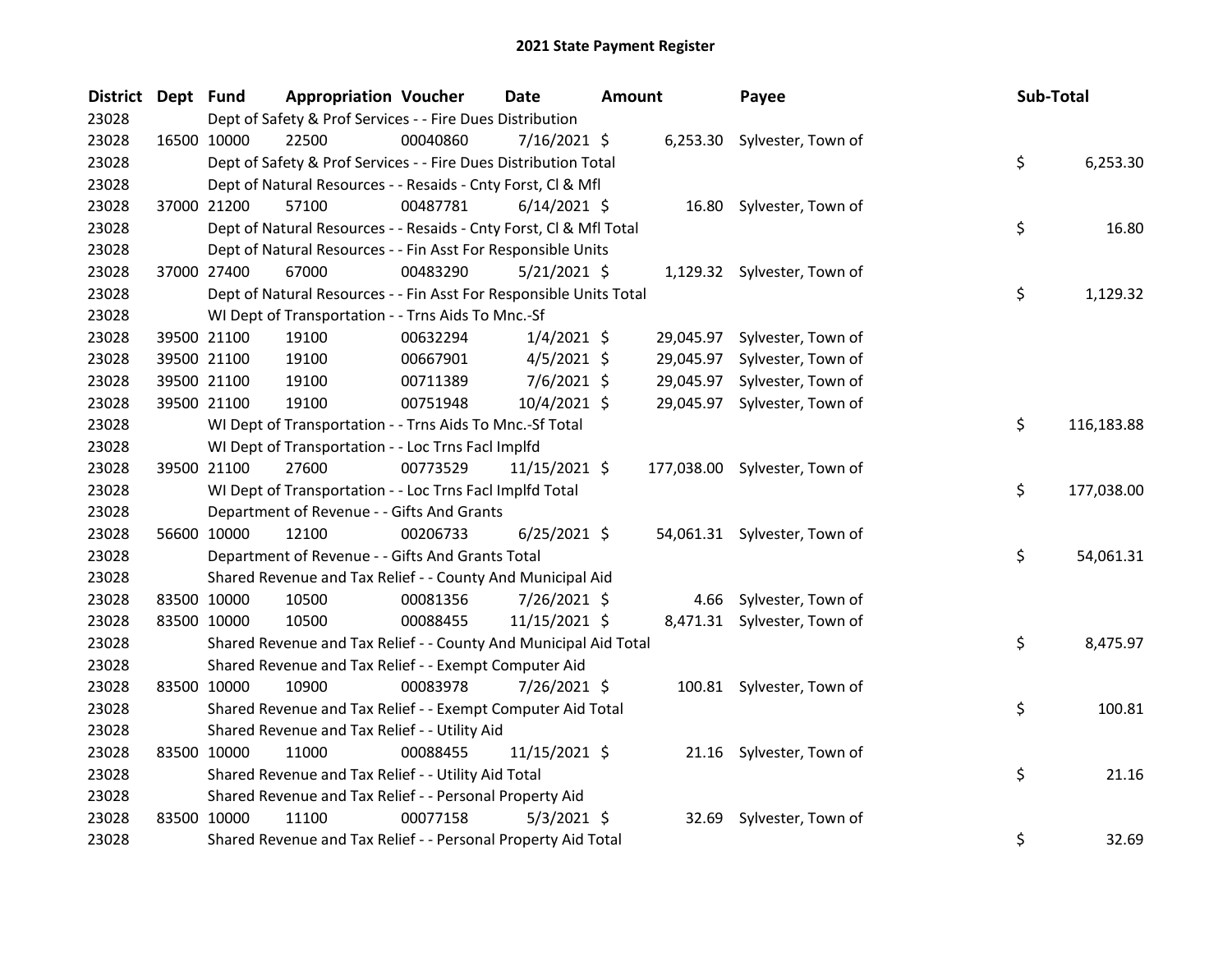| District Dept Fund | <b>Appropriation Voucher</b> | <b>Date</b> | Amount | Payee | Sub-Total  |  |
|--------------------|------------------------------|-------------|--------|-------|------------|--|
| 23028 Total        |                              |             |        |       | 363,313.24 |  |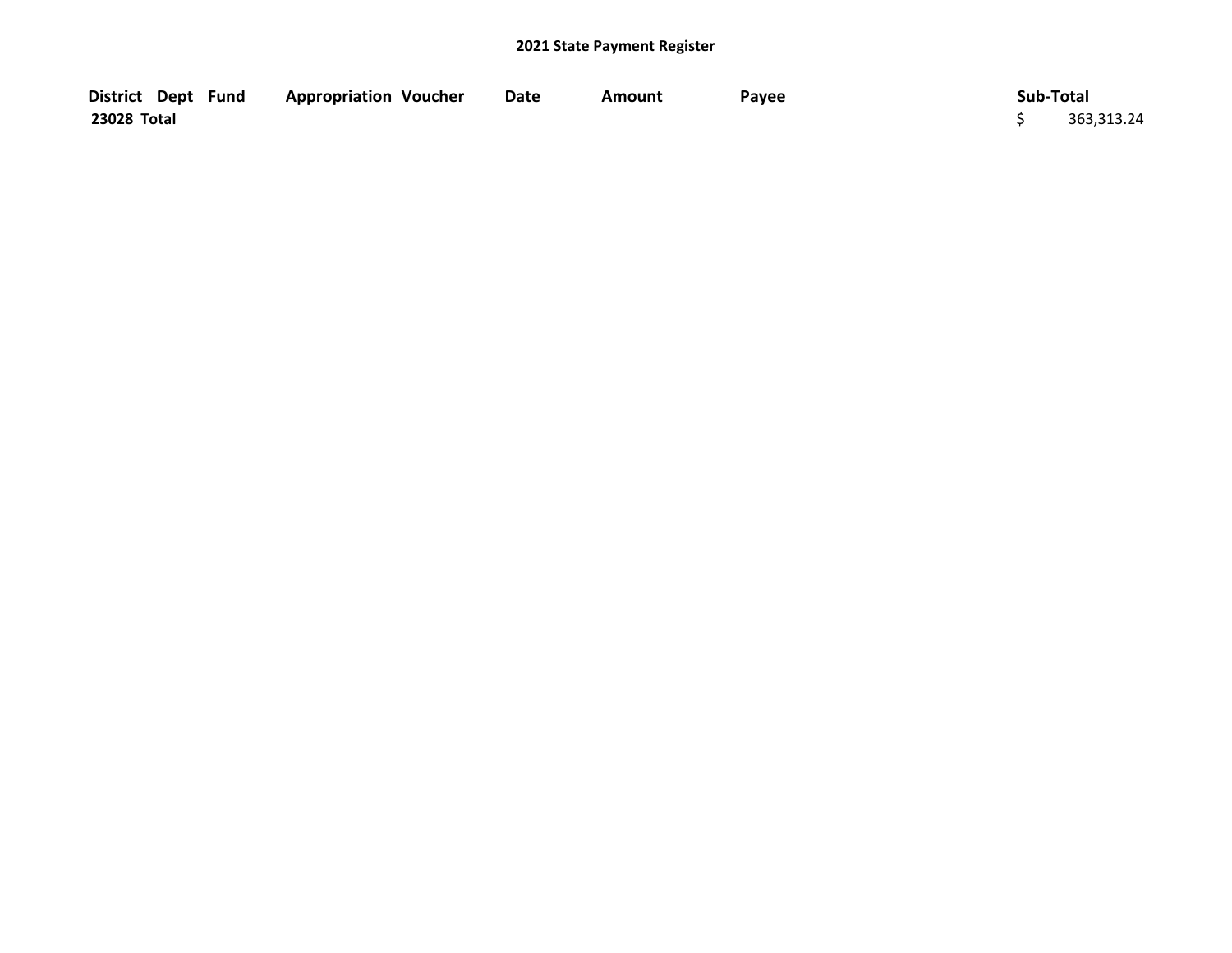| <b>District</b> | Dept Fund | <b>Appropriation Voucher</b>                                        |          | Date           | <b>Amount</b> | Payee  |                              | Sub-Total |            |
|-----------------|-----------|---------------------------------------------------------------------|----------|----------------|---------------|--------|------------------------------|-----------|------------|
| 23030           |           | Dept of Safety & Prof Services - - Fire Dues Distribution           |          |                |               |        |                              |           |            |
| 23030           |           | 16500 10000<br>22500                                                | 00040861 | 7/16/2021 \$   |               |        | 3,378.24 Town Of Washington  |           |            |
| 23030           |           | Dept of Safety & Prof Services - - Fire Dues Distribution Total     |          |                |               |        |                              | \$        | 3,378.24   |
| 23030           |           | Dept of Natural Resources - - Resaids - Cnty Forst, Cl & Mfl        |          |                |               |        |                              |           |            |
| 23030           |           | 37000 21200<br>57100                                                | 00487782 | $6/14/2021$ \$ |               |        | 69.59 Town Of Washington     |           |            |
| 23030           |           | Dept of Natural Resources - - Resaids - Cnty Forst, Cl & Mfl Total  |          |                |               |        |                              | \$        | 69.59      |
| 23030           |           | Dept of Natural Resources - - Fin Asst For Responsible Units        |          |                |               |        |                              |           |            |
| 23030           |           | 37000 27400<br>67000                                                | 00483020 | $5/21/2021$ \$ |               |        | 2,123.92 Town Of Washington  |           |            |
| 23030           |           | Dept of Natural Resources - - Fin Asst For Responsible Units Total  |          |                |               |        |                              | \$        | 2,123.92   |
| 23030           |           | WI Dept of Transportation - - Trns Aids To Mnc.-Sf                  |          |                |               |        |                              |           |            |
| 23030           |           | 39500 21100<br>19100                                                | 00632295 | $1/4/2021$ \$  | 28,474.38     |        | Town Of Washington           |           |            |
| 23030           |           | 39500 21100<br>19100                                                | 00667902 | $4/5/2021$ \$  | 28,474.38     |        | Town Of Washington           |           |            |
| 23030           |           | 39500 21100<br>19100                                                | 00711390 | 7/6/2021 \$    | 28,474.38     |        | Town Of Washington           |           |            |
| 23030           |           | 39500 21100<br>19100                                                | 00751949 | 10/4/2021 \$   |               |        | 28,474.38 Town Of Washington |           |            |
| 23030           |           | WI Dept of Transportation - - Trns Aids To Mnc.-Sf Total            |          |                |               |        |                              | \$        | 113,897.52 |
| 23030           |           | Department of Revenue - - Gifts And Grants                          |          |                |               |        |                              |           |            |
| 23030           |           | 56600 10000<br>12100                                                | 00206734 | $6/25/2021$ \$ |               |        | 43,856.12 Town Of Washington |           |            |
| 23030           |           | Department of Revenue - - Gifts And Grants Total                    |          |                |               |        |                              | \$        | 43,856.12  |
| 23030           |           | Shared Revenue and Tax Relief - - County And Municipal Aid          |          |                |               |        |                              |           |            |
| 23030           |           | 83500 10000<br>10500                                                | 00081357 | 7/26/2021 \$   |               |        | 1,164.11 Town Of Washington  |           |            |
| 23030           |           | 83500 10000<br>10500                                                | 00088456 | 11/15/2021 \$  |               |        | 6,596.59 Town Of Washington  |           |            |
| 23030           |           | Shared Revenue and Tax Relief - - County And Municipal Aid Total    |          |                |               |        |                              | \$        | 7,760.70   |
| 23030           |           | Shared Revenue and Tax Relief - - Exempt Computer Aid               |          |                |               |        |                              |           |            |
| 23030           |           | 83500 10000<br>10900                                                | 00083979 | 7/26/2021 \$   |               |        | 58.20 Town Of Washington     |           |            |
| 23030           |           | Shared Revenue and Tax Relief - - Exempt Computer Aid Total         |          |                |               |        |                              | \$        | 58.20      |
| 23030           |           | Shared Revenue and Tax Relief - - Utility Aid                       |          |                |               |        |                              |           |            |
| 23030           |           | 83500 10000<br>11000                                                | 00088456 | 11/15/2021 \$  |               |        | 54.48 Town Of Washington     |           |            |
| 23030           |           | Shared Revenue and Tax Relief - - Utility Aid Total                 |          |                |               |        |                              | \$        | 54.48      |
| 23030           |           | Shared Revenue and Tax Relief - - Personal Property Aid             |          |                |               |        |                              |           |            |
| 23030           |           | 83500 10000<br>11100                                                | 00077159 | $5/3/2021$ \$  |               |        | 1,016.18 Town Of Washington  |           |            |
| 23030           |           | Shared Revenue and Tax Relief - - Personal Property Aid Total       |          |                |               |        |                              | \$        | 1,016.18   |
| 23030           |           | Shared Revenue and Tax Relief - - Payments For Municipal Svcs       |          |                |               |        |                              |           |            |
| 23030           |           | 83500 10000<br>50100                                                | 00073619 | $2/1/2021$ \$  |               | 146.10 | Town Of Washington           |           |            |
| 23030           |           | Shared Revenue and Tax Relief - - Payments For Municipal Svcs Total |          |                |               |        |                              | \$        | 146.10     |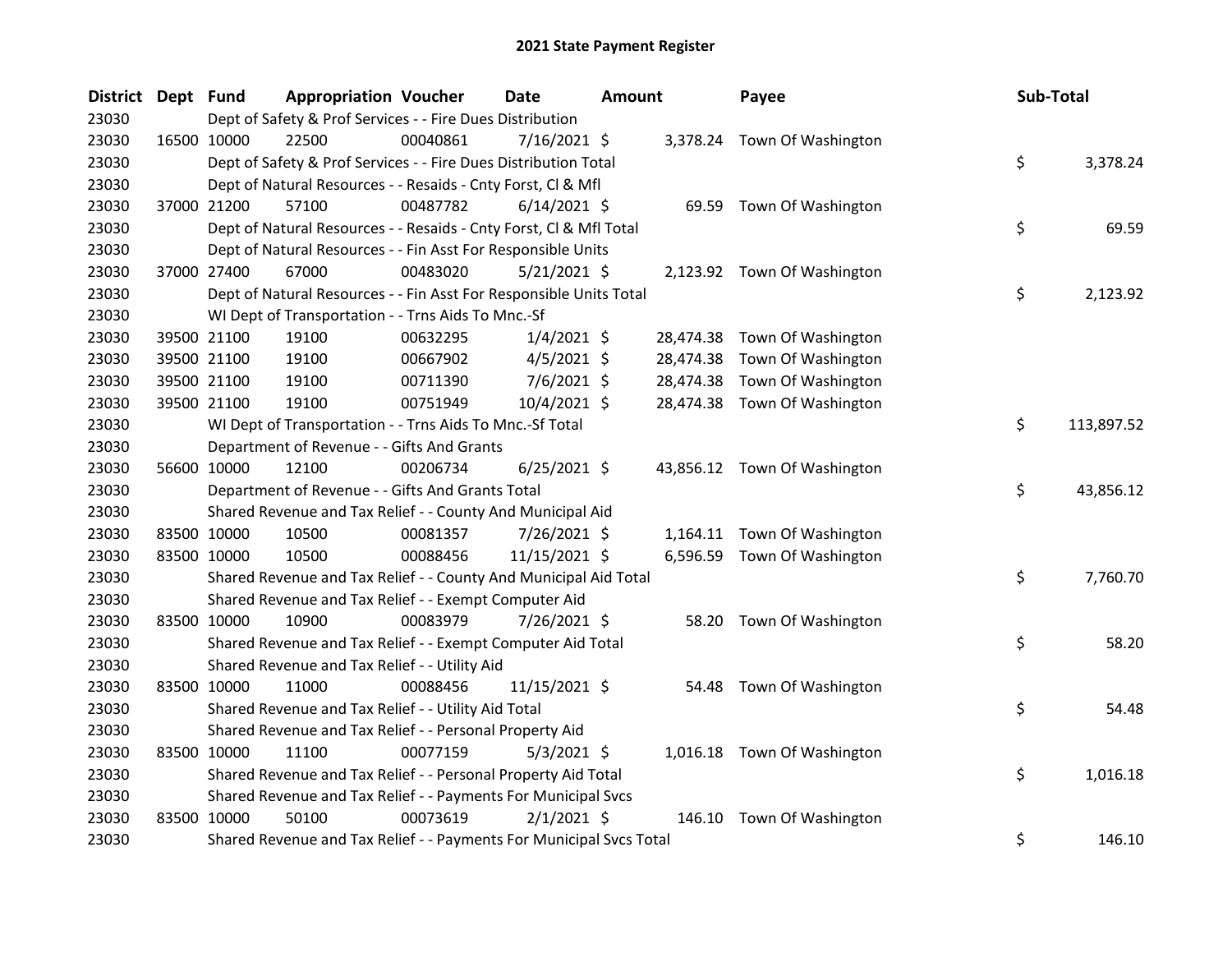| District Dept Fund | <b>Appropriation Voucher</b> | Date | Amount | Payee | Sub-Total  |
|--------------------|------------------------------|------|--------|-------|------------|
| 23030 Total        |                              |      |        |       | 172,361.05 |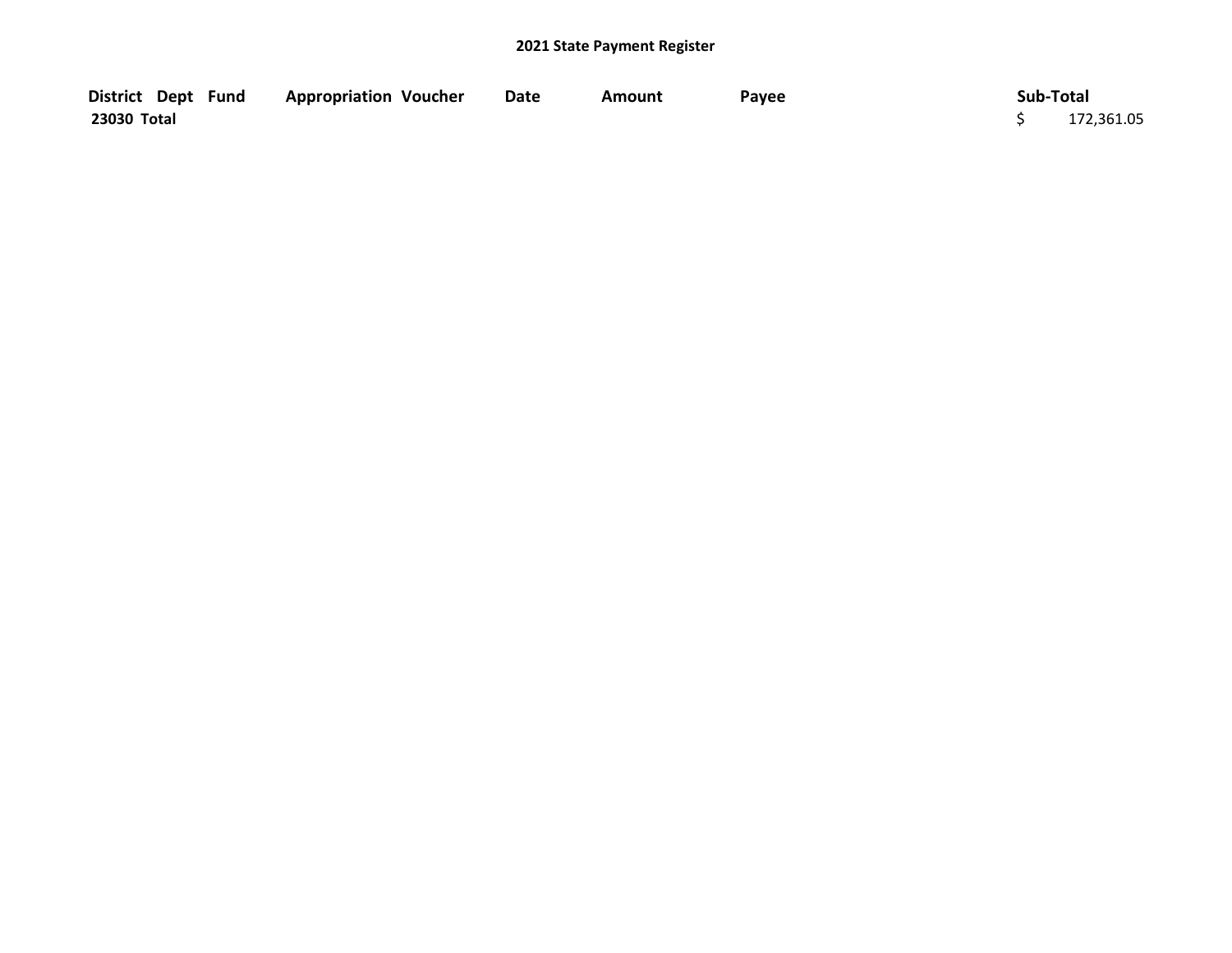| District Dept Fund |             | <b>Appropriation Voucher</b>                                       |          | <b>Date</b>    | <b>Amount</b> |           | Payee                  | Sub-Total |            |
|--------------------|-------------|--------------------------------------------------------------------|----------|----------------|---------------|-----------|------------------------|-----------|------------|
| 23032              |             | Dept of Safety & Prof Services - - Fire Dues Distribution          |          |                |               |           |                        |           |            |
| 23032              | 16500 10000 | 22500                                                              | 00040862 | $7/16/2021$ \$ |               |           | 4,617.22 Town Of York  |           |            |
| 23032              |             | Dept of Safety & Prof Services - - Fire Dues Distribution Total    |          |                |               |           |                        | \$        | 4,617.22   |
| 23032              |             | Dept of Natural Resources - - Aids In Lieu Of Taxes - Gener        |          |                |               |           |                        |           |            |
| 23032              | 37000 10000 | 50300                                                              | 00455864 | $1/13/2021$ \$ |               |           | 9,823.16 Town Of York  |           |            |
| 23032              |             | Dept of Natural Resources - - Aids In Lieu Of Taxes - Gener Total  |          |                |               |           |                        | \$        | 9,823.16   |
| 23032              |             | Dept of Natural Resources - - Resaids - Cnty Forst, CI & MfI       |          |                |               |           |                        |           |            |
| 23032              | 37000 21200 | 57100                                                              | 00487783 | $6/14/2021$ \$ |               |           | 211.88 Town Of York    |           |            |
| 23032              |             | Dept of Natural Resources - - Resaids - Cnty Forst, Cl & Mfl Total |          |                |               |           |                        | \$        | 211.88     |
| 23032              |             | Dept of Natural Resources - - Fin Asst For Responsible Units       |          |                |               |           |                        |           |            |
| 23032              | 37000 27400 | 67000                                                              | 00483121 | $5/21/2021$ \$ |               |           | 886.02 Town Of York    |           |            |
| 23032              |             | Dept of Natural Resources - - Fin Asst For Responsible Units Total |          |                |               |           |                        | \$        | 886.02     |
| 23032              |             | WI Dept of Transportation - - Trns Aids To Mnc.-Sf                 |          |                |               |           |                        |           |            |
| 23032              | 39500 21100 | 19100                                                              | 00632296 | $1/4/2021$ \$  |               | 27,048.69 | Town Of York           |           |            |
| 23032              | 39500 21100 | 19100                                                              | 00667903 | $4/5/2021$ \$  |               | 27,048.69 | Town Of York           |           |            |
| 23032              | 39500 21100 | 19100                                                              | 00711391 | $7/6/2021$ \$  |               | 27,048.69 | Town Of York           |           |            |
| 23032              | 39500 21100 | 19100                                                              | 00751950 | 10/4/2021 \$   |               | 27,048.69 | Town Of York           |           |            |
| 23032              |             | WI Dept of Transportation - - Trns Aids To Mnc.-Sf Total           |          |                |               |           |                        | \$        | 108,194.76 |
| 23032              |             | Department of Revenue - - Gifts And Grants                         |          |                |               |           |                        |           |            |
| 23032              | 56600 10000 | 12100                                                              | 00206735 | $6/25/2021$ \$ |               |           | 49,089.55 Town Of York |           |            |
| 23032              |             | Department of Revenue - - Gifts And Grants Total                   |          |                |               |           |                        | \$        | 49,089.55  |
| 23032              |             | Shared Revenue and Tax Relief - - County And Municipal Aid         |          |                |               |           |                        |           |            |
| 23032              | 83500 10000 | 10500                                                              | 00081358 | 7/26/2021 \$   |               | 1,077.88  | Town Of York           |           |            |
| 23032              | 83500 10000 | 10500                                                              | 00088457 | 11/15/2021 \$  |               |           | 6,108.01 Town Of York  |           |            |
| 23032              |             | Shared Revenue and Tax Relief - - County And Municipal Aid Total   |          |                |               |           |                        | \$        | 7,185.89   |
| 23032              |             | Shared Revenue and Tax Relief - - Exempt Computer Aid              |          |                |               |           |                        |           |            |
| 23032              | 83500 10000 | 10900                                                              | 00083980 | 7/26/2021 \$   |               | 1.03      | Town Of York           |           |            |
| 23032              |             | Shared Revenue and Tax Relief - - Exempt Computer Aid Total        |          |                |               |           |                        | \$        | 1.03       |
| 23032              |             | Shared Revenue and Tax Relief - - Personal Property Aid            |          |                |               |           |                        |           |            |
| 23032              | 83500 10000 | 11100                                                              | 00077160 | $5/3/2021$ \$  |               | 124.98    | Town Of York           |           |            |
| 23032              |             | Shared Revenue and Tax Relief - - Personal Property Aid Total      |          |                |               |           |                        | \$        | 124.98     |
| 23032 Total        |             |                                                                    |          |                |               |           |                        | \$        | 180,134.49 |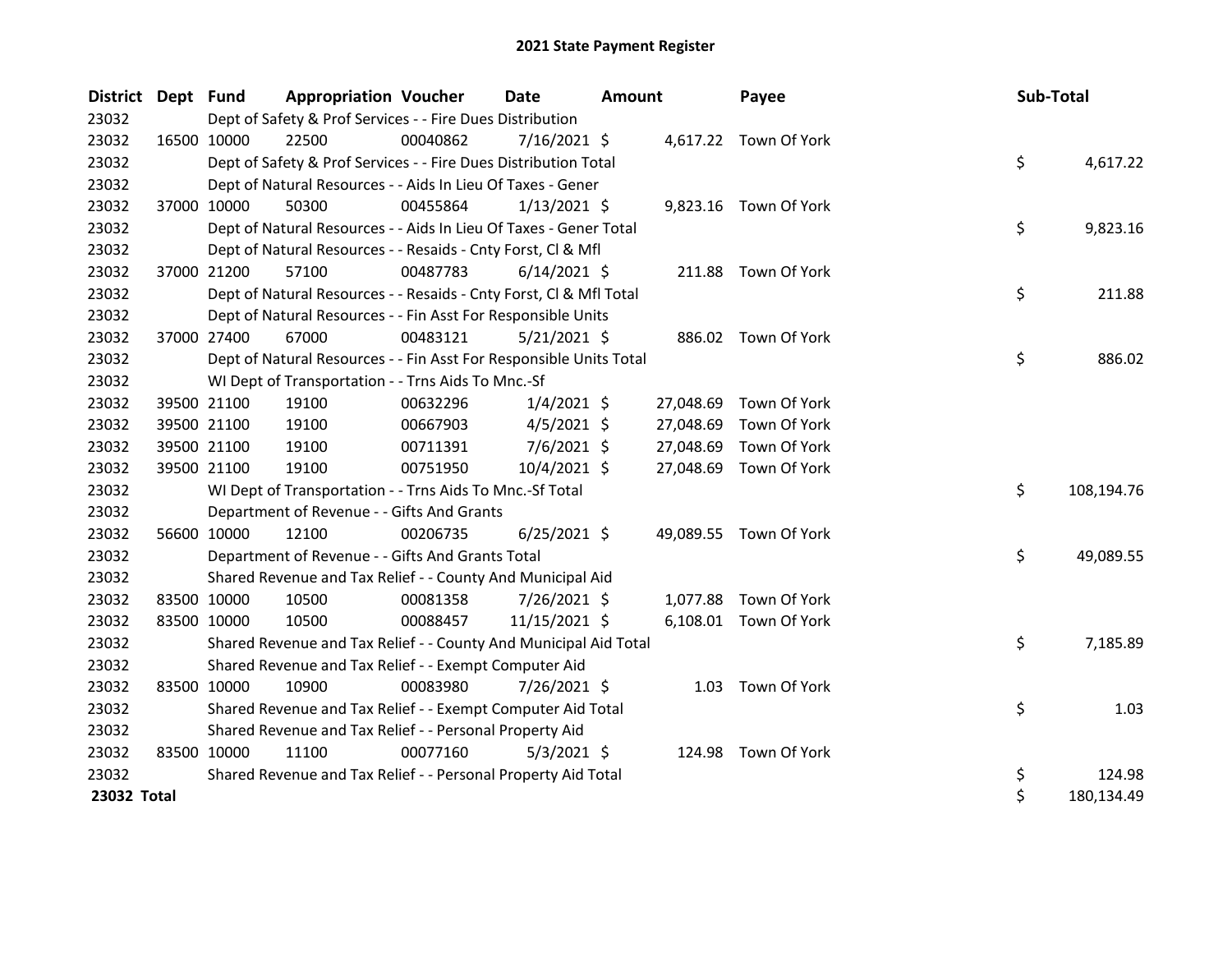| <b>District</b> | Dept Fund   |                                                                    | <b>Appropriation Voucher</b> |          | <b>Date</b>    | <b>Amount</b> |           | Payee                       | <b>Sub-Total</b> |            |
|-----------------|-------------|--------------------------------------------------------------------|------------------------------|----------|----------------|---------------|-----------|-----------------------------|------------------|------------|
| 23101           |             | Dept of Safety & Prof Services - - Fire Dues Distribution          |                              |          |                |               |           |                             |                  |            |
| 23101           | 16500 10000 | 22500                                                              |                              | 00040842 | 7/16/2021 \$   |               |           | 2,553.55 Village Of Albany  |                  |            |
| 23101           |             | Dept of Safety & Prof Services - - Fire Dues Distribution Total    |                              |          |                |               |           |                             | \$               | 2,553.55   |
| 23101           |             | Dept of Natural Resources - - Aids In Lieu Of Taxes - Gener        |                              |          |                |               |           |                             |                  |            |
| 23101           |             | 50300<br>37000 10000                                               |                              | 00476565 | $4/21/2021$ \$ |               |           | 30.07 Village Of Albany     |                  |            |
| 23101           |             | Dept of Natural Resources - - Aids In Lieu Of Taxes - Gener Total  |                              |          |                |               |           |                             | \$               | 30.07      |
| 23101           |             | Dept of Natural Resources - - Gen Program Ops-State Funds          |                              |          |                |               |           |                             |                  |            |
| 23101           |             | 37000 21200<br>16100                                               |                              | 00460168 | $2/2/2021$ \$  |               | 137.95    | Village Of Albany           |                  |            |
| 23101           |             | 37000 21200<br>16100                                               |                              | 00471824 | $4/7/2021$ \$  |               | 106.20    | Village Of Albany           |                  |            |
| 23101           |             | 37000 21200<br>16100                                               |                              | 00496277 | 7/30/2021 \$   |               | 123.49    | Village Of Albany           |                  |            |
| 23101           |             | 37000 21200<br>16100                                               |                              | 00512604 | 10/7/2021 \$   |               |           | 146.14 Village Of Albany    |                  |            |
| 23101           |             | Dept of Natural Resources - - Gen Program Ops-State Funds Total    |                              |          |                |               |           |                             | \$               | 513.78     |
| 23101           |             | Dept of Natural Resources - - Fin Asst For Responsible Units       |                              |          |                |               |           |                             |                  |            |
| 23101           |             | 37000 27400<br>67000                                               |                              | 00483116 | $5/21/2021$ \$ |               |           | 9,770.24 Village Of Albany  |                  |            |
| 23101           |             | Dept of Natural Resources - - Fin Asst For Responsible Units Total |                              |          |                |               |           |                             | \$               | 9,770.24   |
| 23101           |             | WI Dept of Transportation - - Trns Aids To Mnc.-Sf                 |                              |          |                |               |           |                             |                  |            |
| 23101           |             | 39500 21100<br>19100                                               |                              | 00632297 | $1/4/2021$ \$  |               | 30,335.19 | Village Of Albany           |                  |            |
| 23101           |             | 19100<br>39500 21100                                               |                              | 00667904 | $4/5/2021$ \$  |               | 30,335.19 | Village Of Albany           |                  |            |
| 23101           |             | 39500 21100<br>19100                                               |                              | 00711392 | 7/6/2021 \$    |               |           | 30,335.19 Village Of Albany |                  |            |
| 23101           |             | 39500 21100<br>19100                                               |                              | 00751951 | $10/4/2021$ \$ |               |           | 30,335.22 Village Of Albany |                  |            |
| 23101           |             | WI Dept of Transportation - - Trns Aids To Mnc.-Sf Total           |                              |          |                |               |           |                             | \$               | 121,340.79 |
| 23101           |             | Department of Justice - - Officer training reimbursement           |                              |          |                |               |           |                             |                  |            |
| 23101           |             | 45500 10000<br>21400                                               |                              | 00104679 | 11/12/2021 \$  |               |           | 1,440.00 Village Of Albany  |                  |            |
| 23101           |             | Department of Justice - - Officer training reimbursement Total     |                              |          |                |               |           |                             | \$               | 1,440.00   |
| 23101           |             | Department of Revenue - - Gifts And Grants                         |                              |          |                |               |           |                             |                  |            |
| 23101           |             | 56600 10000<br>12100                                               |                              | 00206736 | $6/25/2021$ \$ |               |           | 51,967.94 Village Of Albany |                  |            |
| 23101           |             | Department of Revenue - - Gifts And Grants Total                   |                              |          |                |               |           |                             | \$               | 51,967.94  |
| 23101           |             | Department of Revenue - - Misc Revenue Holding Clearing            |                              |          |                |               |           |                             |                  |            |
| 23101           |             | 56600 10000<br>99500                                               |                              | 00192576 | $3/1/2021$ \$  |               | 515.39    | Village Of Albany           |                  |            |
| 23101           |             | 56600 10000<br>99500                                               |                              | 00193475 | $3/5/2021$ \$  |               | 242.00    | Village Of Albany           |                  |            |
| 23101           |             | 56600 10000<br>99500                                               |                              | 00194050 | $3/8/2021$ \$  |               | 960.00    | Village Of Albany           |                  |            |
| 23101           |             | 56600 10000<br>99500                                               |                              | 00195747 | 3/22/2021 \$   |               | 218.00    | Village Of Albany           |                  |            |
| 23101           |             | 56600 10000<br>99500                                               |                              | 00196434 | 3/29/2021 \$   |               | 1,045.66  | Village Of Albany           |                  |            |
| 23101           |             | 56600 10000<br>99500                                               |                              | 00197746 | $4/7/2021$ \$  |               | 609.40    | Village Of Albany           |                  |            |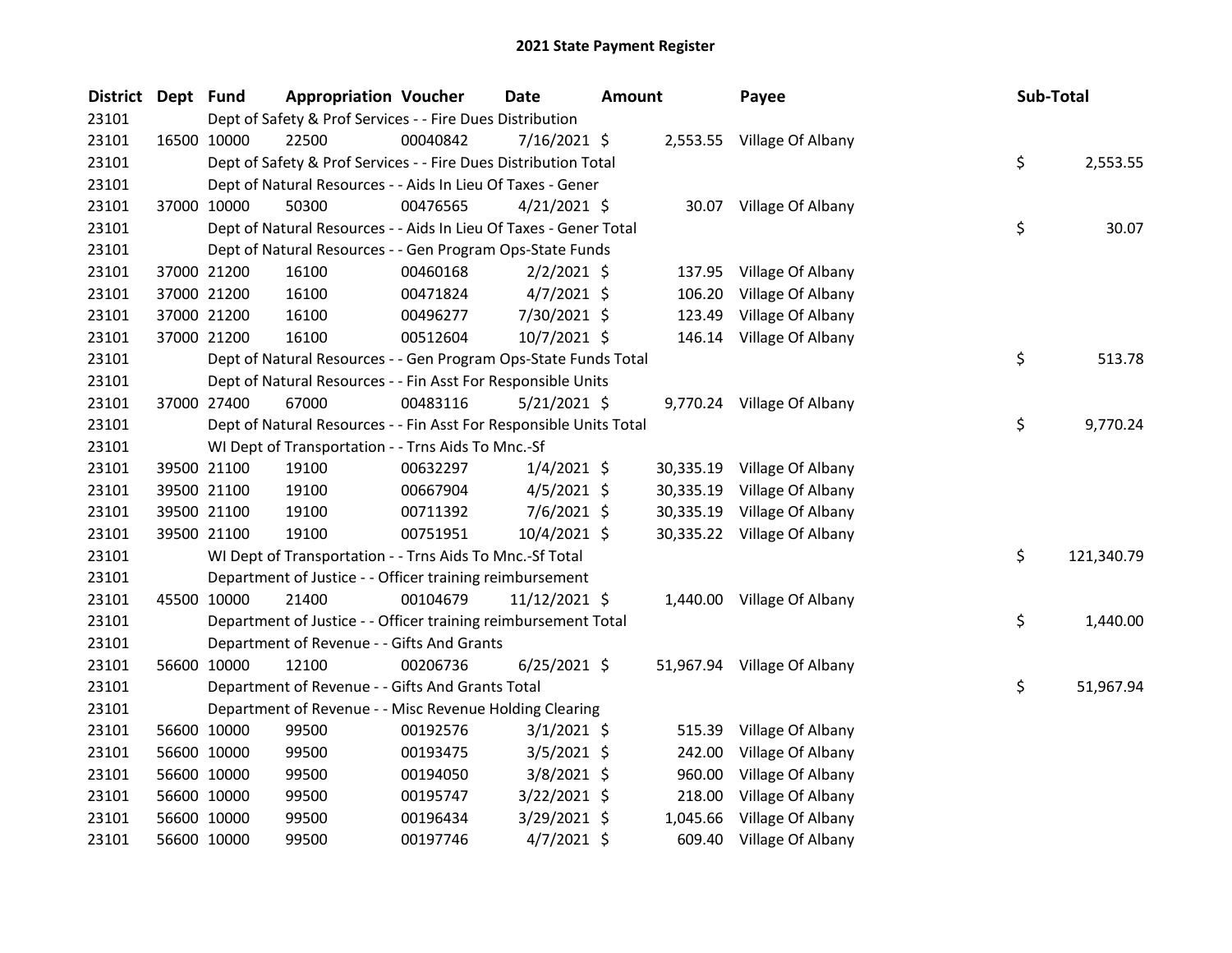| <b>District</b> | Dept Fund |             | <b>Appropriation Voucher</b>                                          |          | <b>Date</b>    | <b>Amount</b> |           | Payee                        | Sub-Total        |
|-----------------|-----------|-------------|-----------------------------------------------------------------------|----------|----------------|---------------|-----------|------------------------------|------------------|
| 23101           |           | 56600 10000 | 99500                                                                 | 00198392 | $4/12/2021$ \$ |               | 787.84    | Village Of Albany            |                  |
| 23101           |           | 56600 10000 | 99500                                                                 | 00199760 | $4/26/2021$ \$ |               | 166.00    | Village Of Albany            |                  |
| 23101           |           | 56600 10000 | 99500                                                                 | 00201119 | $5/7/2021$ \$  |               | 124.00    | Village Of Albany            |                  |
| 23101           |           | 56600 10000 | 99500                                                                 | 00204732 | $6/7/2021$ \$  |               | 215.00    | Village Of Albany            |                  |
| 23101           |           | 56600 10000 | 99500                                                                 | 00210160 | 7/19/2021 \$   |               | 198.51    | Village Of Albany            |                  |
| 23101           |           | 56600 10000 | 99500                                                                 | 00217039 | 10/12/2021 \$  |               | 1,110.71  | Village Of Albany            |                  |
| 23101           |           | 56600 10000 | 99500                                                                 | 00220031 | 11/15/2021 \$  |               | 248.00    | Village Of Albany            |                  |
| 23101           |           | 56600 10000 | 99500                                                                 | 00220033 | 11/15/2021 \$  |               | 124.00    | Village Of Albany            |                  |
| 23101           |           |             | Department of Revenue - - Misc Revenue Holding Clearing Total         |          |                |               |           |                              | \$<br>6,564.51   |
| 23101           |           |             | Shared Revenue and Tax Relief - - Expenditure Restraint Program       |          |                |               |           |                              |                  |
| 23101           |           | 83500 10000 | 10100                                                                 | 00081359 | $7/26/2021$ \$ |               | 17,999.88 | Village Of Albany            |                  |
| 23101           |           |             | Shared Revenue and Tax Relief - - Expenditure Restraint Program Total |          |                |               |           |                              | \$<br>17,999.88  |
| 23101           |           |             | Shared Revenue and Tax Relief - - County And Municipal Aid            |          |                |               |           |                              |                  |
| 23101           |           | 83500 10000 | 10500                                                                 | 00081359 | 7/26/2021 \$   |               |           | 37,297.35 Village Of Albany  |                  |
| 23101           |           | 83500 10000 | 10500                                                                 | 00088458 | 11/15/2021 \$  |               |           | 211,351.62 Village Of Albany |                  |
| 23101           |           |             | Shared Revenue and Tax Relief - - County And Municipal Aid Total      |          |                |               |           |                              | \$<br>248,648.97 |
| 23101           |           |             | Shared Revenue and Tax Relief - - Exempt Computer Aid                 |          |                |               |           |                              |                  |
| 23101           |           | 83500 10000 | 10900                                                                 | 00083981 | 7/26/2021 \$   |               |           | 2,171.54 Village Of Albany   |                  |
| 23101           |           |             | Shared Revenue and Tax Relief - - Exempt Computer Aid Total           |          |                |               |           |                              | \$<br>2,171.54   |
| 23101           |           |             | Shared Revenue and Tax Relief - - Utility Aid                         |          |                |               |           |                              |                  |
| 23101           |           | 83500 10000 | 11000                                                                 | 00081359 | $7/26/2021$ \$ |               | 6.98      | Village Of Albany            |                  |
| 23101           |           | 83500 10000 | 11000                                                                 | 00088458 | 11/15/2021 \$  |               | 316.05    | Village Of Albany            |                  |
| 23101           |           |             | Shared Revenue and Tax Relief - - Utility Aid Total                   |          |                |               |           |                              | \$<br>323.03     |
| 23101           |           |             | Shared Revenue and Tax Relief - - Personal Property Aid               |          |                |               |           |                              |                  |
| 23101           |           | 83500 10000 | 11100                                                                 | 00078860 | $5/3/2021$ \$  |               |           | 14,174.41 Village Of Albany  |                  |
| 23101           |           |             | Shared Revenue and Tax Relief - - Personal Property Aid Total         |          |                |               |           |                              | \$<br>14,174.41  |
| 23101           |           |             | Shared Revenue and Tax Relief - - Payments For Municipal Svcs         |          |                |               |           |                              |                  |
| 23101           |           | 83500 10000 | 50100                                                                 | 00073620 | $2/1/2021$ \$  |               |           | 83.35 Village Of Albany      |                  |
| 23101           |           |             | Shared Revenue and Tax Relief - - Payments For Municipal Svcs Total   |          |                |               |           |                              | \$<br>83.35      |
| 23101 Total     |           |             |                                                                       |          |                |               |           |                              | \$<br>477,582.06 |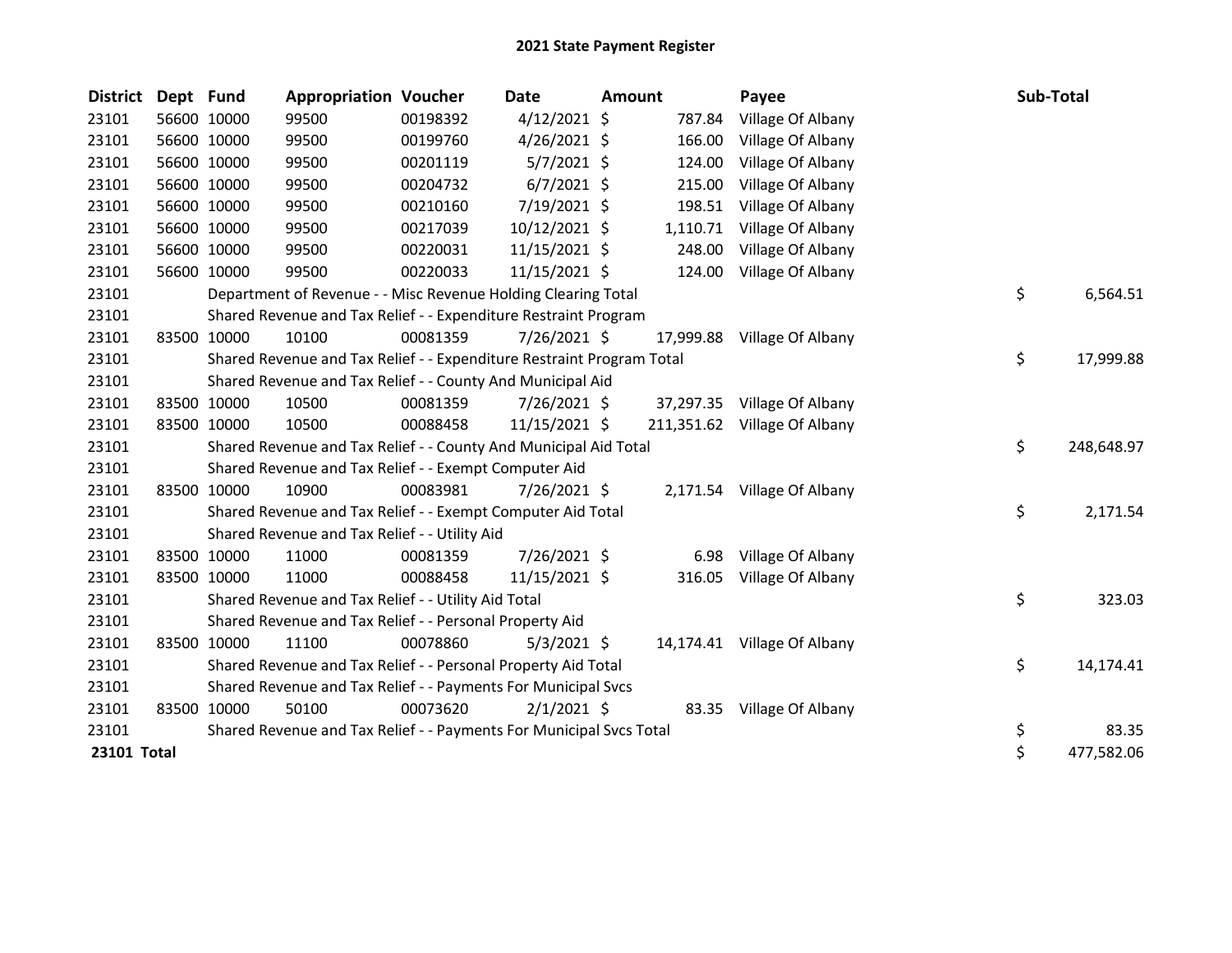| District Dept | Fund        | <b>Appropriation Voucher</b>                                |          | Date         | Amount |      | <b>Pavee</b>          | Sub-Total |      |
|---------------|-------------|-------------------------------------------------------------|----------|--------------|--------|------|-----------------------|-----------|------|
| 23106         |             | Shared Revenue and Tax Relief - - Exempt Computer Aid       |          |              |        |      |                       |           |      |
| 23106         | 83500 10000 | 10900                                                       | 00083982 | 7/26/2021 \$ |        | 3.11 | Village Of Belleville |           |      |
| 23106         |             | Shared Revenue and Tax Relief - - Exempt Computer Aid Total |          |              |        |      |                       |           | 3.11 |
| 23106 Total   |             |                                                             |          |              |        |      |                       |           | 3.11 |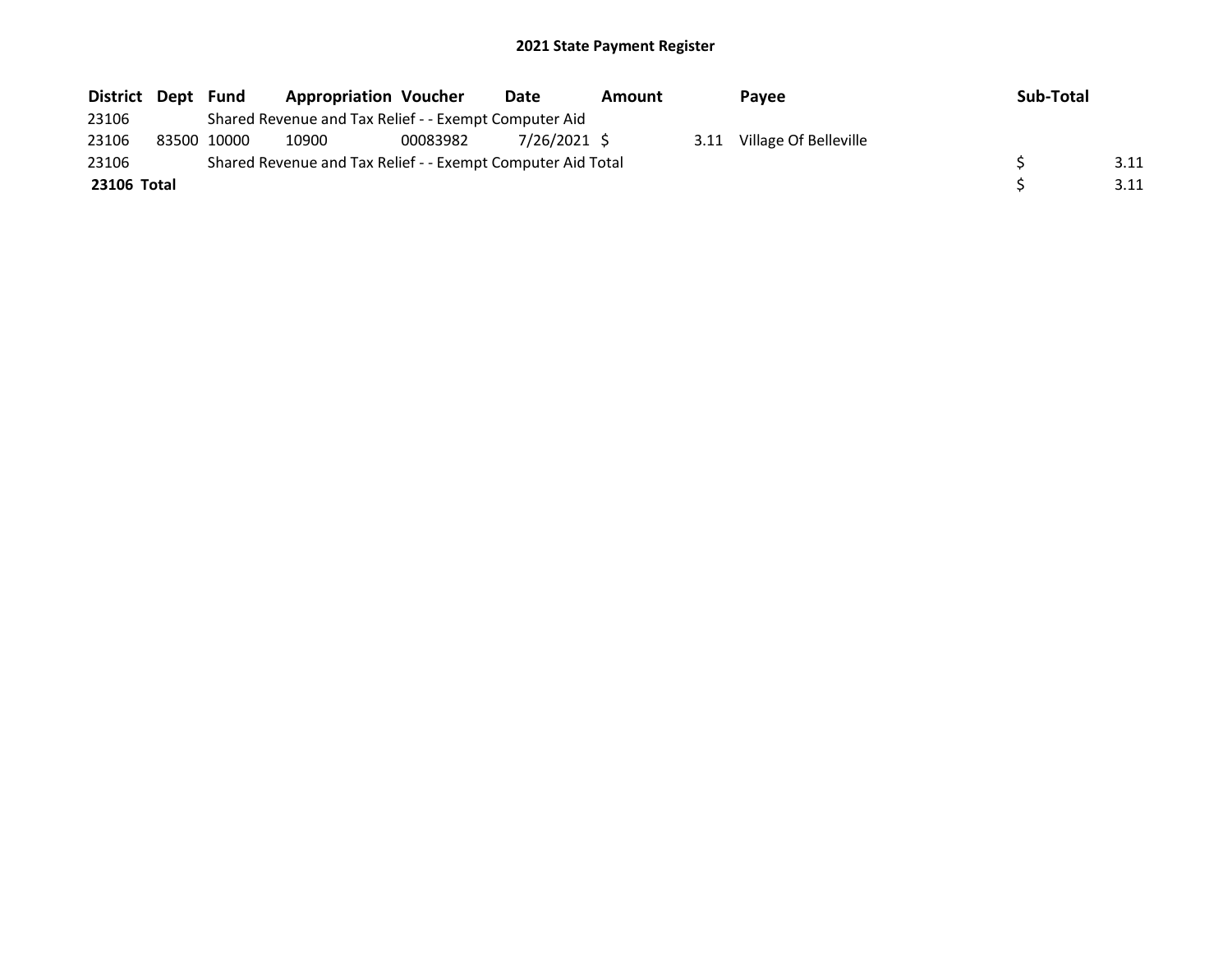| District Dept Fund |             |                                                                                 | <b>Appropriation Voucher</b> |          | Date                    | <b>Amount</b> | Payee                          | Sub-Total |            |
|--------------------|-------------|---------------------------------------------------------------------------------|------------------------------|----------|-------------------------|---------------|--------------------------------|-----------|------------|
| 23109              |             | Dept of Safety & Prof Services - - Fire Dues Distribution                       |                              |          |                         |               |                                |           |            |
| 23109              |             | 16500 10000<br>22500                                                            |                              | 00040845 | 7/16/2021 \$            |               | 4,612.64 VILLAGE OF BROOKLYN   |           |            |
| 23109              |             | Dept of Safety & Prof Services - - Fire Dues Distribution Total                 |                              |          |                         |               |                                | \$        | 4,612.64   |
| 23109              |             | Dept of Natural Resources - - Fin Asst For Responsible Units                    |                              |          |                         |               |                                |           |            |
| 23109              |             | 37000 27400<br>67000                                                            |                              | 00483570 | $5/21/2021$ \$          |               | 3,171.61 VILLAGE OF BROOKLYN   |           |            |
| 23109              |             | Dept of Natural Resources - - Fin Asst For Responsible Units Total              |                              |          |                         |               |                                | \$        | 3,171.61   |
| 23109              |             | Dept of Natural Resources - - Recycling Consolidation Grants                    |                              |          |                         |               |                                |           |            |
| 23109              |             | 37000 27400<br>67300                                                            |                              | 00483570 | $5/21/2021$ \$          |               | 375.17 VILLAGE OF BROOKLYN     |           |            |
| 23109              |             | Dept of Natural Resources - - Recycling Consolidation Grants Total              |                              |          |                         |               |                                | \$        | 375.17     |
| 23109              |             | WI Dept of Transportation - - Trns Aids To Mnc.-Sf                              |                              |          |                         |               |                                |           |            |
| 23109              |             | 39500 21100<br>19100                                                            |                              | 00632298 | $1/4/2021$ \$           |               | 19,699.53 VILLAGE OF BROOKLYN  |           |            |
| 23109              |             | 39500 21100<br>19100                                                            |                              | 00667905 | $4/5/2021$ \$           |               | 19,699.53 VILLAGE OF BROOKLYN  |           |            |
| 23109              |             | 39500 21100<br>19100                                                            |                              | 00711393 | 7/6/2021 \$             |               | 19,699.53 VILLAGE OF BROOKLYN  |           |            |
| 23109              |             | 39500 21100<br>19100                                                            |                              | 00751952 | $10/4/2021$ \$          |               | 19,699.56 VILLAGE OF BROOKLYN  |           |            |
| 23109              |             | WI Dept of Transportation - - Trns Aids To Mnc.-Sf Total                        |                              |          |                         |               |                                | \$        | 78,798.15  |
| 23109              |             | Department of Health Services - - Prepaid Medical Transport Reimbursement       |                              |          |                         |               |                                |           |            |
| 23109              | 43500 10000 | 16300                                                                           |                              |          | AMBULANCE 11/15/2021 \$ |               | 2,000.00 VILLAGE OF BROOKLYN   |           |            |
| 23109              |             | Department of Health Services - - Prepaid Medical Transport Reimbursement Total |                              |          |                         |               |                                | \$        | 2,000.00   |
| 23109              |             | Department of Revenue - - Gifts And Grants                                      |                              |          |                         |               |                                |           |            |
| 23109              |             | 56600 10000<br>12100                                                            |                              | 00206737 | $6/25/2021$ \$          |               | 76,669.72 VILLAGE OF BROOKLYN  |           |            |
| 23109              |             | Department of Revenue - - Gifts And Grants Total                                |                              |          |                         |               |                                | \$        | 76,669.72  |
| 23109              |             | Shared Revenue and Tax Relief - - Expenditure Restraint Program                 |                              |          |                         |               |                                |           |            |
| 23109              | 83500 10000 | 10100                                                                           |                              | 00081360 | 7/26/2021 \$            |               | 22,748.52 VILLAGE OF BROOKLYN  |           |            |
| 23109              |             | Shared Revenue and Tax Relief - - Expenditure Restraint Program Total           |                              |          |                         |               |                                | \$        | 22,748.52  |
| 23109              |             | Shared Revenue and Tax Relief - - County And Municipal Aid                      |                              |          |                         |               |                                |           |            |
| 23109              |             | 83500 10000<br>10500                                                            |                              | 00081360 | 7/26/2021 \$            |               | 22,703.35 VILLAGE OF BROOKLYN  |           |            |
| 23109              |             | 83500 10000<br>10500                                                            |                              | 00088459 | 11/15/2021 \$           |               | 126,652.32 VILLAGE OF BROOKLYN |           |            |
| 23109              |             | Shared Revenue and Tax Relief - - County And Municipal Aid Total                |                              |          |                         |               |                                | \$        | 149,355.67 |
| 23109              |             | Shared Revenue and Tax Relief - - Exempt Computer Aid                           |                              |          |                         |               |                                |           |            |
| 23109              | 83500 10000 | 10900                                                                           |                              | 00083983 | 7/26/2021 \$            |               | 482.21 VILLAGE OF BROOKLYN     |           |            |
| 23109              |             | Shared Revenue and Tax Relief - - Exempt Computer Aid Total                     |                              |          |                         |               |                                | \$        | 482.21     |
| 23109              |             | Shared Revenue and Tax Relief - - Personal Property Aid                         |                              |          |                         |               |                                |           |            |
| 23109              | 83500 10000 | 11100                                                                           |                              | 00077161 | $5/3/2021$ \$           |               | 468.46 VILLAGE OF BROOKLYN     |           |            |
| 23109              |             | Shared Revenue and Tax Relief - - Personal Property Aid Total                   |                              |          |                         |               |                                | \$        | 468.46     |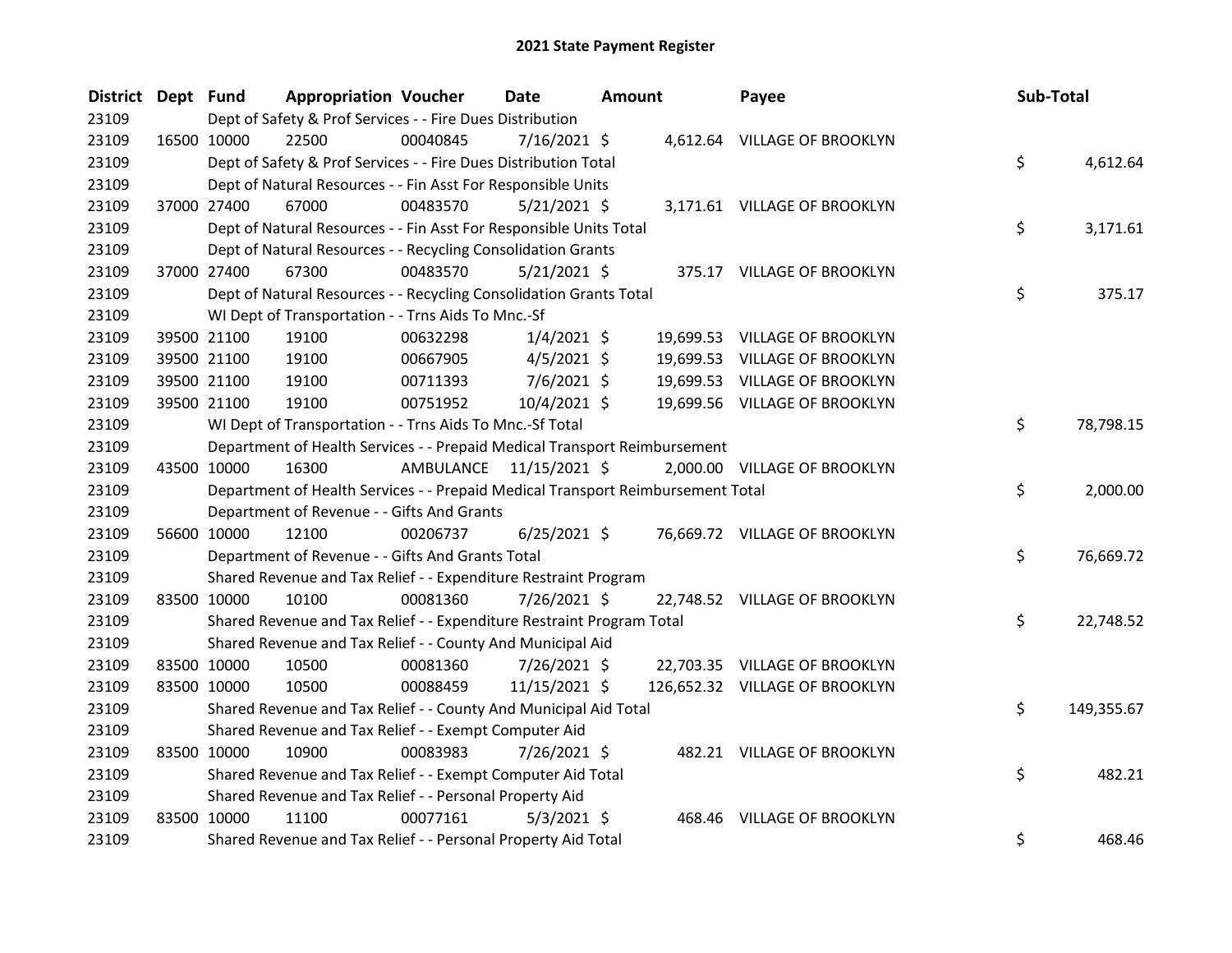| District Dept Fund |             | <b>Appropriation Voucher</b>                                                  |          | Date         | Amount |  | <b>Pavee</b>                 | Sub-Total |            |
|--------------------|-------------|-------------------------------------------------------------------------------|----------|--------------|--------|--|------------------------------|-----------|------------|
| 23109              |             | Shared Revenue and Tax Relief - - State Aid; Video Service Provider Fee       |          |              |        |  |                              |           |            |
| 23109              | 83500 10000 | 11200                                                                         | 00082945 | 7/26/2021 \$ |        |  | 2.885.60 VILLAGE OF BROOKLYN |           |            |
| 23109              |             | Shared Revenue and Tax Relief - - State Aid; Video Service Provider Fee Total |          |              |        |  |                              |           | 2.885.60   |
| 23109 Total        |             |                                                                               |          |              |        |  |                              |           | 341,567.75 |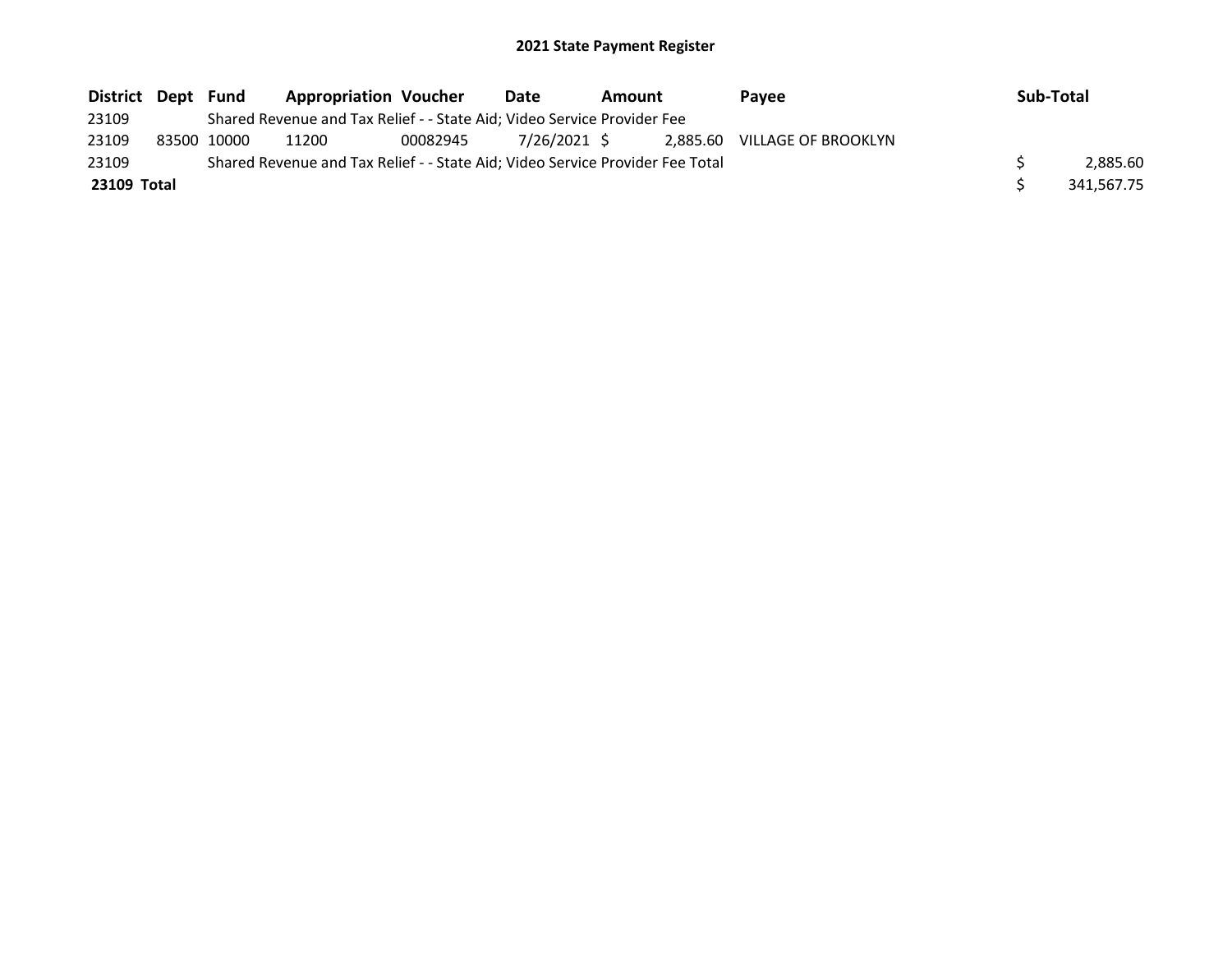| <b>District</b> | Dept Fund |             | <b>Appropriation Voucher</b>                                       |          | Date           | <b>Amount</b> |          | Payee                          | Sub-Total |           |
|-----------------|-----------|-------------|--------------------------------------------------------------------|----------|----------------|---------------|----------|--------------------------------|-----------|-----------|
| 23110           |           |             | Dept of Safety & Prof Services - - Fire Dues Distribution          |          |                |               |          |                                |           |           |
| 23110           |           | 16500 10000 | 22500                                                              | 00040846 | 7/16/2021 \$   |               |          | 655.23 Village Of Browntown    |           |           |
| 23110           |           |             | Dept of Safety & Prof Services - - Fire Dues Distribution Total    |          |                |               |          |                                | \$        | 655.23    |
| 23110           |           |             | Dept of Natural Resources - - Aids In Lieu Of Taxes - Sum S        |          |                |               |          |                                |           |           |
| 23110           |           | 37000 21200 | 57900                                                              | 00476571 | $4/21/2021$ \$ |               |          | 57.20 Village Of Browntown     |           |           |
| 23110           |           | 37000 21200 | 57900                                                              | 00476572 | $4/21/2021$ \$ |               |          | 68.20 Village Of Browntown     |           |           |
| 23110           |           |             | Dept of Natural Resources - - Aids In Lieu Of Taxes - Sum S Total  |          |                |               |          |                                | \$        | 125.40    |
| 23110           |           |             | Dept of Natural Resources - - Fin Asst For Responsible Units       |          |                |               |          |                                |           |           |
| 23110           |           | 37000 27400 | 67000                                                              | 00483062 | 5/21/2021 \$   |               |          | 1,583.94 Village Of Browntown  |           |           |
| 23110           |           |             | Dept of Natural Resources - - Fin Asst For Responsible Units Total |          |                |               |          |                                | \$        | 1,583.94  |
| 23110           |           |             | WI Dept of Transportation - - Trns Aids To Mnc.-Sf                 |          |                |               |          |                                |           |           |
| 23110           |           | 39500 21100 | 19100                                                              | 00632299 | $1/4/2021$ \$  |               |          | 3,448.65 Village Of Browntown  |           |           |
| 23110           |           | 39500 21100 | 19100                                                              | 00667906 | $4/5/2021$ \$  |               | 3,448.65 | Village Of Browntown           |           |           |
| 23110           |           | 39500 21100 | 19100                                                              | 00711394 | $7/6/2021$ \$  |               | 3,448.65 | Village Of Browntown           |           |           |
| 23110           |           | 39500 21100 | 19100                                                              | 00751953 | 10/4/2021 \$   |               |          | 3,448.68 Village Of Browntown  |           |           |
| 23110           |           |             | WI Dept of Transportation - - Trns Aids To Mnc.-Sf Total           |          |                |               |          |                                | \$.       | 13,794.63 |
| 23110           |           |             | Elections Commission - - General Program Ops, GPR                  |          |                |               |          |                                |           |           |
| 23110           |           | 51000 10000 | 10100                                                              | 00005166 | $1/11/2021$ \$ |               |          | 95.50 Village Of Browntown     |           |           |
| 23110           |           |             | Elections Commission - - General Program Ops, GPR Total            |          |                |               |          |                                | \$        | 95.50     |
| 23110           |           |             | Department of Revenue - - Gifts And Grants                         |          |                |               |          |                                |           |           |
| 23110           |           | 56600 10000 | 12100                                                              | 00206738 | $6/25/2021$ \$ |               |          | 14,444.26 Village Of Browntown |           |           |
| 23110           |           |             | Department of Revenue - - Gifts And Grants Total                   |          |                |               |          |                                | \$.       | 14,444.26 |
| 23110           |           |             | Shared Revenue and Tax Relief - - County And Municipal Aid         |          |                |               |          |                                |           |           |
| 23110           |           | 83500 10000 | 10500                                                              | 00081361 | 7/26/2021 \$   |               |          | 12,282.78 Village Of Browntown |           |           |
| 23110           |           | 83500 10000 | 10500                                                              | 00088460 | 11/15/2021 \$  |               |          | 69,602.44 Village Of Browntown |           |           |
| 23110           |           |             | Shared Revenue and Tax Relief - - County And Municipal Aid Total   |          |                |               |          |                                | \$        | 81,885.22 |
| 23110           |           |             | Shared Revenue and Tax Relief - - Exempt Computer Aid              |          |                |               |          |                                |           |           |
| 23110           |           | 83500 10000 | 10900                                                              | 00083984 | 7/26/2021 \$   |               |          | 95.61 Village Of Browntown     |           |           |
| 23110           |           |             | Shared Revenue and Tax Relief - - Exempt Computer Aid Total        |          |                |               |          |                                | \$        | 95.61     |
| 23110           |           |             | Shared Revenue and Tax Relief - - Utility Aid                      |          |                |               |          |                                |           |           |
| 23110           |           | 83500 10000 | 11000                                                              | 00081361 | 7/26/2021 \$   |               |          | 264.26 Village Of Browntown    |           |           |
| 23110           |           | 83500 10000 | 11000                                                              | 00088460 | 11/15/2021 \$  |               |          | 1,508.34 Village Of Browntown  |           |           |
| 23110           |           |             | Shared Revenue and Tax Relief - - Utility Aid Total                |          |                |               |          |                                | \$        | 1,772.60  |
| 23110           |           |             | Shared Revenue and Tax Relief - - Personal Property Aid            |          |                |               |          |                                |           |           |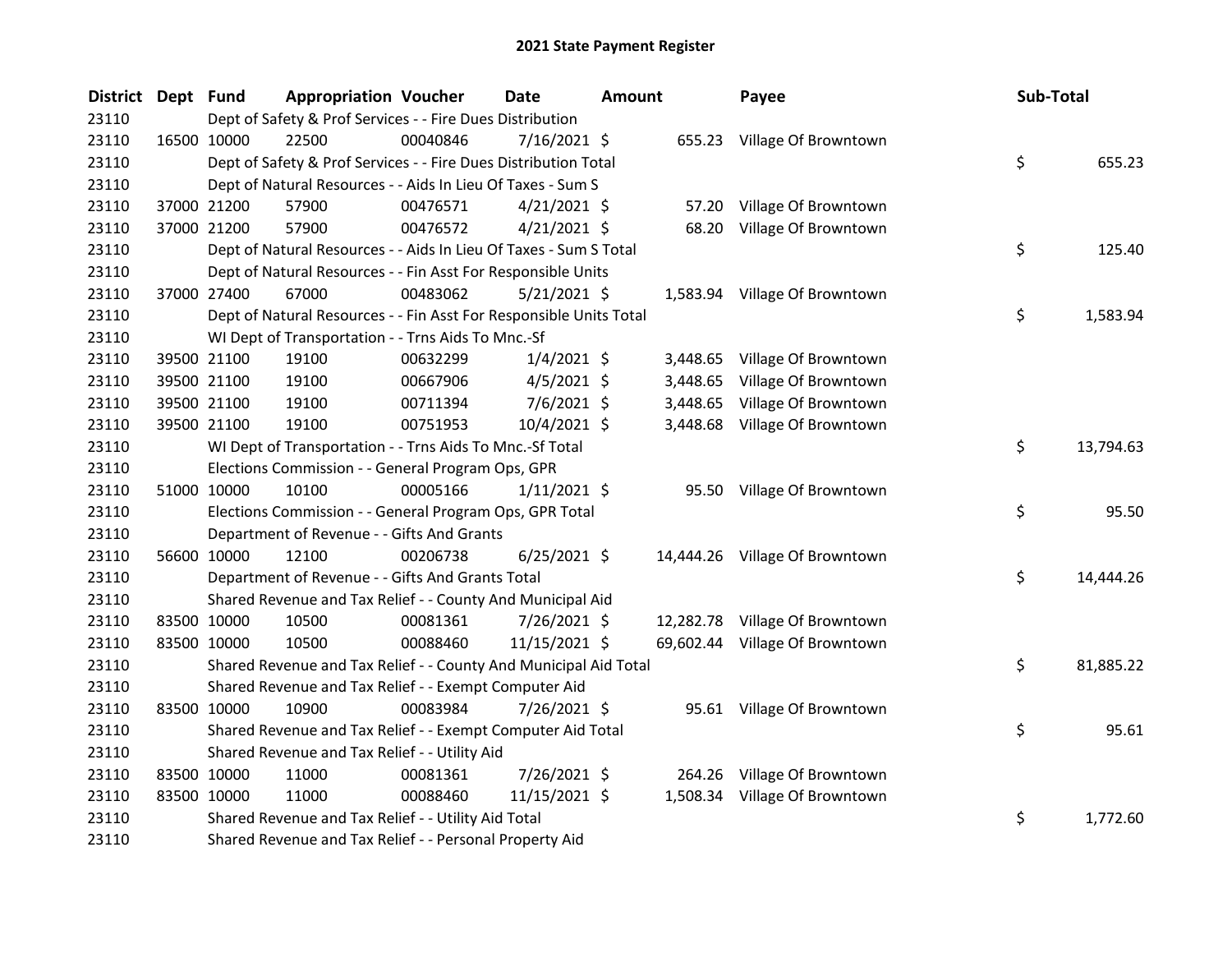| District Dept Fund |             | <b>Appropriation Voucher</b>                                  |          | Date        | Amount | Pavee                       | Sub-Total  |
|--------------------|-------------|---------------------------------------------------------------|----------|-------------|--------|-----------------------------|------------|
| 23110              | 83500 10000 | 11100                                                         | 00077162 | 5/3/2021 \$ |        | 525.19 Village Of Browntown |            |
| 23110              |             | Shared Revenue and Tax Relief - - Personal Property Aid Total |          |             |        |                             | 525.19     |
| 23110 Total        |             |                                                               |          |             |        |                             | 114,977.58 |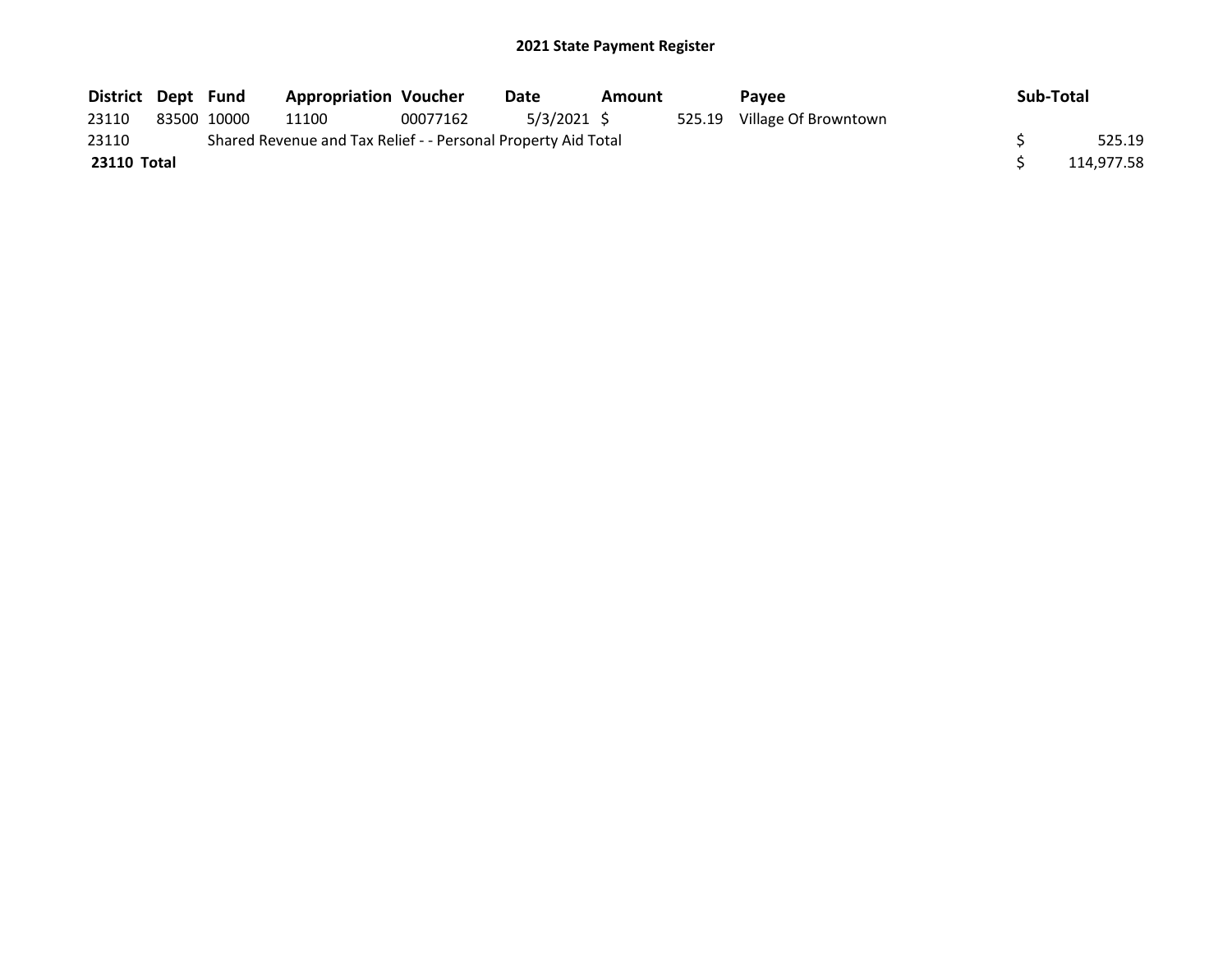| <b>District</b> | Dept Fund |             | <b>Appropriation Voucher</b>                                       |          | Date           | <b>Amount</b> |           | Payee                          |  | Sub-Total |           |  |
|-----------------|-----------|-------------|--------------------------------------------------------------------|----------|----------------|---------------|-----------|--------------------------------|--|-----------|-----------|--|
| 23151           |           |             | Dept of Safety & Prof Services - - Fire Dues Distribution          |          |                |               |           |                                |  |           |           |  |
| 23151           |           | 16500 10000 | 22500                                                              | 00040855 | 7/16/2021 \$   |               |           | 3,773.76 Village Of Monticello |  |           |           |  |
| 23151           |           |             | Dept of Safety & Prof Services - - Fire Dues Distribution Total    |          |                |               |           |                                |  | \$        | 3,773.76  |  |
| 23151           |           |             | Dept of Natural Resources - - Aids In Lieu Of Taxes - Gener        |          |                |               |           |                                |  |           |           |  |
| 23151           |           | 37000 10000 | 50300                                                              | 00476589 | $4/21/2021$ \$ |               |           | 9.11 Village Of Monticello     |  |           |           |  |
| 23151           |           |             | Dept of Natural Resources - - Aids In Lieu Of Taxes - Gener Total  |          |                |               |           |                                |  | \$        | 9.11      |  |
| 23151           |           |             | Dept of Natural Resources - - Gen Program Ops-State Funds          |          |                |               |           |                                |  |           |           |  |
| 23151           |           | 37000 21200 | 16100                                                              | 00457015 | $1/19/2021$ \$ |               | 18.00     | Village Of Monticello          |  |           |           |  |
| 23151           |           | 37000 21200 | 16100                                                              | 00463752 | $2/16/2021$ \$ |               | 18.00     | Village Of Monticello          |  |           |           |  |
| 23151           |           | 37000 21200 | 16100                                                              | 00467316 | $3/12/2021$ \$ |               | 18.00     | Village Of Monticello          |  |           |           |  |
| 23151           |           | 37000 21200 | 16100                                                              | 00473241 | $4/13/2021$ \$ |               | 18.00     | Village Of Monticello          |  |           |           |  |
| 23151           |           | 37000 21200 | 16100                                                              | 00480927 | $5/13/2021$ \$ |               | 18.00     | Village Of Monticello          |  |           |           |  |
| 23151           |           | 37000 21200 | 16100                                                              | 00490261 | $6/16/2021$ \$ |               | 18.39     | Village Of Monticello          |  |           |           |  |
| 23151           |           | 37000 21200 | 16100                                                              | 00497570 | 7/16/2021 \$   |               | 20.44     | Village Of Monticello          |  |           |           |  |
| 23151           |           | 37000 21200 | 16100                                                              | 00502705 | 8/13/2021 \$   |               | 18.27     | Village Of Monticello          |  |           |           |  |
| 23151           |           | 37000 21200 | 16100                                                              | 00508945 | $9/14/2021$ \$ |               | 18.22     | Village Of Monticello          |  |           |           |  |
| 23151           |           | 37000 21200 | 16100                                                              | 00514843 | 10/14/2021 \$  |               | 18.23     | Village Of Monticello          |  |           |           |  |
| 23151           |           | 37000 21200 | 16100                                                              | 00519442 | 11/12/2021 \$  |               | 18.07     | Village Of Monticello          |  |           |           |  |
| 23151           |           | 37000 21200 | 16100                                                              | 00523994 | 12/9/2021 \$   |               | 18.00     | Village Of Monticello          |  |           |           |  |
| 23151           |           |             | Dept of Natural Resources - - Gen Program Ops-State Funds Total    |          |                |               |           |                                |  | \$        | 219.62    |  |
| 23151           |           |             | Dept of Natural Resources - - Fin Asst For Responsible Units       |          |                |               |           |                                |  |           |           |  |
| 23151           |           | 37000 27400 | 67000                                                              | 00483657 | $5/21/2021$ \$ |               |           | 7,366.29 Village Of Monticello |  |           |           |  |
| 23151           |           |             | Dept of Natural Resources - - Fin Asst For Responsible Units Total |          |                |               |           |                                |  | \$        | 7,366.29  |  |
| 23151           |           |             | WI Dept of Transportation - - Trns Aids To Mnc.-Sf                 |          |                |               |           |                                |  |           |           |  |
| 23151           |           | 39500 21100 | 19100                                                              | 00632300 | $1/4/2021$ \$  |               | 19,510.49 | Village Of Monticello          |  |           |           |  |
| 23151           |           | 39500 21100 | 19100                                                              | 00667907 | $4/5/2021$ \$  |               | 19,510.49 | Village Of Monticello          |  |           |           |  |
| 23151           |           | 39500 21100 | 19100                                                              | 00711395 | $7/6/2021$ \$  |               | 19,510.49 | Village Of Monticello          |  |           |           |  |
| 23151           |           | 39500 21100 | 19100                                                              | 00751954 | 10/4/2021 \$   |               | 19,510.51 | Village Of Monticello          |  |           |           |  |
| 23151           |           |             | WI Dept of Transportation - - Trns Aids To Mnc.-Sf Total           |          |                |               |           |                                |  | \$        | 78,041.98 |  |
| 23151           |           |             | Department of Justice - - Officer training reimbursement           |          |                |               |           |                                |  |           |           |  |
| 23151           |           | 45500 10000 | 21400                                                              | 00105616 | 11/19/2021 \$  |               | 640.00    | Village Of Monticello          |  |           |           |  |
| 23151           |           |             | Department of Justice - - Officer training reimbursement Total     |          |                |               |           |                                |  | \$        | 640.00    |  |
| 23151           |           |             | Department of Administration - - Telecom Access; School Dist       |          |                |               |           |                                |  |           |           |  |
| 23151           |           | 50500 25500 | 46600                                                              | 00142894 | $5/5/2021$ \$  |               |           | 3,348.00 Village Of Monticello |  |           |           |  |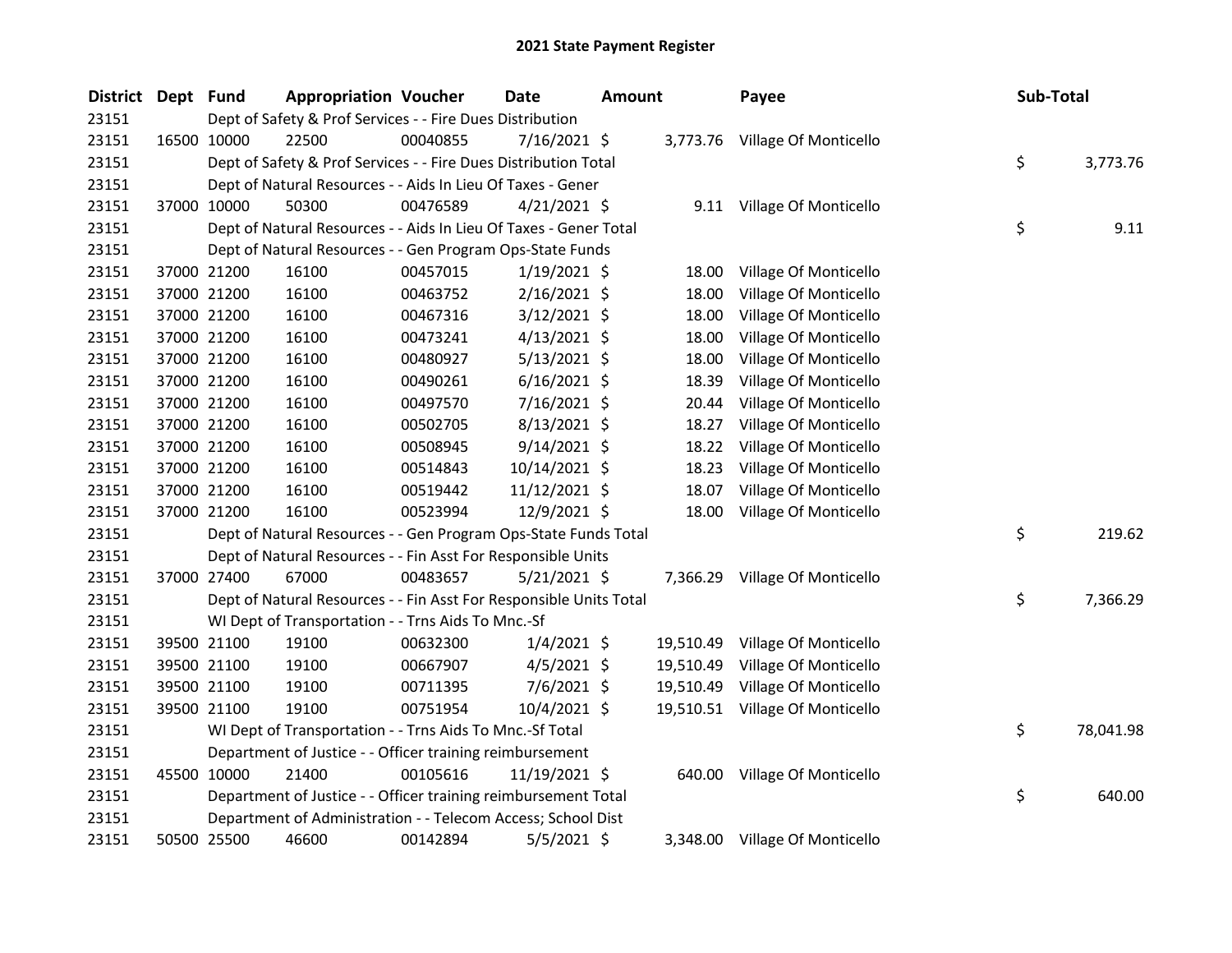| <b>District Dept</b> |       | <b>Fund</b> | <b>Appropriation Voucher</b>                                          |          | <b>Date</b>    | <b>Amount</b> |           | Payee                            | Sub-Total |            |
|----------------------|-------|-------------|-----------------------------------------------------------------------|----------|----------------|---------------|-----------|----------------------------------|-----------|------------|
| 23151                |       |             | Department of Administration - - Telecom Access; School Dist Total    |          |                |               |           |                                  | \$        | 3,348.00   |
| 23151                |       |             | Elections Commission - - General Program Ops, GPR                     |          |                |               |           |                                  |           |            |
| 23151                |       | 51000 10000 | 10100                                                                 | 00005179 | $1/11/2021$ \$ |               |           | 288.35 Village Of Monticello     |           |            |
| 23151                |       |             | Elections Commission - - General Program Ops, GPR Total               |          |                |               |           |                                  | \$        | 288.35     |
| 23151                |       |             | Department of Revenue - - Gifts And Grants                            |          |                |               |           |                                  |           |            |
| 23151                | 56600 | 10000       | 12100                                                                 | 00206739 | $6/25/2021$ \$ |               |           | 62,905.80 Village Of Monticello  |           |            |
| 23151                |       |             | Department of Revenue - - Gifts And Grants Total                      |          |                |               |           |                                  | \$        | 62,905.80  |
| 23151                |       |             | Shared Revenue and Tax Relief - - Expenditure Restraint Program       |          |                |               |           |                                  |           |            |
| 23151                | 83500 | 10000       | 10100                                                                 | 00081362 | 7/26/2021 \$   |               | 23,388.91 | Village Of Monticello            |           |            |
| 23151                |       |             | Shared Revenue and Tax Relief - - Expenditure Restraint Program Total |          |                |               |           |                                  | \$        | 23,388.91  |
| 23151                |       |             | Shared Revenue and Tax Relief - - County And Municipal Aid            |          |                |               |           |                                  |           |            |
| 23151                |       | 83500 10000 | 10500                                                                 | 00081362 | $7/26/2021$ \$ |               |           | 39,202.30 Village Of Monticello  |           |            |
| 23151                |       | 83500 10000 | 10500                                                                 | 00088461 | 11/15/2021 \$  |               |           | 222,146.34 Village Of Monticello |           |            |
| 23151                |       |             | Shared Revenue and Tax Relief - - County And Municipal Aid Total      |          |                |               |           |                                  | \$        | 261,348.64 |
| 23151                |       |             | Shared Revenue and Tax Relief - - Exempt Computer Aid                 |          |                |               |           |                                  |           |            |
| 23151                | 83500 | 10000       | 10900                                                                 | 00083985 | 7/26/2021 \$   |               |           | 1,180.60 Village Of Monticello   |           |            |
| 23151                |       |             | Shared Revenue and Tax Relief - - Exempt Computer Aid Total           |          |                |               |           |                                  | \$        | 1,180.60   |
| 23151                |       |             | Shared Revenue and Tax Relief - - Utility Aid                         |          |                |               |           |                                  |           |            |
| 23151                |       | 83500 10000 | 11000                                                                 | 00081362 | 7/26/2021 \$   |               | 305.40    | Village Of Monticello            |           |            |
| 23151                |       | 83500 10000 | 11000                                                                 | 00088461 | 11/15/2021 \$  |               | 1,823.77  | Village Of Monticello            |           |            |
| 23151                |       |             | Shared Revenue and Tax Relief - - Utility Aid Total                   |          |                |               |           |                                  | \$        | 2,129.17   |
| 23151                |       |             | Shared Revenue and Tax Relief - - Personal Property Aid               |          |                |               |           |                                  |           |            |
| 23151                | 83500 | 10000       | 11100                                                                 | 00077163 | $5/3/2021$ \$  |               |           | 15,223.54 Village Of Monticello  |           |            |
| 23151                |       |             | Shared Revenue and Tax Relief - - Personal Property Aid Total         |          |                |               |           |                                  | \$        | 15,223.54  |
| 23151                |       |             | Shared Revenue and Tax Relief - - Lottery & Gaming Credit             |          |                |               |           |                                  |           |            |
| 23151                |       | 83500 52100 | 36300                                                                 | 00074191 | $3/22/2021$ \$ |               |           | 650.52 Village Of Monticello     |           |            |
| 23151                |       |             | Shared Revenue and Tax Relief - - Lottery & Gaming Credit Total       |          |                |               |           |                                  | \$        | 650.52     |
| 23151 Total          |       |             |                                                                       |          |                |               |           |                                  | \$        | 460,514.29 |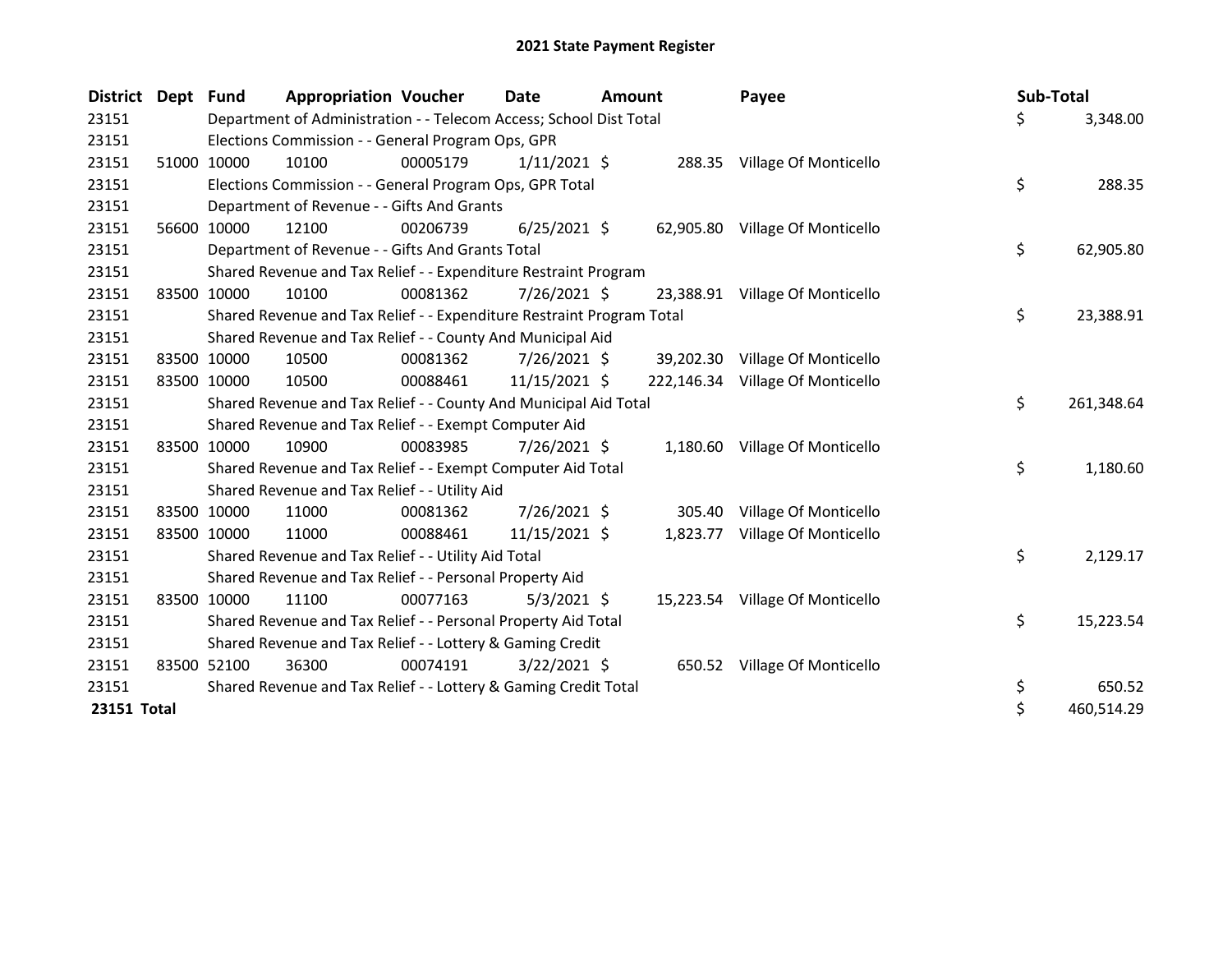| <b>District</b> | Dept Fund |             | <b>Appropriation Voucher</b>                                       |          | <b>Date</b>    | <b>Amount</b> |           | Payee                          | Sub-Total |            |
|-----------------|-----------|-------------|--------------------------------------------------------------------|----------|----------------|---------------|-----------|--------------------------------|-----------|------------|
| 23161           |           |             | Dept of Safety & Prof Services - - Fire Dues Distribution          |          |                |               |           |                                |           |            |
| 23161           |           | 16500 10000 | 22500                                                              | 00040858 | 7/16/2021 \$   |               |           | 8,768.36 Village Of New Glarus |           |            |
| 23161           |           |             | Dept of Safety & Prof Services - - Fire Dues Distribution Total    |          |                |               |           |                                | \$        | 8,768.36   |
| 23161           |           |             | Dept of Natural Resources - - Aids In Lieu Of Taxes - Gener        |          |                |               |           |                                |           |            |
| 23161           |           | 37000 10000 | 50300                                                              | 00476592 | $4/21/2021$ \$ |               |           | 177.56 Village Of New Glarus   |           |            |
| 23161           |           |             | Dept of Natural Resources - - Aids In Lieu Of Taxes - Gener Total  |          |                |               |           |                                | \$        | 177.56     |
| 23161           |           |             | Dept of Natural Resources - - Fin Asst For Responsible Units       |          |                |               |           |                                |           |            |
| 23161           |           | 37000 27400 | 67000                                                              | 00483458 | $5/21/2021$ \$ |               |           | 7,794.18 Village Of New Glarus |           |            |
| 23161           |           |             | Dept of Natural Resources - - Fin Asst For Responsible Units Total |          |                |               |           |                                | \$        | 7,794.18   |
| 23161           |           |             | WI Dept of Transportation - - Trns Aids To Mnc.-Sf                 |          |                |               |           |                                |           |            |
| 23161           |           | 39500 21100 | 19100                                                              | 00632301 | $1/4/2021$ \$  |               | 40,228.75 | Village Of New Glarus          |           |            |
| 23161           |           | 39500 21100 | 19100                                                              | 00667908 | $4/5/2021$ \$  |               | 40,228.75 | Village Of New Glarus          |           |            |
| 23161           |           | 39500 21100 | 19100                                                              | 00711396 | $7/6/2021$ \$  |               | 40,228.75 | Village Of New Glarus          |           |            |
| 23161           |           | 39500 21100 | 19100                                                              | 00751955 | 10/4/2021 \$   |               | 40,228.76 | Village Of New Glarus          |           |            |
| 23161           |           |             | WI Dept of Transportation - - Trns Aids To Mnc.-Sf Total           |          |                |               |           |                                | \$        | 160,915.01 |
| 23161           |           |             | WI Dept of Transportation - - Hwy Mgmt & Opers Sf                  |          |                |               |           |                                |           |            |
| 23161           |           | 39500 21100 | 36500                                                              | 00637825 | $1/8/2021$ \$  |               | 53.25     | Village Of New Glarus          |           |            |
| 23161           |           | 39500 21100 | 36500                                                              | 00652575 | $2/11/2021$ \$ |               | 58.56     | Village Of New Glarus          |           |            |
| 23161           |           | 39500 21100 | 36500                                                              | 00663062 | 3/9/2021 \$    |               | 49.92     | Village Of New Glarus          |           |            |
| 23161           |           | 39500 21100 | 36500                                                              | 00676971 | 4/9/2021 \$    |               | 53.39     | Village Of New Glarus          |           |            |
| 23161           |           | 39500 21100 | 36500                                                              | 00693158 | $5/12/2021$ \$ |               | 44.97     | Village Of New Glarus          |           |            |
| 23161           |           | 39500 21100 | 36500                                                              | 00704795 | $6/9/2021$ \$  |               | 41.89     | Village Of New Glarus          |           |            |
| 23161           |           | 39500 21100 | 36500                                                              | 00718012 | 7/7/2021 \$    |               | 50.83     | Village Of New Glarus          |           |            |
| 23161           |           | 39500 21100 | 36500                                                              | 00733311 | 8/11/2021 \$   |               | 46.59     | Village Of New Glarus          |           |            |
| 23161           |           | 39500 21100 | 36500                                                              | 00744467 | 9/9/2021 \$    |               | 60.67     | Village Of New Glarus          |           |            |
| 23161           |           | 39500 21100 | 36500                                                              | 00759393 | 10/7/2021 \$   |               | 57.45     | Village Of New Glarus          |           |            |
| 23161           |           | 39500 21100 | 36500                                                              | 00772833 | 11/12/2021 \$  |               | 58.68     | Village Of New Glarus          |           |            |
| 23161           |           | 39500 21100 | 36500                                                              | 00782000 | 12/8/2021 \$   |               | 73.58     | Village Of New Glarus          |           |            |
| 23161           |           |             | WI Dept of Transportation - - Hwy Mgmt & Opers Sf Total            |          |                |               |           |                                | \$        | 649.78     |
| 23161           |           |             | Department of Justice - - Officer training reimbursement           |          |                |               |           |                                |           |            |
| 23161           |           | 45500 10000 | 21400                                                              | 00105669 | 11/22/2021 \$  |               | 960.00    | Village Of New Glarus          |           |            |
| 23161           |           |             | Department of Justice - - Officer training reimbursement Total     |          |                |               |           |                                | \$        | 960.00     |
| 23161           |           |             | Department of Administration - - Telecom Access; School Dist       |          |                |               |           |                                |           |            |
| 23161           |           | 50500 25500 | 46600                                                              | 00142896 | 4/16/2021 \$   |               | 282.00    | <b>Village Of New Glarus</b>   |           |            |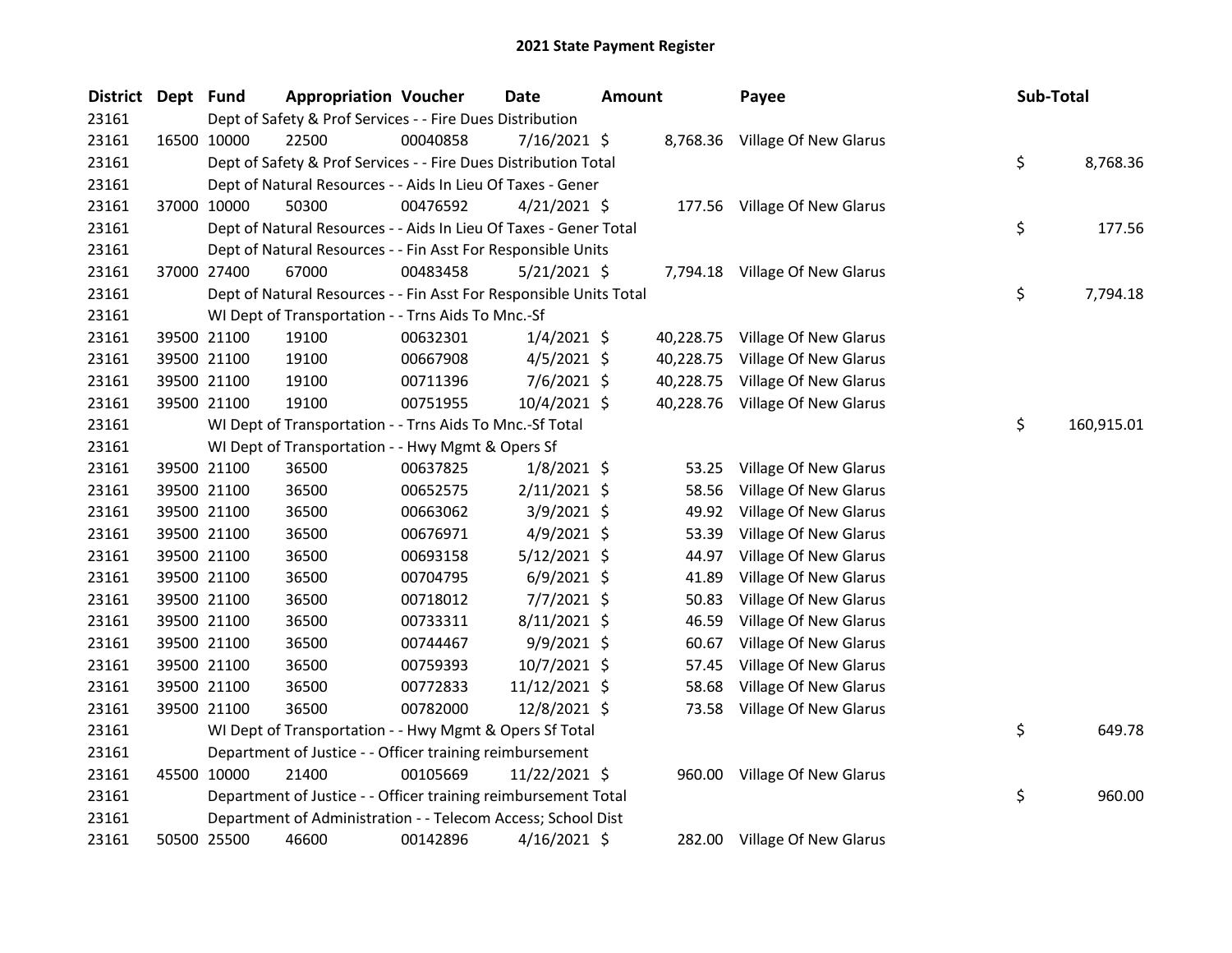| District Dept Fund |             | <b>Appropriation Voucher</b>                                                  |          | Date           | Amount | Payee                                                                                                   | Sub-Total        |
|--------------------|-------------|-------------------------------------------------------------------------------|----------|----------------|--------|---------------------------------------------------------------------------------------------------------|------------------|
| 23161              | 50500 25500 | 46600                                                                         | 00142899 | $4/16/2021$ \$ |        | 282.00 Village Of New Glarus                                                                            |                  |
| 23161              |             | Department of Administration - - Telecom Access; School Dist Total            |          |                |        |                                                                                                         | \$<br>564.00     |
| 23161              |             | Elections Commission - - General Program Ops, GPR                             |          |                |        |                                                                                                         |                  |
| 23161              | 51000 10000 | 10100                                                                         | 00005181 | $1/11/2021$ \$ |        | 537.90 Village Of New Glarus                                                                            |                  |
| 23161              |             | Elections Commission - - General Program Ops, GPR Total                       |          |                |        |                                                                                                         | \$<br>537.90     |
| 23161              |             |                                                                               |          |                |        | Public Defender Board - - Transcript, Discovery and Records Provided to the Public Defender Board       |                  |
| 23161              | 55000 10000 | 10600                                                                         | 00310848 | 11/18/2021 \$  |        | 5.00 Village Of New Glarus                                                                              |                  |
| 23161              |             |                                                                               |          |                |        | Public Defender Board - - Transcript, Discovery and Records Provided to the Public Defender Board Total | \$<br>5.00       |
| 23161              |             | Department of Revenue - - Gifts And Grants                                    |          |                |        |                                                                                                         |                  |
| 23161              | 56600 10000 | 12100                                                                         | 00206740 | $6/25/2021$ \$ |        | 112,571.03 Village Of New Glarus                                                                        |                  |
| 23161              |             | Department of Revenue - - Gifts And Grants Total                              |          |                |        |                                                                                                         | \$<br>112,571.03 |
| 23161              |             | Shared Revenue and Tax Relief - - Expenditure Restraint Program               |          |                |        |                                                                                                         |                  |
| 23161              | 83500 10000 | 10100                                                                         | 00081363 | 7/26/2021 \$   |        | 41,793.54 Village Of New Glarus                                                                         |                  |
| 23161              |             | Shared Revenue and Tax Relief - - Expenditure Restraint Program Total         |          |                |        |                                                                                                         | \$<br>41,793.54  |
| 23161              |             | Shared Revenue and Tax Relief - - County And Municipal Aid                    |          |                |        |                                                                                                         |                  |
| 23161              | 83500 10000 | 10500                                                                         | 00081363 | 7/26/2021 \$   |        | 28,677.11 Village Of New Glarus                                                                         |                  |
| 23161              | 83500 10000 | 10500                                                                         | 00088462 | 11/15/2021 \$  |        | 162,503.60 Village Of New Glarus                                                                        |                  |
| 23161              |             | Shared Revenue and Tax Relief - - County And Municipal Aid Total              |          |                |        |                                                                                                         | \$<br>191,180.71 |
| 23161              |             | Shared Revenue and Tax Relief - - Exempt Computer Aid                         |          |                |        |                                                                                                         |                  |
| 23161              | 83500 10000 | 10900                                                                         | 00083986 | 7/26/2021 \$   |        | 5,139.12 Village Of New Glarus                                                                          |                  |
| 23161              | 83500 10000 | 10900                                                                         | 00085770 | 7/26/2021 \$   |        | 7,375.25 Village Of New Glarus                                                                          |                  |
| 23161              |             | Shared Revenue and Tax Relief - - Exempt Computer Aid Total                   |          |                |        |                                                                                                         | \$<br>12,514.37  |
| 23161              |             | Shared Revenue and Tax Relief - - Utility Aid                                 |          |                |        |                                                                                                         |                  |
| 23161              | 83500 10000 | 11000                                                                         | 00081363 | 7/26/2021 \$   |        | 111.34 Village Of New Glarus                                                                            |                  |
| 23161              | 83500 10000 | 11000                                                                         | 00088462 | 11/15/2021 \$  |        | 632.11 Village Of New Glarus                                                                            |                  |
| 23161              |             | Shared Revenue and Tax Relief - - Utility Aid Total                           |          |                |        |                                                                                                         | \$<br>743.45     |
| 23161              |             | Shared Revenue and Tax Relief - - Personal Property Aid                       |          |                |        |                                                                                                         |                  |
| 23161              | 83500 10000 | 11100                                                                         | 00077164 | $5/3/2021$ \$  |        | 13,107.75 Village Of New Glarus                                                                         |                  |
| 23161              |             | Shared Revenue and Tax Relief - - Personal Property Aid Total                 |          |                |        |                                                                                                         | \$<br>13,107.75  |
| 23161              |             | Shared Revenue and Tax Relief - - State Aid; Video Service Provider Fee       |          |                |        |                                                                                                         |                  |
| 23161              | 83500 10000 | 11200                                                                         | 00082946 | 7/26/2021 \$   |        | 5,249.64 Village Of New Glarus                                                                          |                  |
| 23161              |             | Shared Revenue and Tax Relief - - State Aid; Video Service Provider Fee Total |          |                |        |                                                                                                         | \$<br>5,249.64   |
| 23161              |             | Shared Revenue and Tax Relief - - Payments For Municipal Svcs                 |          |                |        |                                                                                                         |                  |
| 23161              | 83500 10000 | 50100                                                                         | 00073621 | $2/1/2021$ \$  |        | 418.90 Village Of New Glarus                                                                            |                  |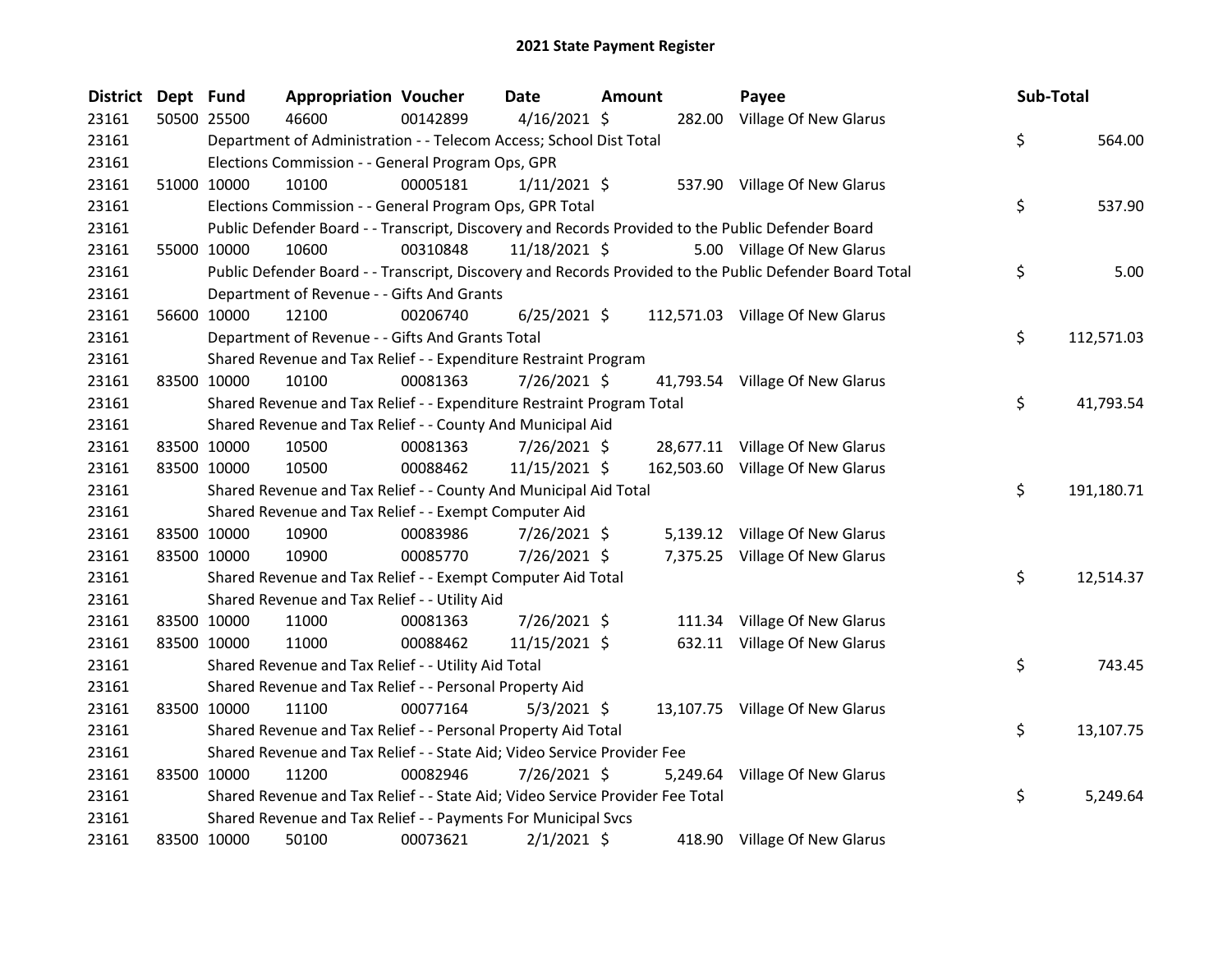| District Dept | Fund        | <b>Appropriation Voucher</b>                                        |          | Date<br>Amount |          | Pavee  | Sub-Total             |  |            |
|---------------|-------------|---------------------------------------------------------------------|----------|----------------|----------|--------|-----------------------|--|------------|
| 23161         |             | Shared Revenue and Tax Relief - - Payments For Municipal Svcs Total |          |                |          | 418.90 |                       |  |            |
| 23161         |             | Shared Revenue and Tax Relief - - Lottery & Gaming Credit           |          |                |          |        |                       |  |            |
| 23161         | 83500 52100 | 36300                                                               | 00074192 | $3/22/2021$ \$ | 4.264.13 |        | Village Of New Glarus |  |            |
| 23161         |             | Shared Revenue and Tax Relief - - Lottery & Gaming Credit Total     |          |                |          |        |                       |  | 4.264.13   |
| 23161 Total   |             |                                                                     |          |                |          |        |                       |  | 562.215.31 |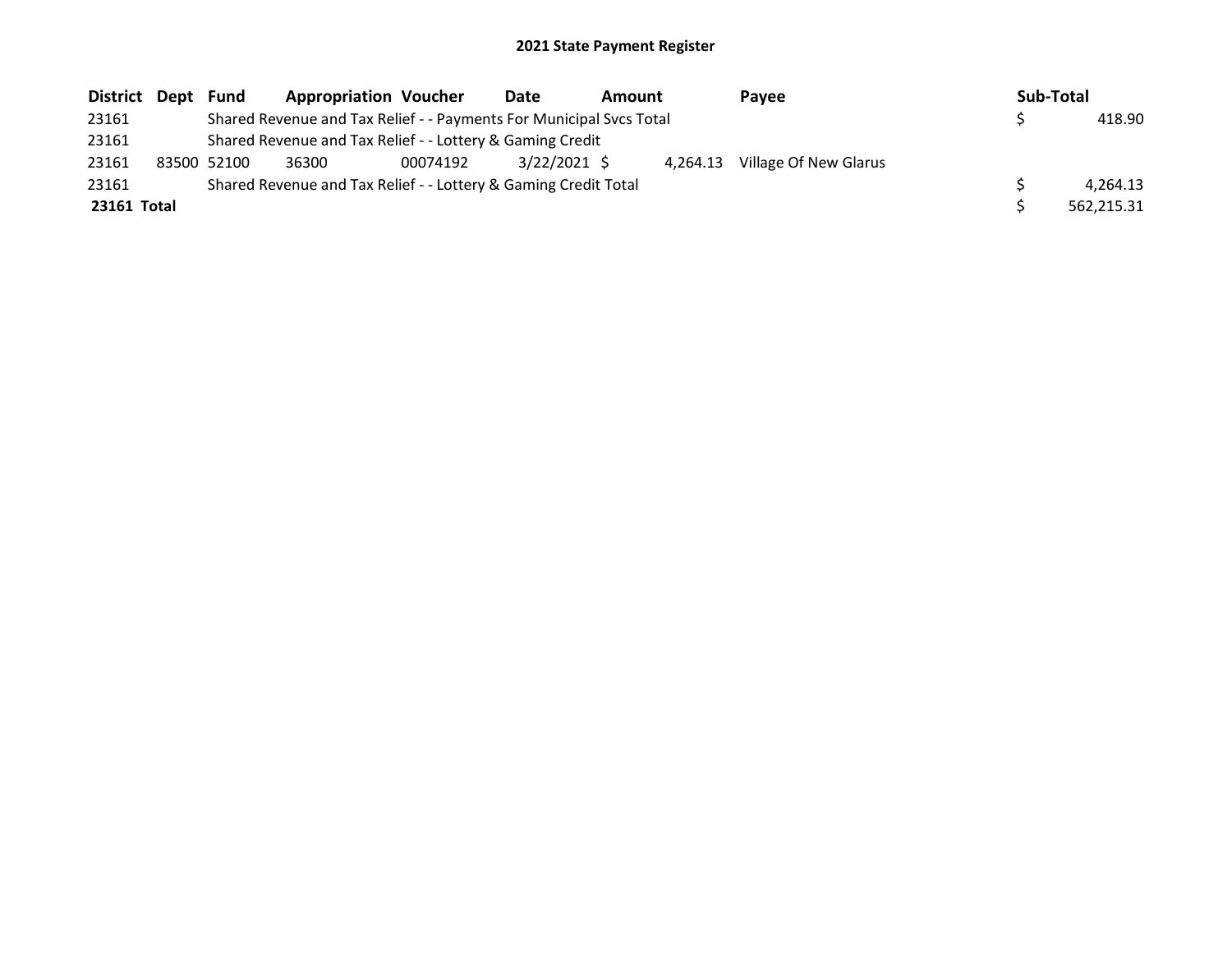| <b>District</b> | Dept Fund |             | <b>Appropriation Voucher</b>                                       |          | Date           | <b>Amount</b> |           | Payee                     | Sub-Total |           |
|-----------------|-----------|-------------|--------------------------------------------------------------------|----------|----------------|---------------|-----------|---------------------------|-----------|-----------|
| 23206           |           |             | Dept of Safety & Prof Services - - Fire Dues Distribution          |          |                |               |           |                           |           |           |
| 23206           |           | 16500 10000 | 22500                                                              | 00040843 | 7/16/2021 \$   |               | 8,969.26  | City Of Brodhead          |           |           |
| 23206           |           |             | Dept of Safety & Prof Services - - Fire Dues Distribution Total    |          |                |               |           |                           | \$        | 8,969.26  |
| 23206           |           |             | Dept of Natural Resources - - Aids In Lieu Of Taxes - Gener        |          |                |               |           |                           |           |           |
| 23206           |           | 37000 10000 | 50300                                                              | 00476033 | $4/21/2021$ \$ |               |           | 9.91 City Of Brodhead     |           |           |
| 23206           |           |             | Dept of Natural Resources - - Aids In Lieu Of Taxes - Gener Total  |          |                |               |           |                           | \$        | 9.91      |
| 23206           |           |             | Dept of Natural Resources - - Gen Program Ops-State Funds          |          |                |               |           |                           |           |           |
| 23206           |           | 37000 21200 | 16100                                                              | 00456232 | $1/14/2021$ \$ |               | 31.25     | City Of Brodhead          |           |           |
| 23206           |           | 37000 21200 | 16100                                                              | 00462277 | 2/10/2021 \$   |               | 31.25     | City Of Brodhead          |           |           |
| 23206           |           | 37000 21200 | 16100                                                              | 00467293 | $3/12/2021$ \$ |               | 31.25     | City Of Brodhead          |           |           |
| 23206           |           | 37000 21200 | 16100                                                              | 00473212 | $4/13/2021$ \$ |               | 31.25     | City Of Brodhead          |           |           |
| 23206           |           | 37000 21200 | 16100                                                              | 00481376 | $5/17/2021$ \$ |               | 31.25     | City Of Brodhead          |           |           |
| 23206           |           | 37000 21200 | 16100                                                              | 00488918 | $6/10/2021$ \$ |               | 31.25     | City Of Brodhead          |           |           |
| 23206           |           | 37000 21200 | 16100                                                              | 00496563 | 7/12/2021 \$   |               | 34.29     | City Of Brodhead          |           |           |
| 23206           |           | 37000 21200 | 16100                                                              | 00502499 | $8/12/2021$ \$ |               | 35.46     | City Of Brodhead          |           |           |
| 23206           |           | 37000 21200 | 16100                                                              | 00508007 | $9/10/2021$ \$ |               | 36.47     | City Of Brodhead          |           |           |
| 23206           |           | 37000 21200 | 16100                                                              | 00514863 | 10/14/2021 \$  |               | 36.10     | City Of Brodhead          |           |           |
| 23206           |           | 37000 21200 | 16100                                                              | 00519585 | 11/12/2021 \$  |               | 35.78     | City Of Brodhead          |           |           |
| 23206           |           | 37000 21200 | 16100                                                              | 00524146 | 12/10/2021 \$  |               | 32.10     | City Of Brodhead          |           |           |
| 23206           |           |             | Dept of Natural Resources - - Gen Program Ops-State Funds Total    |          |                |               |           |                           | \$        | 397.70    |
| 23206           |           |             | Dept of Natural Resources - - Fin Asst For Responsible Units       |          |                |               |           |                           |           |           |
| 23206           |           | 37000 27400 | 67000                                                              | 00483540 | $5/21/2021$ \$ |               | 12,352.15 | City Of Brodhead          |           |           |
| 23206           |           |             | Dept of Natural Resources - - Fin Asst For Responsible Units Total |          |                |               |           |                           | \$        | 12,352.15 |
| 23206           |           |             | WI Dept of Transportation - - Conn Hwy Aids St Fds                 |          |                |               |           |                           |           |           |
| 23206           |           | 39500 21100 | 16200                                                              | 00633548 | $1/4/2021$ \$  |               | 5,413.14  | City Of Brodhead          |           |           |
| 23206           |           | 39500 21100 | 16200                                                              | 00669155 | $4/5/2021$ \$  |               | 5,413.14  | City Of Brodhead          |           |           |
| 23206           |           | 39500 21100 | 16200                                                              | 00712643 | 7/6/2021 \$    |               |           | 5,413.14 City Of Brodhead |           |           |
| 23206           |           | 39500 21100 | 16200                                                              | 00753202 | 10/4/2021 \$   |               |           | 5,413.14 City Of Brodhead |           |           |
| 23206           |           |             | WI Dept of Transportation - - Conn Hwy Aids St Fds Total           |          |                |               |           |                           | \$        | 21,652.56 |
| 23206           |           |             | WI Dept of Transportation - - Hwy Sfty Loc Aid Ffd                 |          |                |               |           |                           |           |           |
| 23206           |           | 39500 21100 | 18500                                                              | 00637882 | $1/11/2021$ \$ |               | 445.08    | City Of Brodhead          |           |           |
| 23206           |           | 39500 21100 | 18500                                                              | 00637883 | $1/11/2021$ \$ |               | 2,637.31  | City Of Brodhead          |           |           |
| 23206           |           | 39500 21100 | 18500                                                              | 00652493 | $2/11/2021$ \$ |               | 362.62    | City Of Brodhead          |           |           |
| 23206           |           | 39500 21100 | 18500                                                              | 00662933 | 3/9/2021 \$    |               | 344.86    | City Of Brodhead          |           |           |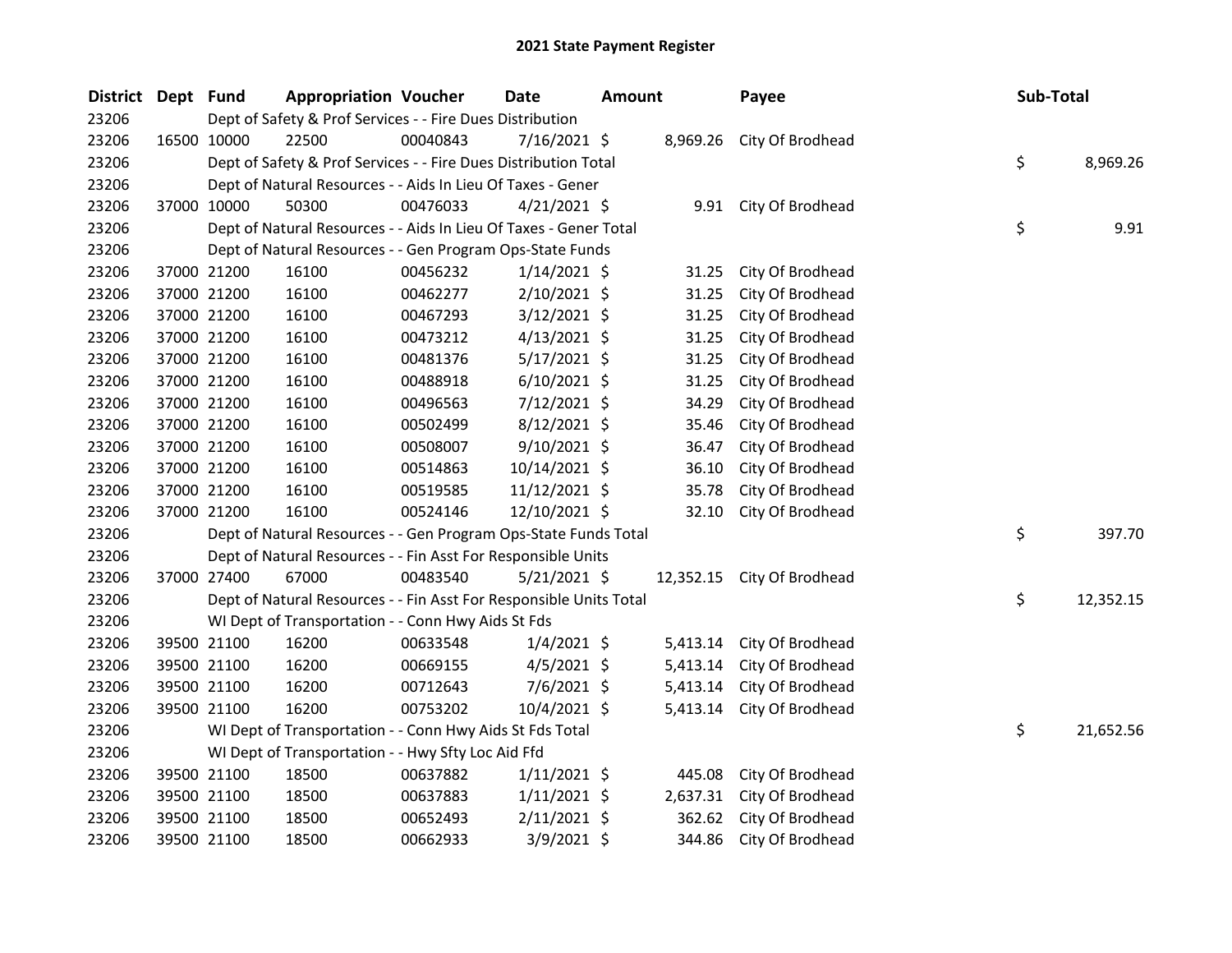| District | Dept Fund |             | <b>Appropriation Voucher</b>                                   |          | Date            | <b>Amount</b> |           | Payee                                                                                             | Sub-Total        |
|----------|-----------|-------------|----------------------------------------------------------------|----------|-----------------|---------------|-----------|---------------------------------------------------------------------------------------------------|------------------|
| 23206    |           | 39500 21100 | 18500                                                          | 00681647 | 4/20/2021 \$    |               | 904.78    | City Of Brodhead                                                                                  |                  |
| 23206    |           | 39500 21100 | 18500                                                          | 00696909 | $5/21/2021$ \$  |               | 1,055.88  | City Of Brodhead                                                                                  |                  |
| 23206    |           | 39500 21100 | 18500                                                          | 00696912 | $5/21/2021$ \$  |               | 2,567.56  | City Of Brodhead                                                                                  |                  |
| 23206    |           | 39500 21100 | 18500                                                          | 00715746 | $7/1/2021$ \$   |               | 1,342.56  | City Of Brodhead                                                                                  |                  |
| 23206    |           | 39500 21100 | 18500                                                          | 00716166 | $7/2/2021$ \$   |               | 800.26    | City Of Brodhead                                                                                  |                  |
| 23206    |           | 39500 21100 | 18500                                                          | 00729419 | $8/4/2021$ \$   |               | 1,365.16  | City Of Brodhead                                                                                  |                  |
| 23206    |           | 39500 21100 | 18500                                                          | 00729429 | $8/4/2021$ \$   |               | 3,915.86  | City Of Brodhead                                                                                  |                  |
| 23206    |           | 39500 21100 | 18500                                                          | 00733368 | 8/12/2021 \$    |               | 2,042.36  | City Of Brodhead                                                                                  |                  |
| 23206    |           | 39500 21100 | 18500                                                          | 00757421 | 10/5/2021 \$    |               | 2,268.30  | City Of Brodhead                                                                                  |                  |
| 23206    |           | 39500 21100 | 18500                                                          | 00757427 | 10/5/2021 \$    |               | 1,326.70  | City Of Brodhead                                                                                  |                  |
| 23206    |           | 39500 21100 | 18500                                                          | 00757428 | 10/5/2021 \$    |               | 913.92    | City Of Brodhead                                                                                  |                  |
| 23206    |           | 39500 21100 | 18500                                                          | 00757432 | 10/5/2021 \$    |               | 9,084.03  | City Of Brodhead                                                                                  |                  |
| 23206    |           | 39500 21100 | 18500                                                          | 00757433 | 10/5/2021 \$    |               | 4,506.85  | City Of Brodhead                                                                                  |                  |
| 23206    |           | 39500 21100 | 18500                                                          | 00769322 | 11/3/2021 \$    |               | 2,051.76  | City Of Brodhead                                                                                  |                  |
| 23206    |           | 39500 21100 | 18500                                                          | 00769327 | $11/3/2021$ \$  |               | 4,326.00  | City Of Brodhead                                                                                  |                  |
| 23206    |           | 39500 21100 | 18500                                                          | 00769330 | $11/3/2021$ \$  |               | 4,123.80  | City Of Brodhead                                                                                  |                  |
| 23206    |           |             | WI Dept of Transportation - - Hwy Sfty Loc Aid Ffd Total       |          |                 |               |           |                                                                                                   | \$<br>46,385.65  |
| 23206    |           |             | WI Dept of Transportation - - Trns Aids To Mnc.-Sf             |          |                 |               |           |                                                                                                   |                  |
| 23206    |           | 39500 21100 | 19100                                                          | 00632302 | $1/4/2021$ \$   |               | 39,255.39 | City Of Brodhead                                                                                  |                  |
| 23206    |           | 39500 21100 | 19100                                                          | 00667909 | $4/5/2021$ \$   |               | 39,255.39 | City Of Brodhead                                                                                  |                  |
| 23206    |           | 39500 21100 | 19100                                                          | 00711397 | 7/6/2021 \$     |               | 39,255.39 | City Of Brodhead                                                                                  |                  |
| 23206    |           | 39500 21100 | 19100                                                          | 00751956 | $10/4/2021$ \$  |               | 39,255.42 | City Of Brodhead                                                                                  |                  |
| 23206    |           |             | WI Dept of Transportation - - Trns Aids To Mnc.-Sf Total       |          |                 |               |           |                                                                                                   | \$<br>157,021.59 |
| 23206    |           |             | Department of Justice - - Officer training reimbursement       |          |                 |               |           |                                                                                                   |                  |
| 23206    |           | 45500 10000 | 21400                                                          | 00104897 | $11/12/2021$ \$ |               |           | 1,120.00 City Of Brodhead                                                                         |                  |
| 23206    |           |             | Department of Justice - - Officer training reimbursement Total |          |                 |               |           |                                                                                                   | \$<br>1,120.00   |
| 23206    |           |             | Department of Justice - - Federal Aid, State Operations        |          |                 |               |           |                                                                                                   |                  |
| 23206    |           | 45500 10000 | 24100                                                          | 00092915 | $1/7/2021$ \$   |               |           | 132.67 City Of Brodhead                                                                           |                  |
| 23206    |           |             | Department of Justice - - Federal Aid, State Operations Total  |          |                 |               |           |                                                                                                   | \$<br>132.67     |
| 23206    |           |             | Department of Justice - - Internet Crimes Against Childr       |          |                 |               |           |                                                                                                   |                  |
| 23206    |           | 45500 10000 | 28400                                                          | 00104809 | 11/10/2021 \$   |               | 36.59     | City Of Brodhead                                                                                  |                  |
| 23206    |           |             | Department of Justice - - Internet Crimes Against Childr Total |          |                 |               |           |                                                                                                   | \$<br>36.59      |
| 23206    |           |             |                                                                |          |                 |               |           | Public Defender Board - - Transcript, Discovery and Records Provided to the Public Defender Board |                  |
| 23206    |           | 55000 10000 | 10600                                                          | 00275509 | 1/26/2021 \$    |               |           | 5.00 City Of Brodhead                                                                             |                  |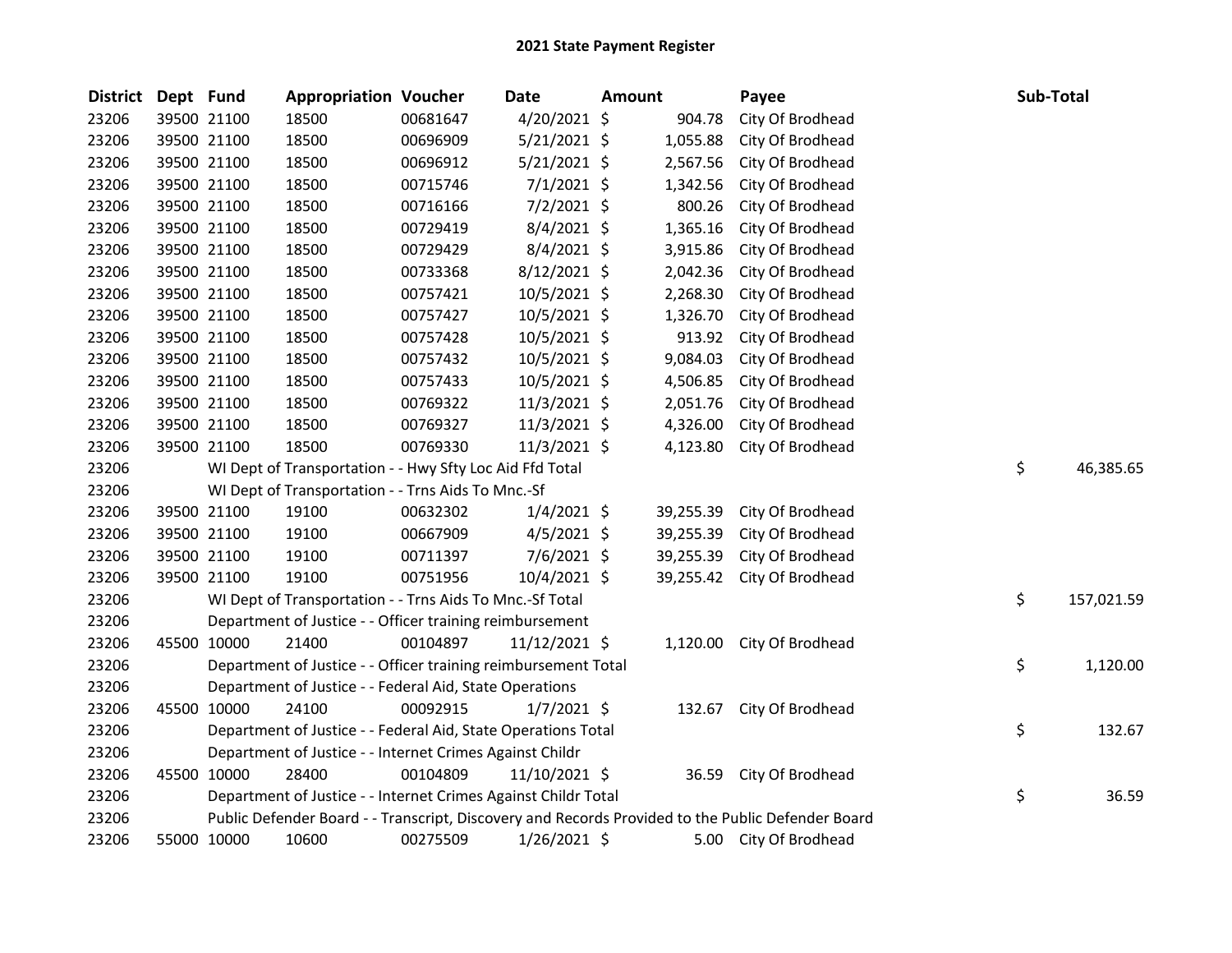| <b>District</b> | Dept Fund |             | <b>Appropriation Voucher</b>                                  |          | <b>Date</b>    | <b>Amount</b> |          | Payee                                                                                                   | Sub-Total        |
|-----------------|-----------|-------------|---------------------------------------------------------------|----------|----------------|---------------|----------|---------------------------------------------------------------------------------------------------------|------------------|
| 23206           |           | 55000 10000 | 10600                                                         | 00275510 | $1/26/2021$ \$ |               | 5.00     | City Of Brodhead                                                                                        |                  |
| 23206           |           | 55000 10000 | 10600                                                         | 00275511 | $1/26/2021$ \$ |               | 10.00    | City Of Brodhead                                                                                        |                  |
| 23206           |           | 55000 10000 | 10600                                                         | 00275512 | $1/26/2021$ \$ |               | 5.00     | City Of Brodhead                                                                                        |                  |
| 23206           |           | 55000 10000 | 10600                                                         | 00278870 | 2/22/2021 \$   |               | 5.00     | City Of Brodhead                                                                                        |                  |
| 23206           |           | 55000 10000 | 10600                                                         | 00278871 | 2/22/2021 \$   |               | 5.00     | City Of Brodhead                                                                                        |                  |
| 23206           |           | 55000 10000 | 10600                                                         | 00287622 | $4/30/2021$ \$ |               | 6.40     | City Of Brodhead                                                                                        |                  |
| 23206           |           | 55000 10000 | 10600                                                         | 00287623 | 4/30/2021 \$   |               | 25.00    | City Of Brodhead                                                                                        |                  |
| 23206           |           | 55000 10000 | 10600                                                         | 00298081 | 6/30/2021 \$   |               | 11.20    | City Of Brodhead                                                                                        |                  |
| 23206           |           | 55000 10000 | 10600                                                         | 00298082 | $6/30/2021$ \$ |               | 6.20     | City Of Brodhead                                                                                        |                  |
| 23206           |           | 55000 10000 | 10600                                                         | 00299155 | $7/1/2021$ \$  |               | 5.00     | City Of Brodhead                                                                                        |                  |
| 23206           |           | 55000 10000 | 10600                                                         | 00299469 | $7/1/2021$ \$  |               | 10.00    | City Of Brodhead                                                                                        |                  |
| 23206           |           | 55000 10000 | 10600                                                         | 00299470 | $7/1/2021$ \$  |               | 3.20     | City Of Brodhead                                                                                        |                  |
| 23206           |           | 55000 10000 | 10600                                                         | 00302354 | 7/27/2021 \$   |               | 6.20     | City Of Brodhead                                                                                        |                  |
| 23206           |           | 55000 10000 | 10600                                                         | 00307070 | $9/17/2021$ \$ |               | 10.00    | City Of Brodhead                                                                                        |                  |
| 23206           |           | 55000 10000 | 10600                                                         | 00310641 | 11/12/2021 \$  |               | 10.00    | City Of Brodhead                                                                                        |                  |
| 23206           |           | 55000 10000 | 10600                                                         | 00310654 | 11/4/2021 \$   |               | 5.00     | City Of Brodhead                                                                                        |                  |
| 23206           |           | 55000 10000 | 10600                                                         | 00313529 | 12/7/2021 \$   |               | 10.00    | City Of Brodhead                                                                                        |                  |
| 23206           |           |             |                                                               |          |                |               |          | Public Defender Board - - Transcript, Discovery and Records Provided to the Public Defender Board Total | \$<br>143.20     |
| 23206           |           |             | Department of Revenue - - Gifts And Grants                    |          |                |               |          |                                                                                                         |                  |
| 23206           |           | 56600 10000 | 12100                                                         | 00206741 | $6/25/2021$ \$ |               |          | 169,929.40 City Of Brodhead                                                                             |                  |
| 23206           |           |             | Department of Revenue - - Gifts And Grants Total              |          |                |               |          |                                                                                                         | \$<br>169,929.40 |
| 23206           |           |             | Department of Revenue - - Misc Revenue Holding Clearing       |          |                |               |          |                                                                                                         |                  |
| 23206           |           | 56600 10000 | 99500                                                         | 00188816 | $1/8/2021$ \$  |               | 594.16   | City Of Brodhead                                                                                        |                  |
| 23206           |           | 56600 10000 | 99500                                                         | 00190883 | $2/5/2021$ \$  |               | 116.64   | City Of Brodhead                                                                                        |                  |
| 23206           |           | 56600 10000 | 99500                                                         | 00193476 | $3/5/2021$ \$  |               | 1,695.08 | City Of Brodhead                                                                                        |                  |
| 23206           |           | 56600 10000 | 99500                                                         | 00197747 | $4/7/2021$ \$  |               | 1,843.15 | City Of Brodhead                                                                                        |                  |
| 23206           |           | 56600 10000 | 99500                                                         | 00201120 | $5/7/2021$ \$  |               | 756.13   | City Of Brodhead                                                                                        |                  |
| 23206           |           | 56600 10000 | 99500                                                         | 00204347 | $6/7/2021$ \$  |               | 1,048.86 | City Of Brodhead                                                                                        |                  |
| 23206           |           | 56600 10000 | 99500                                                         | 00208931 | 7/8/2021 \$    |               | 203.44   | City Of Brodhead                                                                                        |                  |
| 23206           |           | 56600 10000 | 99500                                                         | 00211683 | $8/6/2021$ \$  |               | 1,215.47 | City Of Brodhead                                                                                        |                  |
| 23206           |           | 56600 10000 | 99500                                                         | 00219138 | 11/5/2021 \$   |               | 443.57   | City Of Brodhead                                                                                        |                  |
| 23206           |           | 56600 10000 | 99500                                                         | 00221279 | 12/7/2021 \$   |               | 75.00    | City Of Brodhead                                                                                        |                  |
| 23206           |           |             | Department of Revenue - - Misc Revenue Holding Clearing Total |          |                |               |          |                                                                                                         | \$<br>7,991.50   |

Shared Revenue and Tax Relief - - Expenditure Restraint Program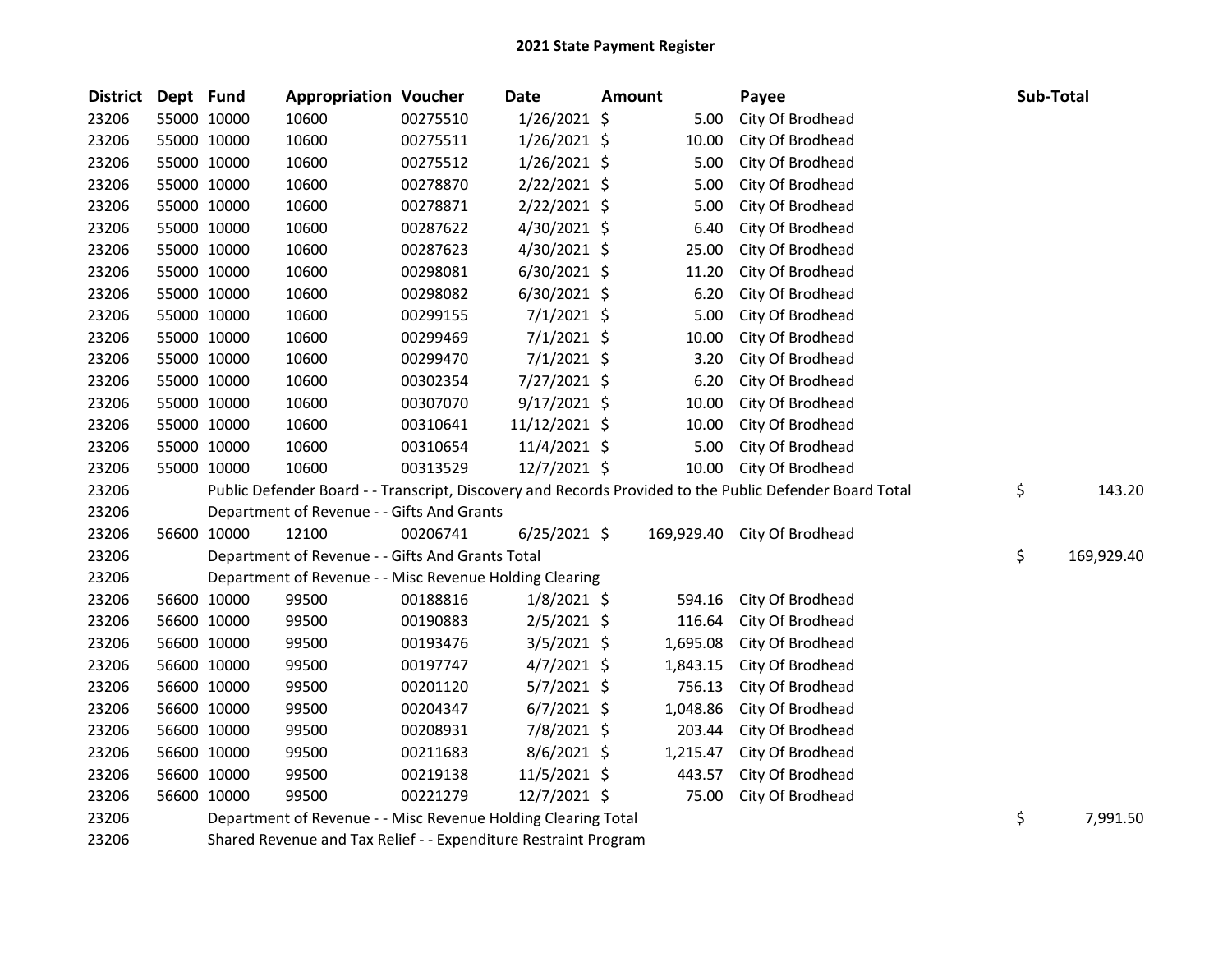| <b>District</b> | Dept Fund   |                                                            | <b>Appropriation Voucher</b>                                                  |          | Date           | <b>Amount</b> |            | Payee                     | Sub-Total |              |
|-----------------|-------------|------------------------------------------------------------|-------------------------------------------------------------------------------|----------|----------------|---------------|------------|---------------------------|-----------|--------------|
| 23206           | 83500 10000 |                                                            | 10100                                                                         | 00081364 | 7/26/2021 \$   |               | 62,388.66  | City Of Brodhead          |           |              |
| 23206           |             |                                                            | Shared Revenue and Tax Relief - - Expenditure Restraint Program Total         |          |                |               |            |                           | \$        | 62,388.66    |
| 23206           |             | Shared Revenue and Tax Relief - - County And Municipal Aid |                                                                               |          |                |               |            |                           |           |              |
| 23206           | 83500 10000 |                                                            | 10500                                                                         | 00081364 | $7/26/2021$ \$ |               | 109,274.62 | City Of Brodhead          |           |              |
| 23206           | 83500 10000 |                                                            | 10500                                                                         | 00088463 | 11/15/2021 \$  |               | 619,222.86 | City Of Brodhead          |           |              |
| 23206           |             |                                                            | Shared Revenue and Tax Relief - - County And Municipal Aid Total              |          |                |               |            |                           | \$        | 728,497.48   |
| 23206           |             |                                                            | Shared Revenue and Tax Relief - - Exempt Computer Aid                         |          |                |               |            |                           |           |              |
| 23206           | 83500       | 10000                                                      | 10900                                                                         | 00083987 | $7/26/2021$ \$ |               | 3,217.53   | City Of Brodhead          |           |              |
| 23206           | 83500 10000 |                                                            | 10900                                                                         | 00085771 | 7/26/2021 \$   |               | 2,401.93   | City Of Brodhead          |           |              |
| 23206           |             |                                                            | Shared Revenue and Tax Relief - - Exempt Computer Aid Total                   |          |                |               |            |                           | \$        | 5,619.46     |
| 23206           |             |                                                            | Shared Revenue and Tax Relief - - Utility Aid                                 |          |                |               |            |                           |           |              |
| 23206           | 83500 10000 |                                                            | 11000                                                                         | 00081364 | 7/26/2021 \$   |               | 93.14      | City Of Brodhead          |           |              |
| 23206           | 83500 10000 |                                                            | 11000                                                                         | 00088463 | 11/15/2021 \$  |               | 562.97     | City Of Brodhead          |           |              |
| 23206           |             |                                                            | Shared Revenue and Tax Relief - - Utility Aid Total                           |          |                |               |            |                           | \$        | 656.11       |
| 23206           |             |                                                            | Shared Revenue and Tax Relief - - Personal Property Aid                       |          |                |               |            |                           |           |              |
| 23206           | 83500       | 10000                                                      | 11100                                                                         | 00077165 | $5/3/2021$ \$  |               | 9,750.84   | City Of Brodhead          |           |              |
| 23206           | 83500 10000 |                                                            | 11100                                                                         | 00078861 | $5/3/2021$ \$  |               | 3,641.22   | City Of Brodhead          |           |              |
| 23206           |             |                                                            | Shared Revenue and Tax Relief - - Personal Property Aid Total                 |          |                |               |            |                           | \$        | 13,392.06    |
| 23206           |             |                                                            | Shared Revenue and Tax Relief - - State Aid; Video Service Provider Fee       |          |                |               |            |                           |           |              |
| 23206           | 83500       | 10000                                                      | 11200                                                                         | 00082947 | $7/26/2021$ \$ |               | 7,051.74   | City Of Brodhead          |           |              |
| 23206           |             |                                                            | Shared Revenue and Tax Relief - - State Aid; Video Service Provider Fee Total |          |                |               |            |                           | \$        | 7,051.74     |
| 23206           |             |                                                            | Shared Revenue and Tax Relief - - Lottery & Gaming Credit                     |          |                |               |            |                           |           |              |
| 23206           | 83500 52100 |                                                            | 36300                                                                         | 00074193 | $3/22/2021$ \$ |               |            | 3,116.38 City Of Brodhead |           |              |
| 23206           |             |                                                            | Shared Revenue and Tax Relief - - Lottery & Gaming Credit Total               |          |                |               |            |                           | \$        | 3,116.38     |
| 23206 Total     |             |                                                            |                                                                               |          |                |               |            |                           | \$        | 1,246,864.07 |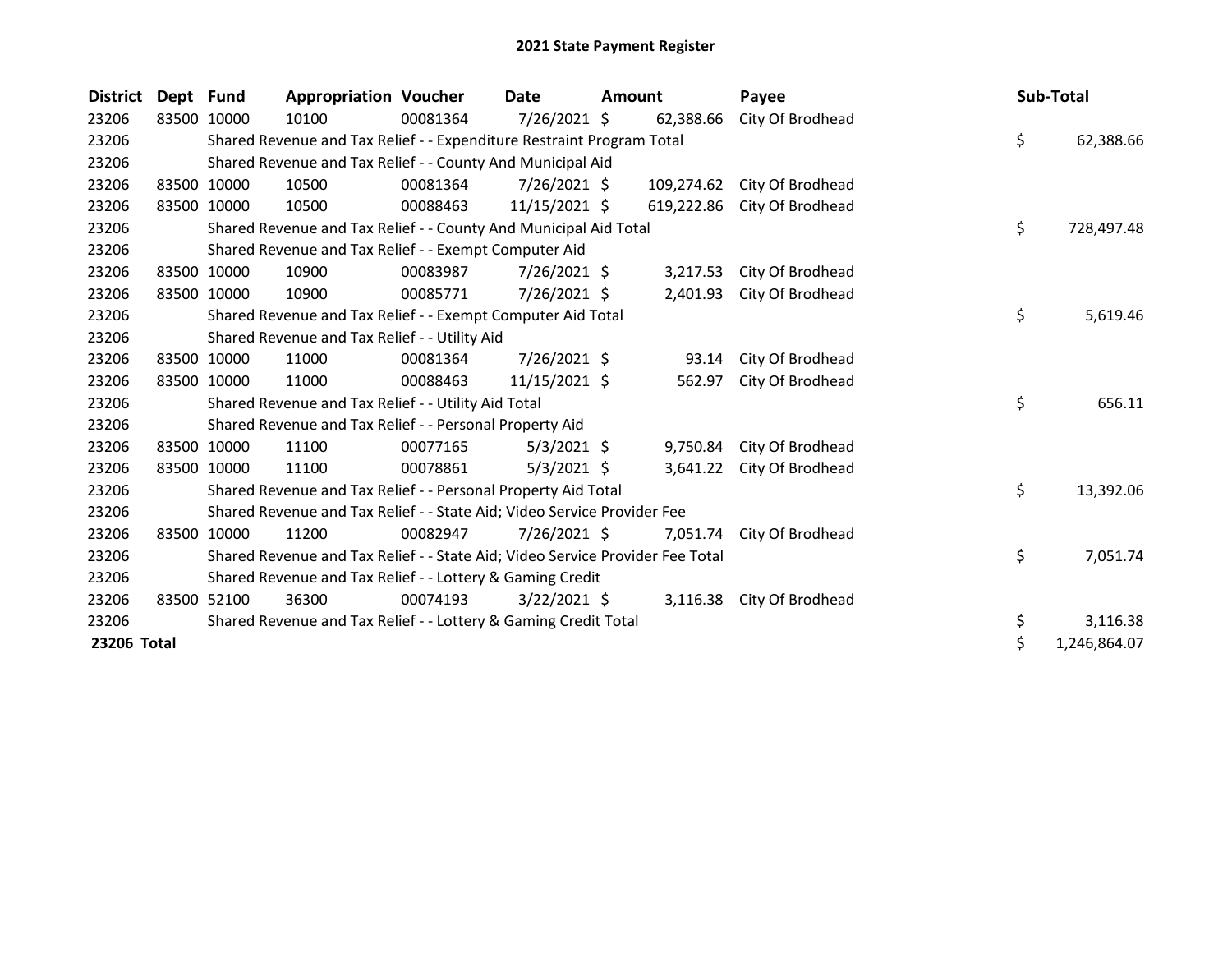| District Dept Fund |             | <b>Appropriation Voucher</b>                                       |          | <b>Date</b>    | Amount |            | Payee                    | Sub-Total |            |
|--------------------|-------------|--------------------------------------------------------------------|----------|----------------|--------|------------|--------------------------|-----------|------------|
| 23251              |             | Dept of Safety & Prof Services - - Fire Dues Distribution          |          |                |        |            |                          |           |            |
| 23251              | 16500 10000 | 22500                                                              | 00040853 | $7/15/2021$ \$ |        | 35,841.49  | City Of Monroe           |           |            |
| 23251              |             | Dept of Safety & Prof Services - - Fire Dues Distribution Total    |          |                |        |            |                          | \$        | 35,841.49  |
| 23251              |             | Dept of Natural Resources - - Rec & Resource Aids, Fed             |          |                |        |            |                          |           |            |
| 23251              | 37000 21200 | 58300                                                              | 00526642 | 12/29/2021 \$  |        |            | 25,000.00 City Of Monroe |           |            |
| 23251              |             | Dept of Natural Resources - - Rec & Resource Aids, Fed Total       |          |                |        |            |                          | \$        | 25,000.00  |
| 23251              |             | Dept of Natural Resources - - Fin Asst For Responsible Units       |          |                |        |            |                          |           |            |
| 23251              | 37000 27400 | 67000                                                              | 00483305 | 5/21/2021 \$   |        |            | 72,158.65 City Of Monroe |           |            |
| 23251              |             | Dept of Natural Resources - - Fin Asst For Responsible Units Total |          |                |        |            |                          | \$        | 72,158.65  |
| 23251              |             | Dept of Natural Resources - - Recycling Consolidation Grants       |          |                |        |            |                          |           |            |
| 23251              | 37000 27400 | 67300                                                              | 00483305 | $5/21/2021$ \$ |        |            | 2,736.21 City Of Monroe  |           |            |
| 23251              |             | Dept of Natural Resources - - Recycling Consolidation Grants Total |          |                |        |            |                          | \$        | 2,736.21   |
| 23251              |             | WI Dept of Transportation - - Conn Hwy Aids St Fds                 |          |                |        |            |                          |           |            |
| 23251              | 39500 21100 | 16200                                                              | 00633549 | $1/4/2021$ \$  |        | 11,850.75  | City Of Monroe           |           |            |
| 23251              | 39500 21100 | 16200                                                              | 00669156 | $4/5/2021$ \$  |        | 11,850.75  | City Of Monroe           |           |            |
| 23251              | 39500 21100 | 16200                                                              | 00712644 | $7/6/2021$ \$  |        | 11,850.75  | City Of Monroe           |           |            |
| 23251              | 39500 21100 | 16200                                                              | 00753203 | 10/4/2021 \$   |        | 11,850.76  | City Of Monroe           |           |            |
| 23251              |             | WI Dept of Transportation - - Conn Hwy Aids St Fds Total           |          |                |        |            |                          | \$        | 47,403.01  |
| 23251              |             | WI Dept of Transportation - - Tc, Trns Oper Aid Sf                 |          |                |        |            |                          |           |            |
| 23251              | 39500 21100 | 17700                                                              | 00709687 | $6/22/2021$ \$ |        | 42,801.00  | City Of Monroe           |           |            |
| 23251              | 39500 21100 | 17700                                                              | 00754687 | $9/29/2021$ \$ |        | 128,398.00 | City Of Monroe           |           |            |
| 23251              |             | WI Dept of Transportation - - Tc, Trns Oper Aid Sf Total           |          |                |        |            |                          | \$        | 171,199.00 |
| 23251              |             | WI Dept of Transportation - - Trnst/Trns-Rel Aid F                 |          |                |        |            |                          |           |            |
| 23251              | 39500 21100 | 18200                                                              | 00674011 | $4/2/2021$ \$  |        | 81,355.84  | City Of Monroe           |           |            |
| 23251              | 39500 21100 | 18200                                                              | 00747063 | $9/16/2021$ \$ |        | 105,356.78 | City Of Monroe           |           |            |
| 23251              |             | WI Dept of Transportation - - Trnst/Trns-Rel Aid F Total           |          |                |        |            |                          | \$        | 186,712.62 |
| 23251              |             | WI Dept of Transportation - - Trns Aids To Mnc.-Sf                 |          |                |        |            |                          |           |            |
| 23251              | 39500 21100 | 19100                                                              | 00632303 | $1/4/2021$ \$  |        | 180,779.83 | City Of Monroe           |           |            |
| 23251              | 39500 21100 | 19100                                                              | 00667910 | $4/5/2021$ \$  |        | 180,779.83 | City Of Monroe           |           |            |
| 23251              | 39500 21100 | 19100                                                              | 00711398 | $7/6/2021$ \$  |        | 180,779.83 | City Of Monroe           |           |            |
| 23251              | 39500 21100 | 19100                                                              | 00751957 | 10/4/2021 \$   |        | 180,779.86 | City Of Monroe           |           |            |
| 23251              |             | WI Dept of Transportation - - Trns Aids To Mnc.-Sf Total           |          |                |        |            |                          | \$        | 723,119.35 |
| 23251              |             | WI Dept of Transportation - - Aero Assistance Sfd                  |          |                |        |            |                          |           |            |
| 23251              | 39500 21100 | 26400                                                              | 00661731 | $3/5/2021$ \$  |        | 11,812.73  | City Of Monroe           |           |            |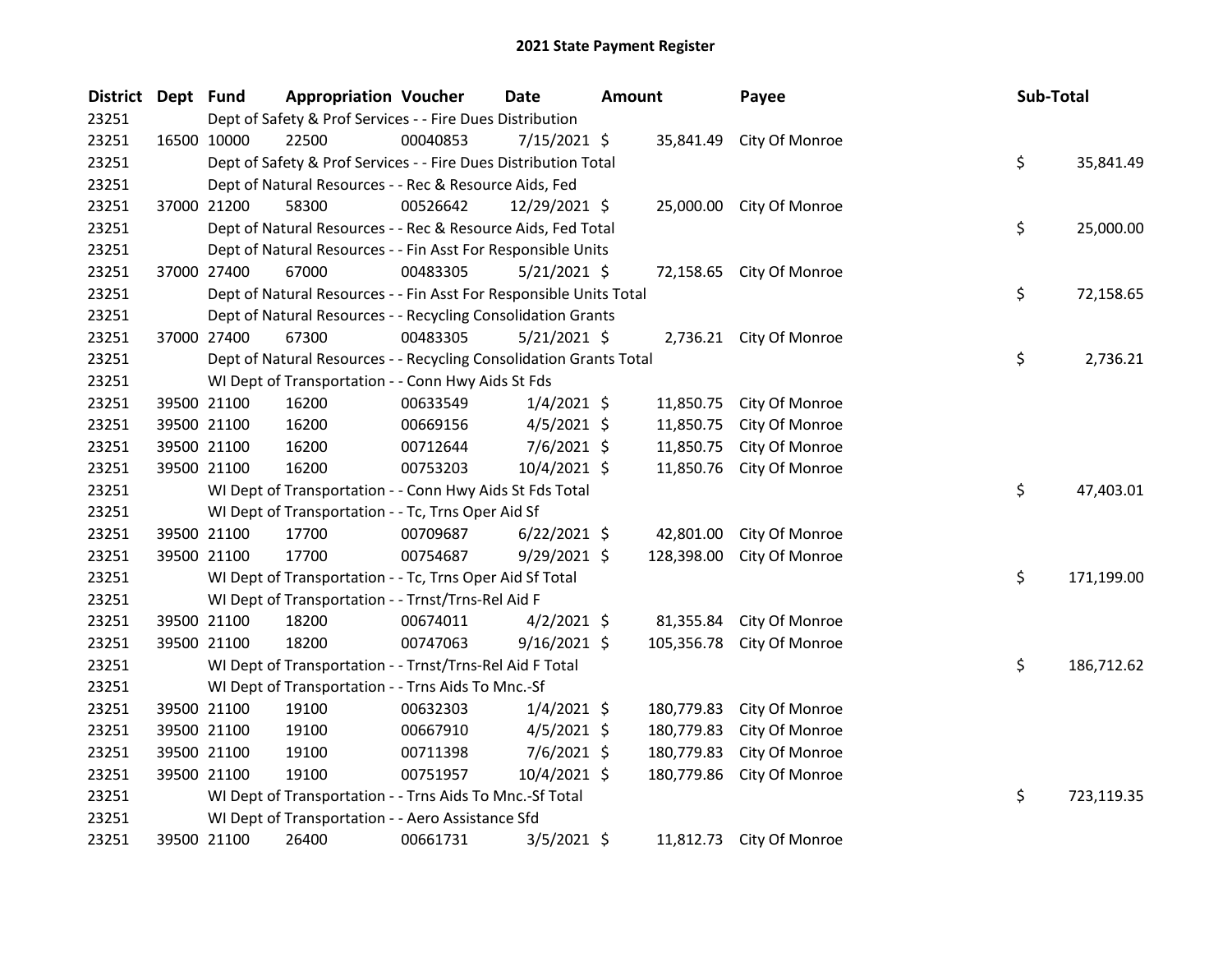| District Dept Fund |             | <b>Appropriation Voucher</b>                                            |          | Date           | <b>Amount</b> |        | Payee                                                                                             | Sub-Total |           |
|--------------------|-------------|-------------------------------------------------------------------------|----------|----------------|---------------|--------|---------------------------------------------------------------------------------------------------|-----------|-----------|
| 23251              |             | WI Dept of Transportation - - Aero Assistance Sfd Total                 |          |                |               |        |                                                                                                   | \$        | 11,812.73 |
| 23251              |             | WI Dept of Transportation - - Aero Assistance Lfd                       |          |                |               |        |                                                                                                   |           |           |
| 23251              | 39500 21100 | 27400                                                                   | 00661731 | 3/5/2021 \$    |               |        | 2,953.18 City Of Monroe                                                                           |           |           |
| 23251              |             | WI Dept of Transportation - - Aero Assistance Lfd Total                 |          |                |               |        |                                                                                                   | \$        | 2,953.18  |
| 23251              |             | WI Dept of Transportation - - Loc Rd Imp Prg St Fd                      |          |                |               |        |                                                                                                   |           |           |
| 23251              | 39500 21100 | 27800                                                                   | 00651364 | 2/9/2021 \$    |               |        | 43,231.30 City Of Monroe                                                                          |           |           |
| 23251              |             | WI Dept of Transportation - - Loc Rd Imp Prg St Fd Total                |          |                |               |        |                                                                                                   | \$        | 43,231.30 |
| 23251              |             | WI Dept of Transportation - - Adm & Planning Sfd                        |          |                |               |        |                                                                                                   |           |           |
| 23251              | 39500 21100 | 36900                                                                   | 00660734 | $3/26/2021$ \$ |               | 120.00 | City Of Monroe                                                                                    |           |           |
| 23251              | 39500 21100 | 36900                                                                   | 00697404 | $5/21/2021$ \$ |               | 120.00 | City Of Monroe                                                                                    |           |           |
| 23251              |             | WI Dept of Transportation - - Adm & Planning Sfd Total                  |          |                |               |        |                                                                                                   | \$        | 240.00    |
| 23251              |             | Department of Justice - - Officer training reimbursement                |          |                |               |        |                                                                                                   |           |           |
| 23251              | 45500 10000 | 21400                                                                   | 00105615 | 11/18/2021 \$  |               |        | 3,520.00 City Of Monroe                                                                           |           |           |
| 23251              |             | Department of Justice - - Officer training reimbursement Total          |          |                |               |        |                                                                                                   | \$        | 3,520.00  |
| 23251              |             | Department of Justice - - Crime Laboratories, Dna                       |          |                |               |        |                                                                                                   |           |           |
| 23251              | 45500 10000 | 22100                                                                   | 00100358 | 7/13/2021 \$   |               |        | 50.00 City Of Monroe                                                                              |           |           |
| 23251              |             | Department of Justice - - Crime Laboratories, Dna Total                 |          |                |               |        |                                                                                                   | \$        | 50.00     |
| 23251              |             | Department of Military Affairs - - Energy Costs, Energy-Related A       |          |                |               |        |                                                                                                   |           |           |
| 23251              | 46500 10000 | 10600                                                                   | 00087905 | $1/14/2021$ \$ |               | 514.09 | City Of Monroe                                                                                    |           |           |
| 23251              | 46500 10000 | 10600                                                                   | 00092359 | $4/9/2021$ \$  |               | 510.98 | City Of Monroe                                                                                    |           |           |
| 23251              | 46500 10000 | 10600                                                                   | 00096943 | $7/6/2021$ \$  |               | 511.64 | City Of Monroe                                                                                    |           |           |
| 23251              | 46500 10000 | 10600                                                                   | 00101240 | 10/13/2021 \$  |               | 511.58 | City Of Monroe                                                                                    |           |           |
| 23251              |             | Department of Military Affairs - - Energy Costs, Energy-Related A Total |          |                |               |        |                                                                                                   | \$        | 2,048.29  |
| 23251              |             |                                                                         |          |                |               |        | Public Defender Board - - Transcript, Discovery and Records Provided to the Public Defender Board |           |           |
| 23251              | 55000 10000 | 10600                                                                   | 00275592 | $1/26/2021$ \$ |               |        | 8.00 City Of Monroe                                                                               |           |           |
| 23251              | 55000 10000 | 10600                                                                   | 00275593 | 1/26/2021 \$   |               | 5.00   | City Of Monroe                                                                                    |           |           |
| 23251              | 55000 10000 | 10600                                                                   | 00275596 | $1/26/2021$ \$ |               | 5.00   | City Of Monroe                                                                                    |           |           |
| 23251              | 55000 10000 | 10600                                                                   | 00278906 | $2/22/2021$ \$ |               | 5.00   | City Of Monroe                                                                                    |           |           |
| 23251              | 55000 10000 | 10600                                                                   | 00278907 | $2/22/2021$ \$ |               | 5.00   | City Of Monroe                                                                                    |           |           |
| 23251              | 55000 10000 | 10600                                                                   | 00278908 | $2/22/2021$ \$ |               | 8.00   | City Of Monroe                                                                                    |           |           |
| 23251              | 55000 10000 | 10600                                                                   | 00282096 | 3/22/2021 \$   |               | 5.00   | City Of Monroe                                                                                    |           |           |
| 23251              | 55000 10000 | 10600                                                                   | 00282097 | $3/22/2021$ \$ |               | 8.00   | City Of Monroe                                                                                    |           |           |
| 23251              | 55000 10000 | 10600                                                                   | 00282098 | $3/22/2021$ \$ |               | 5.00   | City Of Monroe                                                                                    |           |           |
| 23251              | 55000 10000 | 10600                                                                   | 00287728 | 4/30/2021 \$   |               | 5.00   | City Of Monroe                                                                                    |           |           |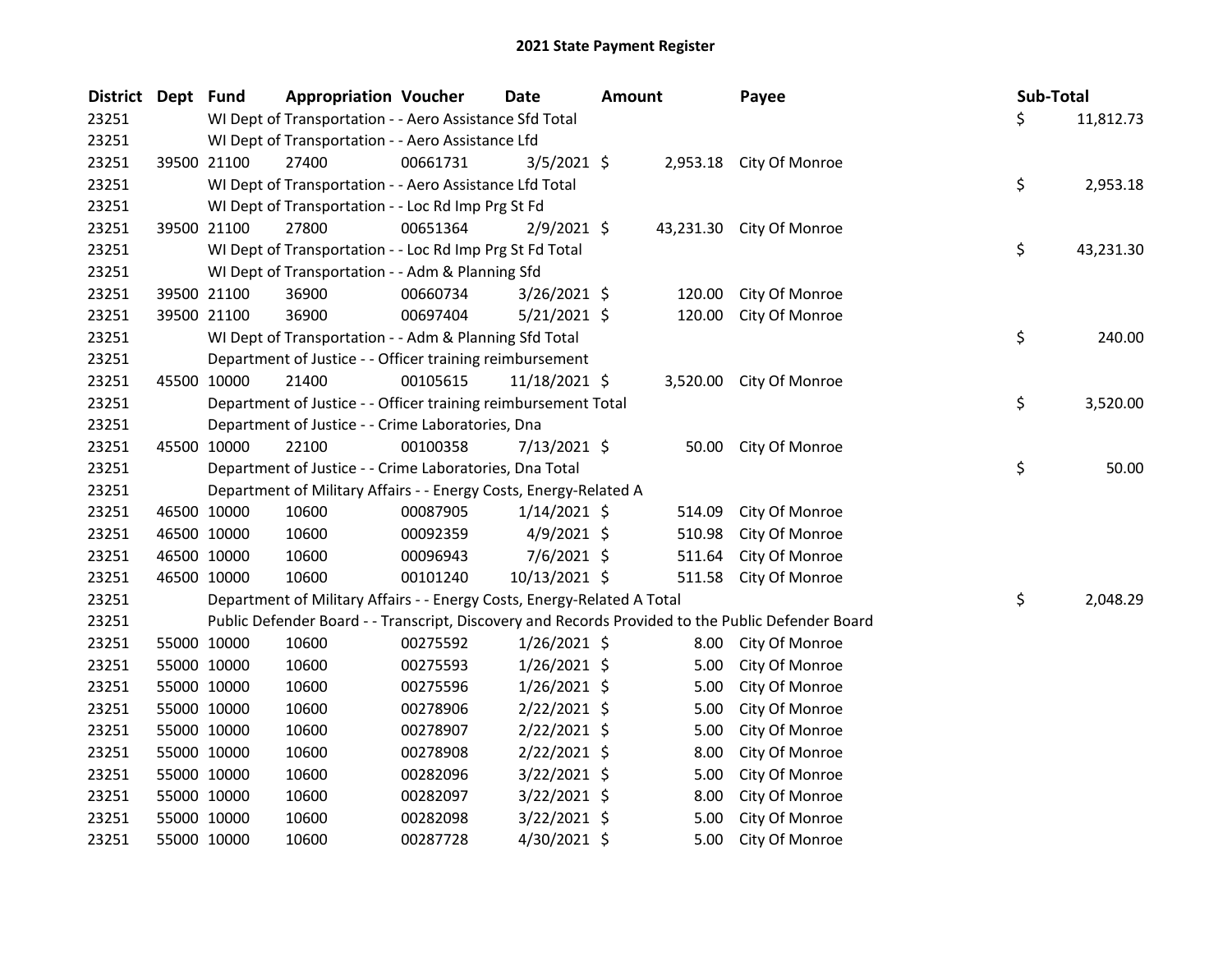| District Dept Fund |             | <b>Appropriation Voucher</b> |          | <b>Date</b>    | <b>Amount</b> |       | Payee          | Sub-Total |
|--------------------|-------------|------------------------------|----------|----------------|---------------|-------|----------------|-----------|
| 23251              | 55000 10000 | 10600                        | 00287729 | 4/30/2021 \$   |               | 5.00  | City Of Monroe |           |
| 23251              | 55000 10000 | 10600                        | 00287730 | 4/30/2021 \$   |               | 5.00  | City Of Monroe |           |
| 23251              | 55000 10000 | 10600                        | 00287731 | 4/30/2021 \$   |               | 5.00  | City Of Monroe |           |
| 23251              | 55000 10000 | 10600                        | 00287732 | 4/30/2021 \$   |               | 5.00  | City Of Monroe |           |
| 23251              | 55000 10000 | 10600                        | 00287733 | 4/30/2021 \$   |               | 5.00  | City Of Monroe |           |
| 23251              | 55000 10000 | 10600                        | 00287734 | 4/30/2021 \$   |               | 5.00  | City Of Monroe |           |
| 23251              | 55000 10000 | 10600                        | 00287735 | $4/30/2021$ \$ |               | 20.00 | City Of Monroe |           |
| 23251              | 55000 10000 | 10600                        | 00287736 | $4/30/2021$ \$ |               | 5.00  | City Of Monroe |           |
| 23251              | 55000 10000 | 10600                        | 00287739 | 4/30/2021 \$   |               | 10.00 | City Of Monroe |           |
| 23251              | 55000 10000 | 10600                        | 00291309 | 5/21/2021 \$   |               | 10.00 | City Of Monroe |           |
| 23251              | 55000 10000 | 10600                        | 00291310 | $5/21/2021$ \$ |               | 5.00  | City Of Monroe |           |
| 23251              | 55000 10000 | 10600                        | 00298186 | $6/30/2021$ \$ |               | 5.00  | City Of Monroe |           |
| 23251              | 55000 10000 | 10600                        | 00298187 | $6/30/2021$ \$ |               | 5.00  | City Of Monroe |           |
| 23251              | 55000 10000 | 10600                        | 00298188 | 6/30/2021 \$   |               | 25.00 | City Of Monroe |           |
| 23251              | 55000 10000 | 10600                        | 00298189 | 6/30/2021 \$   |               | 5.00  | City Of Monroe |           |
| 23251              | 55000 10000 | 10600                        | 00298190 | $6/30/2021$ \$ |               | 5.00  | City Of Monroe |           |
| 23251              | 55000 10000 | 10600                        | 00299200 | 7/1/2021 \$    |               | 5.00  | City Of Monroe |           |
| 23251              | 55000 10000 | 10600                        | 00299201 | $7/1/2021$ \$  |               | 10.00 | City Of Monroe |           |
| 23251              | 55000 10000 | 10600                        | 00299202 | $7/1/2021$ \$  |               | 10.00 | City Of Monroe |           |
| 23251              | 55000 10000 | 10600                        | 00299203 | $7/1/2021$ \$  |               | 10.00 | City Of Monroe |           |
| 23251              | 55000 10000 | 10600                        | 00299204 | $7/1/2021$ \$  |               | 10.00 | City Of Monroe |           |
| 23251              | 55000 10000 | 10600                        | 00299205 | $7/1/2021$ \$  |               | 15.00 | City Of Monroe |           |
| 23251              | 55000 10000 | 10600                        | 00299587 | 7/1/2021 \$    |               | 5.00  | City Of Monroe |           |
| 23251              | 55000 10000 | 10600                        | 00300038 | 7/23/2021 \$   |               | 8.00  | City Of Monroe |           |
| 23251              | 55000 10000 | 10600                        | 00302416 | 7/27/2021 \$   |               | 8.00  | City Of Monroe |           |
| 23251              | 55000 10000 | 10600                        | 00302417 | 7/27/2021 \$   |               | 8.00  | City Of Monroe |           |
| 23251              | 55000 10000 | 10600                        | 00302418 | 7/27/2021 \$   |               | 8.00  | City Of Monroe |           |
| 23251              | 55000 10000 | 10600                        | 00302419 | 7/27/2021 \$   |               | 5.00  | City Of Monroe |           |
| 23251              | 55000 10000 | 10600                        | 00304544 | $9/2/2021$ \$  |               | 5.00  | City Of Monroe |           |
| 23251              | 55000 10000 | 10600                        | 00305938 | $9/24/2021$ \$ |               | 5.00  | City Of Monroe |           |
| 23251              | 55000 10000 | 10600                        | 00307054 | 10/7/2021 \$   |               | 5.00  | City Of Monroe |           |
| 23251              | 55000 10000 | 10600                        | 00307055 | 10/7/2021 \$   |               | 5.00  | City Of Monroe |           |
| 23251              | 55000 10000 | 10600                        | 00307069 | 9/17/2021 \$   |               | 5.00  | City Of Monroe |           |
| 23251              | 55000 10000 | 10600                        | 00307947 | 10/15/2021 \$  |               | 10.00 | City Of Monroe |           |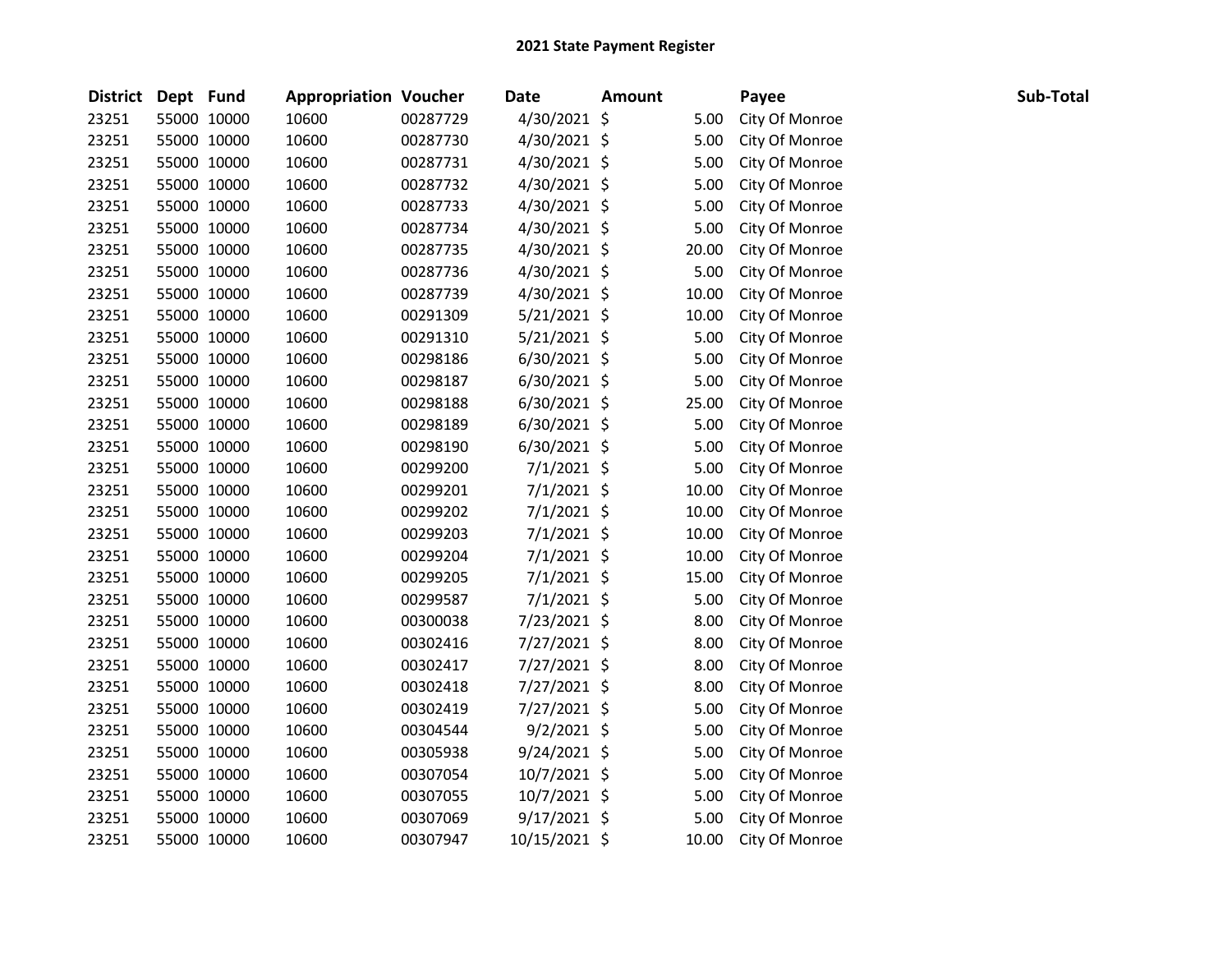| <b>District</b> | Dept Fund   |                                                            | <b>Appropriation Voucher</b>                                     |          | Date           | <b>Amount</b> |              | Payee                                                                                                   |    | Sub-Total    |
|-----------------|-------------|------------------------------------------------------------|------------------------------------------------------------------|----------|----------------|---------------|--------------|---------------------------------------------------------------------------------------------------------|----|--------------|
| 23251           | 55000 10000 |                                                            | 10600                                                            | 00307948 | 10/15/2021 \$  |               | 5.00         | City Of Monroe                                                                                          |    |              |
| 23251           | 55000 10000 |                                                            | 10600                                                            | 00308767 | 10/28/2021 \$  |               | 5.00         | City Of Monroe                                                                                          |    |              |
| 23251           | 55000 10000 |                                                            | 10600                                                            | 00310292 | 10/21/2021 \$  |               | 5.00         | City Of Monroe                                                                                          |    |              |
| 23251           | 55000 10000 |                                                            | 10600                                                            | 00310672 | 11/12/2021 \$  |               | 10.00        | City Of Monroe                                                                                          |    |              |
| 23251           | 55000 10000 |                                                            | 10600                                                            | 00310673 | 11/12/2021 \$  |               | 10.00        | City Of Monroe                                                                                          |    |              |
| 23251           | 55000 10000 |                                                            | 10600                                                            | 00310674 | 11/12/2021 \$  |               | 5.00         | City Of Monroe                                                                                          |    |              |
| 23251           | 55000 10000 |                                                            | 10600                                                            | 00310849 | 11/19/2021 \$  |               | 5.00         | City Of Monroe                                                                                          |    |              |
| 23251           | 55000 10000 |                                                            | 10600                                                            | 00310850 | 11/19/2021 \$  |               | 5.00         | City Of Monroe                                                                                          |    |              |
| 23251           | 55000 10000 |                                                            | 10600                                                            | 00310851 | 11/19/2021 \$  |               | 5.00         | City Of Monroe                                                                                          |    |              |
| 23251           | 55000 10000 |                                                            | 10600                                                            | 00310852 | 11/19/2021 \$  |               | 5.00         | City Of Monroe                                                                                          |    |              |
| 23251           | 55000 10000 |                                                            | 10600                                                            | 00310853 | 11/18/2021 \$  |               | 5.00         | City Of Monroe                                                                                          |    |              |
| 23251           | 55000 10000 |                                                            | 10600                                                            | 00310854 | 11/18/2021 \$  |               | 5.00         | City Of Monroe                                                                                          |    |              |
| 23251           | 55000 10000 |                                                            | 10600                                                            | 00310856 | 11/12/2021 \$  |               | 5.00         | City Of Monroe                                                                                          |    |              |
| 23251           | 55000 10000 |                                                            | 10600                                                            | 00310857 | 11/18/2021 \$  |               | 10.00        | City Of Monroe                                                                                          |    |              |
| 23251           | 55000 10000 |                                                            | 10600                                                            | 00311422 | 11/26/2021 \$  |               | 10.00        | City Of Monroe                                                                                          |    |              |
| 23251           | 55000 10000 |                                                            | 10600                                                            | 00311423 | 11/24/2021 \$  |               | 10.00        | City Of Monroe                                                                                          |    |              |
| 23251           | 55000 10000 |                                                            | 10600                                                            | 00311424 | 11/24/2021 \$  |               | 5.00         | City Of Monroe                                                                                          |    |              |
| 23251           | 55000 10000 |                                                            | 10600                                                            | 00312589 | 12/2/2021 \$   |               | 5.00         | City Of Monroe                                                                                          |    |              |
| 23251           | 55000 10000 |                                                            | 10600                                                            | 00312590 | 12/2/2021 \$   |               | 5.00         | City Of Monroe                                                                                          |    |              |
| 23251           | 55000 10000 |                                                            | 10600                                                            | 00313269 | 12/10/2021 \$  |               | 5.00         | City Of Monroe                                                                                          |    |              |
| 23251           | 55000 10000 |                                                            | 10600                                                            | 00313270 | 12/10/2021 \$  |               | 5.00         | City Of Monroe                                                                                          |    |              |
| 23251           | 55000 10000 |                                                            | 10600                                                            | 00313271 | 12/10/2021 \$  |               | 5.00         | City Of Monroe                                                                                          |    |              |
| 23251           | 55000 10000 |                                                            | 10600                                                            | 00313296 | 11/19/2021 \$  |               | 5.00         | City Of Monroe                                                                                          |    |              |
| 23251           | 55000 10000 |                                                            | 10600                                                            | 00313297 | 11/19/2021 \$  |               | 5.00         | City Of Monroe                                                                                          |    |              |
| 23251           | 55000 10000 |                                                            | 10600                                                            | 00313298 | 11/19/2021 \$  |               | 5.00         | City Of Monroe                                                                                          |    |              |
| 23251           |             |                                                            |                                                                  |          |                |               |              | Public Defender Board - - Transcript, Discovery and Records Provided to the Public Defender Board Total | \$ | 471.00       |
| 23251           |             |                                                            | Department of Revenue - - Gifts And Grants                       |          |                |               |              |                                                                                                         |    |              |
| 23251           | 56600 10000 |                                                            | 12100                                                            | 00206742 | $6/25/2021$ \$ |               |              | 552,911.64 City Of Monroe                                                                               |    |              |
| 23251           |             |                                                            | Department of Revenue - - Gifts And Grants Total                 |          |                |               |              |                                                                                                         | \$ | 552,911.64   |
| 23251           |             | Shared Revenue and Tax Relief - - County And Municipal Aid |                                                                  |          |                |               |              |                                                                                                         |    |              |
| 23251           | 83500 10000 |                                                            | 10500                                                            | 00081365 | 7/26/2021 \$   |               | 182,451.56   | City Of Monroe                                                                                          |    |              |
| 23251           | 83500 10000 |                                                            | 10500                                                            | 00088464 | 11/15/2021 \$  |               | 1,033,892.15 | City Of Monroe                                                                                          |    |              |
| 23251           |             |                                                            | Shared Revenue and Tax Relief - - County And Municipal Aid Total |          |                |               |              |                                                                                                         | \$ | 1,216,343.71 |
| 23251           |             |                                                            | Shared Revenue and Tax Relief - - Exempt Computer Aid            |          |                |               |              |                                                                                                         |    |              |